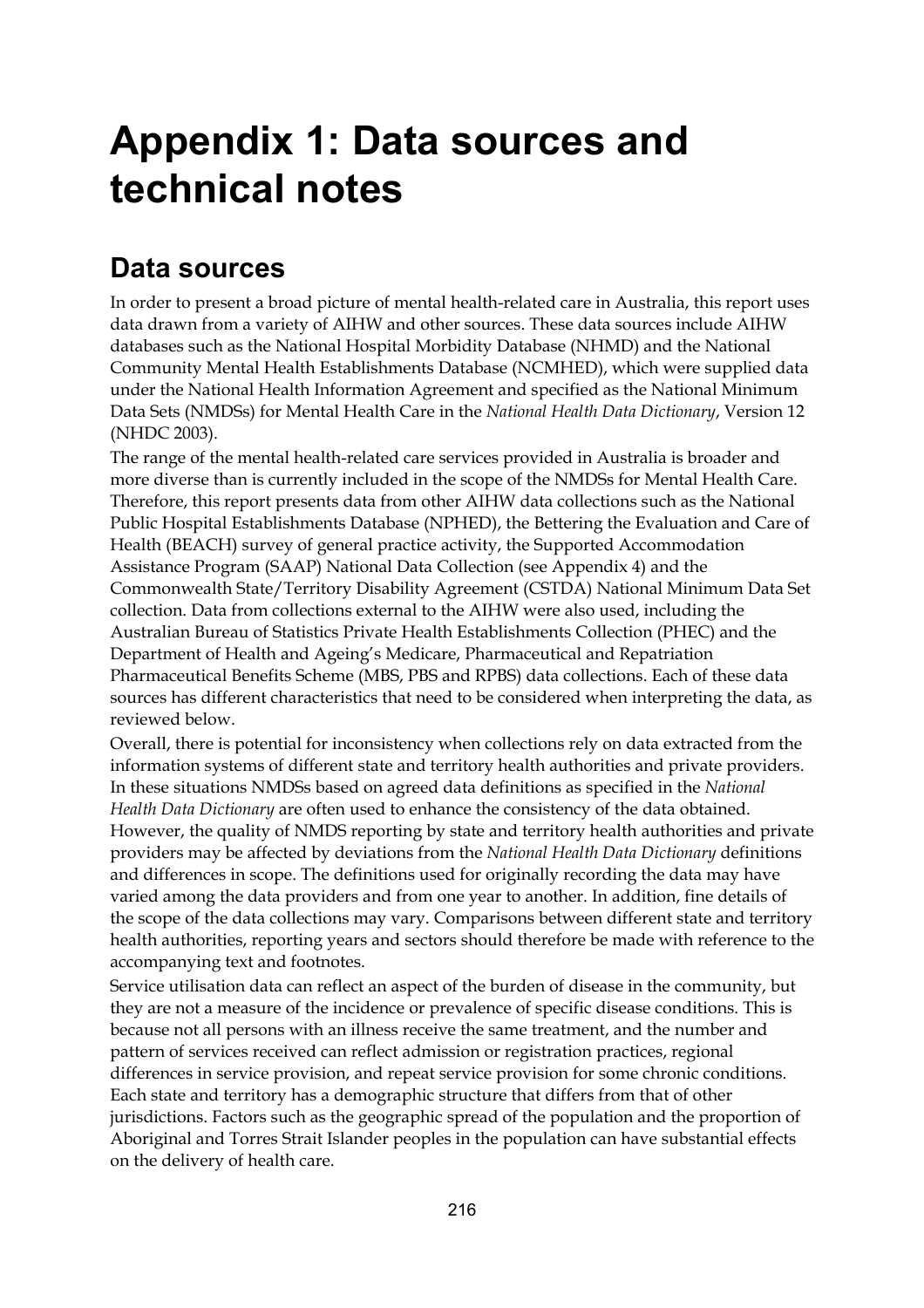### **Data collections**

#### **National Hospital Morbidity Database**

The NHMD is a compilation of electronic summary records from admitted patient morbidity data collections in Australian hospitals. It includes demographic, administrative and length of stay data and data on the diagnoses of patients, the procedures they underwent in hospital, external causes of injury and poisoning, and the AR-DRG for each hospital separation (see Glossary).

Records for 2003–04 are for hospital separations between 1 July 2003 and 30 June 2004. Data on patients admitted before 1 July 2003 are included, provided they separated between 1 July 2003 and 30 June 2004. A record is included for each separation, not for each patient; thus, patients who separated more than once in the year have more than one record in the database.

Data relating to admitted patients in almost all hospitals are included. The coverage is described in greater detail in *Australian Hospital Statistics 2003–04* (AIHW 2005a).

This report contains data specified under the NMDS for Admitted Patient Mental Health Care, which represents a subset of the data collated in the NHMD for patients receiving specialised mental health care.

This care is identified through recording the fact they had one or more psychiatric care days—that is, care received in a specialised psychiatric hospital, unit or ward. In acute care hospitals, a 'specialised' episode of care or separation may comprise some psychiatric care days and some days in general care or psychiatric care days only. An episode of care from a public psychiatric hospital is deemed to comprise psychiatric care days only and to be 'specialised', unless some care was given in a unit other than a psychiatric unit, such as a drug and alcohol unit.

States and territories have confirmed that all public hospitals with specialised psychiatric facilities reported psychiatric care days to the NHMD for 2003–04, with estimates that between 95% and 100% of psychiatric care days were reported.

The majority of data elements were reported for at least 95% of all separations that received specialised psychiatric care. However, *Employment status—public psychiatric hospital admissions* was not recorded for public acute hospitals and private hospitals in Victoria, Queensland, Western Australia, South Australia and New South Wales, while *Employment status— acute hospital and private psychiatric hospital admissions* was not reported by New South Wales, Victoria, Tasmania, the Northern Territory and the Australian Capital Territory. *Type of accommodation* was not provided for any separations. *Type of usual accommodation* was not recorded for public acute and private hospitals in Victoria and for private hospitals in South Australia, and was not reported for 25.6% of public psychiatric hospital separations nationally. *Referral to further care (psychiatric patient)* was not recorded for 65.4% of separations with care in a specialised psychiatric unit or hospital nationally. *Previous specialised treatment* was not recorded for public acute hospitals in Victoria, for private hospitals in New South Wales and Victoria, and was 'Not reported' for 41% of mental health-related separations that received specialised psychiatric care nationally. Data quality was deemed to be too poor for publication due to the high numbers not reported for the data elements *Type of usual accommodation, Employment status (and Employment status acute), Referral to further care (psychiatric patient)* and *Previous specialised treatment.* 

*Source of referral to public psychiatric hospital* was not reported for 9.0% of public psychiatric hospital separations. Data for 2003–04 presenting the number of separations with specialised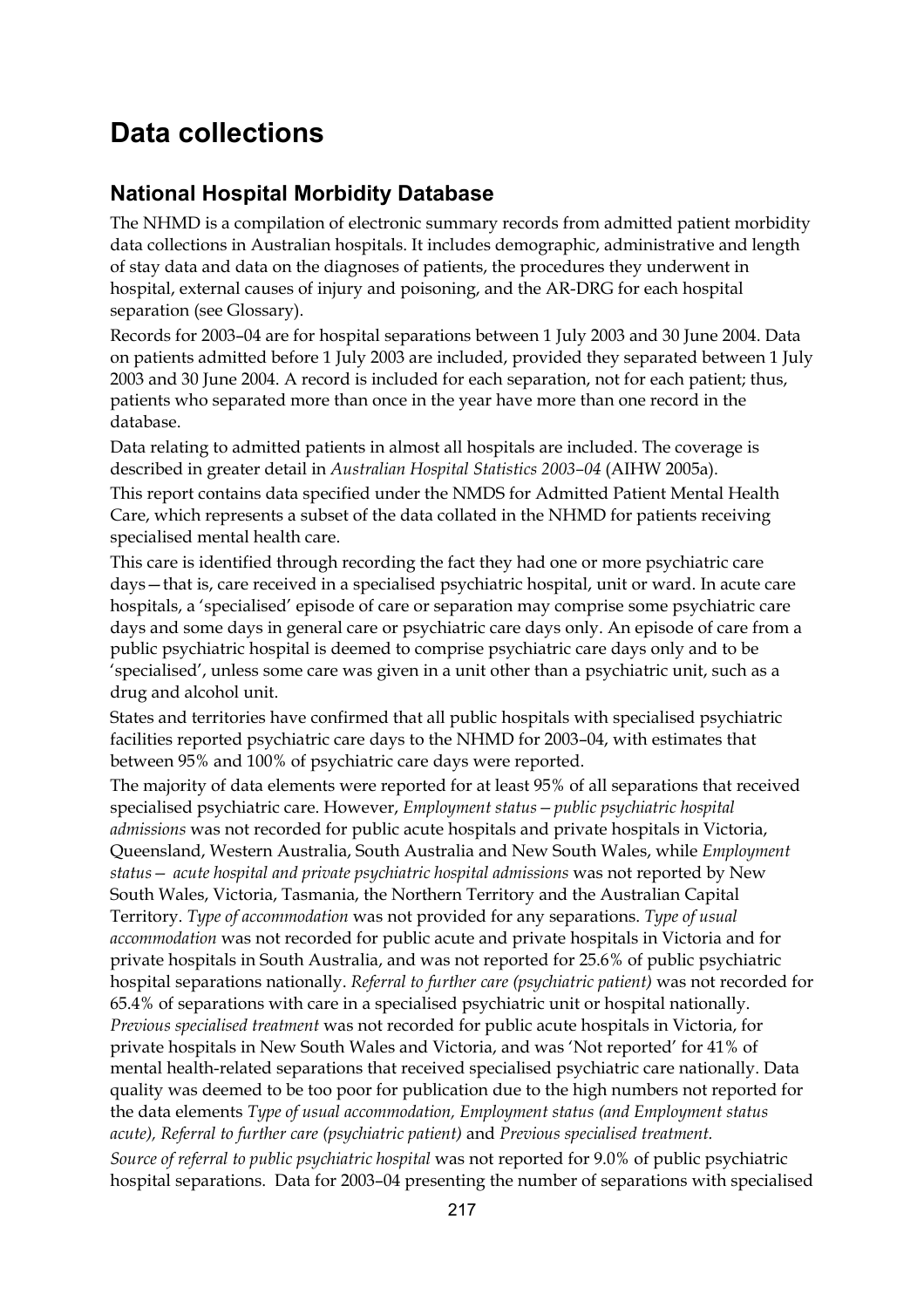psychiatric care by source of referral to public psychiatric hospitals are on the Internet at <www.aihw.gov.au>.

Unless otherwise specified, the state and territory of the hospital is reported, rather than the state or territory of the patient's usual residence. Additional notes are provided in the descriptive commentary throughout this report highlighting data quality and interpretation issues in specific instances. For greater detail on the scope, definitions and quality of data obtained from the NHMD, see *Australian Hospital Statistics 2003–04* (AIHW 2005a). Lists of the public psychiatric hospitals and public acute hospitals with specialised psychiatric units contributing to this report can be found on the Internet (under Internet-only tables) at <www.aihw.gov.au>.

#### **National Community Mental Health Establishments Database**

The NCMHED includes data on government-operated community mental health establishments and their expenditure and staffing. For residential facilities, data on beds and 'separations' are also collected. Within this database, the term 'separation' refers to episodes of non-admitted patient residential care in residential services. The data collated in the NCMHED are specified by the NMDS for Community Mental Health Establishments. For this NMDS, 'community mental health care' refers to all specialised governmentoperated mental health services dedicated to the assessment, treatment, rehabilitation or care of non-admitted patients. The scope is both residential and ambulatory public community mental health care establishments, including adult, aged, and adolescent and child community mental health services, and non-admitted services in hospitals such as specialised psychiatric outpatient services. The scope excludes admitted patient mental health care services, support services that are not specialised mental health care services (e.g. accommodation support services) and services provided by non-government organisations. Only residential services that were staffed 24 hours a day were included.

For more information on the NMDS for Community Mental Health Establishments, see *Mental Health Services in Australia 2000–01* (AIHW 2003). A list of the public community mental health establishments contributing to this report can be found on the Internet (under Internet-only tables) at <www.aihw.gov.au>.

#### **National Community Mental Health Care Database**

The NCMHCD includes data on ambulatory service contacts provided by governmentoperated community mental health services. The data collated in the NCMHCD are specified by the NMDS for Community Mental Health Care. The NCMHCD contains data on the date of service contact and on the characteristics of the patient, including demographic information such as age and sex and clinically relevant information such as principal diagnosis and mental health legal status.

The scope for this collection is all ambulatory mental health service contacts provided by the government-operated community mental health services that are included in the NMDS for Community Mental Health Establishments. A list of the government-operated community mental health services contributing this patient-level data to NCMHCD can be found on the Internet (under Internet-only tables) at <www.aihw.gov.au>.

In 2003–04 a small number of mental health care facilities that provided ambulatory care services did not contribute data to the NCMHCD (see Section 3.4 for more details). A mental health service contact for the purposes of this collection was defined as the provision of a clinically significant service by a specialised mental health service provider(s)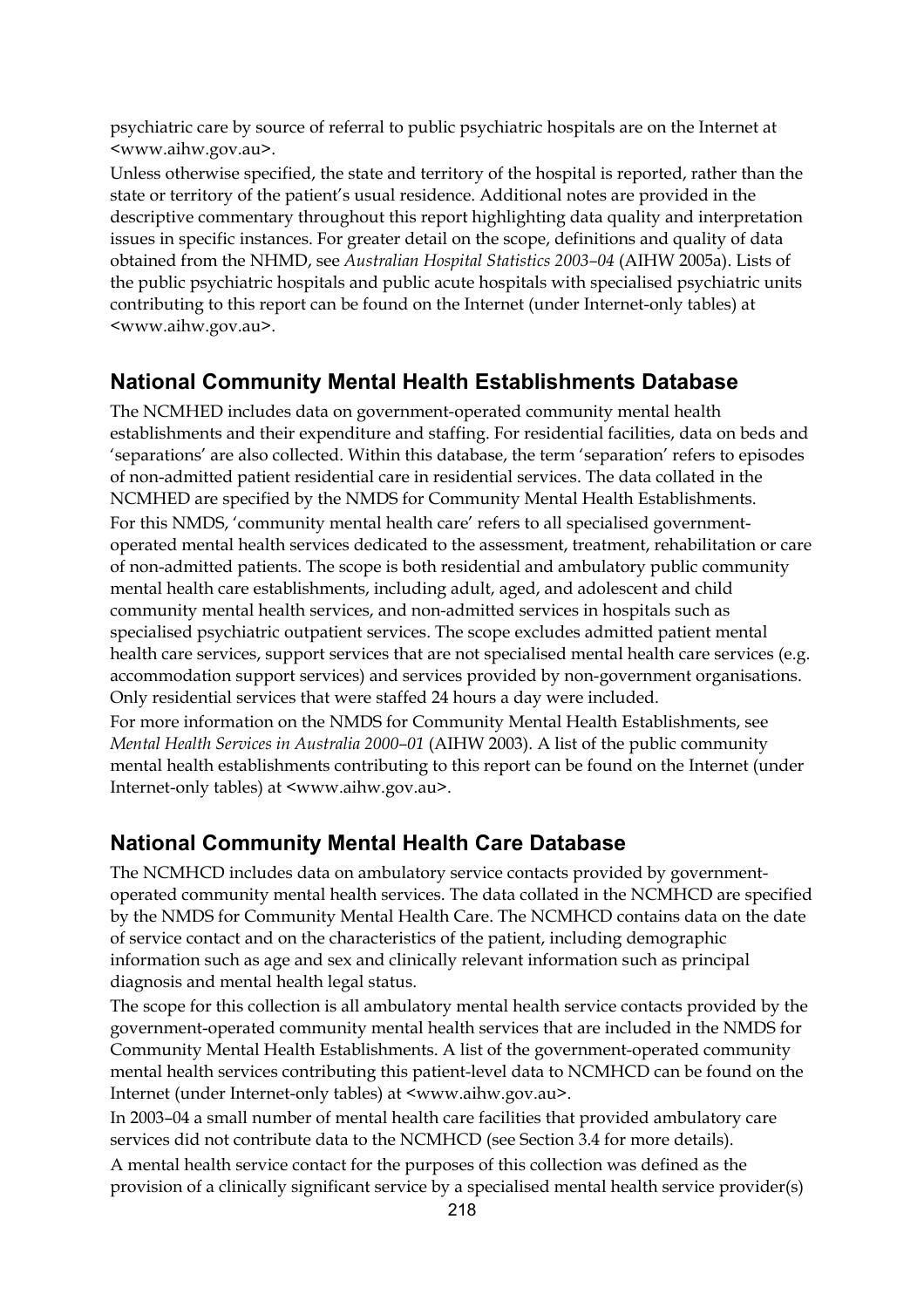for patients/clients, other than those admitted to psychiatric hospitals or designated psychiatric units in acute care hospitals, and those resident in 24-hour staffed specialised residential mental health services, where the nature of the service would normally warrant a dated entry in the clinical record of the patient/client in question.

It should be noted that there is some variation across jurisdictions as to what they class as a service contact. For example, New South Wales, Queensland, Victoria, South Australia, the Australian Capital Territory and the Northern Territory consider telephone correspondence to be service contacts. Western Australia and Tasmania state that they only class telephone correspondence as service contacts if it includes significant clinical content. New South Wales, Queensland and South Australia may include written correspondence, while others do not. There is also variation as to the reporting of service contacts for unregistered clients—that is, clients for whom personal details are unknown. For example, Queensland registers clients only if a surname or given name is obtained and create a separate record for each unknown client; Victoria and Western Australia do not provide data for unregistered clients to the NCMHCD; New South Wales, South Australia, Tasmania, the Australian Capital Territory and the Northern Territory supply data for service contacts with clients whose personal details are unknown if they are recognised as registered clients.

Table A1.1 provides an indication of the quality of NCMHCD data from 2000–01 to 2003–04 in relation to the number of service contacts reported and the number of person identifierestablishment identifier combinations.

There was an increase in the number of service contacts for each state and territory during this period, probably mainly reflecting improvements in coverage.

The number of person identifier-establishment identifier combinations could be interpreted as an estimate of the number of clients. However, the accuracy is dependent on the facilities' use of unique patient identifiers. The changing numbers of person identifier-establishment identifier combinations over time and the varying ratios between the counts of combinations and the counts of service contacts may indicate that not all facilities have used, or currently use, unique identifiers for each individual patient. If unique patient identifiers are not used, and more than one person identifier is allocated to a client, overestimation of the actual number of clients results. The patient identifier-establishment identifier count also does not take into account clients registered with more than one facility.

Further discussion of the estimation process is included in *Community Mental Health Care 2000–01: review of the data collected under the National Minimum Data Set for Community Mental Health Care* (AIHW 2004a).

#### **National Public Hospital Establishments Database**

The AIHW is the custodian of the NPHED, which holds a record for each public hospital in Australia. The data are collected by state and territory health authorities from the routine administrative collections of public acute hospitals, psychiatric hospitals, drug and alcohol hospitals and dental hospitals in all states and territories.

The collection covers only hospitals within the jurisdiction of the state and territory health authorities. Hence, public hospitals not administered by the state and territory health authorities (e.g. some hospitals run by correctional authorities in some jurisdictions and those in offshore territories) are not included.

Information is included on hospital resources (beds, staff and specialised services), recurrent expenditure, non-appropriation revenue and summary information on services to admitted and non-admitted patients. Limitations have been identified in the financial data reported to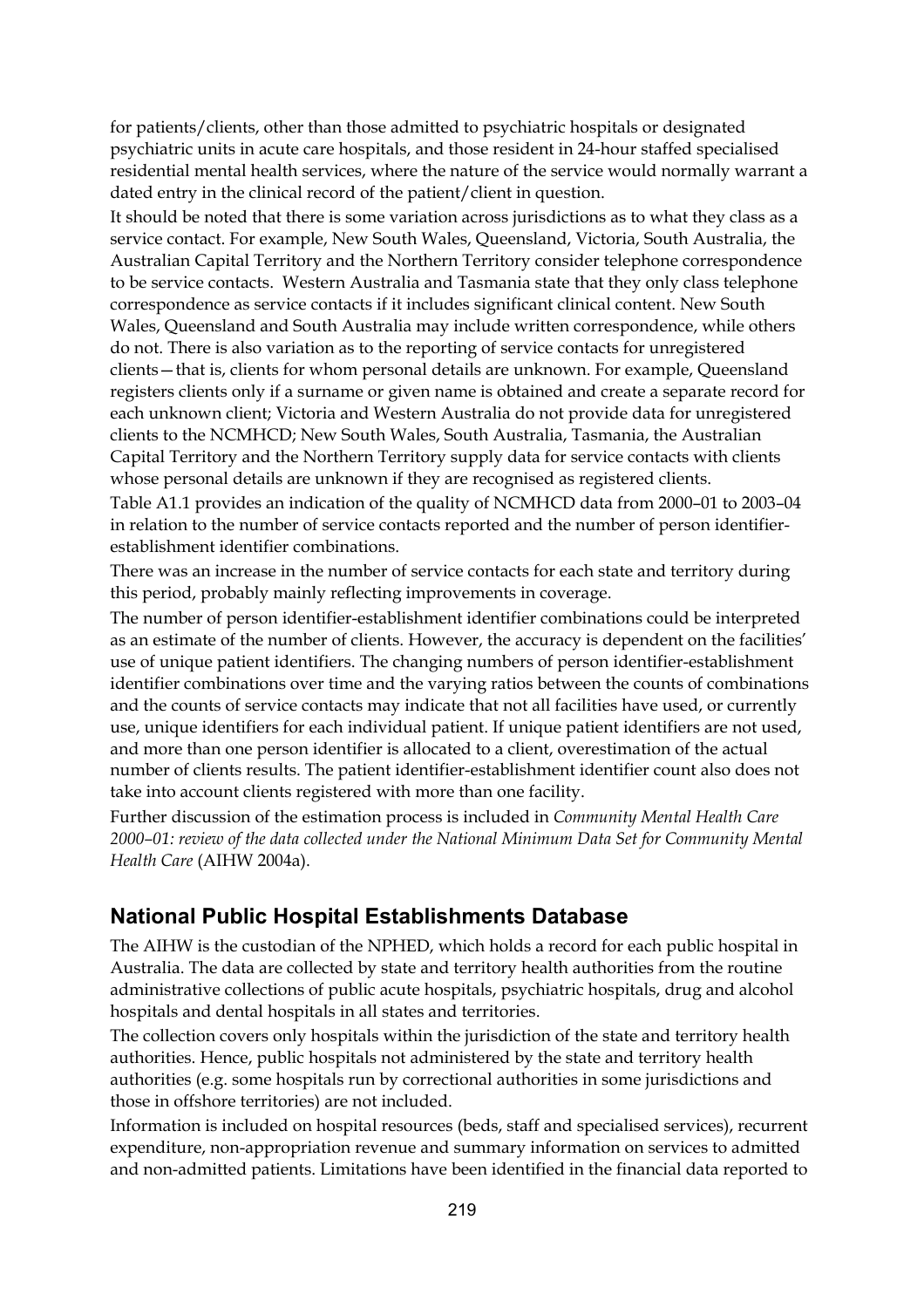the NPHED. In particular, some states and territories have not yet fully implemented accrual accounting procedures and systems, which means the expenditure and revenue data are a mixture of expenditure/payments and revenue/receipts, respectively. A need for further development has been identified in the areas of capital expenditure, expenditure at the area health service administration level and group services expenditure (e.g. central laundry and pathology services).

The NPHED includes the data for *Full-time-equivalent staff*, *Salaries and wages* and the *Nonsalary operating costs* subcategory data elements (types of staff and types of non-salary expenditure). The public acute hospital establishments that contain one or more specialised psychiatric units or wards are flagged in NPHED. However, no financial or staffing data are available for these specialised psychiatric wards, as these data are not provided for separate units or wards.

Additional notes are provided in the descriptive commentary throughout this report highlighting data quality and interpretation issues in specific instances. For greater detail on the scope, definitions and quality of data obtained from the NPHED, see *Australian Hospital Statistics 2003–04* (AIHW 2005a).

A list of the public psychiatric hospitals contributing to this report can be found on the Internet at <www.aihw.gov.au>.

#### **Private Health Establishments Collection**

The ABS conducts an annual census of all private hospitals and licensed by state and territory health authorities and all freestanding day hospital facilities approved by the DHA. The collection contains data on the staffing, finances and activity of these establishments. Differences in accounting policy and practices and the administration of property and fixed asset accounts by parent organisations may have resulted in some inconsistencies in the financial data (ABS 2005).

The data definitions used in the PHEC are largely based on definitions in the *National Health Data Dictionary*, Version 12 (NHDC 2003). The ABS definition for private psychiatric hospitals is 'those establishments that are licensed/approved by each state or territory health authority and cater primarily for admitted patients with psychiatric or behavioural disorders'. The term 'cater primarily' applies when 50% or more of total patient days are for psychiatric patients.

Additional information on the PHEC can be obtained from the annual ABS publication on private hospitals (ABS 2005).

#### **Bettering the Evaluation and Care of Health**

The BEACH survey of general practice activity is a collaborative study between the AIHW and the University of Sydney. For each year's data collection, a random sample of about 1,000 general practitioners report details of 100 consecutive general practice encounters of all types on structured encounter forms. Each form collects information about the consultation (e.g. date, type of consultation), the patient (e.g. date of birth, sex, reasons for encounter), the problems managed and the management of each problem (e.g. treatment provided, prescriptions, referrals). Data on patient risk factors and health status and on general practitioner characteristics are also collected. BEACH data for 2003–04 are used in Tables 3.2 and 3.4 to 3.13 and for Figures 1.7, 1.15 and 3.1 to 3.4. Table 3.5 present BEACH data for the years 1999–00 to 2003–04. Figure 1.1 and Table 3.1 present BEACH data for the year 1999–00 to 2004–05.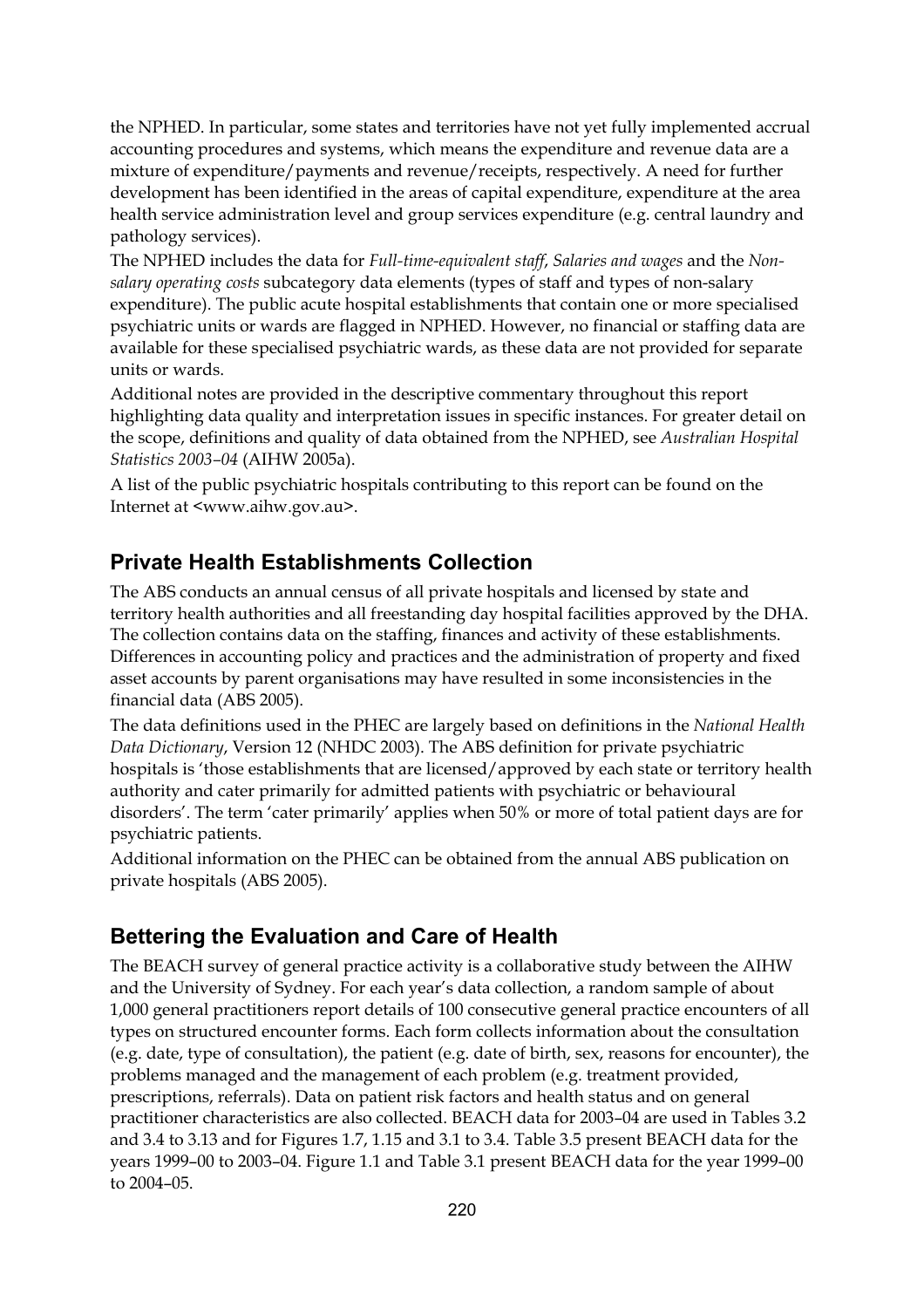At least one diagnosis or problem is identified for each encounter, although up to four problems can be reported for each. Problems are classified according to the International Classification of Primary Care, 2nd edition (ICPC-2), a product of the World Organization of Family Doctors (Wonca), and coded more specifically according to ICPC-2 Plus, an extended terminology. Additional information on the BEACH survey can be obtained from *General Practice Activity in Australia 2004*–*05* (Britt et al. 2005).

#### **Commonwealth State/Territory Disability Agreement National Minimum Data Set collection**

The CSTDA allocates the responsibility for specific types of disability support services between Australian, state and territory governments. The AIHW manages the CSTDA NMDS to collate nationally consistent data on services funded under the CSTDA and their clients.

The collection covers disability support services receiving funding under the CSTDA but does not include services that do not receive CSTDA funding. Included are psychiatricspecific disability services and disability services that are not specific for psychiatric disability but may provide services to persons with a psychiatric disability. Not every psychiatric-specific disability support service is included in the CSTDA NMDS collection as some are not funded through the CSTDA:

- In New South Wales psychiatric-specific disability services are provided by the New South Wales Department of Health and are not included in the CSTDA NMDS collection.
- In Victoria psychiatric-specific services are included in the CSTDA NMDS collection.
- In Queensland psychiatric-specific disability services receiving CSTDA funding through Disability Services Queensland are included in the CSTDA NMDS collection.
- In Western Australia only some psychiatric disability services are included in the CSTDA NMDS collection. The Health Department is the main provider of services for people with a psychiatric disability and these services are not included.
- There are no CSTDA funded psychiatric-specific disability services in South Australia, Tasmania, the Australian Capital Territory and Northern Territory. However, Tasmania, the Australian Capital Territory and the Northern Territory do include some CSTDAfunded services that are reported as mental health services rather than as psychiatricspecific disability services.

However, even in those states where specific psychiatric services are not CSTDA funded, people with a psychiatric disability do receive various CSTDA disability support services. Prior to 2003 data were available from the CSTDA NMDS collection on these services and their clients on a snapshot day each year. From 2003 unit record data on all clients (known as 'service users') and all the disability support services they receive were collected on an ongoing basis. Data for 2002–03 were available for the period from 1 January to 30 June 2003. From 1 July 2003 service user data have been collected on a full financial year basis; the 2003–04 collection is therefore the first time full financial year data have been available. No detailed data on the volume of services provided are available.

In this report data are presented for service users with a psychiatric disability recorded as their 'primary disability' or where the service user has indicated that they have a psychiatric disability as an other significant disability. The term 'primary disability' refers to the disability category identified by the service user, carer or service as the disability most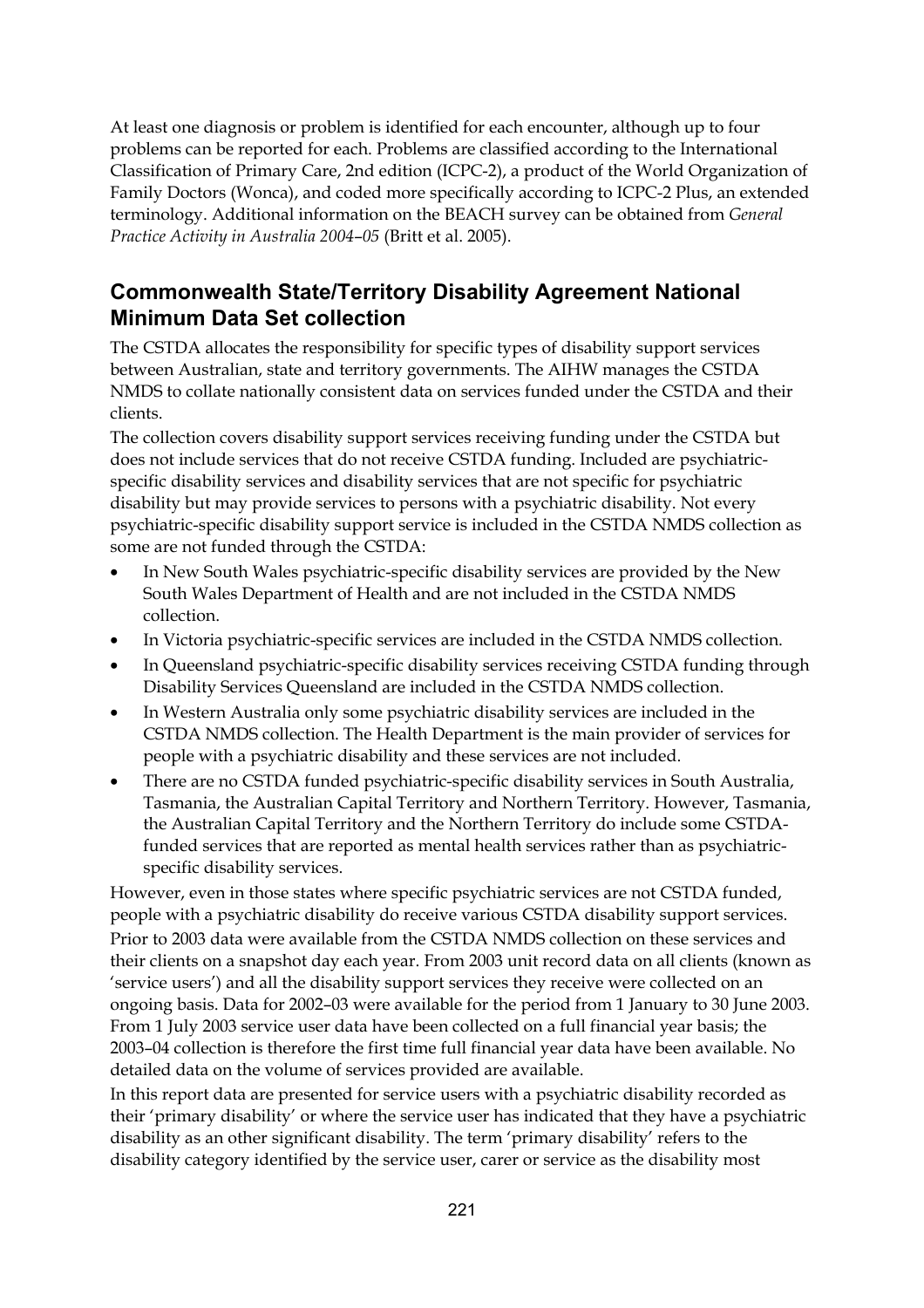affecting the client's everyday life. A number of 'other significant' disabilities may be identified by the service user.

Given that the 2003–04 collection is the first full year the ongoing collection was conducted and there were the limitations listed above with respect to the coverage of psychiatric disability support services in the CSTDA NMDS, these data need to be interpreted with caution and data quality considerations need to be taken into account. Additional information on the data from the CSTDA NMDS collection can be obtained from the publication *Disability Support Services 2003–04: national data on services provided under the Commonwealth State/Territory Disability Agreement* (AIHW 2005b).

### **National Medical Labour Force Survey and National Nursing Labour Force Survey data**

The AIHW conducts the National Medical Labour Force Survey and the National Nursing Labour Force Survey in conjunction with the annual registration renewal of these practitioners with the relevant registration boards in each state and territory. The AIHW has conducted the medical practitioner survey annually since 1993 and the nursing survey since 1995. The National Nursing Labour Force Survey is collected biennially.

The figures produced from these surveys are estimates only. Not all medical practitioners or nurses who were sent a questionnaire responded to the survey, and estimates of the whole medical practitioner and nursing populations are based on survey data weighted to match available registration information. Coverage in some jurisdictions may exclude some practitioners who registered for the first time during the survey year and practitioners with conditional registration.

The latest information on these surveys is provided in *Medical Labour Force 2003*  (AIHW 2005d) and *Nursing and Midwifery Labour Force 2003* (AIHW 2005f).

### **Medicare data**

The Health Insurance Commission (HIC) collects data on all medical services funded through Medicare and provides these data to the DHA. Information collected includes the type of service provided (Medicare item number) and the benefit paid by Medicare for the service. The figures presented in this report on services provided by private psychiatrists include only those services performed by a registered provider that qualifies for Medicare benefit and for which a claim has been processed by the HIC. They do not include services provided to public patients in public hospitals or services that qualify for a benefit under the Department of Veterans' Affairs National Treatment Account.

The state or territory is determined according to the patient's mailing address postcode at the time of making the claim. In some cases this will not be the same as the patient's residential address postcode. The year is determined from the date the service was processed by the HIC, not the date the service was provided.

### **Repatriation Pharmaceutical Benefits Scheme and Pharmaceutical Benefits Scheme data**

The HIC collects data on prescriptions funded through the RPBS and PBS and provides the data to the DHA. Details are collected on the medication prescribed (e.g. type and cost), the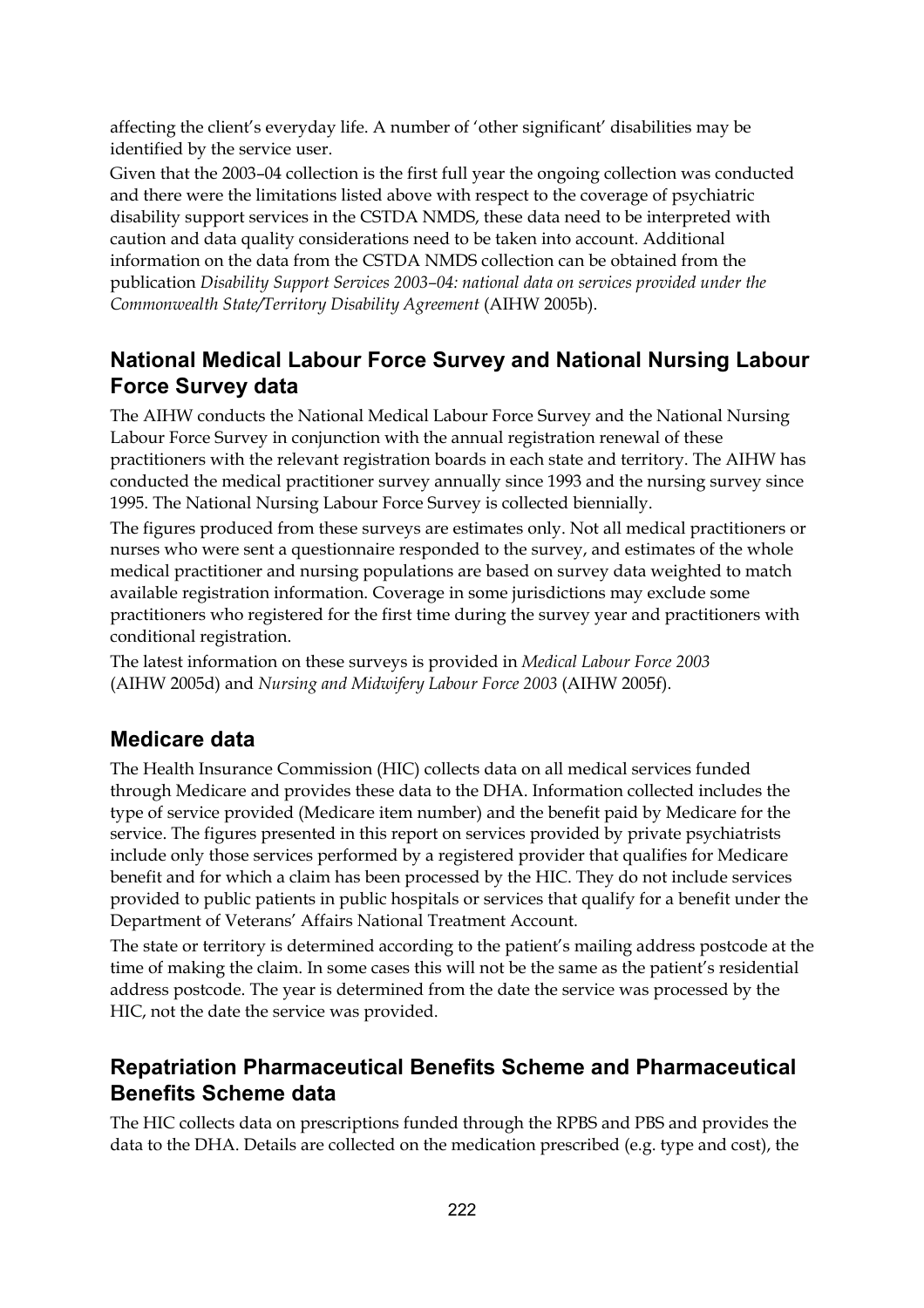prescribing practitioner (e.g. specialty) and the supplying pharmacy (e.g. location). The figures reported in this publication relate to the prescription costs funded by the PBS and the number of prescriptions processed by the HIC. They refer only to paid services processed from claims presented by approved pharmacies. They do not include any adjustments made against pharmacists' claims, any manually paid claims, or any benefits paid as a result of retrospective entitlement or refund of patient contributions. Items supplied to general patients that cost less than \$23.70 from 1 January 2004 or \$28.60 from 1 January 2005 do not receive an RPBS or PBS benefit and are therefore not included and nor are private prescriptions, not claimable through the PBS and RPBS.

The state or territory is determined as the address of the pharmacy supplying the item. The year is determined from the date the service was processed by the HIC, not the date of prescribing or the date of supply by the pharmacy. The data presented in this report also include medications provided to war veterans through the RPBS.

### **Technical notes**

#### **Definitions**

If not otherwise indicated, data elements were defined according to the 2003–04 definitions in the National Health Data Dictionary version 12.0 (NHDC 2003) (summarised in the Glossary).

Data presented by state or territory refer to the state or territory of the provider facility, not to the state or territory of usual residence of the client or patient, unless otherwise specified.

### **Data presentation**

Except as noted, where totals are provided in the tables, they include data only for those states and territories for which data were available, as indicated in the tables. The exceptions relate to tables in which private hospitals data for some jurisdictions were not published, for confidentiality reasons. Hospital separations data on length of stay and average length of stay have been suppressed if there were fewer than 10 separations in the category being presented. The abbreviation 'n.p.' has been used in these tables to denote these suppressions.

### **Population rates**

Population rates are age-standardised, calculated using the direct standardisation method and 5-year age groups. The total Australian population for 30 June 2001 was used as the population for which expected rates were calculated. The Australian Bureau of Statistics' population estimates for 31 December 2003 were used for the observed rates where 2003–04 data are presented and estimates for 31 December 2004 were used where 2004–05 data are presented. The exceptions were tables 3.28, 3.31, 3.32, 3.38, 5.5, 5.6, 6.2 and 6.3, for which the 30 June 2003 population estimates (by Indigenous status, selected countries of birth, and Remoteness Areas) were used for the observed rates. Crude population rates were calculated using the population estimates for 31 December 2003.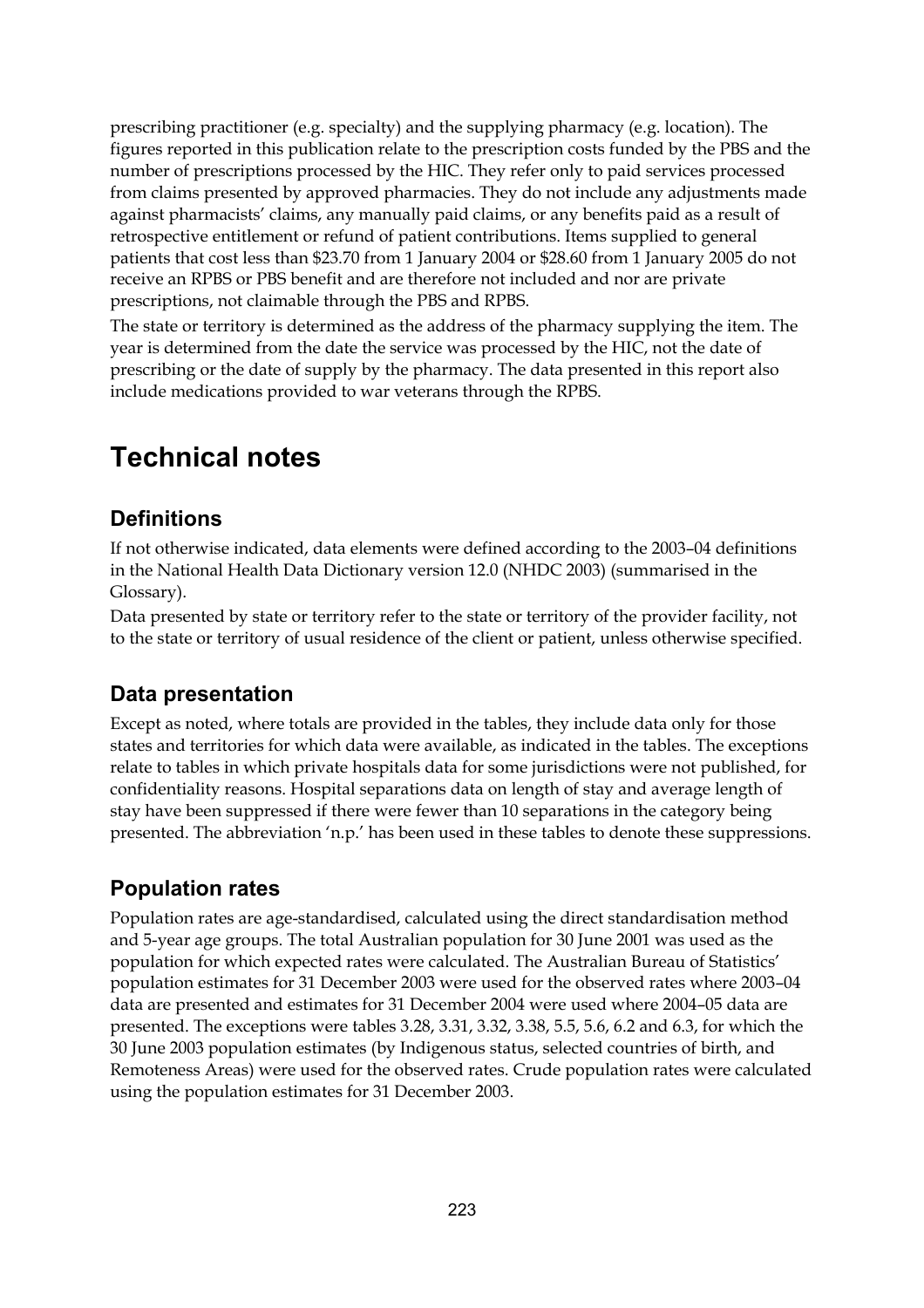| Year        | <b>NSW</b>                                                                          | <b>Vic</b> | Qld     | <b>WA</b> | <b>SA</b>            | Tas    | <b>ACT</b> | <b>NT</b> | <b>Total</b> |  |  |
|-------------|-------------------------------------------------------------------------------------|------------|---------|-----------|----------------------|--------|------------|-----------|--------------|--|--|
|             |                                                                                     |            |         |           | Service contacts     |        |            |           |              |  |  |
| 2000-01     | 620,469                                                                             | 1,491,600  | 619,068 | 393,312   | 241,080              | 44,715 | 137,529    | 36,696    | 3,635,873    |  |  |
| 2001-02     | 942,307                                                                             | 1,645,974  | 705,895 | 395,513   | 280,056              | 48,246 | 156,108    | 29,952    | 4,203,731    |  |  |
| 2002-03     | 1,301,233                                                                           | 1,610,674  | 779,527 | 414,183   | 314,085              | 51,314 | 178,751    | 22,656    | 4,672,423    |  |  |
| 2003-04     | 1,431,729                                                                           | 1,599,800  | 889,011 | 418,484   | 311,535              | 67,581 | 167,541    | 26,054    | 4,911,735    |  |  |
|             | Number of person identifier-establishment identifier combinations <sup>(a)(b)</sup> |            |         |           |                      |        |            |           |              |  |  |
| 2000-01     | 59,527                                                                              | 52,620     | 55,482  | 26,914    | 19,290               | 4,964  | 5,751      | 3,520     | 224,773      |  |  |
| $2001 - 02$ | 64,035                                                                              | 63,480     | 64,176  | 30,456    | 13,713               | 5,804  | 6,031      | 3,379     | 251,074      |  |  |
| 2002-03     | 23,031                                                                              | 62,609     | 74,142  | 33,827    | 21,520               | 4,316  | 6,040      | 3,279     | 228,764      |  |  |
| 2003-04     | 94,233                                                                              | 63,354     | 80,089  | 36,764    | 20,693               | 4,872  | 6,322      | 3,575     | 309,902      |  |  |
|             |                                                                                     |            |         |           | Ratio <sup>(c)</sup> |        |            |           |              |  |  |
| 2000-01     | 10.4                                                                                | 28.3       | 11.2    | 14.6      | 12.5                 | 9.0    | 23.9       | 10.4      | 16.2         |  |  |
| $2001 - 02$ | 14.7                                                                                | 25.9       | 11.0    | 13.0      | 20.4                 | 8.3    | 25.9       | 8.9       | 16.7         |  |  |
| 2002-03     | 56.5                                                                                | 25.7       | 10.5    | 12.2      | 14.6                 | 11.9   | 29.6       | 6.9       | 20.4         |  |  |
| 2003-04     | 15.2                                                                                | 25.3       | 11.1    | 11.4      | 15.1                 | 13.9   | 26.5       | 7.3       | 15.8         |  |  |

**Table A1.1: Service contacts and estimated numbers of clients, states and territories, 2000–01 to 2003–04** 

(a) NSW has identified problems with patient identifiers and is implementing a revised statewide unique patient identifier process to rectify them.

(b) The patient identifier-establishment identifier combination count is likely to over-estimate the number of clients, as it does not take into account clients registered with more than one facility nor clients with more one person identifier at one facility.

(c) The ratio of the number of service contacts to the number of person identifier**–**establishment identifier combinations.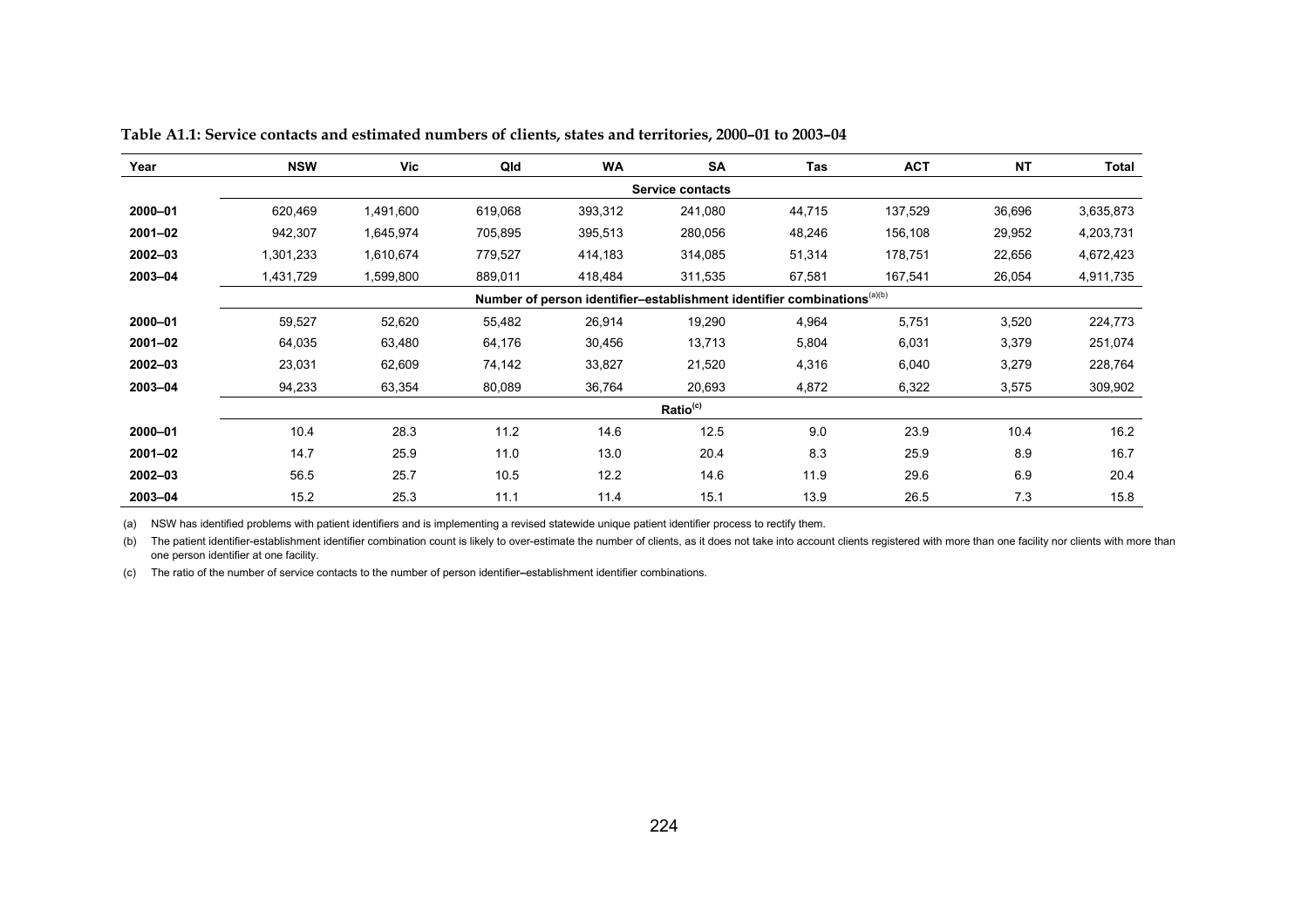## **Appendix 2: Definitions of mental health-related care and medications and of ambulatory-equivalent separations**

With the exception of NCMHED and NCMHCD, the health care data collections used in this report contain data on more than just mental health care, so a mental health-related subset of the data needed to be defined. For some data collections this was relatively straightforward. For NPHED and PHEC data, mental health-related care was defined by hospital type (psychiatric hospital) or specialised unit flag (e.g. specialised psychiatric unit in acute care hospital). Medicare and National Medical Labour Force Survey data were defined as mental health related based on the profession of the medical practitioner (e.g. psychiatrist).

For other data collections it was necessary to use the classifications in the collections for diagnoses, problems or disabilities to define mental health-related care. The principal and additional diagnosis data in the NHMD are classified using the ICD-10-AM classification, and the BEACH data set uses ICPC-2 for coding reasons for encounters (RFEs) and problems. Details are provided below for each classification for which codes were used to define mental health-related principal and additional diagnoses and mental health-related problems or RFEs.

The definition of mental health-related medications was based on mental health-related codes in the Anatomical Therapeutic Chemical (ATC) classification for PBS data. Details are provided in Table A2.1.

The CSTDA MDS collection uses a simple customised classification to classify disabilities.

### **National Hospital Morbidity Database**

The definition of a mental health-related diagnosis includes all ICD-10-AM 3rd edition codes that were either clinically or statistically relevant to mental health. This definition was developed in consultation with the National Mental Health Working Group Information Strategy Committee and the Clinical Casemix Committee of Australia. The list of codes and further information can be found in *Mental Health Services in Australia 2000–01* (AIHW 2003). This list of codes was compiled using ICD-10-AM 2nd edition codes. For the ICD-10-AM 3rd edition a number of the disease codes were expanded at the fourth or fifth character level to provide more detail. These changes are not likely to have affected the statistics included in this report.

#### **Same day separations that could be considered equivalent to ambulatory mental health care**

*Mental Health Services in Australia* reports up to 2000–01 presented all same day mental health-related hospital separation data in the chapters on admitted patient care. However, it was considered that some of these data could be more appropriately placed in the chapter on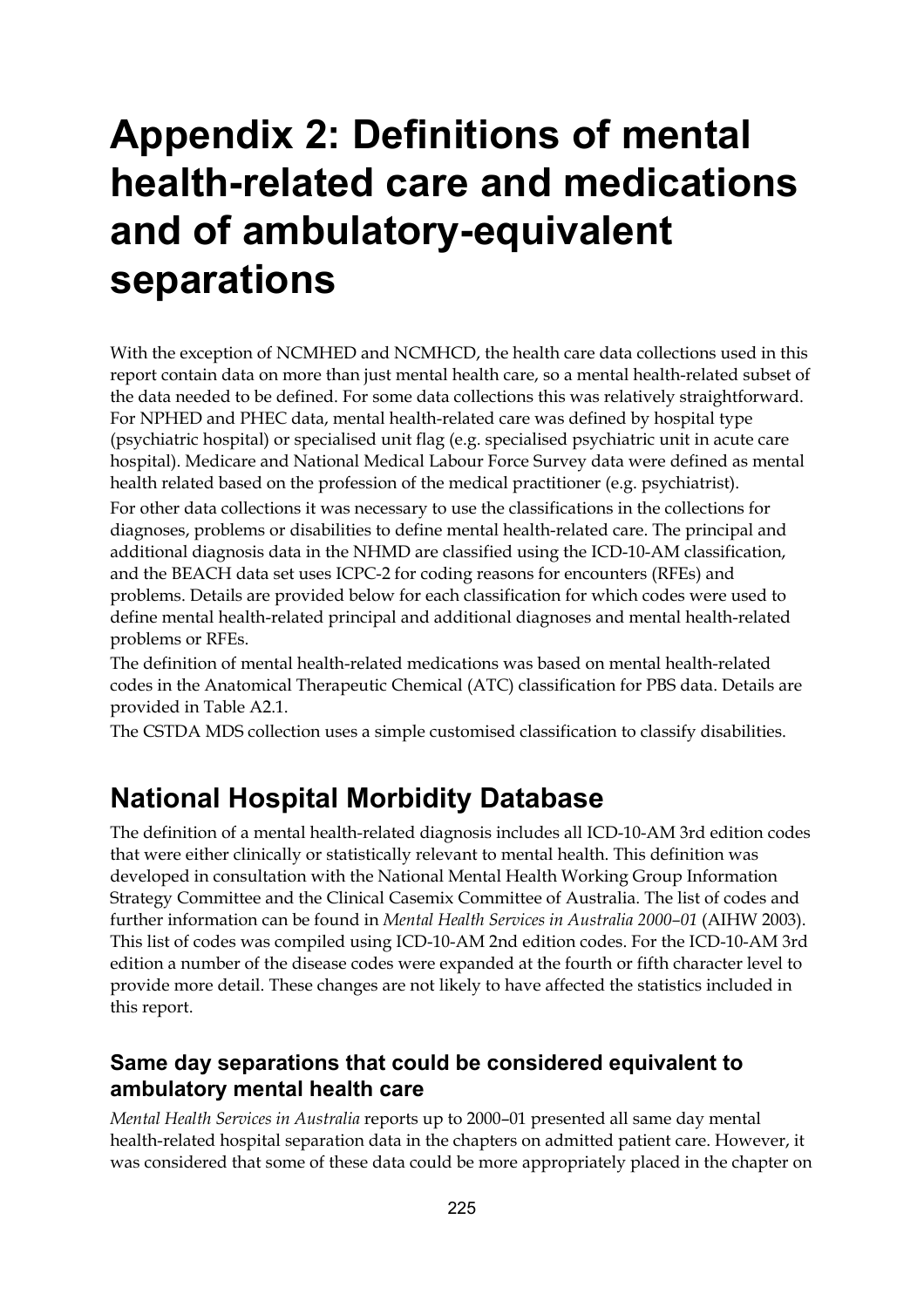ambulatory care. For *Mental Health Services in Australia 2001–02,* a definition of same day mental health-related separations that could be considered to be equivalent to ambulatory mental health care (termed 'ambulatory-equivalent mental health-related separations') was developed. Data for these ambulatory-equivalent mental health-related separations were included in the chapter on ambulatory care in the 2001–02 report, the 2002–03 report and this report (AIHW 2004c, 2005f).

Ambulatory-equivalent mental health-related separations were defined by excluding those same day separations unlikely to involve the type of activity to be undertaken in ambulatory mental health care. Excluded were separations for which the following were reported:

- electroconvulsive therapy and/or general anaesthesia procedures
- other procedures that would not be expected to be undertaken in ambulatory mental health care
- a mode of admission of care type change or transfer
- a mode of separation of transfer, care type change, left against medical advice or death.

#### **Procedures used to exclude separations**

In general, separations were excluded from the ambulatory-equivalent category if they were reported with procedures that were considered unlikely to be undertaken in ambulatory mental health care. The procedures used as the basis for excluding separations were mainly electroconvulsive therapy and general anaesthesia. A smaller number of separations were excluded on the basis that they had other procedures, other than selected non-invasive interventions (as listed below), that were also unlikely to be undertaken in ambulatory mental health care.

#### **Procedures not used to exclude separations**

A small number of procedures were identified as probably equivalent to ambulatory mental health care provided by specialised community mental health services. Separations for which the only procedures reported were from the following list were included in the ambulatory-equivalent category (unless they were excluded for another reason such as mode of separation or mode of admission).

The procedures were mostly psychosocial interventions, located in the ICD-10-AM 3rd edition procedure chapter *Non-invasive, cognitive and interventions, not elsewhere classified* (Chapter 19). They are as follows:

- 1822 Assessment of personal care and other activities of daily/independent living
- 1823 Mental, behavioural or psychosocial assessment
- 1867 Counselling or education relating to personal care and other activities of daily/independent living
- 1868 Psychosocial counselling
- 1869 Other counselling or education
- 1872 Alcohol and drug rehabilitation
- 1873 Psychological or psychosocial therapies
- 1875 Skills training in relation to learning, knowledge and cognition
- 1878 Skills training for personal care and other activities of daily/independent living
- 1879 Other skills training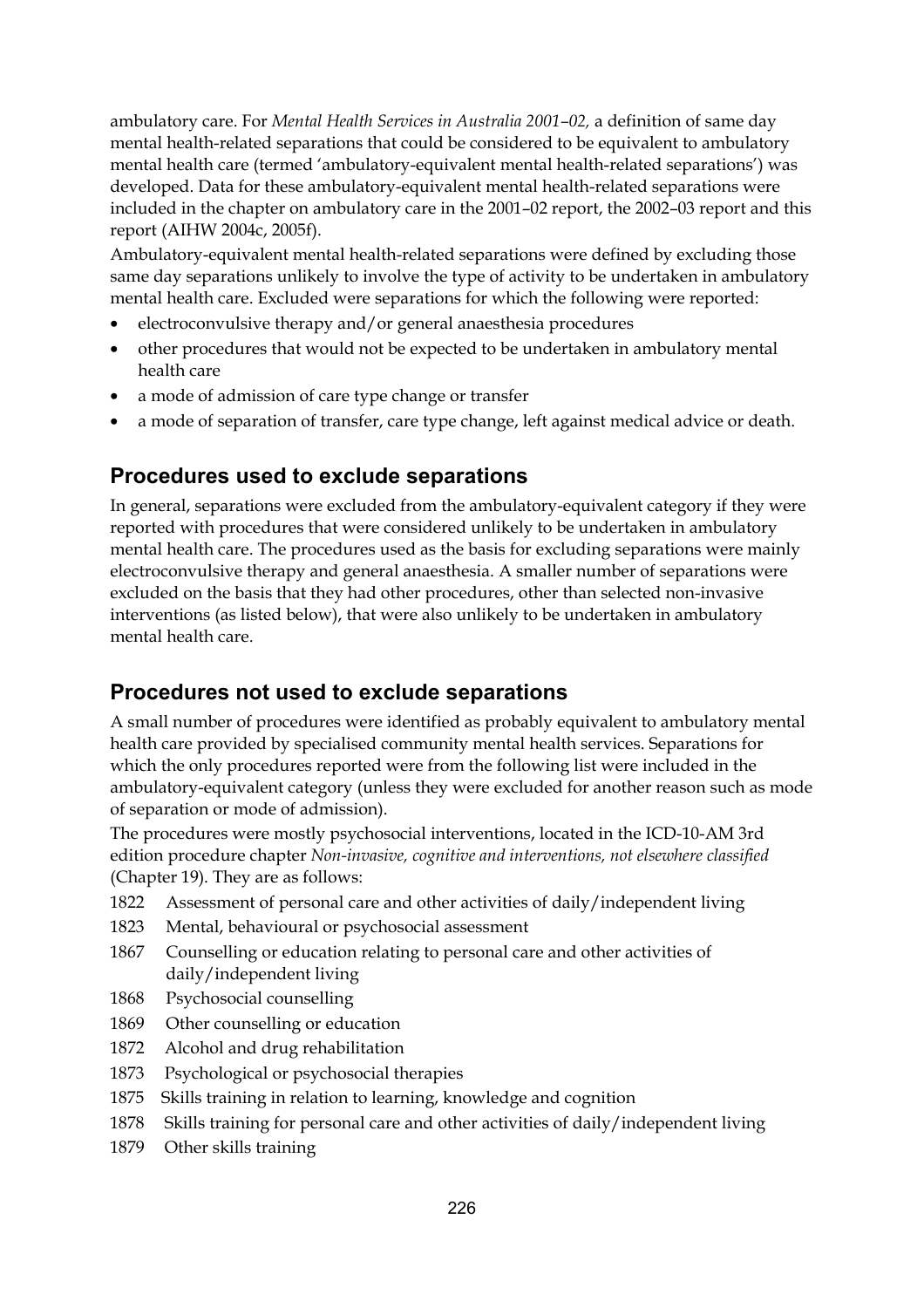1916 Generalised allied health interventions as follows:

- 95550-01 Allied health intervention, social work
- 95550-02 Allied health intervention, occupational therapy
- 95550-10 Allied health intervention, psychology.

For more information on the definition of ambulatory-equivalent mental health-related separations and on data quality concerns to be considered when interpreting the data, see *Mental Health Services in Australia 2001–02* (AIHW 2004c).

### **Bettering the Evaluation and Care of Health**

For the purposes of this report, mental health-related reasons for encounters and problems managed were defined as those included in the ICPC-2 *Psychological* chapter. The same set of codes was used for both RFEs and problems. For the list of the codes used, see *Mental Health Services in Australia 2000–01* (AIHW 2003). Additional information on the BEACH survey can be obtained from *General Practice Activity in Australia 2004–05* (Britt et al. 2005).

### **Commonwealth State/Territory Disability Agreement National Minimum Data Set**

The CSTDA NMDS questionnaire has an item that asks users of a service or their carer: 'What is the service user's primary disability group?' The survey form also asks respondents to tick all applicable other significant disability groups. For both questions, the 12 disability categories are listed in tick-a-box format. The list of categories can be found in *Mental Health Services in Australia 2000–01* (AIHW 2003).

Data are presented in this report on those service users with a psychiatric primary disability or a psychiatric disability as one of their other significant disabilities.

The CSTDA NMDS disability groups are a broad categorisation of disabilities in terms of the underlying impairment, health condition, cause or activity limitation and reflect those disabilities identified as significant in the CSTDA. The specification of the CSTDA NMDS disability groups arose from terminology commonly used by service providers and was formulated specifically for the CSTDA collection. See the *National Community Services Data Dictionary* for additional detail on the CSTDA NMDS disability groups (AIHW 2004d).

### **Repatriation Pharmaceutical Benefits Scheme and Pharmaceutical Benefits Scheme**

Prescription data from the RPBS and PBS are coded using the ATC classification. Table A2.1 contains the list of the codes used to define mental health-related medications prescribed by general practitioners and non-psychiatrist medical specialists for this report. Not all medications included in each code group are used solely for mental health-related conditions. For example, prochlorperazine (N05AB04) is classified under the ATC as an antipsychotic but is frequently prescribed as an anti-nausea medication. This medication is not included in the RPBS or PBS data for this report.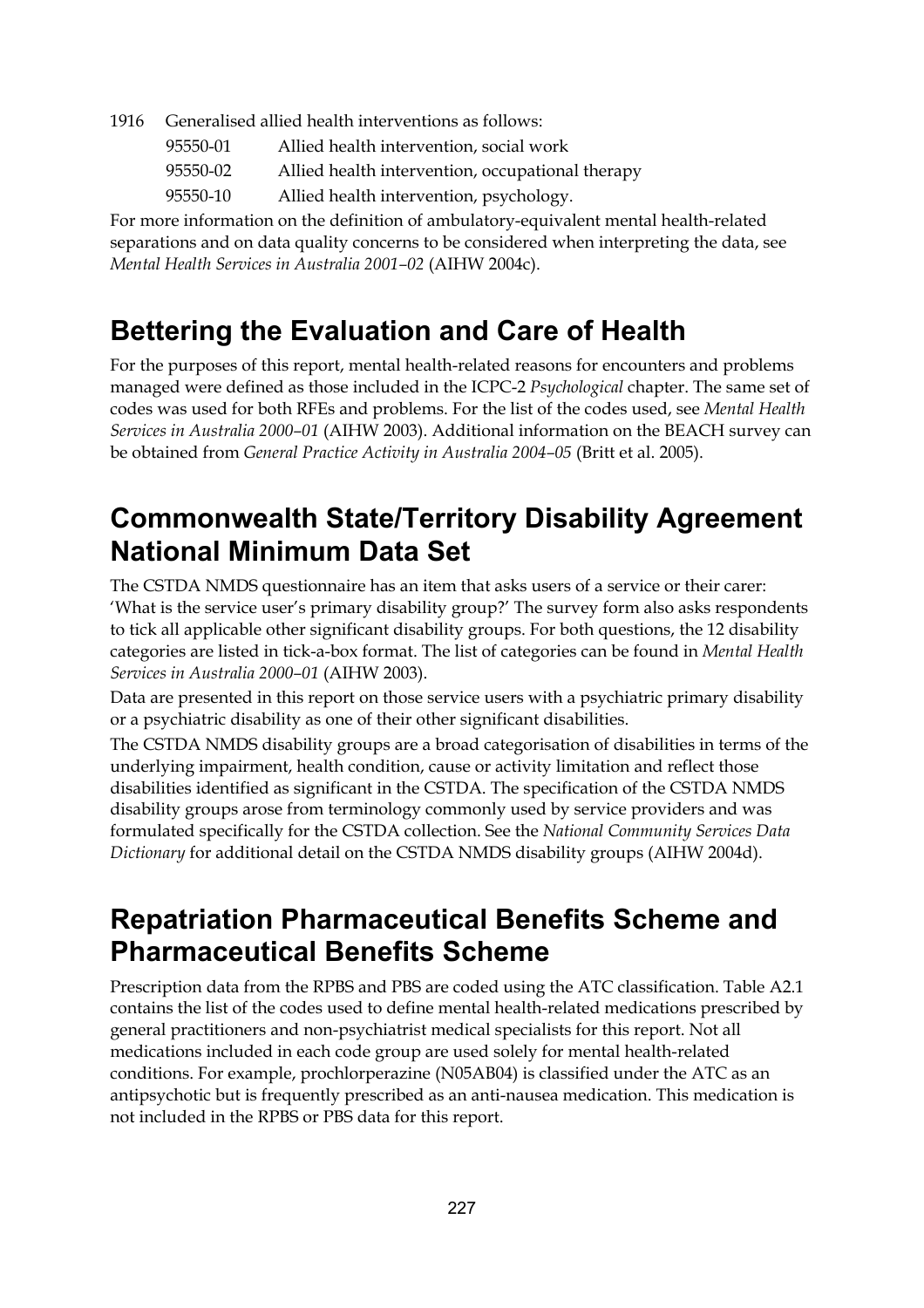**Table A2.1: Anatomical Therapeutic Chemical codes used to define mental health-related medication prescribed by general practitioners and non-psychiatrist medical specialists in RPBS and PBS data** 

| ATC code          | <b>Description</b>            |
|-------------------|-------------------------------|
| N <sub>05</sub>   | Psycholeptics                 |
| <b>N05A</b>       | Antipsychotics <sup>(a)</sup> |
| N <sub>05</sub> B | Anxiolytics                   |
| <b>N05C</b>       | Hypnotics and sedatives       |
| N06               | Psychoanaleptics              |
| <b>N06A</b>       | Antidepressants               |

(a) Excluding NO5AB04, prochlorperazine.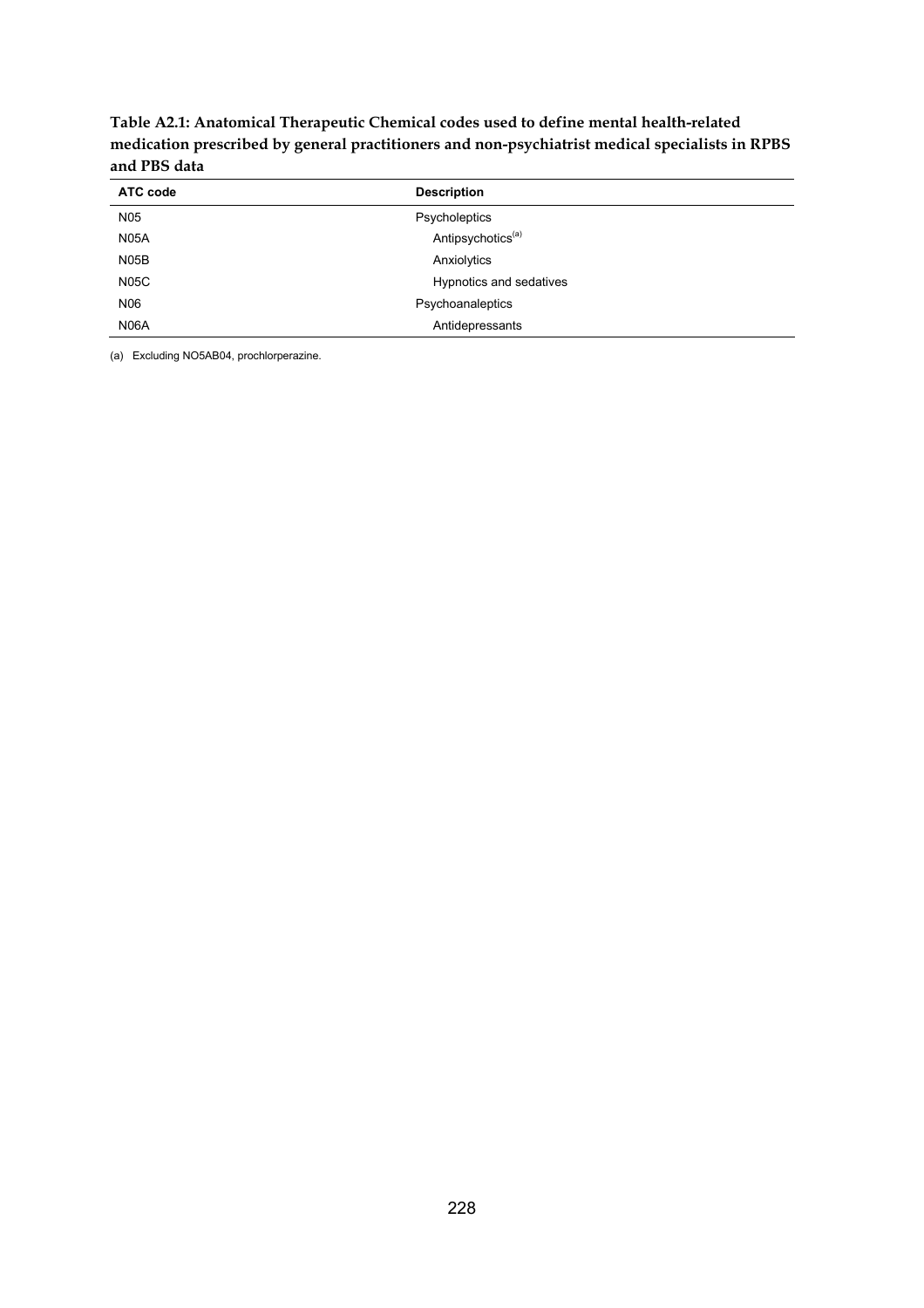# **Appendix 3: State and territory ambulatory and admitted patient mental health care data**

This appendix presents state and territory data on ambulatory (community mental health services) mental health care, ambulatory-equivalent mental health-related hospital separations and admitted-patient mental health care.

### **Ambulatory and ambulatory-equivalent mental health care**

Tables A3.1 to A3.5 present information on ambulatory-equivalent mental health-related hospital separations (see Appendix 2) with and without specialised psychiatric care by state and territory and principal diagnosis. See Chapter 3 for the national data on these separations.

Table A3.6 provides information by state and territory for public community mental health service contacts by principal diagnosis. See Chapter 3 for the national data on these service contacts.

## **Admitted patient mental health care**

The remaining tables in this appendix provide more detailed state and territory information on admitted-patient mental health care that was not considered to be ambulatory-equivalent. Tables A3.7 to A3.18 provide information by state and territory for mental health-related separations with specialised psychiatric care which were not considered ambulatoryequivalent. These tables include counts of separations, patient days and psychiatric care days by principal diagnosis, AR-DRGs and procedures. See Chapter 5 for the national data on these separations.

Tables A3.19 to A3.29 provide information by state and territory for mental health-related separations without specialised psychiatric care which were not considered ambulatoryequivalent. These tables include counts of separations and patient days by principal diagnosis, AR-DRG and procedure. See Chapter 6 for the national data on these separations.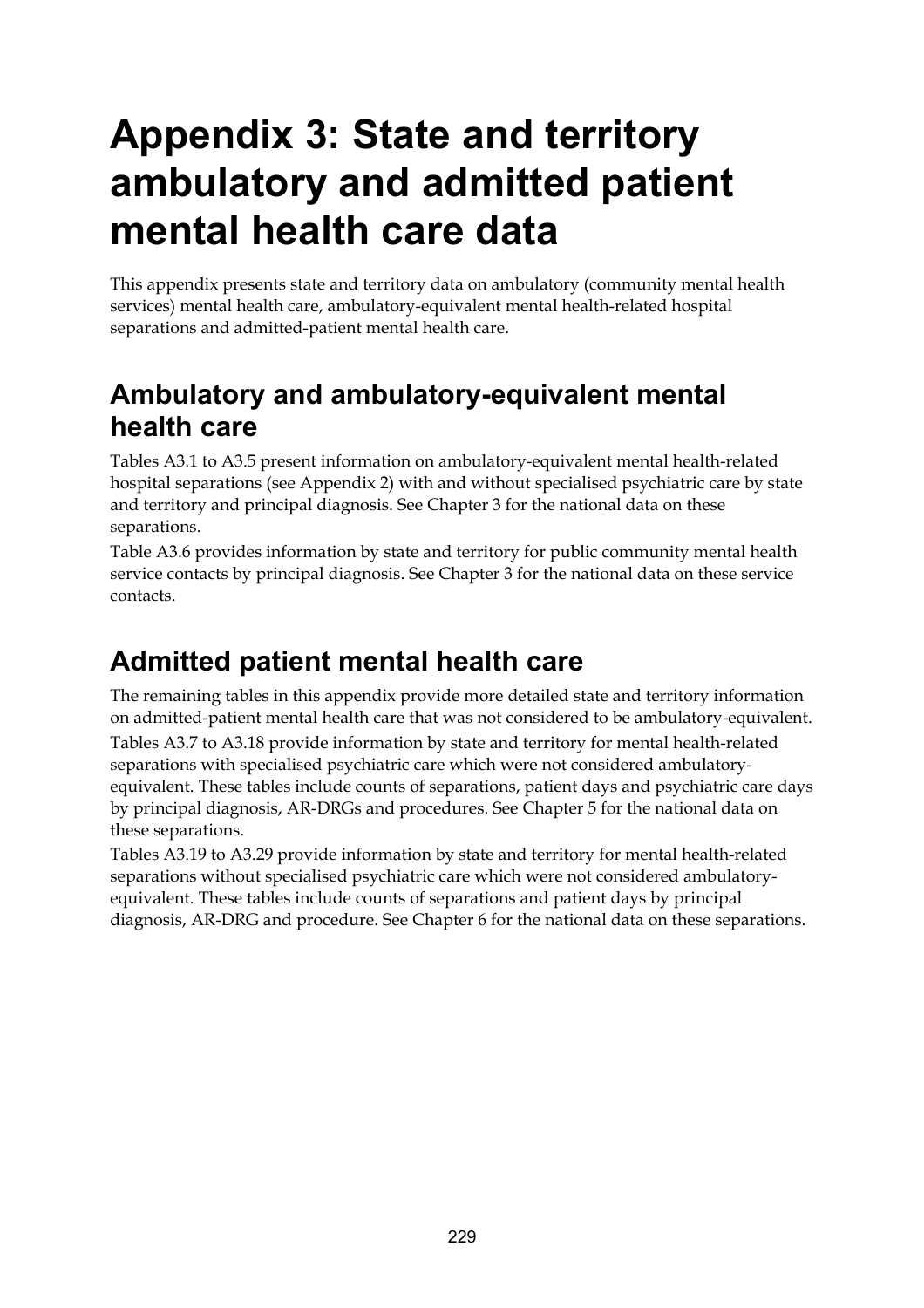| <b>Principal diagnosis</b> |                                                                                  | <b>NSW</b> | Vic            | Qld                   | <b>WA</b>      | SA             | Tas            | <b>ACT</b>  | <b>NT</b>        | Australia      |
|----------------------------|----------------------------------------------------------------------------------|------------|----------------|-----------------------|----------------|----------------|----------------|-------------|------------------|----------------|
| F00-F03                    | Dementia                                                                         | 2          | 1              | 3                     | $\Omega$       | $\mathbf 0$    | $\mathbf 0$    | $\mathbf 0$ | $\mathbf 0$      | 6              |
| F04-F09                    | Other organic mental disorders                                                   | 25         | -1             | 10                    | $\Omega$       | 0              |                | 1           | $\Omega$         | 38             |
| F <sub>10</sub>            | Mental and behavioural disorders due to use of alcohol                           | 306        | 12             | 229                   | $\overline{7}$ | 13             | 6              | $\Omega$    | $\boldsymbol{4}$ | 577            |
| F11-F19                    | Mental and behav disorders due to other psychoactive substance use               | 22         | 10             | 222                   | 5              | 18             |                | $\Omega$    | $\overline{2}$   | 280            |
| F20                        | Schizophrenia                                                                    | 180        | 59             | 491                   | 16             | 17             | 5              | $\Omega$    |                  | 773            |
| F21, F24, F28-F29          | Schizotypal and other delusional disorders                                       | 76         | 8              | 27                    |                | 4              | $\Omega$       | $\Omega$    | $\Omega$         | 116            |
| F <sub>22</sub>            | Persistent delusional disorders                                                  | 61         |                | 6                     | $\Omega$       |                | $\Omega$       | $\Omega$    |                  | 73             |
| F23                        | Acute and transient psychotic disorders                                          |            |                | 31                    |                | $\Omega$       |                | $\Omega$    |                  | 42             |
| F25                        | Schizoaffective disorders                                                        | 266        |                | 191                   | 3              | $\overline{7}$ |                | $\Omega$    |                  | 472            |
| F30                        | Manic episode                                                                    | 5          |                | 13                    | $\mathbf 0$    |                | $\Omega$       | $\Omega$    |                  | 21             |
| F31                        | Bipolar affective disorders                                                      | 111        | $\overline{7}$ | 131                   | $\overline{2}$ | 3              | $\overline{4}$ | $\Omega$    | $\Omega$         | 258            |
| F32                        | Depressive episode                                                               | 1,905      | 34             | 490                   | 12             | 33             | 13             | O           |                  | 2,488          |
| F33                        | Recurrent depressive disorders                                                   | 310        | $\overline{2}$ | 33                    |                | 5              | 3              | $\Omega$    |                  | 354            |
| F34                        | Persistent mood (affective) disorders                                            | 68         |                | 119                   |                | $\overline{4}$ | $\mathbf 0$    | $\Omega$    | $\Omega$         | 198            |
| F38, F39                   | Other and unspecified mood (affective) disorders                                 | 76         |                | 3                     | $\Omega$       | $\Omega$       | $\Omega$       | $\Omega$    | $\Omega$         | 80             |
| F40                        | Phobic anxiety disorders                                                         | 88         |                | 5                     | $\Omega$       | $\Omega$       | $\Omega$       | $\Omega$    | $\Omega$         | 94             |
| F41                        | Other anxiety disorders                                                          | 814        |                | 134                   |                | 12             | $\overline{4}$ | $\Omega$    | $\Omega$         | 968            |
| F42                        | Obsessive-compulsive disorders                                                   | 74         | $\Omega$       | 11                    | $\mathbf 0$    | 3              | $\mathbf 0$    | $\Omega$    | $\Omega$         | 88             |
| F43                        | Reaction to severe stress and adjustment disorders                               | 331        | 61             | 831                   | 46             | 76             | 11             | $\Omega$    | 5                | 1,361          |
| F44                        | Dissociative (conversion) disorders                                              | 2          | $\Omega$       | 13                    | $\Omega$       | $\mathbf 0$    | $\mathbf 0$    | 0           | $\Omega$         | 15             |
| F45, F48                   | Somatoform and other neurotic disorders                                          | 120        | $\Omega$       | 11                    | 8              | $\Omega$       | $\Omega$       |             | $\Omega$         | 140            |
| F50                        | Eating disorders                                                                 | 80         | 362            | 54                    | $\Omega$       | $\mathbf 0$    | $\mathbf 0$    | $\Omega$    | $\Omega$         | 496            |
| F51-F59                    | Other behav syndromes associated with phys dist and phys factors                 |            | 3              | $\overline{4}$        | $\Omega$       | $\overline{2}$ | $\mathbf 0$    | $\Omega$    | $\Omega$         | 10             |
| F60                        | Specific personality disorders                                                   | 97         | 18             | 260                   |                | 20             | 10             | $\Omega$    | $\Omega$         | 412            |
| F61-F69                    | Disorders of adult personality and behaviour                                     |            |                | $\boldsymbol{\Delta}$ |                | 0              | $\mathbf 0$    |             | $\Omega$         | 12             |
| F70-F79                    | Mental retardation                                                               |            |                | 18                    | $\Omega$       | $\Omega$       | $\Omega$       | $\Omega$    | $\Omega$         | 21             |
| F80-F89                    | Disorders of psychological development                                           | 189        |                | 8                     | $\Omega$       | $\Omega$       | $\Omega$       | $\Omega$    | $\Omega$         | 197            |
| F90                        | Hyperkinetic disorders                                                           | 330        |                | 6                     | $\Omega$       | $\Omega$       | $\mathbf 0$    | $\Omega$    | $\Omega$         | 336            |
| F91                        | Conduct disorders                                                                | 1.860      |                | 20                    | $\Omega$       | $\overline{2}$ | $\Omega$       | O           | $\Omega$         | 1,886          |
| F92-F98                    | Other & unspecified disorders with onset childhood adolescence                   | 554        |                | 13                    | $\Omega$       |                | $\Omega$       | $\Omega$    | $\Omega$         | 568            |
| F99                        | Mental disorder not otherwise specified                                          |            |                | 10                    | $\Omega$       | $\Omega$       | $\Omega$       | O           | $\Omega$         | 14             |
| G30                        | Alzheimer's disease                                                              |            |                | $\overline{2}$        |                | $\Omega$       | $\Omega$       | $\Omega$    | $\Omega$         | 3              |
| S00-T14                    | Injuries to specified body regions                                               |            |                | 58                    | $\overline{2}$ | 9              | $\Omega$       |             | $\Omega$         | 79             |
| T36-T50                    | Poisoning by drugs, medicaments and biological substances                        | 11         |                | 137                   | $\Omega$       | 30             | $\overline{4}$ | $\Omega$    |                  | 186            |
| T51-T65                    | Toxic effects of substances chiefly nonmedicinal as to source                    |            |                | $\overline{4}$        |                | $\mathbf 1$    |                | $\Omega$    | $\Omega$         | 8              |
| Z74, Z75                   | Problems related to care availability                                            |            | U              | 3                     | $\Omega$       | -1             | $\Omega$       | $\Omega$    | $\Omega$         |                |
|                            | Other factors related to mental and behav disorders and subst use <sup>(c)</sup> | 132        | 6              | 48                    | $\Omega$       | $\Omega$       | $\Omega$       | $\Omega$    | $\overline{2}$   | 188            |
|                            | Care involving use of rehabilitation services <sup>(a)</sup>                     | $\Omega$   | $\Omega$       | $\Omega$              | $\mathbf 0$    | $\overline{2}$ | $\Omega$       | $\Omega$    | $\Omega$         | $\overline{2}$ |
|                            | Other specified mental health-related principal diagnosis <sup>(e)</sup>         |            | $\overline{2}$ | 14                    | $\Omega$       | 1              | $\mathbf 0$    | $\Omega$    | $\mathbf 0$      | 18             |
|                            | Other $(1)$                                                                      | 190        | $\overline{7}$ | 263                   | 5              | $\overline{2}$ | $\mathbf 0$    | O           | $\Omega$         | 467            |
|                            | <b>Total</b>                                                                     | 8,310      | 624            | 3,930                 | 121            | 268            | 65             | 4           | 27               | 13,349         |
|                            | Age-standardised same day separation rate <sup>(f)</sup>                         | 1.22       | 0.13           | 1.03                  | 0.06           | 0.18           | 0.12           | 0.01        | 0.12             | 0.67           |

**Table A3.1: Ambulatory-equivalent mental health-related separations with specialised psychiatric care, by principal diagnosis in ICD-10-AM groupings, public hospitals, states and territories,(a) 2003–04** 

(b) Interpretation of differences between jurisdictions needs to be undertaken with care, as they may reflect different service delivery and admission practices, and/or differences in the types of establishments categorise

(c) Includes Z00.4, Z03.2, Z04.6, Z09.3, Z13.3, Z50.2, Z50.3, Z54.3, Z61.9, Z63.1, Z63.8, Z63.9, Z65.8, Z65.9, Z71.4, Z71.5, Z76.0.

(d) Includes Z50.0, Z50.1, Z50.4, Z50.5, Z50.6, Z50.7, Z50.8, Z50.9.

(e) Includes G47, O99.3, R44, R45, R48.

(f) Includes G47.0, G47.1, G47.2, G47.8, G47.9, O99.3, R44, R45.0, R45.1, R45.4, R48.

(g) The rates were directly age-standardised as detailed in Appendix 1.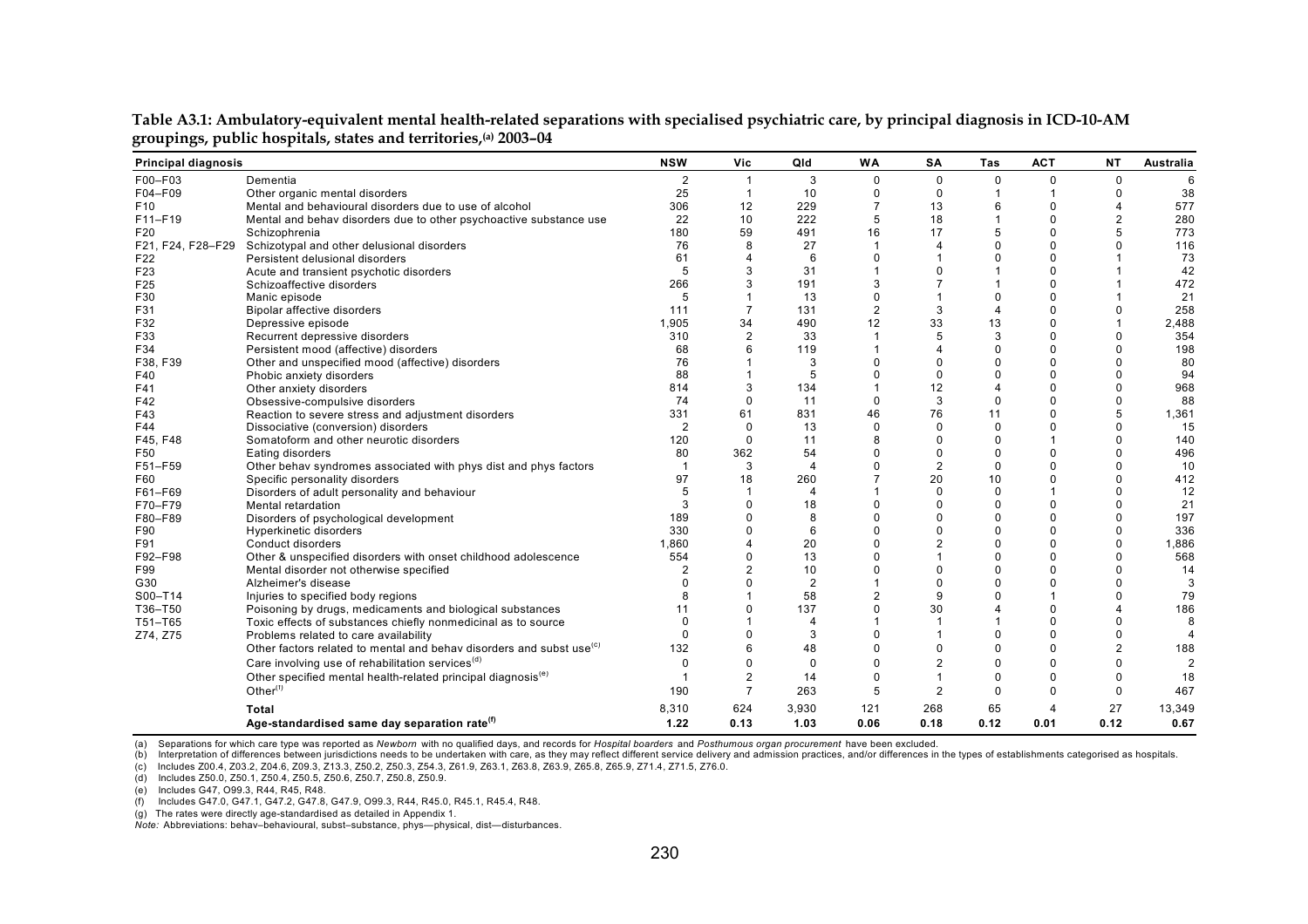| <b>Principal diagnosis</b> |                                                                                  | <b>NSW</b> | Vic            | Qld            | <b>WA</b>      | SA          | <b>Tas</b> | <b>ACT</b> | <b>NT</b> | Australia |
|----------------------------|----------------------------------------------------------------------------------|------------|----------------|----------------|----------------|-------------|------------|------------|-----------|-----------|
| F00-F03                    | Dementia                                                                         | 2          | 298            | 1              | 0              | 0           | n.p.       | n.p.       | n.p.      | 301       |
| F04-F09                    | Other organic mental disorders                                                   | 2          | 135            | 34             | 54             | 0           | n.p.       | n.p.       | n.p.      | 226       |
| F <sub>10</sub>            | Mental and behavioural disorders due to use of alcohol                           | 2,973      | 2,153          | 1,040          | 148            | -1          | n.p.       | n.p.       | n.p.      | 6,416     |
| F11-F19                    | Mental and behav disorders due to other psychoactive substance use               | 967        | 423            | 54             | 157            | $\Omega$    | n.p.       | n.p.       | n.p.      | 1,619     |
| F <sub>20</sub>            | Schizophrenia                                                                    | 368        | 1,434          | 622            | 40             | 26          | n.p.       | n.p.       | n.p.      | 2,503     |
| F21, F24, F28-F29          | Schizotypal and other delusional disorders                                       | 25         | 107            | 8              | 16             | $\Omega$    | n.p.       | n.p.       | n.p.      | 164       |
| F <sub>22</sub>            | Persistent delusional disorders                                                  | 16         | 53             | 20             | 3              | $\mathbf 0$ | n.p.       | n.p.       | n.p.      | 98        |
| F <sub>23</sub>            | Acute and transient psychotic disorders                                          | 40         | 40             | 111            | 17             | $\mathbf 0$ | n.p.       | n.p.       | n.p.      | 223       |
| F <sub>25</sub>            | Schizoaffective disorders                                                        | 453        | 1,429          | 457            | 19             | 9           | n.p.       | n.p.       | n.p.      | 2,387     |
| F30                        | Manic episode                                                                    | 0          | 37             | 18             | 0              | $\mathbf 0$ | n.p.       | n.p.       | n.p.      | 57        |
| F31                        | Bipolar affective disorders                                                      | 774        | 2,089          | 667            | 287            | 77          | n.p.       | n.p.       | n.p.      | 3,975     |
| F32                        | Depressive episode                                                               | 3,512      | 8,510          | 3,557          | 1,476          | 92          | n.p.       | n.p.       | n.p.      | 17,496    |
| F33                        | Recurrent depressive disorders                                                   | 2,059      | 7,491          | 2,116          | 1,450          | 129         | n.p.       | n.p.       | n.p.      | 13,544    |
| F34                        | Persistent mood (affective) disorders                                            | 266        | 482            | 554            | 80             | $\mathbf 0$ | n.p.       | n.p.       | n.p.      | 1,463     |
| F38, F39                   | Other and unspecified mood (affective) disorders                                 | 8          | 19             | 31             | 5              | $\mathbf 0$ | n.p.       | n.p.       | n.p.      | 63        |
| F40                        | Phobic anxiety disorders                                                         | 166        | 394            | 96             | 154            | 0           | n.p.       | n.p.       | n.p.      | 819       |
| F41                        | Other anxiety disorders                                                          | 980        | 2,159          | 1,862          | 637            | 81          | n.p.       | n.p.       | n.p.      | 5,925     |
| F42                        | Obsessive-compulsive disorders                                                   | 67         | 358            | 80             | 194            | $\Omega$    | n.p.       | n.p.       | n.p.      | 729       |
| F43                        | Reaction to severe stress and adjustment disorders                               | 1,960      | 1,969          | 3,133          | 610            | 6           | n.p.       | n.p.       | n.p.      | 8,074     |
| F44                        | Dissociative (conversion) disorders                                              | 25         | 62             | 582            | 29             | $\mathbf 0$ | n.p.       | n.p.       | n.p.      | 707       |
| F45, F48                   | Somatoform and other neurotic disorders                                          | 110        | 20             | 84             | $\overline{7}$ | 0           | n.p.       | n.p.       | n.p.      | 248       |
| F <sub>50</sub>            | Eating disorders                                                                 | 1,994      | 618            | 50             | 43             | 0           | n.p.       | n.p.       | n.p.      | 2,705     |
| F51-F59                    | Other behav syndromes associated with phys dist & phys factors                   | 14         | 28             | $\overline{2}$ | 0              | 0           | n.p.       | n.p.       | n.p.      | 44        |
| F60                        | Specific personality disorders                                                   | 1,369      | 908            | 65             | 19             | 0           | n.p.       | n.p.       | n.p.      | 2,421     |
| F61-F69                    | Disorders of adult personality and behaviour                                     | 287        | 94             | 25             | 62             | $\Omega$    | n.p.       | n.p.       | n.p.      | 474       |
| F70-F79                    | Mental retardation                                                               | 0          | 0              | 9              | 0              | 0           | n.p.       | n.p.       | n.p.      |           |
| F80-F89                    | Disorders of psychological development                                           | 0          | 23             | 5              |                | 0           | n.p.       | n.p.       | n.p.      | 50        |
| F90                        | Hyperkinetic disorders                                                           | U          | 20             | $\Omega$       | $\overline{7}$ | 0           | n.p.       | n.p.       | n.p.      | 27        |
| F91                        | Conduct disorders                                                                | 5          | 228            | $\Omega$       | 19             | 0           | n.p.       | n.p.       | n.p.      | 252       |
| F92-F98                    | Other & unspecified disorders with onset childhood adolescence                   |            | 229            | $\Omega$       | $\overline{2}$ | 0           | n.p.       | n.p.       | n.p.      | 231       |
| F99                        | Mental disorder not otherwise specified                                          |            |                | $\Omega$       | $\overline{2}$ | $\Omega$    | n.p.       | n.p.       | n.p.      |           |
| G30                        | Alzheimer's disease                                                              | n          | 91             | 8              | $\Omega$       | $\mathbf 0$ | n.p.       | n.p.       | n.p.      | 99        |
| T36-T50                    | Poisoning by drugs, medicaments and biological substances                        |            | $\Omega$       |                | 0              | $\mathbf 0$ | n.p.       | n.p.       | n.p.      |           |
|                            | Other factors related to mental and behav disorders and subst use <sup>(c)</sup> | 0          |                | $\overline{2}$ | 0              | $\mathbf 0$ | n.p.       | n.p.       | n.p.      |           |
|                            | Other specified mental health-related principal diagnosis <sup>(d)</sup>         | 0          | $\overline{2}$ | $\Omega$       | 0              | $\mathbf 0$ | n.p.       | n.p.       | n.p.      |           |
|                            | Other $(e)$                                                                      | 0          | 39             | 9              | 0              | $\mathbf 0$ | n.p.       | n.p.       | n.p.      | 58        |
|                            | Total                                                                            | 18,442     | 31,944         | 15,303         | 5,538          | 421         | n.p.       | n.p.       | n.p.      | 73,416    |
|                            | Age-standardised same day separation rate <sup>(1)</sup>                         | 2.72       | 6.39           | 3.92           | 2.77           | 0.27        | n.p.       | n.p.       | n.p.      | 3.63      |

**Table A3.2: Ambulatory-equivalent mental health-related separations with specialised psychiatric care, by principal diagnosis in ICD-10-AM groupings, private hospitals, states and territories,(a) 2003–04** 

(b) Interpretation of differences between jurisdictions needs to be undertaken with care, as they may reflect different service delivery and admission practices, and/or differences in the types of establishments categorise

(c) Includes Z50.0, Z50.1, Z50.4, Z50.5, Z50.6, Z50.7, Z50.8, Z50.9.

(d) Includes G47.0, G47.1, G47.2, G47.8, G47.9, O99.3, R44, R45.0, R45.1, R45.4, R48.

(e) All other codes not included in the mental health principal diagnosis as listed in Appendix 3 of *Mental Health Services in Australia 2000–01* .

(f) The rates were directly age-standardised as detailed in Appendix 1.

n.p. Not published.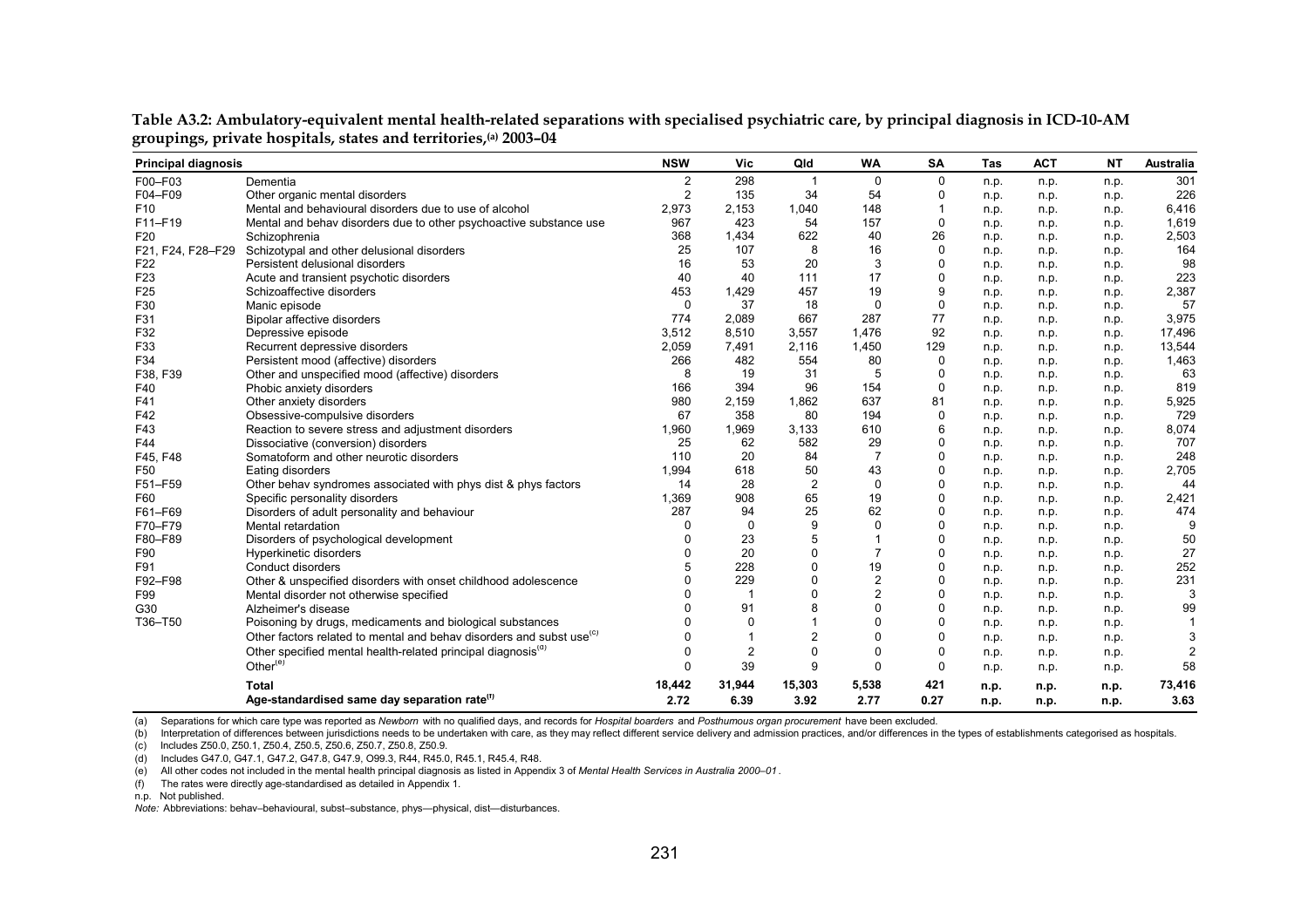| <b>Principal diagnosis</b> |                                                                                              | <b>NSW</b> | Vic            | Qld            | <b>WA</b>      | <b>SA</b>      | Tas            | <b>ACT</b>            | <b>NT</b>      | Australia |
|----------------------------|----------------------------------------------------------------------------------------------|------------|----------------|----------------|----------------|----------------|----------------|-----------------------|----------------|-----------|
| F00-F03                    | Dementia                                                                                     | 42         | 32             | 9              | $\overline{4}$ | 5              | $\overline{2}$ |                       | 0              | 95        |
| F04-F09                    | Other organic mental disorders                                                               | 26         | 19             | 18             | 6              | $\overline{2}$ | 5              | $\mathbf 0$           | 0              | 76        |
| F <sub>10</sub>            | Mental and behavioural disorders due to use of alcohol                                       | 1,282      | 1,035          | 531            | 385            | 363            | 73             | 42                    | 40             | 3,751     |
| F11-F19                    | Mental and behav disorders due to other psychoactive substance use                           | 302        | 230            | 100            | 97             | 59             | 12             | 10                    | 5              | 815       |
| F <sub>20</sub>            | Schizophrenia                                                                                | 165        | 124            | 42             | 25             | 56             | 8              |                       |                | 430       |
|                            | F21, F24, F28-F29 Schizotypal and other delusional disorders                                 | 40         | 57             | 8              | 9              | 9              | $\Delta$       |                       |                | 129       |
| F <sub>22</sub>            | Persistent delusional disorders                                                              | 32         | 24             | 3              | $\overline{4}$ | $\overline{2}$ | 3              |                       | $\Omega$       | 69        |
| F <sub>23</sub>            | Acute and transient psychotic disorders                                                      | 60         | 43             | 6              | 11             | 5              | 1              |                       |                | 128       |
| F <sub>25</sub>            | Schizoaffective disorders                                                                    | 23         | 24             | 6              | $\overline{4}$ | 20             | 0              | 0                     |                | 78        |
| F30                        | Manic episode                                                                                | 15         | 19             | $\overline{2}$ |                | 3              |                | 0                     | $\mathbf 0$    | 41        |
| F31                        | Bipolar affective disorders                                                                  | 50         | 40             | 17             | 11             | 21             | 4              | 4                     | $\mathbf 0$    | 147       |
| F32                        | Depressive episode                                                                           | 385        | 364            | 113            | 58             | 96             | 23             | 7                     | $\overline{2}$ | 1,048     |
| F33                        | Recurrent depressive disorders                                                               | 34         | 19             | 8              | 6              | 21             | 8              | 0                     |                | 97        |
| F34                        | Persistent mood (affective) disorders                                                        | 13         | 14             |                | 3              | 3              | $\Omega$       | 1                     | 0              | 37        |
| F38, F39                   | Other and unspecified mood (affective) disorders                                             |            |                |                | $\mathbf{0}$   | $\Omega$       | $\Omega$       | 0                     |                | 13        |
| F40                        | Phobic anxiety disorders                                                                     | $\Omega$   |                |                | $\Omega$       | $\overline{1}$ |                | $\Omega$              | $\mathbf 0$    | 3         |
| F41                        | Other anxiety disorders                                                                      | 613        | 493            | 156            | 71             | 120            | 19             |                       | 3              | 1,482     |
| F42                        | Obsessive-compulsive disorders                                                               | 6          | 5              | $\Omega$       |                | 6              | $\overline{2}$ | $\Omega$              | $\Omega$       | 20        |
| F43                        | Reaction to severe stress and adjustment disorders                                           | 207        | 647            | 92             | 114            | 154            | 24             | 3                     |                | 1,242     |
| F44                        | Dissociative (conversion) disorders                                                          | 40         | 28             | 24             | 10             | 15             | 4              |                       | $\overline{2}$ | 124       |
| F45, F48                   | Somatoform and other neurotic disorders                                                      | 33         | 21             | 13             |                | 6              | $\overline{2}$ |                       | $\Omega$       | 77        |
| F <sub>50</sub>            | Eating disorders                                                                             | 22         | 254            | $\overline{4}$ |                | $\mathbf{1}$   | $\overline{2}$ |                       | $\Omega$       | 285       |
| F51-F59                    | Other behav syndromes associated with phys dist and phys factors                             | 9          | 86             | 9              |                | $\overline{2}$ | $\mathbf 0$    | 0                     | $\mathbf 0$    | 107       |
| F60                        | Specific personality disorders                                                               | 88         | 56             | 28             | 5              | 29             | 15             | 6                     | $\Omega$       | 227       |
| F61-F69                    | Disorders of adult personality and behaviour                                                 |            | 8              |                | $\Omega$       | $\mathbf 0$    | 0              | 0                     | $\Omega$       | 13        |
| F70-F79                    | Mental retardation                                                                           |            |                |                | $\Omega$       | $\overline{1}$ |                | $\Omega$              | $\Omega$       | 17        |
| F80-F89                    | Disorders of psychological development                                                       |            | $\overline{2}$ |                | 3              | 6              | 1              | 3                     | 3              | 31        |
| F90                        | Hyperkinetic disorders                                                                       | 15         |                |                | $\overline{2}$ | $\Omega$       | $\mathbf 0$    | $\Omega$              | $\Omega$       | 19        |
| F91                        | Conduct disorders                                                                            | 28         | 37             | 11             |                |                | 3              | 0                     |                | 85        |
| F92-F98                    | Other & unspecified disorders with onset childhood adolescence                               | 33         | 47             |                | $\Omega$       | $\overline{2}$ | $\Omega$       | $\Omega$              | $\Omega$       | 85        |
| F99                        | Mental disorder not otherwise specified                                                      | 20         | 12             |                |                |                | 1              | $\Omega$              | $\mathbf 0$    | 36        |
| G30                        | Alzheimer's disease                                                                          | 14         | 11             |                | 3              | 3              | 1              | 0                     | $\Omega$       | 36        |
|                            | Other factors related to mental and behavioural disorders and substance abuse <sup>(c)</sup> | 52         | 42             | 14             | 5              | $\overline{2}$ | 6              |                       | 3              | 125       |
|                            | Other specified mental health related principal diagnosis <sup>(0)</sup>                     | 160        | 1,950          | 107            | 19             | 30             | $\overline{7}$ | $\boldsymbol{\Delta}$ | 4              | 2,281     |
|                            | <b>Total</b>                                                                                 | 3,830      | 5,758          | 1,345          | 862            | 1,048          | 233            | 102                   | 71             | 13,249    |
|                            | Age-standardised same day separation rate <sup>(e)</sup>                                     | 0.57       | 1.19           | 0.35           | 0.44           | 0.70           | 0.48           | 0.30                  | 0.34           | 0.67      |

**Table A3.3: Ambulatory-equivalent mental health-related separations without specialised psychiatric care, by principal diagnosis in ICD-10-AM groupings, public hospitals, states and territories,(a) 2003–04** 

(b) Interpretation of differences between jurisdictions needs to be undertaken with care, as they may reflect different service delivery and admission practices, and/or differences in the types of establishments categorise

(c) Includes Z00.4, Z03.2, Z04.6, Z09.3, Z13.3, Z54.3, Z61.9, Z63.1, Z63.8, Z63.9, Z65.8, Z65.9, Z76.0.

(d) Includes G47.0, G47.1, G47.2, G47.8, G47.9, O99.3, R44, R45.0, R45.1, R45.4, R48.

(e) The rates were directly age-standardised as detailed in Appendix 1.

*Note:* Abbreviations: phys—physical, dist—disturbances.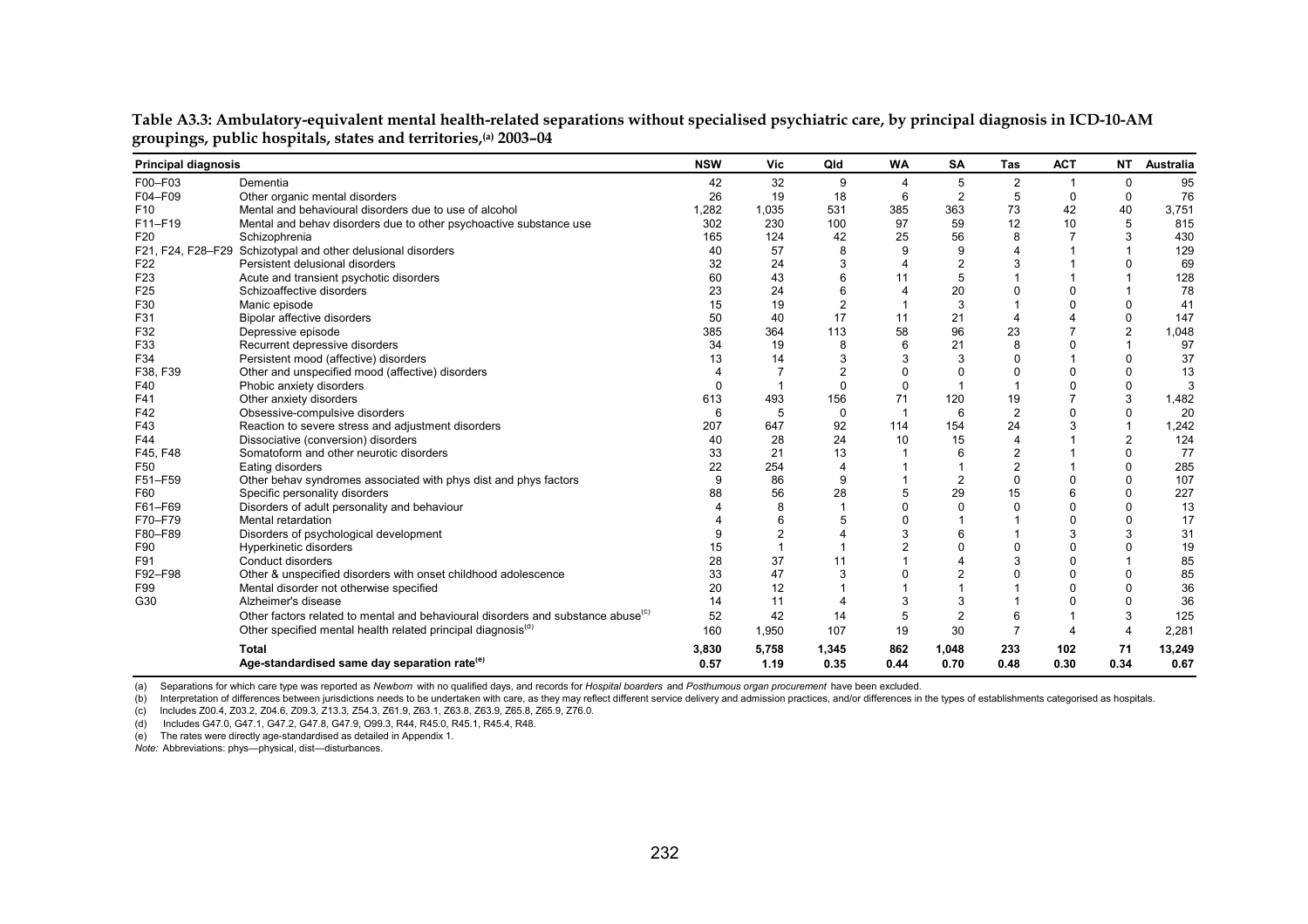| <b>Principal diagnosis</b> |                                                                                              | <b>NSW</b> | Vic      | Qld            | <b>WA</b>      | SA             | Tas  | <b>ACT</b> | <b>NT</b> | Australia      |
|----------------------------|----------------------------------------------------------------------------------------------|------------|----------|----------------|----------------|----------------|------|------------|-----------|----------------|
| F00-F03                    | Dementia                                                                                     |            | 3        | $\overline{2}$ |                | 0              | n.p. | n.p.       | n.p.      | 17             |
| F04-F09                    | Other organic mental disorders                                                               |            | 0        | $\Omega$       |                | 0              | n.p. | n.p.       | n.p.      | $\overline{2}$ |
| F <sub>10</sub>            | Mental and behavioural disorders due to use of alcohol                                       | 43         | 1,807    | 2,290          | 38             | 3              | n.p. | n.p.       | n.p.      | 4,376          |
| F11-F19                    | Mental and behav disorders due to other psychoactive substance use                           |            | 46       | 253            | 8              |                | n.p. | n.p.       | n.p.      | 311            |
| F <sub>20</sub>            | Schizophrenia                                                                                | 96         | 61       |                | 2              | $\Omega$       | n.p. | n.p.       | n.p.      | 279            |
| F21, F24, F28-F29          | Schizotypal and other delusional disorders                                                   |            | $\Omega$ |                | 3              | $\Omega$       | n.p. | n.p.       | n.p.      | 38             |
| F <sub>22</sub>            | Persistent delusional disorders                                                              |            |          |                |                | $\mathbf 0$    | n.p. | n.p.       | n.p.      |                |
| F <sub>23</sub>            | Acute and transient psychotic disorders                                                      |            | 0        |                | $\overline{2}$ | $\mathbf 0$    | n.p. | n.p.       | n.p.      |                |
| F <sub>25</sub>            | Schizoaffective disorders                                                                    | 15         |          |                |                | $\mathbf 0$    | n.p. | n.p.       | n.p.      | 90             |
| F30                        | Manic episode                                                                                |            |          |                |                | $\mathbf 0$    | n.p. | n.p.       | n.p.      | 18             |
| F31                        | Bipolar affective disorders                                                                  | 25         | 131      | 20             | $\Omega$       | 0              | n.p. | n.p.       | n.p.      | 297            |
| F32                        | Depressive episode                                                                           | 114        | 403      | 318            | 12             | $\mathbf 0$    | n.p. | n.p.       | n.p.      | 1,605          |
| F33                        | Recurrent depressive disorders                                                               | 389        | 35       | 211            | 0              | $\mathbf 0$    | n.p. | n.p.       | n.p.      | 952            |
| F34                        | Persistent mood (affective) disorders                                                        |            | O        | 15             | 0              | 0              | n.p. | n.p.       | n.p.      | 108            |
| F38, F39                   | Other and unspecified mood (affective) disorders                                             |            | 0        | 24             | 0              | 0              | n.p. | n.p.       | n.p.      | 39             |
| F40                        | Phobic anxiety disorders                                                                     |            | 0        | 0              | 0              | $\mathbf 0$    | n.p. | n.p.       | n.p.      | 24             |
| F41                        | Other anxiety disorders                                                                      | 182        | 29       | 12             | 6              | $\overline{4}$ | n.p. | n.p.       | n.p.      | 977            |
| F42                        | Obsessive-compulsive disorders                                                               | $\Omega$   | 0        |                | $\overline{1}$ | 0              | n.p. | n.p.       | n.p.      | 44             |
| F43                        | Reaction to severe stress and adjustment disorders                                           | 551        | 22       | 79             | 47             | $\mathbf 0$    | n.p. | n.p.       | n.p.      | 994            |
| F44                        | Dissociative (conversion) disorders                                                          |            |          | $\Omega$       | 0              | $\mathbf 0$    | n.p. | n.p.       | n.p.      | $\overline{2}$ |
| F45, F48                   | Somatoform and other neurotic disorders                                                      |            | 0        |                | $\overline{2}$ | 0              | n.p. | n.p.       | n.p.      | 10             |
| F50                        | Eating disorders                                                                             |            |          |                | 0              | $\mathbf 0$    | n.p. | n.p.       | n.p.      | 148            |
| F51-F59                    | Other behav syndromes associated with phys dist and phys factors                             |            | 16       |                | 9              | $\mathbf 0$    | n.p. | n.p.       | n.p.      | 25             |
| F60                        | Specific personality disorders                                                               |            |          |                | $\overline{2}$ | $\mathbf 0$    | n.p. | n.p.       | n.p.      | 19             |
| F80-F89                    | Disorders of psychological development                                                       |            |          |                | 0              | $\Omega$       | n.p. | n.p.       | n.p.      |                |
| F92-F98                    | Other & unspecified disorders with onset childhood adolescence                               |            | 0        |                |                | $\Omega$       | n.p. | n.p.       | n.p.      |                |
| F99                        | Mental disorder not otherwise specified                                                      |            |          |                | 0              | $\Omega$       | n.p. | n.p.       | n.p.      |                |
| G30                        | Alzheimer's disease                                                                          |            |          |                | $\Omega$       |                | n.p. | n.p.       | n.p.      |                |
|                            | Other factors related to mental and behavioural disorders and substance abuse <sup>(c)</sup> |            |          |                | 5              | 0              | n.p. | n.p.       | n.p.      | 17             |
|                            | Other specified mental health related principal diagnosis <sup>(d)</sup>                     |            | 365      | 3              | 774            | 3              | n.p. | n.p.       | n.p.      | 1,154          |
|                            | <b>Total</b>                                                                                 | 1,444      | 2,924    | 3,235          | 916            | 12             | n.p. | n.p.       | n.p.      | 11,567         |
|                            | Age-standardised same day separation rate <sup>(e)</sup>                                     | 0.21       | 0.59     | 0.83           | 0.48           | 0.01           | n.p. | n.p.       | n.p.      | 0.57           |

**Table A3.4: Ambulatory-equivalent mental health-related separations without specialised psychiatric care, by principal diagnosis in ICD-10-AM groupings, private hospitals, states and territories,(a) 2003–04** 

(b) Interpretation of differences between jurisdictions needs to be undertaken with care, as they may reflect different service delivery and admission practices, and/or differences in the types of establishments categorise

(c) Includes Z00.4, Z03.2, Z04.6, Z09.3, Z13.3, Z54.3, Z61.9, Z63.1, Z63.8, Z63.9, Z65.8, Z65.9, Z76.0.

(d) Includes G47.0, G47.1, G47.2, G47.8, G47.9, O99.3, R44, R45.0, R45.1, R45.4, R48.

(e) The rates were directly age-standardised as detailed in Appendix 1.

n.p. Not published.

*Note:* Abbreviations: phys—physical, dist—disturbances.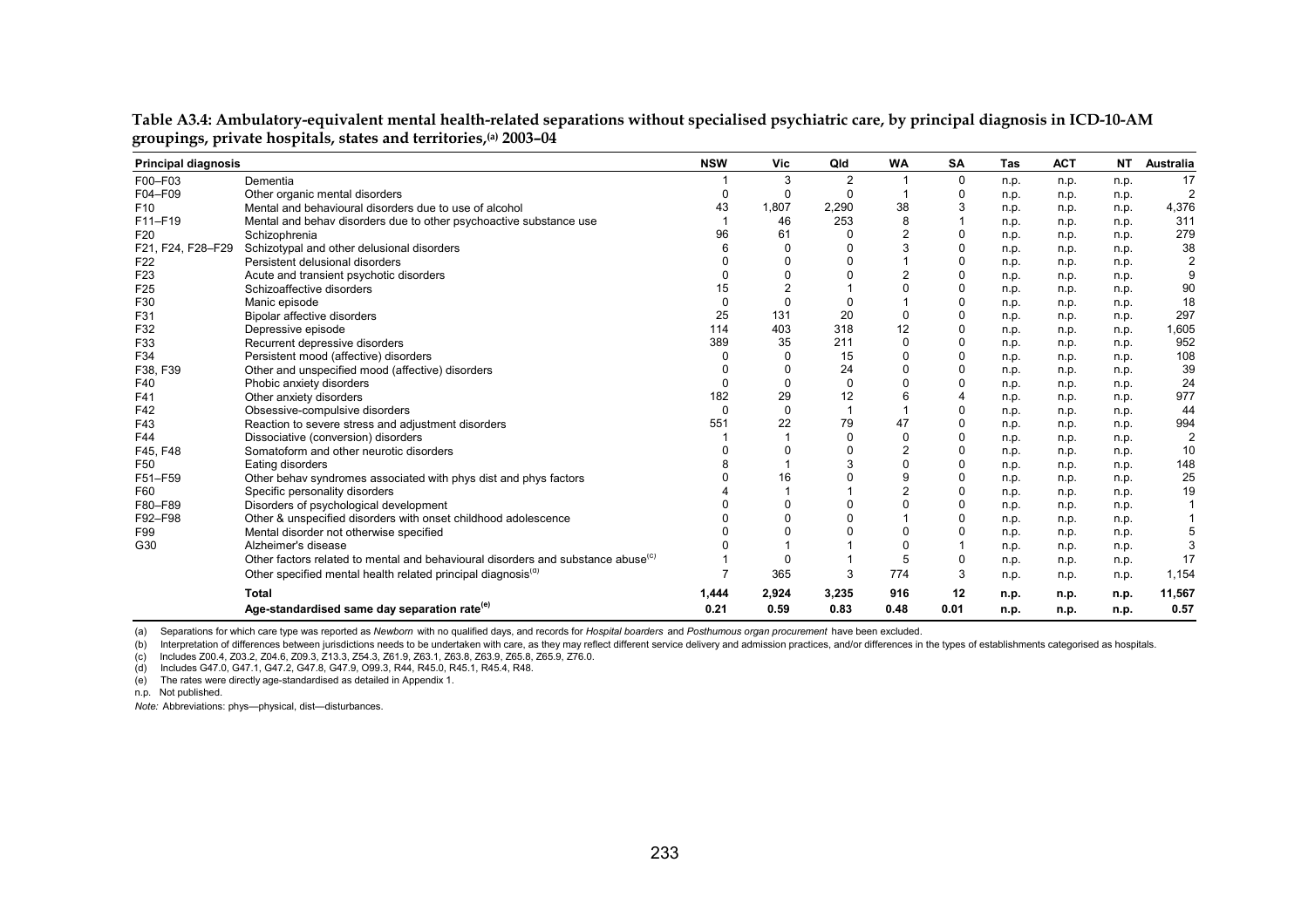| Procedure block number and procedure <sup>(c)</sup>                                                      | <b>NSW</b>     | Vic            | Qld      | <b>WA</b>      | SA           | Tas         | <b>ACT</b>  | <b>NT</b>   | <b>Australia</b> |
|----------------------------------------------------------------------------------------------------------|----------------|----------------|----------|----------------|--------------|-------------|-------------|-------------|------------------|
| With specialised psychiatric care                                                                        |                |                |          |                |              |             |             |             |                  |
| 1822 Assessment of personal care and other activities of daily/independent living                        | 459            | 2              | 37       | 0              | 0            | 0           | 0           | 0           | 498              |
| 96027-00 Prescribed/self-selected medication assessment                                                  | 459            | $\overline{2}$ | 0        | $\mathbf 0$    | $\mathbf{0}$ | $\mathbf 0$ | $\mathbf 0$ | $\Omega$    | 461              |
| 96022-00 Health maintenance or recovery assessment                                                       | n              | 0              | 37       | $\Omega$       | $\Omega$     | $\Omega$    | $\mathbf 0$ | n           | 37               |
| 1823 Mental, behavioural or psychosocial assessment                                                      |                |                | 228      | 3              | 31           | 0           | 0           |             | 269              |
| 96175-00 Mental/behavioural assessment                                                                   |                | 0              | 228      | 3              | 31           | $\Omega$    | $\mathbf 0$ |             | 267              |
| 96032-00 Psychosocial assessment                                                                         | $\overline{2}$ | $\Omega$       | 0        | $\Omega$       | $\mathbf{0}$ | $\Omega$    | $\Omega$    | $\Omega$    | $\overline{2}$   |
| 1867 Counselling or education relating to personal care and other activities of daily/independent living | 1,922          | 25             | 497      | 0              | 0            | 0           | $\Omega$    | $\Omega$    | 2,444            |
| 96073-00 Substance addiction counselling or education                                                    | 1,804          | 25             | 404      | $\Omega$       | $\mathbf{0}$ | $\Omega$    | 0           | $\mathbf 0$ | 2,233            |
| 96066-00 Preventative counselling or education                                                           | 252            | 0              | 0        | $\Omega$       | $\Omega$     | $\Omega$    | $\mathbf 0$ | $\Omega$    | 252              |
| 96072-00 Prescribed/self-selected medication counselling or education                                    | $\Omega$       | $\Omega$       | 68       | $\Omega$       | $\Omega$     | $\Omega$    | $\mathbf 0$ | $\Omega$    | 68               |
| 96074-00 Gambling or betting addiction counselling or education                                          | 12             | $\Omega$       | 23       | $\Omega$       | $\mathbf{0}$ | $\Omega$    | $\mathbf 0$ | $\Omega$    | 35               |
| 96079-00 Situational/occupational/environmental counselling or education                                 | $\Omega$       | U              | 28       | $\Omega$       | $\Omega$     | $\Omega$    | $\Omega$    | $\Omega$    | 28               |
| 96067-00 Nutritional/dietary counselling or education                                                    | 16             | U              | 0        | $\Omega$       | $\mathbf{0}$ | 0           | $\mathbf 0$ | 0           | 16               |
| 96075-00 Self-care/self-maintenance counselling or education                                             | 6              | $\Omega$       | $\Omega$ | $\Omega$       | $\Omega$     | $\Omega$    | $\mathbf 0$ | $\Omega$    | 6                |
| 1869 Other counselling or education                                                                      |                |                |          |                |              |             |             |             |                  |
| 96090-00 Other counselling or education                                                                  | 3,678          | 0              | 0        | $\Omega$       | $\Omega$     | $\Omega$    | $\mathbf 0$ | 0           | 3,678            |
| 1872 Alcohol and drug rehabilitation and detoxification                                                  | 511            | 5              | 190      |                |              | 0           | 0           | 0           | 708              |
| 92002-00 Alcohol rehabilitation                                                                          | 246            | 0              | 160      | 0              | $\mathbf{0}$ | $\Omega$    | $\mathbf 0$ | $\mathbf 0$ | 406              |
| 92004-00 Alcohol rehabilitation and detoxification                                                       | 236            | 3              | 0        | $\Omega$       | $\Omega$     | $\Omega$    | $\Omega$    | $\Omega$    | 239              |
| 92005-00 Drug rehabilitation                                                                             | 25             |                | 28       |                |              | $\Omega$    | $\Omega$    | $\Omega$    | 53               |
| 92003-00 Alcohol detoxification                                                                          |                |                | $\Omega$ |                |              | $\Omega$    | $\Omega$    | $\Omega$    |                  |
| 92007-00 Drug rehabilitation and detoxification                                                          |                | $\overline{1}$ | $\Omega$ | $\Omega$       | $\Omega$     | $\Omega$    | $\Omega$    | $\Omega$    |                  |
| 1873 Psychological/psychosocial therapies                                                                | 9.062          | 625            | 10,629   | 2,613          | 0            | 0           | 0           | 0           | 22,929           |
| 96101-00 Cognitive behaviour therapy                                                                     | 1,752          | 75             | 8,009    | 2,587          | $\Omega$     | $\Omega$    | $\Omega$    | $\Omega$    | 12,423           |
| 96001-00 Psychological skills training                                                                   | 4,016          | 74             | 2,226    | $\Omega$       | $\Omega$     | $\Omega$    | $\Omega$    | $\Omega$    | 6,316            |
| 96180-00 Other psychotherapies or psychosocial therapies                                                 | 3,797          | $\Omega$       | $\Omega$ | $\Omega$       | $\mathbf{0}$ | $\Omega$    | $\Omega$    | $\Omega$    | 3,797            |
| 96177-00 Interpersonal psychotherapy                                                                     | 388            |                | 394      | 0              | $\mathbf{0}$ | $\Omega$    | $\mathbf 0$ | $\mathbf 0$ | 783              |
| 96185-00 Supportive psychotherapy, not elsewhere classified                                              | 782            | 0              | $\Omega$ | $\Omega$       | $\mathbf{0}$ | $\Omega$    | $\mathbf 0$ | $\Omega$    | 782              |
| 96181-00 Art therapy                                                                                     | 7              | 475            | 0        | $\Omega$       | $\Omega$     | $\Omega$    | $\Omega$    | $\Omega$    | 482              |
| 96100-00 Psychodynamic therapy                                                                           | 34             | 0              | 0        | $\Omega$       | $\Omega$     | $\Omega$    | $\Omega$    | $\Omega$    | 34               |
| 96178-00 Couples therapy                                                                                 |                | 0              | $\Omega$ | 26             | $\mathbf{0}$ | $\Omega$    | $\Omega$    | $\Omega$    | 27               |
| 96176-00 Behaviour therapy                                                                               | 18             | 0              | 0        | $\mathbf 0$    | $\Omega$     | $\Omega$    | $\Omega$    | 0           | 18               |
| 1916 Generalised allied health interventions                                                             | 336            | 1,521          | 477      | 2,274          | 31           | 0           |             |             | 4,641            |
| 95550-10 Allied health intervention, psychology                                                          | 217            | 1,335          | 241      | 1,333          | 8            | $\Omega$    | $\mathbf 0$ |             | 3,135            |
| 95550-02 Allied health intervention, occupational therapy                                                | 107            | 184            | 202      | 940            | 0            | $\Omega$    | $\Omega$    | $\Omega$    | 1,433            |
| 95550-01 Allied health intervention, social work                                                         | 12             | 2              | 34       | $\overline{1}$ | 23           | $\Omega$    |             | 0           | 73               |
| No procedure or not reported                                                                             | 11,597         | 30,399         | 7,937    | 768            | 632          | 1,833       | 3           | 26          | 53,195           |
| Total <sup>(c)</sup>                                                                                     | 26,752         | 32,568         | 19,233   | 5,659          | 689          | 1,833       | 4           | 27          | 86,765           |
|                                                                                                          |                |                |          |                |              |             |             |             | (continued)      |

| Table A3.5: Ambulatory-equivalent mental health-related separations <sup>(a)</sup> , with and without specialised psychiatric care, all hospitals, by state and |  |
|-----------------------------------------------------------------------------------------------------------------------------------------------------------------|--|
| territory $(b)$ , 2003–04                                                                                                                                       |  |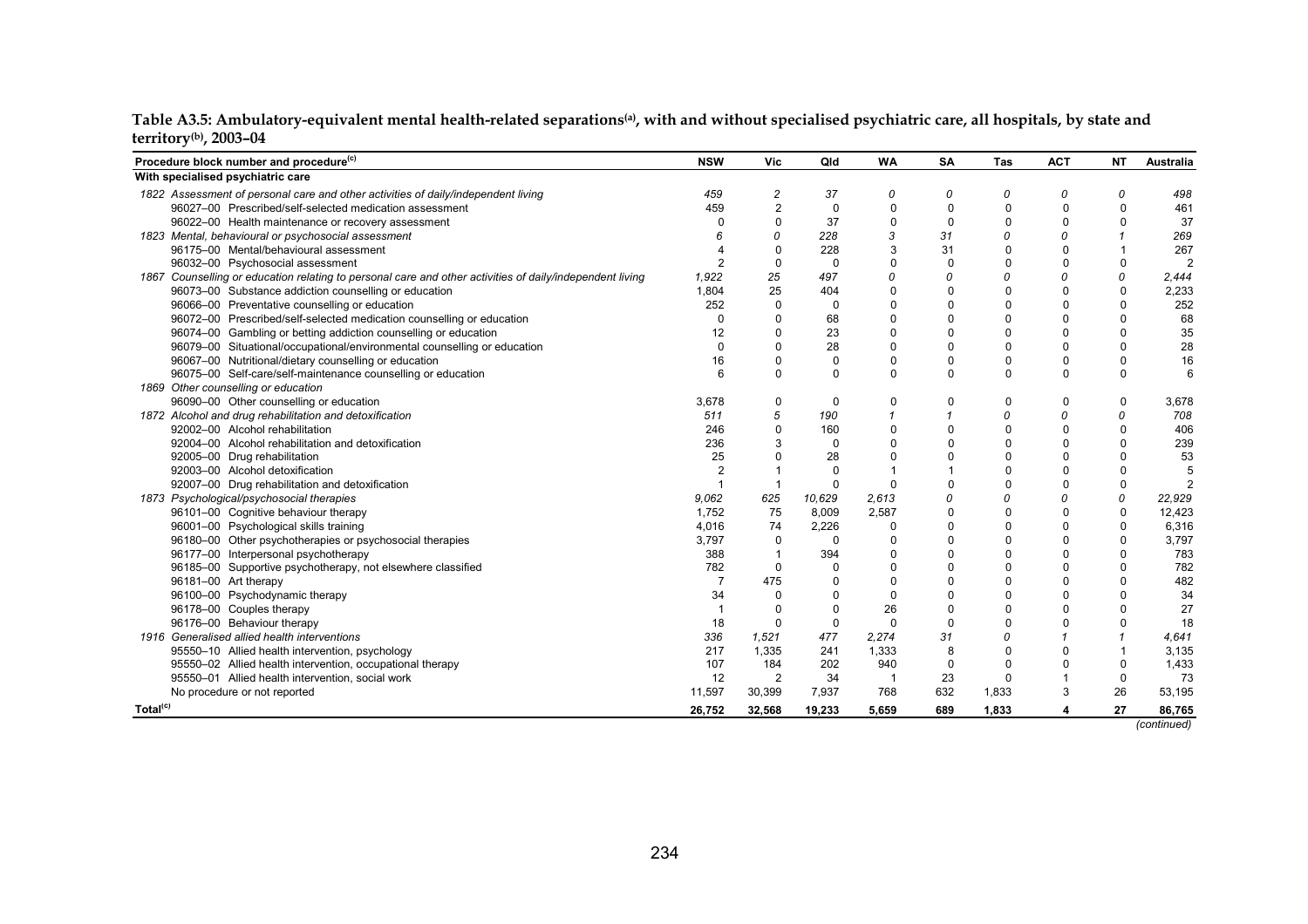| Procedure block number and procedure <sup>(c)</sup>                                                      | <b>NSW</b>     | Vic          | Qld            | WA             | SA             | Tas          | <b>ACT</b>  | <b>NT</b>   | <b>Australia</b> |
|----------------------------------------------------------------------------------------------------------|----------------|--------------|----------------|----------------|----------------|--------------|-------------|-------------|------------------|
| Without specialised psychiatric care                                                                     |                |              |                |                |                |              |             |             |                  |
| 1822 Assessment of personal care and other activities of daily/independent living                        |                | 0            | 0              | -1             | 0              | 0            | 0           | 0           | 8                |
| 96022-00 Health maintenance or recovery assessment                                                       | 5              | 0            | 0              | 0              | $\Omega$       | 0            | $\Omega$    | $\mathbf 0$ |                  |
| 1823 Mental, behavioural or psychosocial assessment                                                      | 26             | 50           | 27             | 100            | 169            | 0            |             | 0           | 373              |
| 96175-00 Mental/behavioural assessment                                                                   | 19             | 50           | 10             | 100            | 169            | $\Omega$     |             | $\Omega$    | 349              |
| 96034-00 Alcohol and other drug assessment                                                               |                | $\mathbf{0}$ | 14             | 0              | 0              | $\Omega$     | $\Omega$    | $\Omega$    | 15               |
| 96032-00 Psychosocial assessment                                                                         | 6              | 0            | 3              | 0              | $\Omega$       | $\Omega$     | $\Omega$    | $\Omega$    | 9                |
| 1867 Counselling or education relating to personal care and other activities of daily/independent living |                | 404          | 246            | 190            | 0              | 0            | 0           | 0           | 846              |
| 96073-00 Substance addiction counselling or education                                                    | 5              | 400          | 245            | 0              | $\mathbf{0}$   | $\mathbf 0$  | $\mathbf 0$ | $\Omega$    | 650              |
| 96075-00 Self-care/self-maintenance counselling or education                                             |                | 0            | 0              | 179            | $\mathbf{0}$   | $\Omega$     | $\mathbf 0$ | $\Omega$    | 179              |
| 96080-00 Counsel/educate for parenthood, parenting skills or family planning                             |                | 4            | 0              | 33             | $\Omega$       | $\Omega$     | $\mathbf 0$ | $\Omega$    | 37               |
| 96067-00 Nutritional/dietary counselling or education                                                    |                | 0            | 0              | 23             | $\mathbf 0$    | $\Omega$     | $\Omega$    | $\Omega$    | 23               |
| 1868 Psychosocial counselling                                                                            |                |              |                | 17             | 0              | 0            | 0           | 0           | 21               |
| 96081-00 Relationship counselling                                                                        |                |              |                | 17             | $\mathbf{0}$   | $\Omega$     | $\mathbf 0$ | $\Omega$    | 18               |
| 96085-00 Grief/bereavement counselling                                                                   |                |              |                | $\overline{2}$ | $\mathbf{0}$   | $\Omega$     | $\mathbf 0$ | $\mathbf 0$ | 3                |
| 96082-00 Crisis situation/event counselling                                                              |                |              | $\overline{2}$ | 0              | $\Omega$       | $\Omega$     | $\Omega$    | $\Omega$    | 2                |
| 1869 Other counselling or education                                                                      |                |              | 0              | 32             | 0              | 0            | 0           | 0           | 40               |
| 96089-00 Resource education                                                                              |                | $\Omega$     | 0              | 27             | $\mathbf 0$    | $\mathbf 0$  | 0           | 0           | 27               |
| 96090-00 Other counselling or education                                                                  | 8              | 0            | 0              | 14             | $\mathbf{0}$   | 0            | $\mathbf 0$ | $\mathbf 0$ | 22               |
| 1872 Alcohol and drug rehabilitation and detoxification                                                  | 112            | 674          | 2,180          | 0              | 0              | 2            | $\mathbf 1$ | 0           | 2,969            |
| 92002-00 Alcohol rehabilitation                                                                          | 26             | 672          | 1,836          | 0              | $\mathbf 0$    | $\mathbf 0$  | $\mathbf 0$ | $\mathbf 0$ | 2,534            |
| 92005-00 Drug rehabilitation                                                                             | $\Omega$       | 0            | 187            | $\Omega$       | $\Omega$       | $\mathbf 0$  | $\mathbf 0$ | $\mathbf 0$ | 187              |
| 92008-00 Combined alcohol and drug rehabilitation                                                        | 0              | 0            | 122            | $\Omega$       | $\Omega$       |              | $\Omega$    | $\Omega$    | 123              |
| 92006-00 Drug detoxification                                                                             | 72             |              | 5              | 0              | $\mathbf 0$    | 0            | $\mathbf 0$ | 0           | 78               |
| 92004-00 Alcohol rehabilitation and detoxification                                                       | $\overline{2}$ | 0            | 17             | $\Omega$       | $\Omega$       | $\Omega$     | $\Omega$    | $\mathbf 0$ | 19               |
| 92003-00 Alcohol detoxification                                                                          | 6              |              | 4              | $\Omega$       | $\Omega$       |              |             | $\Omega$    | 13               |
| 92007-00 Drug rehabilitation and detoxification                                                          |                | $\Omega$     | 5              | $\Omega$       | $\Omega$       | 0            | $\Omega$    | 0           | 9                |
| 92010-00 Combined alcohol and drug rehabilitation and detoxification                                     |                | 0            | 4              | 0              | $\mathbf{0}$   | $\Omega$     | 0           | 0           | 5                |
| 1873 Psychological/psychosocial therapies                                                                | 1,147          | 935          | 1,006          | 17             | 0              | 0            | 0           | 0           | 3,105            |
| 96180-00 Other psychotherapies or psychosocial therapies                                                 | 871            | 0            | 0              | 0              | $\mathbf{0}$   | $\Omega$     | $\mathbf 0$ | $\mathbf 0$ | 871              |
| 96101-00 Cognitive behaviour therapy                                                                     | 26             | 317          | 261            | $\Omega$       | $\mathbf{0}$   | $\Omega$     | 0           | $\mathbf 0$ | 604              |
| 96185-00 Supportive psychotherapy, not elsewhere classified                                              | $\Omega$       | 583          | 0              | $\Omega$       | $\Omega$       | $\Omega$     | $\Omega$    | $\Omega$    | 583              |
| 96176-00 Behaviour therapy                                                                               | 7              | 0            | 516            |                | $\mathbf{0}$   | $\Omega$     | $\Omega$    | $\mathbf 0$ | 524              |
| 96001-00 Psychological skills training                                                                   | 247            | 0            | 172            | 16             | $\mathbf{0}$   | $\mathbf{0}$ | $\mathbf 0$ | $\mathbf 0$ | 435              |
| 96177-00 Interpersonal psychotherapy                                                                     | O              | 0            | 57             | $\Omega$       | $\Omega$       | $\Omega$     | $\Omega$    | $\Omega$    | 57               |
| 96181-00 Art therapy                                                                                     | 0              | 35           | 0              | $\Omega$       | $\mathbf{0}$   | $\Omega$     | $\mathbf 0$ | $\Omega$    | 35               |
| 96102-00 Systems therapy                                                                                 | 2              | 0            | 0              | 0              | 0              | 0            | 0           | $\Omega$    | $\overline{2}$   |
| 1916 Generalised allied health interventions                                                             | 252            | 628          | 44             | 114            | 27             | 10           | 701         |             | 1,777            |
| 95550-10 Allied health intervention, psychology                                                          | 76             | 464          | 5              | 3              | $\overline{7}$ |              | 694         |             | 1,251            |
| 95550-01 Allied health intervention, social work                                                         | 175            | 82           | 39             | 111            | 20             | 9            | 7           | $\Omega$    | 443              |
| 95550-02 Allied health intervention, occupational therapy                                                |                | 82           | 0              | 0              | 0              | 0            | 0           | 0           | 83               |
| No procedure or not reported                                                                             | 3,722          | 6,008        | 1,341          | 1,398          | 865            | 2,324        | 329         | 73          | 16,060           |
| Total <sup>(c)</sup>                                                                                     | 5.274          | 8,682        | 4,580          | 1,778          | 1,060          | 2.336        | 1.032       | 74          | 24,816           |

#### Table A3.5 (continued): Ambulatory-equivalent mental health-related separations<sup>(a)</sup>, with and without specialised psychiatric care, all hospitals, by **state and territory(b), 2003–04**

(a) Separations for which care type was reported as *Newborn w*ith no qualified days, and records for *Hospital boarders* and *Posthumous organ procurement* have been excluded.<br>(b) The total of the rows is not necessarily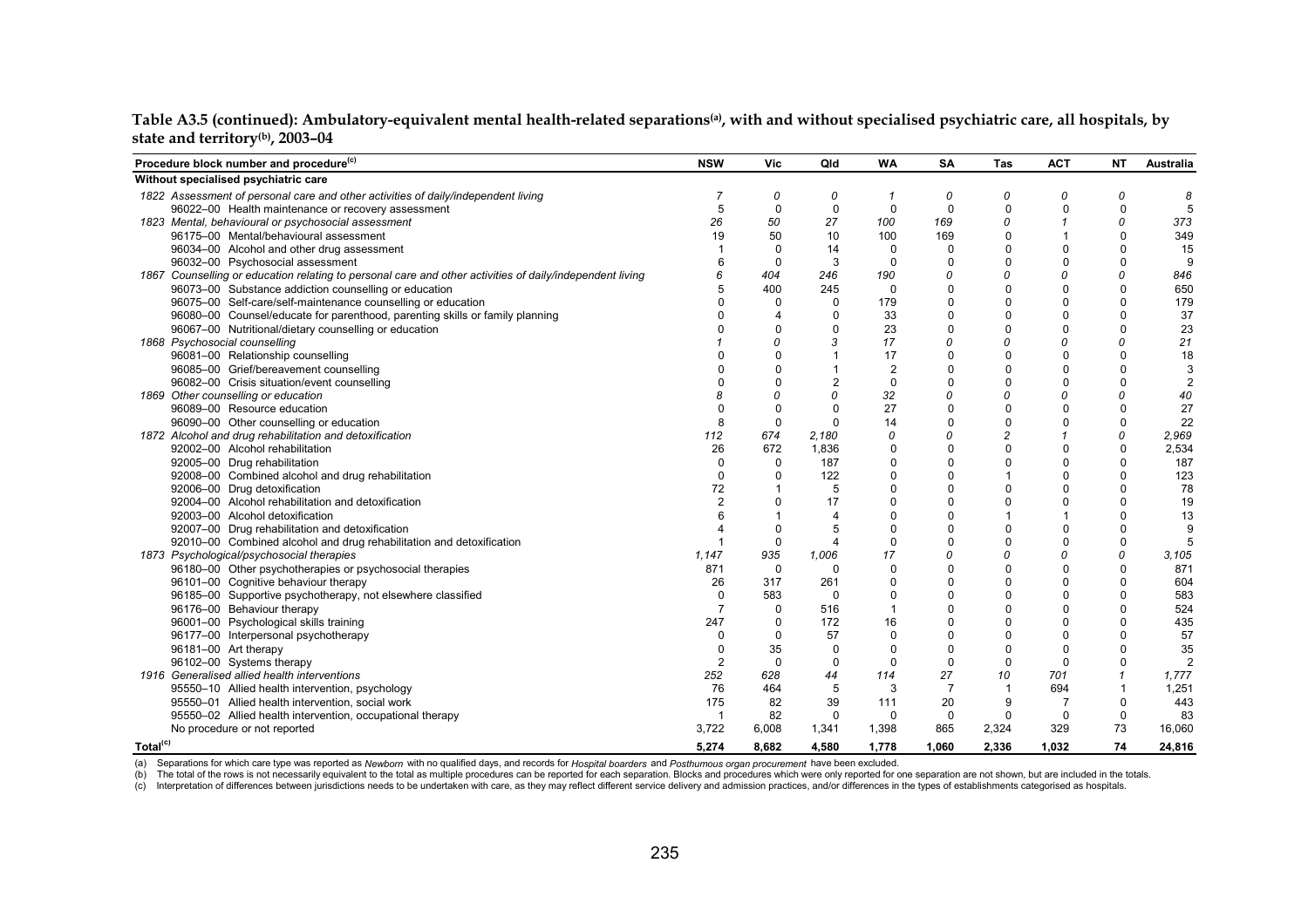| <b>Principal diagnosis</b> |                                                                                            | <b>NSW</b>     | <b>VIC</b>  | QLD          | <b>WA</b>   | <b>SA</b>   | <b>TAS</b>     | ACT <sup>(b)</sup> | NT <sup>(b)</sup> | Australia |
|----------------------------|--------------------------------------------------------------------------------------------|----------------|-------------|--------------|-------------|-------------|----------------|--------------------|-------------------|-----------|
| F00-F03                    | Dementia                                                                                   | 20,398         | 42,985      | 3,302        | 11,551      | 8,245       | 14,699         | 1,560              | 36                | 102,776   |
| F04-F09                    | Other organic mental disorders                                                             | 4,270          | 9,251       | 2,024        | 8,014       | 1,724       | 78             | 2,094              | 115               | 27,570    |
| F <sub>10</sub>            | Mental and behavioural disorders due to use of alcohol                                     | 6,880          | 12,967      | 1,079        | 3,050       | 1,441       | 218            | 984                | 459               | 27,078    |
| F11-F19                    | Mental and behavioural disorders due to other psychoactive substance use                   | 3,420          | 26,959      | 3,607        | 8,207       | 2,139       | 235            | 3,697              | 493               | 48,757    |
| F20                        | Schizophrenia                                                                              | 256,560        | 528,104     | 104,822      | 102,849     | 93,530      | 12,876         | 47,565             | 2,464             | ,148,770  |
| F21, F24, F28-F29          | Schizotypal and other delusional disorders                                                 | 97,701         | 27,976      | 1,271        | 8,640       | 7,369       | 32             | 3,667              | 91                | 146,747   |
| F <sub>22</sub>            | Persistent delusional disorders                                                            | 1,251          | 17,609      | 2,191        | 4,628       | 3,223       | 8              | 3,109              | 82                | 32,101    |
| F23                        | Acute and transient psychotic disorders                                                    | 46,509         | 14,818      | 1,552        | 5,854       | 5,585       | 1,364          | 2,346              | 274               | 78,302    |
| F25                        | Schizoaffective disorders                                                                  | 22,579         | 123,944     | 15,446       | 11,508      | 21,287      | 3,265          | 8,523              | 297               | 206,849   |
| F30                        | Manic episode                                                                              | 3,141          | 6,751       | 521          | 4,127       | 1,849       | 100            | 1,494              | 88                | 18,071    |
| F31                        | Bipolar affective disorders                                                                | 55,587         | 114,268     | 21,193       | 28,990      | 24,024      | 3,207          | 11,538             | 538               | 259,345   |
| F32                        | Depressive episode                                                                         | 155,688        | 148,599     | 20,767       | 42,294      | 35,782      | 5,759          | 8,726              | 2,435             | 420,050   |
| F33                        | Recurrent depressive disorders                                                             | 2,468          | 36,827      | 11,458       | 14,423      | 4,958       | 197            | 3,276              | 436               | 74,043    |
| F34                        | Persistent mood (affective) disorders                                                      | 664            | 14,865      | 3,998        | 6,175       | 1,821       | 118            | 2,173              | 142               | 29,956    |
| F38, F39                   | Other and unspecified mood (affective) disorders                                           | 355            | 2,062       | 506          | 1,098       | 395         | 15             | 1,104              | 173               | 5,708     |
| F40                        | Phobic anxiety disorders                                                                   | 7,732          | 3,578       | 2,044        | 2,805       | 2,455       | 174            | 624                | 42                | 19,454    |
| F41                        | Other anxiety disorders                                                                    | 28,543         | 25,853      | 9,977        | 19,317      | 9,147       | 2,714          | 2,723              | 444               | 98,718    |
| F42                        | Obsessive-compulsive disorders                                                             | 6,114          | 7,264       | 2,137        | 4,170       | 2,130       | 422            | 1,587              | 95                | 23,919    |
| F43                        | Reaction to severe stress and adjustment disorders                                         | 24,941         | 75,151      | 12,105       | 28,994      | 16,054      | 1,264          | 3,146              | 1,707             | 163,362   |
| F44                        | Dissociative (conversion) disorders                                                        | 1,834          | 819         | 533          | 438         | 130         | 106            | 74                 | 0                 | 3,934     |
| F45, F48                   | Somatoform and other neurotic disorders                                                    | 895            | 1,603       | 649          | 1,367       | 857         | 11             | 207                | $\overline{4}$    | 5,593     |
| F50                        | Eating disorders                                                                           | 3,650          | 8,858       | 2,890        | 4,508       | 304         | 345            | 977                | 8                 | 21,540    |
| F51-F59                    | Other behavioural syndromes associated with phys disturbances & phys factors               | 302            | 2,692       | 334          | 1,544       | 234         | 98             | 797                | 16                | 6,017     |
| F60                        | Specific personality disorders                                                             | 18,634         | 54,575      | 8,748        | 14,326      | 7,237       | 1,234          | 7,941              | 473               | 113,168   |
| F61-F69                    | Disorders of adult personality and behaviour                                               | 7.520          | 3,704       | 718          | 1,384       | 990         | 38             | 1,603              | 69                | 16,026    |
| F70-F79                    | Mental retardation                                                                         | 2,425          | 4,418       | 1,548        | 1,542       | 296         | 200            | 1,324              | 28                | 11,781    |
| F80-F89                    | Disorders of psychological development                                                     | 4,015          | 12,188      | 3,917        | 1,930       | 1,214       | 186            | 855                | 219               | 24,524    |
| F90                        | Hyperkinetic disorders                                                                     | 3,758          | 7,609       | 4,242        | 3,293       | 1,348       | 376            | 208                | 180               | 21,014    |
| F91                        | Conduct disorders                                                                          | 4,733          | 16,699      | 4,090        | 2,823       | 4,234       | 276            | 611                | 158               | 33,624    |
| F92-F98                    | Other & unspecified disorders with onset childhood adolescence                             | 3,591          | 21,052      | 6,528        | 9,195       | 4,447       | 410            | 2,745              | 223               | 48,191    |
| G30                        | Alzheimer's disease                                                                        | $\overline{4}$ | 4,816       | $\mathbf{1}$ | $\mathbf 0$ | 58          | $\mathbf{0}$   | $\Omega$           | $\mathbf 0$       | 4,879     |
| S00-T14                    | Injuries to specified body regions                                                         | 24             | $\mathbf 0$ | 50           | $\mathbf 0$ | $\mathbf 0$ | 266            | $\Omega$           | $\mathbf 0$       | 340       |
| Z74, Z75                   | Problems related to care availability                                                      | 0              | 0           | $\mathbf 0$  | 53          | 5           | 47             | $\Omega$           | $\mathbf 0$       | 105       |
|                            | Other factors related to mental and behavioural disorders and substance use <sup>(c)</sup> | 2,331          | 14,925      | 4,536        | 11,550      | 1,166       | 402            | $\mathbf 0$        | $\mathbf 0$       | 34,910    |
|                            | Care involving use of rehabilitation services <sup>(d)</sup>                               | $\mathbf 0$    | 0           | $\mathbf 0$  | 131         | 996         | $\mathbf 0$    | $\Omega$           | $\mathbf 0$       | 1,127     |
|                            | Other specified mental health-related principal diagnosis <sup>(e)</sup>                   | 3,487          | 3,965       | 334          | 267         | 10          | 612            | $\Omega$           | $\mathbf 0$       | 8,675     |
|                            | Other $(f)$                                                                                | 5,456          | 3,367       | 2,152        | 2,991       | 1,723       | 1,026          | $\mathbf 0$        | $\mathbf 0$       | 16,715    |
|                            | Total with specified principal diagnosis                                                   | 807,460        | 1,401,121   | 261,270      | 374,036     | 268,407     | 52,378         | 127,278            | 11,789            | 3,303,739 |
| F99                        | Mental disorder not otherwise specified                                                    | 417,343        | 198,679     | 517          | 44,448      | 43,128      | $\overline{1}$ | 40,263             | 43                | 744,422   |
|                            | Not reported                                                                               | 206,926        | $\mathbf 0$ | 627,224      | 0           | $\mathbf 0$ | 15,202         | 0                  | 14,222            | 863,574   |
|                            | Total                                                                                      | 1,431,729      | 1,599,800   | 889,011      | 418,484     | 311,535     | 67,581         | 167,541            | 26,054            | 4,911,735 |
|                            |                                                                                            |                |             |              |             |             |                |                    |                   |           |

**Table A3.6: Community mental health service contacts, by principal diagnosis, states and territories, 2003–04(a)(b)** 

(a) These data should be interpreted with caution due to incomplete coverage and inconsistencies in the definitions of service contacts used across jurisdictions. For more information refer to Appendix 1 and Chapter 3. The

in whether the reported principal diagnosis relates to the service contact or to a longer period of care.

(b) The Australian Captial Territory and Northern Territory reported principal diagnosis using the 'Mental and behavioural disorders' chapter of the ICD-10-AM classification only.

(c) Includes Z00.4, Z03.2, Z04.6, Z09.3, Z13.3, Z50.2, Z50.3, Z54.3, Z61.9, Z63.1, Z63.8, Z63.9, Z65.8, Z65.9, Z71.4, Z71.5, Z76.0.

(d) Includes Z50.0, Z50.1, Z50.4, Z50.5, Z50.6, Z50.7, Z50.8, Z50.9.

(e) Includes G47.0, G47.1, G47.2, G47.8, G47.9, O99.3, R44, R45.0, R45.1, R45.4, R48.

(f) All other codes not included in the mental health principal diagnosis as listed in Appendix 3 of *Mental Health Services in Australia 2000–01* .

*Note:* Abbreviations: behav—behavioural, phys—physical.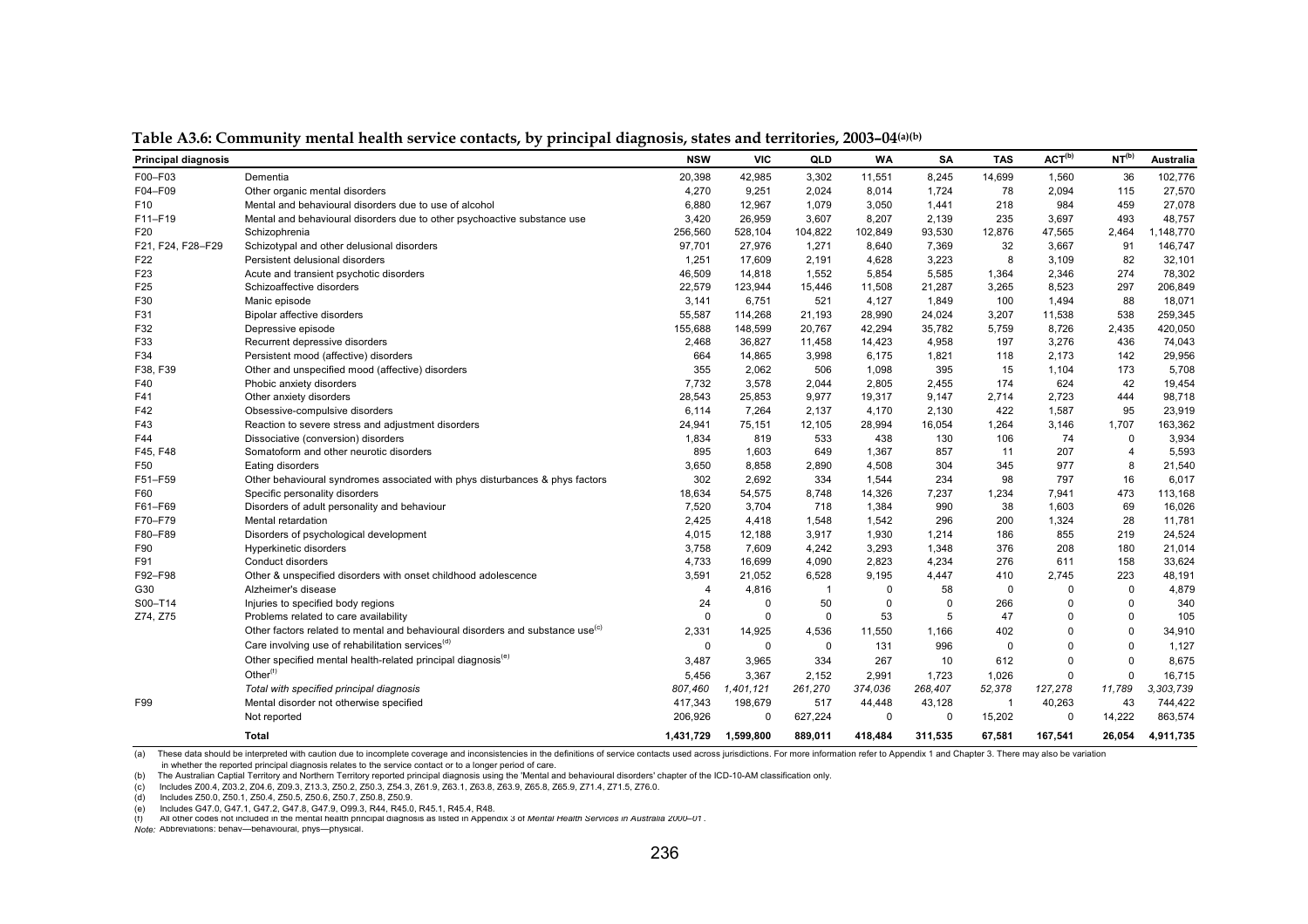| <b>Principal diagnosis</b> |                                                                                      | <b>NSW</b>            | Vic            | Qld            | <b>WA</b>      | SA             | Tas            | <b>ACT</b>     | <b>NT</b>      | Australia      |
|----------------------------|--------------------------------------------------------------------------------------|-----------------------|----------------|----------------|----------------|----------------|----------------|----------------|----------------|----------------|
| F00-F03                    | Dementia                                                                             |                       | $\overline{7}$ | $\overline{4}$ |                | $\overline{2}$ | $\Omega$       | $\Omega$       | 0              | 18             |
| F04-F09                    | Other organic mental disorders                                                       | 16                    | 6              | 2              |                |                | $\Omega$       | $\Omega$       | $\Omega$       | 29             |
| F <sub>10</sub>            | Mental and behavioural disorders due to use of alcohol                               | 74                    | 21             | 17             |                |                |                |                |                | 128            |
| F11-F19                    | Mental and behavioural disorders due to other psychoactive substances use            | 22                    | $\overline{7}$ | 19             | 13             | 5              |                |                |                | 68             |
| F20                        | Schizophrenia                                                                        | 118                   | 109            | 279            | 19             | 84             | 31             | $\Omega$       |                | 641            |
|                            | F21, F24, F28-F29 Schizotypal and other delusional disorders                         | 21                    | 6              | 6              | 4              | 8              |                | $\Omega$       |                | 47             |
| F22                        | Persistent delusional disorders                                                      | 15                    | 16             | 12             |                | $\overline{2}$ |                | $\Omega$       |                | 47             |
| F23                        | Acute and transient psychotic disorders                                              | 73                    | $\overline{4}$ | 18             | 3              |                |                | $\Omega$       |                | 102            |
| F25                        | Schizoaffective disorders                                                            | 119                   | 81             | 269            | 8              | 125            |                | $\overline{2}$ |                | 606            |
| F30                        | Manic episode                                                                        | $\boldsymbol{\Delta}$ | 17             | $\Omega$       | 0              | $\overline{4}$ | $\Omega$       | $\Omega$       | $\Omega$       | 25             |
| F31                        | Bipolar affective disorders                                                          | 252                   | 118            | 398            | 34             | 86             | 110            | 2              | $\Omega$       | 1,000          |
| F32                        | Depressive episode                                                                   | 1,288                 | 535            | 1,570          | 206            | 240            | 283            | 3              |                | 4,126          |
| F33                        | Recurrent depressive disorders                                                       | 388                   | 402            | 711            | 159            | 414            | 45             |                | $\Omega$       | 2,120          |
| F34                        | Persistent mood (affective) disorders                                                | 50                    |                | 8              | $\overline{2}$ | $\overline{2}$ | $\Omega$       | $\Omega$       | $\Omega$       | 63             |
| F38, F39                   | Other and unspecified mood (affective) disorders                                     |                       |                | 8              | $\Omega$       | $\Omega$       |                | $\Omega$       | $\Omega$       | 21             |
| F40                        | Phobic anxiety disorders                                                             | 17                    | 0              | $\mathbf{0}$   | $\Omega$       | $\Omega$       | $\Omega$       | $\Omega$       | $\Omega$       | 17             |
| F41                        | Other anxiety disorders                                                              | 47                    | 64             | 26             |                | $\overline{2}$ | $\overline{4}$ | $\Omega$       | $\Omega$       | 146            |
| F42                        | Obsessive-compulsive disorders                                                       | 17                    | 32             | 5              | $\Omega$       | $\Omega$       | $\Omega$       | $\Omega$       | $\Omega$       | 54             |
| F43                        | Reaction to severe stress and adjustment disorders                                   | 74                    | 37             | 181            | 59             | 41             | 3              | $\Omega$       | $\mathbf 0$    | 395            |
| F44                        | Dissociative (conversion) disorders                                                  | $\overline{2}$        |                |                | $\Omega$       | $\Omega$       | $\Omega$       | $\Omega$       | $\Omega$       | 6              |
| F45. F48                   | Somatoform and other neurotic disorders                                              | 33                    | $\Omega$       |                |                |                |                | $\Omega$       | $\Omega$       | 33             |
| F50                        | Eating disorders                                                                     | 39                    | 45             |                | $\Omega$       |                | $\Omega$       | $\Omega$       | $\Omega$       | 89             |
| F51-F59                    | Other behavioural syndromes associated with phys dist and phys factors               |                       | 3              | $\overline{2}$ |                | $\Omega$       | $\Omega$       | $\Omega$       | $\Omega$       | $\overline{7}$ |
| F60                        | Specific personality disorders                                                       | 31                    | 28             | 26             | 13             | 10             | $\overline{4}$ | $\mathbf 0$    |                | 113            |
| F61-F69                    | Disorders of adult personality and behaviour                                         | 110                   | 2              | $\Omega$       | $\Omega$       | $\mathbf{1}$   | $\Omega$       | $\Omega$       | $\Omega$       | 113            |
| F70-F79                    | Mental retardation                                                                   | $\Omega$              |                | $\Omega$       | O              | $\Omega$       | $\Omega$       | $\Omega$       |                | $\overline{2}$ |
| F80-F89                    | Disorders of psychological development                                               | 76                    |                |                | $\Omega$       | $\Omega$       | $\Omega$       | $\Omega$       | $\Omega$       | 78             |
| F90                        | Hyperkinetic disorders                                                               |                       |                | $\Omega$       | $\Omega$       | $\Omega$       | $\Omega$       | $\Omega$       | $\Omega$       |                |
| F91                        | Conduct disorders                                                                    | 48                    |                |                |                |                | $\Omega$       | $\Omega$       |                | 53             |
| F92-F98                    | Other and unspecified disorders with onset childhood adolescence                     | 41                    |                | $\Omega$       | $\Omega$       | $\Omega$       | $\Omega$       | $\Omega$       | $\Omega$       | 41             |
| F99                        | Mental disorder not otherwise specified                                              |                       |                | $\overline{7}$ | $\Omega$       |                | $\Omega$       | $\Omega$       | $\Omega$       | 15             |
| G30                        | Alzheimers disease                                                                   |                       |                | 10             | $\Omega$       | $\Omega$       | $\Omega$       | $\Omega$       | $\Omega$       | 10             |
| S00-T14                    | Injuries to specified body regions                                                   |                       |                | 22             |                | 3              |                | $\Omega$       | $\overline{2}$ | 38             |
| T36-T50                    | Poisoning by drugs, medicaments and biological substances                            |                       |                | 9              | $\overline{2}$ | 10             | $\overline{2}$ |                | $\Delta$       | 37             |
| T51-T65                    | Toxic effects of substances chiefly nonmedicinal as to source                        |                       |                |                |                | $\Omega$       | $\Omega$       | $\Omega$       |                |                |
| Z74, Z75                   | Problems related to care availability                                                |                       |                | 3              | $\mathbf 0$    | $\Omega$       | 0              | $\Omega$       | $\Omega$       |                |
|                            | Other factors related to mental and behav disorders and substance use <sup>(c)</sup> |                       |                | $\overline{2}$ | $\overline{2}$ |                | $\Omega$       |                | $\Omega$       |                |
|                            | Care involving use of rehabilitation services <sup>(d)</sup>                         |                       | $\Omega$       | $\Omega$       | $\Omega$       | 224            | $\Omega$       | $\Omega$       | $\Omega$       | 225            |
|                            | Other specified mental health-related principal diagnosis <sup>(e)</sup>             |                       | 3              | $\overline{2}$ | 2              | $\Omega$       | $\Omega$       | $\mathbf 0$    | $\mathbf 0$    | 12             |
|                            | Other $(1)$                                                                          | 37                    | 10             | 29             | $\overline{2}$ | $\Omega$       |                |                |                | 83             |
|                            | Total                                                                                | 3,051                 | 1,566          | 3,656          | 548            | 1,278          | 491            |                | 24             | 10,623         |
|                            | Age-standardised same-day separation rate <sup>(g)</sup>                             | 0.46                  | 0.31           | 0.96           | 0.28           | 0.78           | 0.88           | 0.03           | 0.11           | 0.53           |

**Table A3.7: Same day separations with specialised psychiatric care, by principal diagnosis in ICD-10-AM groupings, states and territories,(a) 2003–04** 

(b) Interpretation of differences between jurisdictions needs to be undertaken with care, as they may reflect different service delivery and admission practices, and/or differences in the types of establishments categorise

(c) Includes Z00.4, Z03.2, Z04.6, Z09.3, Z13.3, Z50.2, Z50.3, Z54.3, Z61.9, Z63.1, Z63.8, Z63.9, Z65.8, Z65.9, Z71.4, Z71.5, Z76.0.

(f) All other codes not included in the mental health principal diagnosis as listed in Appendix 3 of *Mental Health Services in Australia 2000–01* .

(g) The rates were directly age-standardised as detailed in Appendix 1.

<sup>(</sup>d) Includes Z50.0, Z50.1, Z50.4, Z50.5, Z50.6, Z50.7, Z50.8, Z50.9.

<sup>(</sup>e) Includes G47.0–G47.2, G47.8–G47.9, O99.3, R44, R45.0–R45.1, R45.4, R48.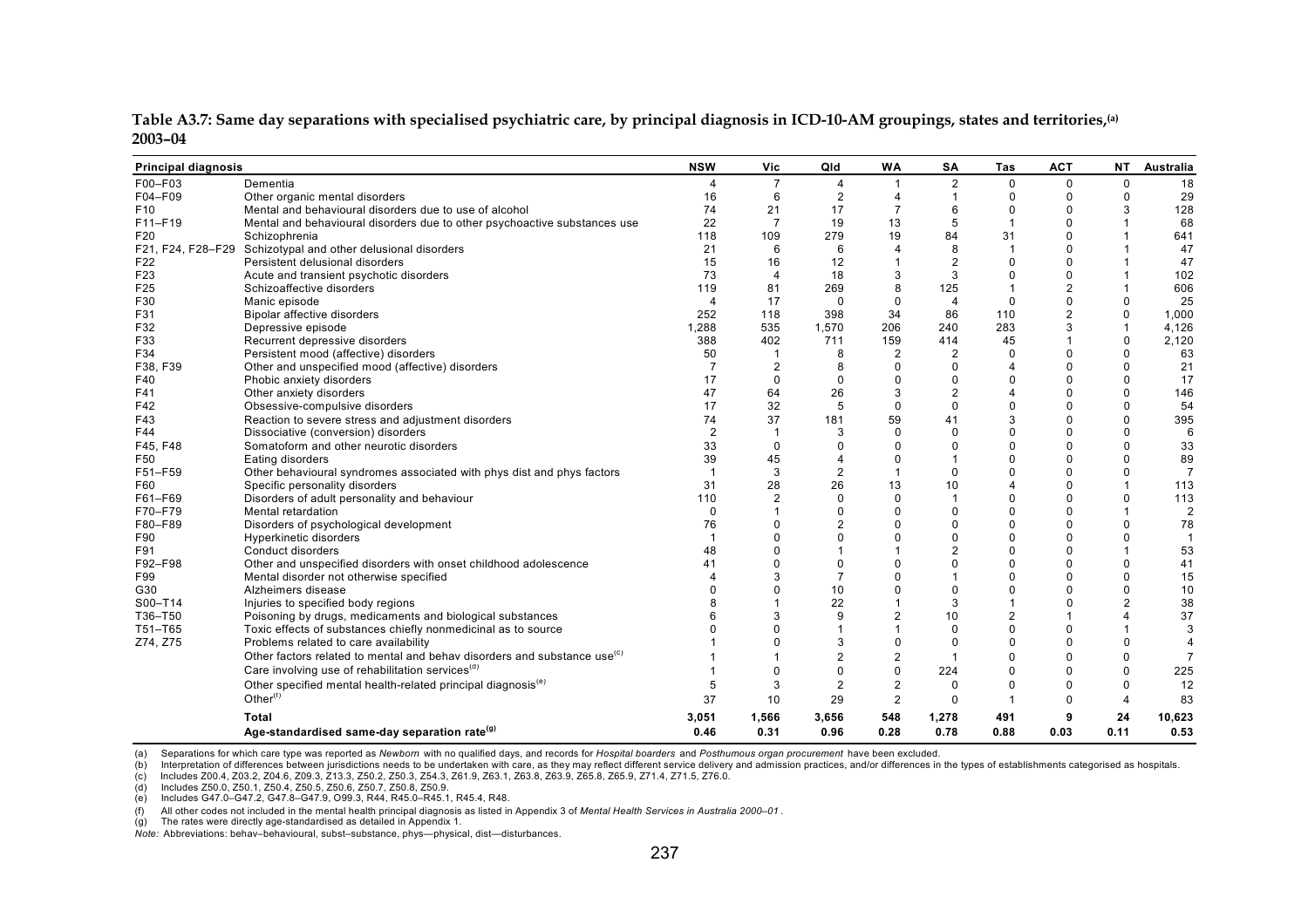| <b>Principal diagnosis</b> |                                                                                      | <b>NSW</b> | Vic            | Qld            | <b>WA</b>      | SA             | Tas            | <b>ACT</b>     |                | NT Australia |
|----------------------------|--------------------------------------------------------------------------------------|------------|----------------|----------------|----------------|----------------|----------------|----------------|----------------|--------------|
| F00-F03                    | Dementia                                                                             | 261        | 303            | 90             | 127            | 73             | 17             | 3              |                | 875          |
| F04-F09                    | Other organic mental disorders                                                       | 252        | 146            | 112            | 164            | 56             | 15             | 9              | 8              | 762          |
| F <sub>10</sub>            | Mental and behavioural disorders due to use of alcohol                               | 1,055      | 273            | 368            | 156            | 166            | 42             | 12             | 41             | 2,113        |
| F11-F19                    | Mental and behavioural disorders due to other psychoactive substances use            | 1,580      | 619            | 907            | 524            | 273            | 108            | 53             | 83             | 4,147        |
| F <sub>20</sub>            | Schizophrenia                                                                        | 6,235      | 5,171          | 4,540          | 1,785          | 1,669          | 591            | 213            | 185            | 20,389       |
| F21, F24, F28-F29          | Schizotypal and other delusional disorders                                           | 543        | 558            | 252            | 259            | 113            | 36             | 18             | 26             | 1,805        |
| F22                        | Persistent delusional disorders                                                      | 318        | 270            | 206            | 100            | 80             | 14             | 20             | 13             | 1,021        |
| F <sub>23</sub>            | Acute and transient psychotic disorders                                              | 836        | 269            | 336            | 130            | 94             | 35             | 26             | 18             | 1,744        |
| F <sub>25</sub>            | Schizoaffective disorders                                                            | 1,703      | 1,359          | 1,128          | 377            | 713            | 71             | 64             | 77             | 5,492        |
| F30                        | Manic episode                                                                        | 258        | 154            | 93             | 43             | 55             | 23             | 10             | 14             | 650          |
| F31                        | Bipolar affective disorders                                                          | 2,470      | 1,755          | 1,467          | 787            | 801            | 251            | 131            | 62             | 7,724        |
| F32                        | Depressive episode                                                                   | 2,818      | 2,629          | 2,322          | 831            | 1,048          | 252            | 87             | 112            | 10,099       |
| F33                        | Recurrent depressive disorders                                                       | 732        | 420            | 387            | 266            | 397            | 99             | 64             | 31             | 2,396        |
| F34                        | Persistent mood (affective) disorders                                                | 339        | 242            | 353            | 72             | 112            | 15             | 31             | 8              | 1,172        |
| F38, F39                   | Other and unspecified mood (affective) disorders                                     | 50         | 29             | 24             | 9              | 9              | 8              | $\overline{2}$ | $\Omega$       | 131          |
| F40                        | Phobic anxiety disorders                                                             | 25         | 19             | 8              | $\overline{4}$ | 13             | $\overline{1}$ | $\overline{1}$ | $\mathbf{1}$   | 72           |
| F41                        | Other anxiety disorders                                                              | 287        | 160            | 225            | 111            | 102            | 45             | 19             | 9              | 958          |
| F42                        | Obsessive-compulsive disorders                                                       | 83         | 36             | 40             | 15             | 23             | 11             | 3              | $\Omega$       | 211          |
| F43                        | Reaction to severe stress and adjustment disorders                                   | 2,213      | 1,396          | 1,729          | 1,282          | 1,034          | 447            | 85             | 100            | 8,286        |
| F44                        | Dissociative (conversion) disorders                                                  | 53         | 24             | 61             | 12             |                | 4              | $\overline{2}$ | $\overline{2}$ | 165          |
| F45, F48                   | Somatoform and other neurotic disorders                                              | 25         | 23             | 23             | 11             | $\overline{7}$ | 0              | $\Omega$       | $\Omega$       | 89           |
| F50                        | Eating disorders                                                                     | 89         | 173            | 144            | 39             | 94             | 28             | 5              | 3              | 575          |
| F51-F59                    | Other behavioural syndromes associated with phys dist and phys factors               | 37         | 98             | 27             | 20             | 19             | $\overline{2}$ | 8              | $\overline{1}$ | 212          |
| F60                        | Specific personality disorders                                                       | 1,368      | 603            | 813            | 567            | 312            | 226            | 158            | 14             | 4,061        |
| F61-F69                    | Disorders of adult personality and behaviour                                         | 84         | 22             | 36             | 38             | 22             | 10             | 3              | 1              | 216          |
| F70-F79                    | Mental retardation                                                                   | 88         | 16             | 71             | 15             | 9              | 12             | 2              | $\overline{1}$ | 214          |
| F80-F89                    | Disorders of psychological development                                               | 60         | 18             | 63             | 12             | 13             | 2              | $\Omega$       | 0              | 168          |
| F90                        | Hyperkinetic disorders                                                               | 47         | 17             | 28             | 15             | $\Omega$       |                | $\Omega$       | $\Omega$       | 108          |
| F91                        | Conduct disorders                                                                    | 155        | 73             | 124            | 33             | 11             | 6              | 5              | 5              | 412          |
| F92-F98                    | Other and unspecified disorders with onset childhood adolescence                     | 61         | 34             | 99             | 18             | 20             | 0              | $\Omega$       | $\Omega$       | 232          |
| F99                        | Mental disorder not otherwise specified                                              | 48         | 151            | 10             | 3              | $\Omega$       | 2              | $\Omega$       | $\Omega$       | 214          |
| G30                        | Alzheimers disease                                                                   | 121        | 213            | 56             | 211            | 104            |                | $\overline{1}$ | 0              | 713          |
| S00-T14                    | Injuries to specified body regions                                                   | 218        | 12             | 186            | 24             | 35             | 8              | 15             | 10             | 508          |
| T36-T50                    | Poisoning by drugs, medicaments and biological substances                            | 636        | 78             | 645            | 55             | 184            | 48             | 48             | 25             | 1,719        |
| T51-T65                    | Toxic effects of substances chiefly nonmedicinal as to source                        | 39         | 6              | 60             | $\overline{2}$ | 20             | $\overline{2}$ | $\overline{2}$ | 2              | 133          |
| Z74, Z75                   | Problems related to care availability                                                | 15         | $\overline{4}$ | 409            | 83             | 78             | 5              | $\overline{2}$ | 3              | 599          |
|                            | Other factors related to mental and behav disorders and substance use <sup>(c)</sup> | 471        | 50             | 23             | 8              | $\mathbf 0$    | 3              | $\Omega$       | $\overline{4}$ | 559          |
|                            | Care involving use of rehabilitation services <sup>(d)</sup>                         | 97         | $\mathbf 0$    | $\overline{7}$ | 5              | 179            | 0              | $\Omega$       | 0              | 288          |
|                            | Other specified mental health-related principal diagnosis <sup>(e)</sup>             | 69         | 55             | 37             | 17             | 6              | 6              | $\overline{2}$ | $\overline{4}$ | 196          |
|                            | Other <sup>(1)</sup>                                                                 | 1,007      | 195            | 343            | 69             | 60             | 35             | 23             | 38             | 1,770        |
|                            | Total                                                                                | 26,846     | 17,673         | 17,852         | 8,299          | 8,011          | 2,488          | 1,127          | 902            | 83,198       |
|                            | Age-standardised overnight separation rate <sup>(9)</sup>                            | 4.03       | 3.54           | 4.67           | 4.24           | 5.29           | 4.86           | 3.34           | 4.28           | 4.17         |

**Table A3.8: Overnight separations with specialised psychiatric care, by principal diagnosis in ICD-10-AM groupings, public hospitals, states and territories,(a) 2003–04**

(b) Interpretation of differences between jurisdictions needs to be undertaken with care, as they may reflect different service delivery and admission practices, and/or differences in the types of establishments categorise

(c) Includes Z00.4, Z03.2, Z04.6, Z09.3, Z13.3, Z50.2, Z50.3, Z54.3, Z61.9, Z63.1, Z63.8, Z63.9, Z65.8, Z65.9, Z71.4, Z71.5, Z76.0.

(d) Includes Z50.0, Z50.1, Z50.4, Z50.5, Z50.6, Z50.7, Z50.8, Z50.9.

(e) Includes G47.0–G47.2, G47.8–G47.9, O99.3, R44, R45.0–R45.1, R45.4, R48.

(f) All other codes not included in the mental health principal diagnosis as listed in Appendix 3 of *Mental Health Services in Australia 2000–01* .

(g) The rates were directly age-standardised as detailed in Appendix 1.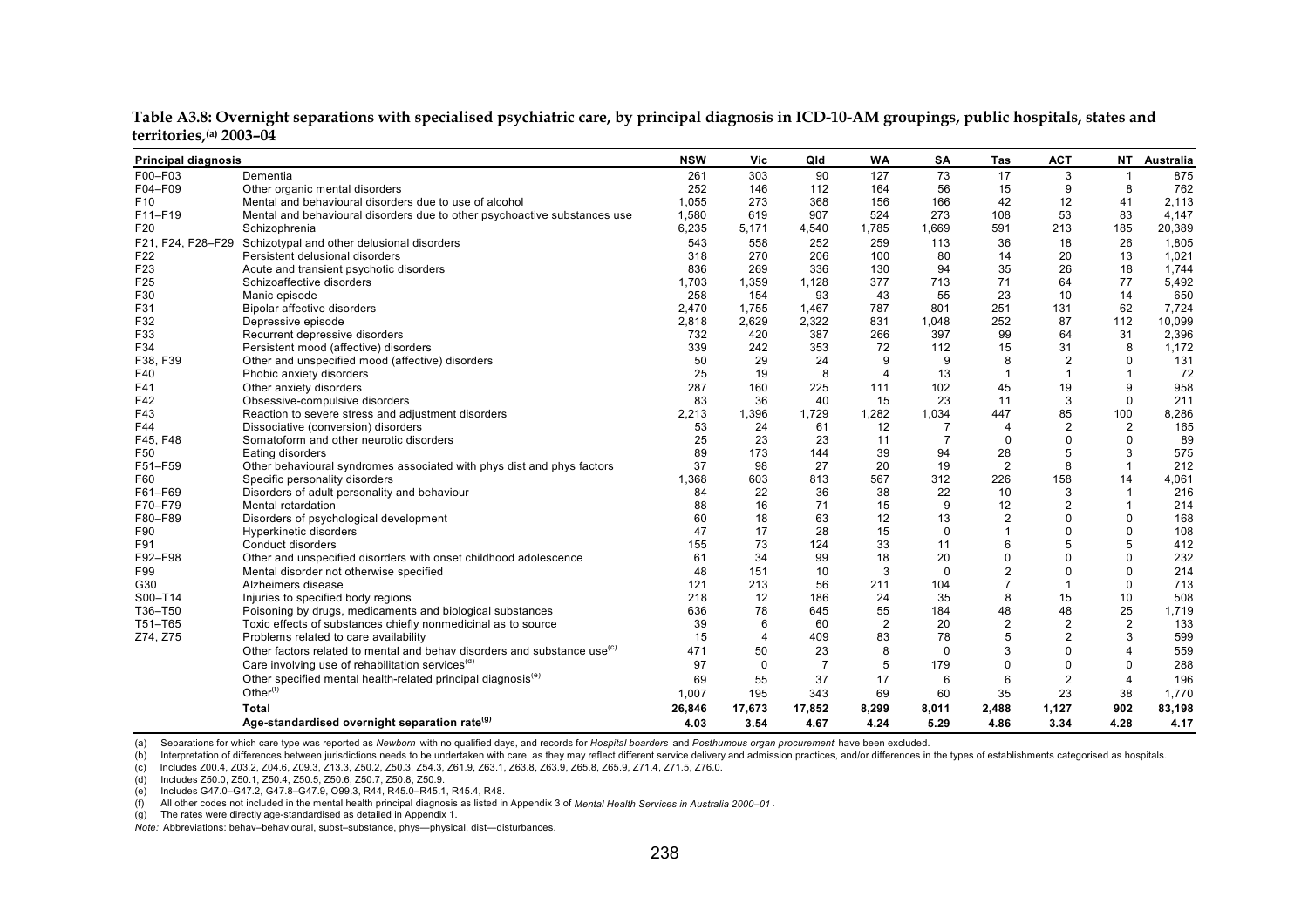| <b>Principal diagnosis</b> |                                                                                      | <b>NSW</b> | Vic            | Qld                     | <b>WA</b>      | <b>SA</b>      | Tas  | <b>ACT</b> |      | NT Australia   |
|----------------------------|--------------------------------------------------------------------------------------|------------|----------------|-------------------------|----------------|----------------|------|------------|------|----------------|
| F00-F03                    | Dementia                                                                             | 14         | 92             | 20                      | 6              | $\mathbf{1}$   | n.p. | n.p.       | n.p. | 133            |
| F04-F09                    | Other organic mental disorders                                                       | 35         | 48             | 32                      | 39             | 15             | n.p. | n.p.       | n.p. | 171            |
| F <sub>10</sub>            | Mental and behavioural disorders due to use of alcohol                               | 980        | 497            | 216                     | 192            | 153            | n.p. | n.p.       | n.p. | 2,089          |
| F11-F19                    | Mental and behavioural disorders due to other psychoactive substances use            | 515        | 172            | 98                      | 120            | 42             | n.p. | n.p.       | n.p. | 961            |
| F20                        | Schizophrenia                                                                        | 251        | 268            | 385                     | 126            | 66             | n.p. | n.p.       | n.p. | 1,122          |
| F21, F24, F28-F29          | Schizotypal and other delusional disorders                                           | 15         | 21             | 9                       | 33             | $\overline{7}$ | n.p. | n.p.       | n.p. | 87             |
| F <sub>22</sub>            | Persistent delusional disorders                                                      | 24         | 38             | 25                      | 15             | 11             | n.p. | n.p.       | n.p. | 115            |
| F <sub>23</sub>            | Acute and transient psychotic disorders                                              | 13         | 27             | 37                      | 14             | 3              | n.p. | n.p.       | n.p. | 105            |
| F25                        | Schizoaffective disorders                                                            | 275        | 248            | 208                     | 83             | 140            | n.p. | n.p.       | n.p. | 965            |
| F30                        | Manic episode                                                                        | 23         | 21             | 13                      | 15             | 5              | n.p. | n.p.       | n.p. | 78             |
| F31                        | Bipolar affective disorders                                                          | 507        | 642            | 433                     | 272            | 168            | n.p. | n.p.       | n.p. | 2,080          |
| F32                        | Depressive episode                                                                   | 1,421      | 1,212          | 1,640                   | 566            | 193            | n.p. | n.p.       | n.p. | 5,151          |
| F33                        | Recurrent depressive disorders                                                       | 695        | 1,433          | 608                     | 748            | 480            | n.p. | n.p.       | n.p. | 4,137          |
| F34                        | Persistent mood (affective) disorders                                                | 81         | 59             | 133                     | 25             | 62             | n.p. | n.p.       | n.p. | 392            |
| F38, F39                   | Other and unspecified mood (affective) disorders                                     | 8          | $\overline{4}$ | 14                      | $\overline{2}$ | $\overline{4}$ | n.p. | n.p.       | n.p. | 36             |
| F40                        | Phobic anxiety disorders                                                             | 25         | 23             | 13                      | 16             | 6              | n.p. | n.p.       | n.p. | 83             |
| F41                        | Other anxiety disorders                                                              | 297        | 244            | 200                     | 134            | 48             | n.p. | n.p.       | n.p. | 950            |
| F42                        | Obsessive-compulsive disorders                                                       | 27         | 56             | 41                      | 13             | 8              | n.p. | n.p.       | n.p. | 150            |
| F43                        | Reaction to severe stress and adjustment disorders                                   | 444        | 389            | 732                     | 395            | 155            | n.p. | n.p.       | n.p. | 2,283          |
| F44                        | Dissociative (conversion) disorders                                                  | 8          | 44             | 208                     | 11             | 8              | n.p. | n.p.       | n.p. | 282            |
| F45, F48                   | Somatoform and other neurotic disorders                                              | 24         | 15             | 13                      | 9              | 3              | n.p. | n.p.       | n.p. | 67             |
| F50                        | Eating disorders                                                                     | 225        | 95             | 88                      | 89             | 25             | n.p. | n.p.       | n.p. | 524            |
| F51-F59                    | Other behavioural syndromes associated with phys dist and phys factors               | 67         | 12             | $\overline{4}$          | $\overline{2}$ | $\overline{4}$ | n.p. | n.p.       | n.p. | 92             |
| F60                        | Specific personality disorders                                                       | 118        | 126            | 59                      | 50             | 27             | n.p. | n.p.       | n.p. | 393            |
| F61-F69                    | Disorders of adult personality and behaviour                                         | 34         |                | 6                       | 8              | 10             | n.p. | n.p.       | n.p. | 59             |
| F70-F79                    | Mental retardation                                                                   | $\Omega$   | $\mathbf 0$    | 6                       |                | $\mathbf 0$    | n.p. | n.p.       | n.p. | $\overline{7}$ |
| F80-F89                    | Disorders of psychological development                                               |            |                | 9                       |                | $\Omega$       | n.p. | n.p.       | n.p. | 12             |
| F90                        | Hyperkinetic disorders                                                               | 3          | 0              |                         |                |                | n.p. | n.p.       | n.p. | 9              |
| F91                        | Conduct disorders                                                                    |            | $\overline{2}$ | $\overline{2}$          | $\overline{2}$ |                | n.p. | n.p.       | n.p. | $\overline{7}$ |
| F92-F98                    | Other and unspecified disorders with onset childhood adolescence                     |            | $\mathbf 0$    | $\overline{1}$          | $\overline{1}$ | $\Omega$       | n.p. | n.p.       | n.p. | 5              |
| G30                        | Alzheimers disease                                                                   |            | 34             | 42                      | 30             | 0              | n.p. | n.p.       | n.p. | 110            |
| S00-T14                    | Injuries to specified body regions                                                   |            | -1             | 14                      | $\overline{2}$ | $\overline{2}$ | n.p. | n.p.       | n.p. | 28             |
| T36-T50                    | Poisoning by drugs, medicaments and biological substances                            | $\Omega$   | $\Omega$       | $\overline{\mathbf{1}}$ |                | $\Omega$       | n.p. | n.p.       | n.p. | 3              |
| T51-T65                    | Toxic effects of substances chiefly nonmedicinal as to source                        |            | $\Omega$       | $\overline{4}$          | $\overline{2}$ | $\Omega$       | n.p. | n.p.       | n.p. | 10             |
| Z74, Z75                   | Problems related to care availability                                                |            |                | $\mathbf 0$             | 8              | C              | n.p. | n.p.       | n.p. | 9              |
|                            | Other factors related to mental and behav disorders and substance use <sup>(c)</sup> |            | $\Omega$       | $\mathbf 0$             | $\Omega$       |                | n.p. | n.p.       | n.p. | $\overline{2}$ |
|                            | Care involving use of rehabilitation services <sup>(a)</sup>                         | $\Omega$   | $\mathbf 0$    | $\mathbf 0$             |                | $\Omega$       | n.p. | n.p.       | n.p. | -1             |
|                            | Other specified mental health-related principal diagnosis <sup>(e)</sup>             | $\Omega$   | 3              | 34                      | $\overline{4}$ | 0              | n.p. | n.p.       | n.p. | 41             |
|                            | Other $(1)$                                                                          | 31         | 29             | 65                      | 17             | $\overline{4}$ | n.p. | n.p.       | n.p. | 155            |
|                            | Total                                                                                | 6,173      | 5,858          | 5,414                   | 3,054          | 1,656          | n.p. | n.p.       | n.p. | 22,904         |
|                            | Age-standardised overnight separation rate <sup>(9)</sup>                            | 0.91       | 1.16           | 1.40                    | 1.54           | 1.05           | n.p. | n.p.       | n.p. | 1.13           |

**Table A3.9: Overnight separations with specialised psychiatric care, by principal diagnosis in ICD-10-AM groupings, private hospitals, states and territories,(a) 2003–04**

(b) Interpretation of differences between jurisdictions needs to be undertaken with care, as they may reflect different service delivery and admission practices, and/or differences in the types of establishments categorise

(c) Includes Z00.4, Z03.2, Z04.6, Z09.3, Z13.3, Z50.2, Z50.3, Z54.3, Z61.9, Z63.1, Z63.8, Z63.9, Z65.8, Z65.9, Z71.4, Z71.5, Z76.0.

(d) Includes Z50.0, Z50.1, Z50.4, Z50.5, Z50.6, Z50.7, Z50.8, Z50.9.

(e) Includes G47.0–G47.2, G47.8–G47.9, O99.3, R44, R45.0–R45.1, R45.4, R48.

(f) All other codes not included in the mental health principal diagnosis as listed in Appendix 3 of *Mental Health Services in Australia 2000–01* .

(g) The rates were directly age-standardised as detailed in Appendix 1.

n.p. Not published.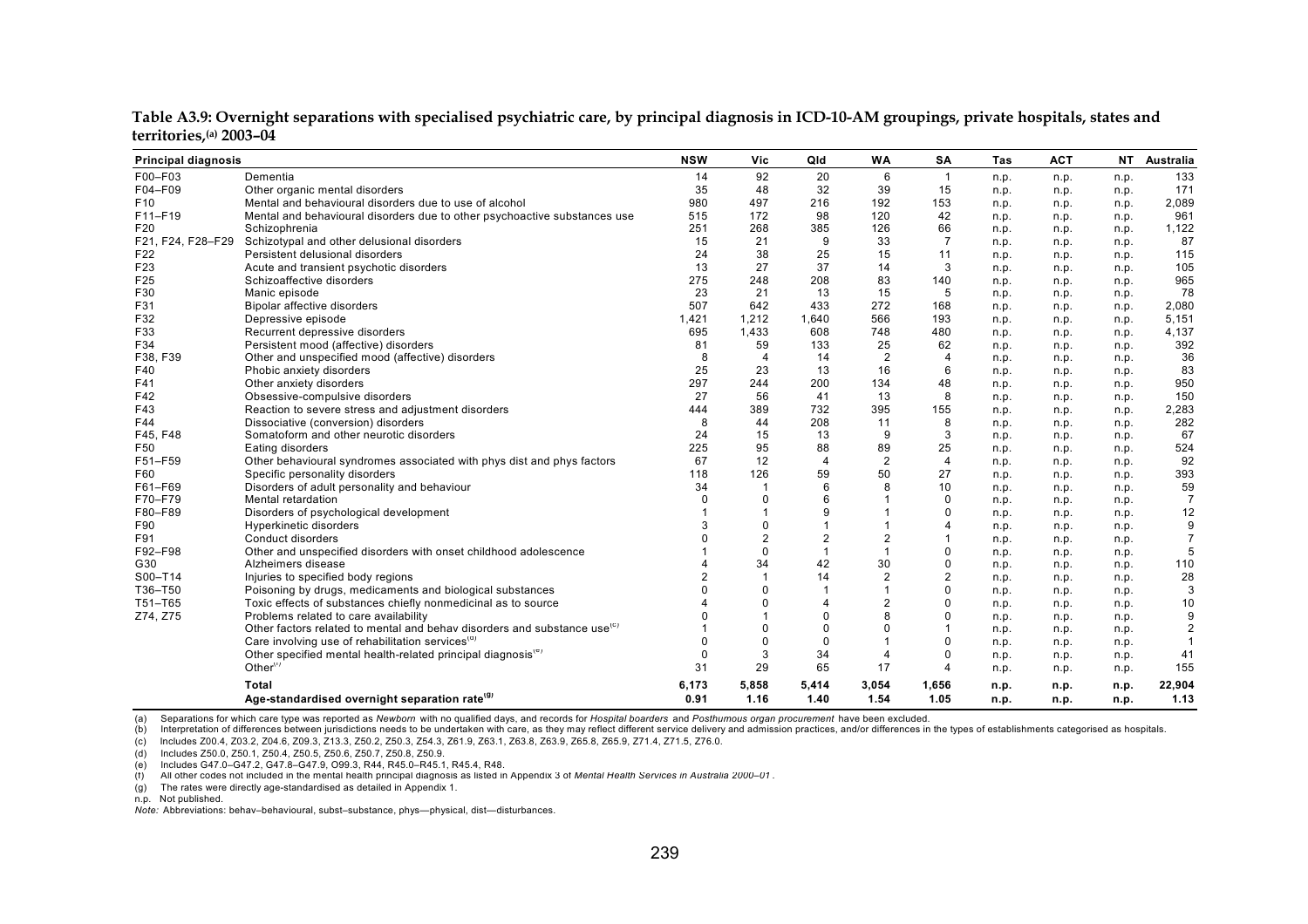| F00-F03<br>40,299<br>10,416<br>4,207<br>7,352<br>5,442<br>3,002<br>81<br>70,803<br>Dementia<br>$\overline{4}$<br>F04-F09<br>15,154<br>1,224<br>708<br>55<br>31,904<br>Other organic mental disorders<br>5,430<br>4,711<br>4,423<br>199<br>F <sub>10</sub><br>Mental and behavioural disorders due to use of alcohol<br>9,426<br>29,261<br>3,257<br>10,849<br>2,013<br>2,068<br>1,392<br>91<br>165<br>573<br>745<br>35,749<br>Mental and behav disorders due to other psychoactive substances use<br>15,057<br>5,766<br>6,970<br>4,552<br>1,647<br>439<br>F20<br>234,922<br>124,585<br>123,555<br>35,188<br>14,575<br>3,907<br>2,893<br>596,561<br>56,936<br>Schizophrenia<br>F21, F24, F28-F29<br>Schizotypal and other delusional disorders<br>9,502<br>9,112<br>2,742<br>4,884<br>1,474<br>394<br>322<br>28,678<br>248<br>F <sub>22</sub><br>3,061<br>218<br>258<br>180<br>19,515<br>Persistent delusional disorders<br>7,182<br>5,009<br>2,167<br>1,440<br>F23<br>12,133<br>3,339<br>3,837<br>2,009<br>1,072<br>396<br>350<br>23,281<br>Acute and transient psychotic disorders<br>145<br>F <sub>25</sub><br>48,789<br>14,631<br>909<br>135,015<br>Schizoaffective disorders<br>27,381<br>10,248<br>4,665<br>1,444<br>26,948<br>F30<br>3,876<br>842<br>251<br>9,849<br>2,383<br>1,266<br>763<br>343<br>125<br>Manic episode<br>F31<br>58,740<br>31,735<br>27,100<br>17,507<br>14,032<br>4,112<br>801<br>156,181<br>Bipolar affective disorders<br>2,154<br>F32<br>1,070<br>143,038<br>43,490<br>35,931<br>28,255<br>13,172<br>16,077<br>4,105<br>938<br>Depressive episode<br>F33<br>13,718<br>5,741<br>5,852<br>335<br>42,741<br>Recurrent depressive disorders<br>8,755<br>6,165<br>1,004<br>1,171<br>F34<br>797<br>8,813<br>Persistent mood (affective) disorders<br>2,840<br>1,736<br>2,310<br>717<br>135<br>216<br>62<br>F38, F39<br>321<br>516<br>197<br>149<br>140<br>54<br>50<br>$\Omega$<br>1,427<br>Other and unspecified mood (affective) disorders<br>27<br>256<br>18<br>F40<br>218<br>234<br>48<br>11<br>6<br>818<br>Phobic anxiety disorders<br>F41<br>2,052<br>1,261<br>463<br>133<br>Other anxiety disorders<br>2,797<br>2,227<br>2,505<br>44<br>11,482<br>F42<br>1,874<br>639<br>284<br>505<br>161<br>19<br>4,756<br>Obsessive-compulsive disorders<br>1,274<br>$\mathbf 0$<br>F43<br>9,327<br>6,725<br>536<br>491<br>49,423<br>Reaction to severe stress and adjustment disorders<br>12,016<br>9,830<br>2,031<br>8,467<br>F44<br>300<br>1,655<br>535<br>592<br>110<br>60<br>21<br>17<br>20<br>Dissociative (conversion) disorders<br>F45, F48<br>407<br>283<br>290<br>94<br>$\mathbf 0$<br>1,203<br>Somatoform and other neurotic disorders<br>129<br>$\Omega$<br>$\mathbf 0$<br>54<br>50<br>14,905<br>F <sub>50</sub><br>2,786<br>4,242<br>4,154<br>767<br>2,274<br>578<br>Eating disorders<br>$\overline{2}$<br>F51-F59<br>407<br>1,595<br>269<br>295<br>261<br>149<br>3.019<br>Other behavioural syndromes associated with phys dist and phys factors<br>41<br>870<br>36<br>28,535<br>F60<br>Specific personality disorders<br>10,025<br>3,756<br>5,321<br>5,470<br>1,462<br>1,595<br>5<br>489<br>162<br>252<br>342<br>390<br>3<br>6,577<br>Disorders of adult personality and behaviour<br>4,934<br>8,363<br>396<br>122<br>$\overline{2}$<br>10<br>31,340<br>Mental retardation<br>21.961<br>295<br>191<br>F80-F89<br>2,525<br>Disorders of psychological development<br>1,322<br>228<br>697<br>163<br>108<br>7<br>0<br>0<br>F90<br>174<br>224<br>$\overline{7}$<br>0<br>0<br>1,273<br><b>Hyperkinetic disorders</b><br>411<br>457<br>$\Omega$<br>857<br>312<br>46<br>18<br>56<br>16<br>5,405<br>F91<br>2,755<br>1,345<br>Conduct disorders<br>Other and unspecified disorders with onset childhood adolescence<br>77<br>$\mathbf 0$<br>F92-F98<br>567<br>442<br>1,219<br>298<br>0<br>0<br>2,603<br>F99<br>487<br>$\mathbf 0$<br>6,919<br>Mental disorder not otherwise specified<br>6,305<br>42<br>74<br>$\Omega$<br>11<br>$\Omega$<br>5<br>G30<br>13,192<br>8,624<br>1,337<br>11,842<br>4,967<br>1,813<br>0<br>41,780<br>Alzheimer's disease<br>S00-T14<br>1,339<br>230<br>385<br>4,770<br>Injuries to specified body regions<br>2,437<br>134<br>22<br>114<br>109<br>Poisoning by drugs, medicaments and biological substances<br>5,129<br>332<br>1,552<br>230<br>231<br>12,618<br>411<br>4,568<br>165<br>293<br>657<br>181<br>10<br>6<br>Toxic effects of substances chiefly nonmedicinal as to source<br>16<br>10<br>14<br>1,187<br>11,680<br>10<br>358<br>82<br>28<br>95,474<br>Problems related to care availability<br>51,039<br>6,273<br>26,004<br>Other factors related to mental and behav disorders and substance use <sup>(D)</sup><br>2,028<br>1,358<br>6<br>0<br>24<br>3,645<br>159<br>70<br>$\Omega$<br>Care involving use of rehabilitation services <sup>(c)</sup><br>13,757<br>257<br>$\mathbf 0$<br>70,982<br>0<br>18,346<br>38,622<br>$\Omega$<br>$\mathbf 0$<br>Other specified mental health-related principal diagnosis <sup>(d)</sup><br>13<br>726<br>741<br>296<br>157<br>124<br>20<br>2,122<br>45<br>Other $(e)$<br>39,923<br>18,101<br>2,234<br>299<br>375<br>4,307<br>10,927<br>2,397<br>1,283<br>642,044<br>9,891<br>1,777,755<br>322,326<br>363,165<br>191,829<br>188,832<br>45,929<br>13,739<br>Total | <b>Principal diagnosis</b> |                                                            | <b>NSW</b> | Vic  | Qld  | <b>WA</b> | <b>SA</b> | Tas  | <b>ACT</b> | NT   | <b>Australia</b> |
|---------------------------------------------------------------------------------------------------------------------------------------------------------------------------------------------------------------------------------------------------------------------------------------------------------------------------------------------------------------------------------------------------------------------------------------------------------------------------------------------------------------------------------------------------------------------------------------------------------------------------------------------------------------------------------------------------------------------------------------------------------------------------------------------------------------------------------------------------------------------------------------------------------------------------------------------------------------------------------------------------------------------------------------------------------------------------------------------------------------------------------------------------------------------------------------------------------------------------------------------------------------------------------------------------------------------------------------------------------------------------------------------------------------------------------------------------------------------------------------------------------------------------------------------------------------------------------------------------------------------------------------------------------------------------------------------------------------------------------------------------------------------------------------------------------------------------------------------------------------------------------------------------------------------------------------------------------------------------------------------------------------------------------------------------------------------------------------------------------------------------------------------------------------------------------------------------------------------------------------------------------------------------------------------------------------------------------------------------------------------------------------------------------------------------------------------------------------------------------------------------------------------------------------------------------------------------------------------------------------------------------------------------------------------------------------------------------------------------------------------------------------------------------------------------------------------------------------------------------------------------------------------------------------------------------------------------------------------------------------------------------------------------------------------------------------------------------------------------------------------------------------------------------------------------------------------------------------------------------------------------------------------------------------------------------------------------------------------------------------------------------------------------------------------------------------------------------------------------------------------------------------------------------------------------------------------------------------------------------------------------------------------------------------------------------------------------------------------------------------------------------------------------------------------------------------------------------------------------------------------------------------------------------------------------------------------------------------------------------------------------------------------------------------------------------------------------------------------------------------------------------------------------------------------------------------------------------------------------------------------------------------------------------------------------------------------------------------------------------------------------------------------------------------------------------------------------------------------------------------------------------------------------------------------------------------------------------------------------------------------------------------------------------------------------------------------------------------------------------------------------------------------------------------------------------------------------------------------------------------------------------------------------------------------------------------------------------------------------------------------------------------------------------------------------------------------------------------------------------------------------------------------------------------------------------------------------------------------------------------------------------------|----------------------------|------------------------------------------------------------|------------|------|------|-----------|-----------|------|------------|------|------------------|
|                                                                                                                                                                                                                                                                                                                                                                                                                                                                                                                                                                                                                                                                                                                                                                                                                                                                                                                                                                                                                                                                                                                                                                                                                                                                                                                                                                                                                                                                                                                                                                                                                                                                                                                                                                                                                                                                                                                                                                                                                                                                                                                                                                                                                                                                                                                                                                                                                                                                                                                                                                                                                                                                                                                                                                                                                                                                                                                                                                                                                                                                                                                                                                                                                                                                                                                                                                                                                                                                                                                                                                                                                                                                                                                                                                                                                                                                                                                                                                                                                                                                                                                                                                                                                                                                                                                                                                                                                                                                                                                                                                                                                                                                                                                                                                                                                                                                                                                                                                                                                                                                                                                                                                                                                                                               |                            |                                                            |            |      |      |           |           |      |            |      |                  |
|                                                                                                                                                                                                                                                                                                                                                                                                                                                                                                                                                                                                                                                                                                                                                                                                                                                                                                                                                                                                                                                                                                                                                                                                                                                                                                                                                                                                                                                                                                                                                                                                                                                                                                                                                                                                                                                                                                                                                                                                                                                                                                                                                                                                                                                                                                                                                                                                                                                                                                                                                                                                                                                                                                                                                                                                                                                                                                                                                                                                                                                                                                                                                                                                                                                                                                                                                                                                                                                                                                                                                                                                                                                                                                                                                                                                                                                                                                                                                                                                                                                                                                                                                                                                                                                                                                                                                                                                                                                                                                                                                                                                                                                                                                                                                                                                                                                                                                                                                                                                                                                                                                                                                                                                                                                               |                            |                                                            |            |      |      |           |           |      |            |      |                  |
|                                                                                                                                                                                                                                                                                                                                                                                                                                                                                                                                                                                                                                                                                                                                                                                                                                                                                                                                                                                                                                                                                                                                                                                                                                                                                                                                                                                                                                                                                                                                                                                                                                                                                                                                                                                                                                                                                                                                                                                                                                                                                                                                                                                                                                                                                                                                                                                                                                                                                                                                                                                                                                                                                                                                                                                                                                                                                                                                                                                                                                                                                                                                                                                                                                                                                                                                                                                                                                                                                                                                                                                                                                                                                                                                                                                                                                                                                                                                                                                                                                                                                                                                                                                                                                                                                                                                                                                                                                                                                                                                                                                                                                                                                                                                                                                                                                                                                                                                                                                                                                                                                                                                                                                                                                                               |                            |                                                            |            |      |      |           |           |      |            |      |                  |
|                                                                                                                                                                                                                                                                                                                                                                                                                                                                                                                                                                                                                                                                                                                                                                                                                                                                                                                                                                                                                                                                                                                                                                                                                                                                                                                                                                                                                                                                                                                                                                                                                                                                                                                                                                                                                                                                                                                                                                                                                                                                                                                                                                                                                                                                                                                                                                                                                                                                                                                                                                                                                                                                                                                                                                                                                                                                                                                                                                                                                                                                                                                                                                                                                                                                                                                                                                                                                                                                                                                                                                                                                                                                                                                                                                                                                                                                                                                                                                                                                                                                                                                                                                                                                                                                                                                                                                                                                                                                                                                                                                                                                                                                                                                                                                                                                                                                                                                                                                                                                                                                                                                                                                                                                                                               | F11-F19                    |                                                            |            |      |      |           |           |      |            |      |                  |
|                                                                                                                                                                                                                                                                                                                                                                                                                                                                                                                                                                                                                                                                                                                                                                                                                                                                                                                                                                                                                                                                                                                                                                                                                                                                                                                                                                                                                                                                                                                                                                                                                                                                                                                                                                                                                                                                                                                                                                                                                                                                                                                                                                                                                                                                                                                                                                                                                                                                                                                                                                                                                                                                                                                                                                                                                                                                                                                                                                                                                                                                                                                                                                                                                                                                                                                                                                                                                                                                                                                                                                                                                                                                                                                                                                                                                                                                                                                                                                                                                                                                                                                                                                                                                                                                                                                                                                                                                                                                                                                                                                                                                                                                                                                                                                                                                                                                                                                                                                                                                                                                                                                                                                                                                                                               |                            |                                                            |            |      |      |           |           |      |            |      |                  |
|                                                                                                                                                                                                                                                                                                                                                                                                                                                                                                                                                                                                                                                                                                                                                                                                                                                                                                                                                                                                                                                                                                                                                                                                                                                                                                                                                                                                                                                                                                                                                                                                                                                                                                                                                                                                                                                                                                                                                                                                                                                                                                                                                                                                                                                                                                                                                                                                                                                                                                                                                                                                                                                                                                                                                                                                                                                                                                                                                                                                                                                                                                                                                                                                                                                                                                                                                                                                                                                                                                                                                                                                                                                                                                                                                                                                                                                                                                                                                                                                                                                                                                                                                                                                                                                                                                                                                                                                                                                                                                                                                                                                                                                                                                                                                                                                                                                                                                                                                                                                                                                                                                                                                                                                                                                               |                            |                                                            |            |      |      |           |           |      |            |      |                  |
|                                                                                                                                                                                                                                                                                                                                                                                                                                                                                                                                                                                                                                                                                                                                                                                                                                                                                                                                                                                                                                                                                                                                                                                                                                                                                                                                                                                                                                                                                                                                                                                                                                                                                                                                                                                                                                                                                                                                                                                                                                                                                                                                                                                                                                                                                                                                                                                                                                                                                                                                                                                                                                                                                                                                                                                                                                                                                                                                                                                                                                                                                                                                                                                                                                                                                                                                                                                                                                                                                                                                                                                                                                                                                                                                                                                                                                                                                                                                                                                                                                                                                                                                                                                                                                                                                                                                                                                                                                                                                                                                                                                                                                                                                                                                                                                                                                                                                                                                                                                                                                                                                                                                                                                                                                                               |                            |                                                            |            |      |      |           |           |      |            |      |                  |
|                                                                                                                                                                                                                                                                                                                                                                                                                                                                                                                                                                                                                                                                                                                                                                                                                                                                                                                                                                                                                                                                                                                                                                                                                                                                                                                                                                                                                                                                                                                                                                                                                                                                                                                                                                                                                                                                                                                                                                                                                                                                                                                                                                                                                                                                                                                                                                                                                                                                                                                                                                                                                                                                                                                                                                                                                                                                                                                                                                                                                                                                                                                                                                                                                                                                                                                                                                                                                                                                                                                                                                                                                                                                                                                                                                                                                                                                                                                                                                                                                                                                                                                                                                                                                                                                                                                                                                                                                                                                                                                                                                                                                                                                                                                                                                                                                                                                                                                                                                                                                                                                                                                                                                                                                                                               |                            |                                                            |            |      |      |           |           |      |            |      |                  |
|                                                                                                                                                                                                                                                                                                                                                                                                                                                                                                                                                                                                                                                                                                                                                                                                                                                                                                                                                                                                                                                                                                                                                                                                                                                                                                                                                                                                                                                                                                                                                                                                                                                                                                                                                                                                                                                                                                                                                                                                                                                                                                                                                                                                                                                                                                                                                                                                                                                                                                                                                                                                                                                                                                                                                                                                                                                                                                                                                                                                                                                                                                                                                                                                                                                                                                                                                                                                                                                                                                                                                                                                                                                                                                                                                                                                                                                                                                                                                                                                                                                                                                                                                                                                                                                                                                                                                                                                                                                                                                                                                                                                                                                                                                                                                                                                                                                                                                                                                                                                                                                                                                                                                                                                                                                               |                            |                                                            |            |      |      |           |           |      |            |      |                  |
|                                                                                                                                                                                                                                                                                                                                                                                                                                                                                                                                                                                                                                                                                                                                                                                                                                                                                                                                                                                                                                                                                                                                                                                                                                                                                                                                                                                                                                                                                                                                                                                                                                                                                                                                                                                                                                                                                                                                                                                                                                                                                                                                                                                                                                                                                                                                                                                                                                                                                                                                                                                                                                                                                                                                                                                                                                                                                                                                                                                                                                                                                                                                                                                                                                                                                                                                                                                                                                                                                                                                                                                                                                                                                                                                                                                                                                                                                                                                                                                                                                                                                                                                                                                                                                                                                                                                                                                                                                                                                                                                                                                                                                                                                                                                                                                                                                                                                                                                                                                                                                                                                                                                                                                                                                                               |                            |                                                            |            |      |      |           |           |      |            |      |                  |
|                                                                                                                                                                                                                                                                                                                                                                                                                                                                                                                                                                                                                                                                                                                                                                                                                                                                                                                                                                                                                                                                                                                                                                                                                                                                                                                                                                                                                                                                                                                                                                                                                                                                                                                                                                                                                                                                                                                                                                                                                                                                                                                                                                                                                                                                                                                                                                                                                                                                                                                                                                                                                                                                                                                                                                                                                                                                                                                                                                                                                                                                                                                                                                                                                                                                                                                                                                                                                                                                                                                                                                                                                                                                                                                                                                                                                                                                                                                                                                                                                                                                                                                                                                                                                                                                                                                                                                                                                                                                                                                                                                                                                                                                                                                                                                                                                                                                                                                                                                                                                                                                                                                                                                                                                                                               |                            |                                                            |            |      |      |           |           |      |            |      |                  |
|                                                                                                                                                                                                                                                                                                                                                                                                                                                                                                                                                                                                                                                                                                                                                                                                                                                                                                                                                                                                                                                                                                                                                                                                                                                                                                                                                                                                                                                                                                                                                                                                                                                                                                                                                                                                                                                                                                                                                                                                                                                                                                                                                                                                                                                                                                                                                                                                                                                                                                                                                                                                                                                                                                                                                                                                                                                                                                                                                                                                                                                                                                                                                                                                                                                                                                                                                                                                                                                                                                                                                                                                                                                                                                                                                                                                                                                                                                                                                                                                                                                                                                                                                                                                                                                                                                                                                                                                                                                                                                                                                                                                                                                                                                                                                                                                                                                                                                                                                                                                                                                                                                                                                                                                                                                               |                            |                                                            |            |      |      |           |           |      |            |      |                  |
|                                                                                                                                                                                                                                                                                                                                                                                                                                                                                                                                                                                                                                                                                                                                                                                                                                                                                                                                                                                                                                                                                                                                                                                                                                                                                                                                                                                                                                                                                                                                                                                                                                                                                                                                                                                                                                                                                                                                                                                                                                                                                                                                                                                                                                                                                                                                                                                                                                                                                                                                                                                                                                                                                                                                                                                                                                                                                                                                                                                                                                                                                                                                                                                                                                                                                                                                                                                                                                                                                                                                                                                                                                                                                                                                                                                                                                                                                                                                                                                                                                                                                                                                                                                                                                                                                                                                                                                                                                                                                                                                                                                                                                                                                                                                                                                                                                                                                                                                                                                                                                                                                                                                                                                                                                                               |                            |                                                            |            |      |      |           |           |      |            |      |                  |
|                                                                                                                                                                                                                                                                                                                                                                                                                                                                                                                                                                                                                                                                                                                                                                                                                                                                                                                                                                                                                                                                                                                                                                                                                                                                                                                                                                                                                                                                                                                                                                                                                                                                                                                                                                                                                                                                                                                                                                                                                                                                                                                                                                                                                                                                                                                                                                                                                                                                                                                                                                                                                                                                                                                                                                                                                                                                                                                                                                                                                                                                                                                                                                                                                                                                                                                                                                                                                                                                                                                                                                                                                                                                                                                                                                                                                                                                                                                                                                                                                                                                                                                                                                                                                                                                                                                                                                                                                                                                                                                                                                                                                                                                                                                                                                                                                                                                                                                                                                                                                                                                                                                                                                                                                                                               |                            |                                                            |            |      |      |           |           |      |            |      |                  |
|                                                                                                                                                                                                                                                                                                                                                                                                                                                                                                                                                                                                                                                                                                                                                                                                                                                                                                                                                                                                                                                                                                                                                                                                                                                                                                                                                                                                                                                                                                                                                                                                                                                                                                                                                                                                                                                                                                                                                                                                                                                                                                                                                                                                                                                                                                                                                                                                                                                                                                                                                                                                                                                                                                                                                                                                                                                                                                                                                                                                                                                                                                                                                                                                                                                                                                                                                                                                                                                                                                                                                                                                                                                                                                                                                                                                                                                                                                                                                                                                                                                                                                                                                                                                                                                                                                                                                                                                                                                                                                                                                                                                                                                                                                                                                                                                                                                                                                                                                                                                                                                                                                                                                                                                                                                               |                            |                                                            |            |      |      |           |           |      |            |      |                  |
|                                                                                                                                                                                                                                                                                                                                                                                                                                                                                                                                                                                                                                                                                                                                                                                                                                                                                                                                                                                                                                                                                                                                                                                                                                                                                                                                                                                                                                                                                                                                                                                                                                                                                                                                                                                                                                                                                                                                                                                                                                                                                                                                                                                                                                                                                                                                                                                                                                                                                                                                                                                                                                                                                                                                                                                                                                                                                                                                                                                                                                                                                                                                                                                                                                                                                                                                                                                                                                                                                                                                                                                                                                                                                                                                                                                                                                                                                                                                                                                                                                                                                                                                                                                                                                                                                                                                                                                                                                                                                                                                                                                                                                                                                                                                                                                                                                                                                                                                                                                                                                                                                                                                                                                                                                                               |                            |                                                            |            |      |      |           |           |      |            |      |                  |
|                                                                                                                                                                                                                                                                                                                                                                                                                                                                                                                                                                                                                                                                                                                                                                                                                                                                                                                                                                                                                                                                                                                                                                                                                                                                                                                                                                                                                                                                                                                                                                                                                                                                                                                                                                                                                                                                                                                                                                                                                                                                                                                                                                                                                                                                                                                                                                                                                                                                                                                                                                                                                                                                                                                                                                                                                                                                                                                                                                                                                                                                                                                                                                                                                                                                                                                                                                                                                                                                                                                                                                                                                                                                                                                                                                                                                                                                                                                                                                                                                                                                                                                                                                                                                                                                                                                                                                                                                                                                                                                                                                                                                                                                                                                                                                                                                                                                                                                                                                                                                                                                                                                                                                                                                                                               |                            |                                                            |            |      |      |           |           |      |            |      |                  |
|                                                                                                                                                                                                                                                                                                                                                                                                                                                                                                                                                                                                                                                                                                                                                                                                                                                                                                                                                                                                                                                                                                                                                                                                                                                                                                                                                                                                                                                                                                                                                                                                                                                                                                                                                                                                                                                                                                                                                                                                                                                                                                                                                                                                                                                                                                                                                                                                                                                                                                                                                                                                                                                                                                                                                                                                                                                                                                                                                                                                                                                                                                                                                                                                                                                                                                                                                                                                                                                                                                                                                                                                                                                                                                                                                                                                                                                                                                                                                                                                                                                                                                                                                                                                                                                                                                                                                                                                                                                                                                                                                                                                                                                                                                                                                                                                                                                                                                                                                                                                                                                                                                                                                                                                                                                               |                            |                                                            |            |      |      |           |           |      |            |      |                  |
|                                                                                                                                                                                                                                                                                                                                                                                                                                                                                                                                                                                                                                                                                                                                                                                                                                                                                                                                                                                                                                                                                                                                                                                                                                                                                                                                                                                                                                                                                                                                                                                                                                                                                                                                                                                                                                                                                                                                                                                                                                                                                                                                                                                                                                                                                                                                                                                                                                                                                                                                                                                                                                                                                                                                                                                                                                                                                                                                                                                                                                                                                                                                                                                                                                                                                                                                                                                                                                                                                                                                                                                                                                                                                                                                                                                                                                                                                                                                                                                                                                                                                                                                                                                                                                                                                                                                                                                                                                                                                                                                                                                                                                                                                                                                                                                                                                                                                                                                                                                                                                                                                                                                                                                                                                                               |                            |                                                            |            |      |      |           |           |      |            |      |                  |
|                                                                                                                                                                                                                                                                                                                                                                                                                                                                                                                                                                                                                                                                                                                                                                                                                                                                                                                                                                                                                                                                                                                                                                                                                                                                                                                                                                                                                                                                                                                                                                                                                                                                                                                                                                                                                                                                                                                                                                                                                                                                                                                                                                                                                                                                                                                                                                                                                                                                                                                                                                                                                                                                                                                                                                                                                                                                                                                                                                                                                                                                                                                                                                                                                                                                                                                                                                                                                                                                                                                                                                                                                                                                                                                                                                                                                                                                                                                                                                                                                                                                                                                                                                                                                                                                                                                                                                                                                                                                                                                                                                                                                                                                                                                                                                                                                                                                                                                                                                                                                                                                                                                                                                                                                                                               |                            |                                                            |            |      |      |           |           |      |            |      |                  |
|                                                                                                                                                                                                                                                                                                                                                                                                                                                                                                                                                                                                                                                                                                                                                                                                                                                                                                                                                                                                                                                                                                                                                                                                                                                                                                                                                                                                                                                                                                                                                                                                                                                                                                                                                                                                                                                                                                                                                                                                                                                                                                                                                                                                                                                                                                                                                                                                                                                                                                                                                                                                                                                                                                                                                                                                                                                                                                                                                                                                                                                                                                                                                                                                                                                                                                                                                                                                                                                                                                                                                                                                                                                                                                                                                                                                                                                                                                                                                                                                                                                                                                                                                                                                                                                                                                                                                                                                                                                                                                                                                                                                                                                                                                                                                                                                                                                                                                                                                                                                                                                                                                                                                                                                                                                               |                            |                                                            |            |      |      |           |           |      |            |      |                  |
|                                                                                                                                                                                                                                                                                                                                                                                                                                                                                                                                                                                                                                                                                                                                                                                                                                                                                                                                                                                                                                                                                                                                                                                                                                                                                                                                                                                                                                                                                                                                                                                                                                                                                                                                                                                                                                                                                                                                                                                                                                                                                                                                                                                                                                                                                                                                                                                                                                                                                                                                                                                                                                                                                                                                                                                                                                                                                                                                                                                                                                                                                                                                                                                                                                                                                                                                                                                                                                                                                                                                                                                                                                                                                                                                                                                                                                                                                                                                                                                                                                                                                                                                                                                                                                                                                                                                                                                                                                                                                                                                                                                                                                                                                                                                                                                                                                                                                                                                                                                                                                                                                                                                                                                                                                                               |                            |                                                            |            |      |      |           |           |      |            |      |                  |
|                                                                                                                                                                                                                                                                                                                                                                                                                                                                                                                                                                                                                                                                                                                                                                                                                                                                                                                                                                                                                                                                                                                                                                                                                                                                                                                                                                                                                                                                                                                                                                                                                                                                                                                                                                                                                                                                                                                                                                                                                                                                                                                                                                                                                                                                                                                                                                                                                                                                                                                                                                                                                                                                                                                                                                                                                                                                                                                                                                                                                                                                                                                                                                                                                                                                                                                                                                                                                                                                                                                                                                                                                                                                                                                                                                                                                                                                                                                                                                                                                                                                                                                                                                                                                                                                                                                                                                                                                                                                                                                                                                                                                                                                                                                                                                                                                                                                                                                                                                                                                                                                                                                                                                                                                                                               |                            |                                                            |            |      |      |           |           |      |            |      |                  |
|                                                                                                                                                                                                                                                                                                                                                                                                                                                                                                                                                                                                                                                                                                                                                                                                                                                                                                                                                                                                                                                                                                                                                                                                                                                                                                                                                                                                                                                                                                                                                                                                                                                                                                                                                                                                                                                                                                                                                                                                                                                                                                                                                                                                                                                                                                                                                                                                                                                                                                                                                                                                                                                                                                                                                                                                                                                                                                                                                                                                                                                                                                                                                                                                                                                                                                                                                                                                                                                                                                                                                                                                                                                                                                                                                                                                                                                                                                                                                                                                                                                                                                                                                                                                                                                                                                                                                                                                                                                                                                                                                                                                                                                                                                                                                                                                                                                                                                                                                                                                                                                                                                                                                                                                                                                               |                            |                                                            |            |      |      |           |           |      |            |      |                  |
|                                                                                                                                                                                                                                                                                                                                                                                                                                                                                                                                                                                                                                                                                                                                                                                                                                                                                                                                                                                                                                                                                                                                                                                                                                                                                                                                                                                                                                                                                                                                                                                                                                                                                                                                                                                                                                                                                                                                                                                                                                                                                                                                                                                                                                                                                                                                                                                                                                                                                                                                                                                                                                                                                                                                                                                                                                                                                                                                                                                                                                                                                                                                                                                                                                                                                                                                                                                                                                                                                                                                                                                                                                                                                                                                                                                                                                                                                                                                                                                                                                                                                                                                                                                                                                                                                                                                                                                                                                                                                                                                                                                                                                                                                                                                                                                                                                                                                                                                                                                                                                                                                                                                                                                                                                                               | F61-F69                    |                                                            |            |      |      |           |           |      |            |      |                  |
|                                                                                                                                                                                                                                                                                                                                                                                                                                                                                                                                                                                                                                                                                                                                                                                                                                                                                                                                                                                                                                                                                                                                                                                                                                                                                                                                                                                                                                                                                                                                                                                                                                                                                                                                                                                                                                                                                                                                                                                                                                                                                                                                                                                                                                                                                                                                                                                                                                                                                                                                                                                                                                                                                                                                                                                                                                                                                                                                                                                                                                                                                                                                                                                                                                                                                                                                                                                                                                                                                                                                                                                                                                                                                                                                                                                                                                                                                                                                                                                                                                                                                                                                                                                                                                                                                                                                                                                                                                                                                                                                                                                                                                                                                                                                                                                                                                                                                                                                                                                                                                                                                                                                                                                                                                                               | F70-F79                    |                                                            |            |      |      |           |           |      |            |      |                  |
|                                                                                                                                                                                                                                                                                                                                                                                                                                                                                                                                                                                                                                                                                                                                                                                                                                                                                                                                                                                                                                                                                                                                                                                                                                                                                                                                                                                                                                                                                                                                                                                                                                                                                                                                                                                                                                                                                                                                                                                                                                                                                                                                                                                                                                                                                                                                                                                                                                                                                                                                                                                                                                                                                                                                                                                                                                                                                                                                                                                                                                                                                                                                                                                                                                                                                                                                                                                                                                                                                                                                                                                                                                                                                                                                                                                                                                                                                                                                                                                                                                                                                                                                                                                                                                                                                                                                                                                                                                                                                                                                                                                                                                                                                                                                                                                                                                                                                                                                                                                                                                                                                                                                                                                                                                                               |                            |                                                            |            |      |      |           |           |      |            |      |                  |
|                                                                                                                                                                                                                                                                                                                                                                                                                                                                                                                                                                                                                                                                                                                                                                                                                                                                                                                                                                                                                                                                                                                                                                                                                                                                                                                                                                                                                                                                                                                                                                                                                                                                                                                                                                                                                                                                                                                                                                                                                                                                                                                                                                                                                                                                                                                                                                                                                                                                                                                                                                                                                                                                                                                                                                                                                                                                                                                                                                                                                                                                                                                                                                                                                                                                                                                                                                                                                                                                                                                                                                                                                                                                                                                                                                                                                                                                                                                                                                                                                                                                                                                                                                                                                                                                                                                                                                                                                                                                                                                                                                                                                                                                                                                                                                                                                                                                                                                                                                                                                                                                                                                                                                                                                                                               |                            |                                                            |            |      |      |           |           |      |            |      |                  |
|                                                                                                                                                                                                                                                                                                                                                                                                                                                                                                                                                                                                                                                                                                                                                                                                                                                                                                                                                                                                                                                                                                                                                                                                                                                                                                                                                                                                                                                                                                                                                                                                                                                                                                                                                                                                                                                                                                                                                                                                                                                                                                                                                                                                                                                                                                                                                                                                                                                                                                                                                                                                                                                                                                                                                                                                                                                                                                                                                                                                                                                                                                                                                                                                                                                                                                                                                                                                                                                                                                                                                                                                                                                                                                                                                                                                                                                                                                                                                                                                                                                                                                                                                                                                                                                                                                                                                                                                                                                                                                                                                                                                                                                                                                                                                                                                                                                                                                                                                                                                                                                                                                                                                                                                                                                               |                            |                                                            |            |      |      |           |           |      |            |      |                  |
|                                                                                                                                                                                                                                                                                                                                                                                                                                                                                                                                                                                                                                                                                                                                                                                                                                                                                                                                                                                                                                                                                                                                                                                                                                                                                                                                                                                                                                                                                                                                                                                                                                                                                                                                                                                                                                                                                                                                                                                                                                                                                                                                                                                                                                                                                                                                                                                                                                                                                                                                                                                                                                                                                                                                                                                                                                                                                                                                                                                                                                                                                                                                                                                                                                                                                                                                                                                                                                                                                                                                                                                                                                                                                                                                                                                                                                                                                                                                                                                                                                                                                                                                                                                                                                                                                                                                                                                                                                                                                                                                                                                                                                                                                                                                                                                                                                                                                                                                                                                                                                                                                                                                                                                                                                                               |                            |                                                            |            |      |      |           |           |      |            |      |                  |
|                                                                                                                                                                                                                                                                                                                                                                                                                                                                                                                                                                                                                                                                                                                                                                                                                                                                                                                                                                                                                                                                                                                                                                                                                                                                                                                                                                                                                                                                                                                                                                                                                                                                                                                                                                                                                                                                                                                                                                                                                                                                                                                                                                                                                                                                                                                                                                                                                                                                                                                                                                                                                                                                                                                                                                                                                                                                                                                                                                                                                                                                                                                                                                                                                                                                                                                                                                                                                                                                                                                                                                                                                                                                                                                                                                                                                                                                                                                                                                                                                                                                                                                                                                                                                                                                                                                                                                                                                                                                                                                                                                                                                                                                                                                                                                                                                                                                                                                                                                                                                                                                                                                                                                                                                                                               |                            |                                                            |            |      |      |           |           |      |            |      |                  |
|                                                                                                                                                                                                                                                                                                                                                                                                                                                                                                                                                                                                                                                                                                                                                                                                                                                                                                                                                                                                                                                                                                                                                                                                                                                                                                                                                                                                                                                                                                                                                                                                                                                                                                                                                                                                                                                                                                                                                                                                                                                                                                                                                                                                                                                                                                                                                                                                                                                                                                                                                                                                                                                                                                                                                                                                                                                                                                                                                                                                                                                                                                                                                                                                                                                                                                                                                                                                                                                                                                                                                                                                                                                                                                                                                                                                                                                                                                                                                                                                                                                                                                                                                                                                                                                                                                                                                                                                                                                                                                                                                                                                                                                                                                                                                                                                                                                                                                                                                                                                                                                                                                                                                                                                                                                               |                            |                                                            |            |      |      |           |           |      |            |      |                  |
|                                                                                                                                                                                                                                                                                                                                                                                                                                                                                                                                                                                                                                                                                                                                                                                                                                                                                                                                                                                                                                                                                                                                                                                                                                                                                                                                                                                                                                                                                                                                                                                                                                                                                                                                                                                                                                                                                                                                                                                                                                                                                                                                                                                                                                                                                                                                                                                                                                                                                                                                                                                                                                                                                                                                                                                                                                                                                                                                                                                                                                                                                                                                                                                                                                                                                                                                                                                                                                                                                                                                                                                                                                                                                                                                                                                                                                                                                                                                                                                                                                                                                                                                                                                                                                                                                                                                                                                                                                                                                                                                                                                                                                                                                                                                                                                                                                                                                                                                                                                                                                                                                                                                                                                                                                                               |                            |                                                            |            |      |      |           |           |      |            |      |                  |
|                                                                                                                                                                                                                                                                                                                                                                                                                                                                                                                                                                                                                                                                                                                                                                                                                                                                                                                                                                                                                                                                                                                                                                                                                                                                                                                                                                                                                                                                                                                                                                                                                                                                                                                                                                                                                                                                                                                                                                                                                                                                                                                                                                                                                                                                                                                                                                                                                                                                                                                                                                                                                                                                                                                                                                                                                                                                                                                                                                                                                                                                                                                                                                                                                                                                                                                                                                                                                                                                                                                                                                                                                                                                                                                                                                                                                                                                                                                                                                                                                                                                                                                                                                                                                                                                                                                                                                                                                                                                                                                                                                                                                                                                                                                                                                                                                                                                                                                                                                                                                                                                                                                                                                                                                                                               | T36-T50                    |                                                            |            |      |      |           |           |      |            |      |                  |
|                                                                                                                                                                                                                                                                                                                                                                                                                                                                                                                                                                                                                                                                                                                                                                                                                                                                                                                                                                                                                                                                                                                                                                                                                                                                                                                                                                                                                                                                                                                                                                                                                                                                                                                                                                                                                                                                                                                                                                                                                                                                                                                                                                                                                                                                                                                                                                                                                                                                                                                                                                                                                                                                                                                                                                                                                                                                                                                                                                                                                                                                                                                                                                                                                                                                                                                                                                                                                                                                                                                                                                                                                                                                                                                                                                                                                                                                                                                                                                                                                                                                                                                                                                                                                                                                                                                                                                                                                                                                                                                                                                                                                                                                                                                                                                                                                                                                                                                                                                                                                                                                                                                                                                                                                                                               | T51-T65                    |                                                            |            |      |      |           |           |      |            |      |                  |
|                                                                                                                                                                                                                                                                                                                                                                                                                                                                                                                                                                                                                                                                                                                                                                                                                                                                                                                                                                                                                                                                                                                                                                                                                                                                                                                                                                                                                                                                                                                                                                                                                                                                                                                                                                                                                                                                                                                                                                                                                                                                                                                                                                                                                                                                                                                                                                                                                                                                                                                                                                                                                                                                                                                                                                                                                                                                                                                                                                                                                                                                                                                                                                                                                                                                                                                                                                                                                                                                                                                                                                                                                                                                                                                                                                                                                                                                                                                                                                                                                                                                                                                                                                                                                                                                                                                                                                                                                                                                                                                                                                                                                                                                                                                                                                                                                                                                                                                                                                                                                                                                                                                                                                                                                                                               | Z74, Z75                   |                                                            |            |      |      |           |           |      |            |      |                  |
|                                                                                                                                                                                                                                                                                                                                                                                                                                                                                                                                                                                                                                                                                                                                                                                                                                                                                                                                                                                                                                                                                                                                                                                                                                                                                                                                                                                                                                                                                                                                                                                                                                                                                                                                                                                                                                                                                                                                                                                                                                                                                                                                                                                                                                                                                                                                                                                                                                                                                                                                                                                                                                                                                                                                                                                                                                                                                                                                                                                                                                                                                                                                                                                                                                                                                                                                                                                                                                                                                                                                                                                                                                                                                                                                                                                                                                                                                                                                                                                                                                                                                                                                                                                                                                                                                                                                                                                                                                                                                                                                                                                                                                                                                                                                                                                                                                                                                                                                                                                                                                                                                                                                                                                                                                                               |                            |                                                            |            |      |      |           |           |      |            |      |                  |
|                                                                                                                                                                                                                                                                                                                                                                                                                                                                                                                                                                                                                                                                                                                                                                                                                                                                                                                                                                                                                                                                                                                                                                                                                                                                                                                                                                                                                                                                                                                                                                                                                                                                                                                                                                                                                                                                                                                                                                                                                                                                                                                                                                                                                                                                                                                                                                                                                                                                                                                                                                                                                                                                                                                                                                                                                                                                                                                                                                                                                                                                                                                                                                                                                                                                                                                                                                                                                                                                                                                                                                                                                                                                                                                                                                                                                                                                                                                                                                                                                                                                                                                                                                                                                                                                                                                                                                                                                                                                                                                                                                                                                                                                                                                                                                                                                                                                                                                                                                                                                                                                                                                                                                                                                                                               |                            |                                                            |            |      |      |           |           |      |            |      |                  |
|                                                                                                                                                                                                                                                                                                                                                                                                                                                                                                                                                                                                                                                                                                                                                                                                                                                                                                                                                                                                                                                                                                                                                                                                                                                                                                                                                                                                                                                                                                                                                                                                                                                                                                                                                                                                                                                                                                                                                                                                                                                                                                                                                                                                                                                                                                                                                                                                                                                                                                                                                                                                                                                                                                                                                                                                                                                                                                                                                                                                                                                                                                                                                                                                                                                                                                                                                                                                                                                                                                                                                                                                                                                                                                                                                                                                                                                                                                                                                                                                                                                                                                                                                                                                                                                                                                                                                                                                                                                                                                                                                                                                                                                                                                                                                                                                                                                                                                                                                                                                                                                                                                                                                                                                                                                               |                            |                                                            |            |      |      |           |           |      |            |      |                  |
|                                                                                                                                                                                                                                                                                                                                                                                                                                                                                                                                                                                                                                                                                                                                                                                                                                                                                                                                                                                                                                                                                                                                                                                                                                                                                                                                                                                                                                                                                                                                                                                                                                                                                                                                                                                                                                                                                                                                                                                                                                                                                                                                                                                                                                                                                                                                                                                                                                                                                                                                                                                                                                                                                                                                                                                                                                                                                                                                                                                                                                                                                                                                                                                                                                                                                                                                                                                                                                                                                                                                                                                                                                                                                                                                                                                                                                                                                                                                                                                                                                                                                                                                                                                                                                                                                                                                                                                                                                                                                                                                                                                                                                                                                                                                                                                                                                                                                                                                                                                                                                                                                                                                                                                                                                                               |                            |                                                            |            |      |      |           |           |      |            |      |                  |
|                                                                                                                                                                                                                                                                                                                                                                                                                                                                                                                                                                                                                                                                                                                                                                                                                                                                                                                                                                                                                                                                                                                                                                                                                                                                                                                                                                                                                                                                                                                                                                                                                                                                                                                                                                                                                                                                                                                                                                                                                                                                                                                                                                                                                                                                                                                                                                                                                                                                                                                                                                                                                                                                                                                                                                                                                                                                                                                                                                                                                                                                                                                                                                                                                                                                                                                                                                                                                                                                                                                                                                                                                                                                                                                                                                                                                                                                                                                                                                                                                                                                                                                                                                                                                                                                                                                                                                                                                                                                                                                                                                                                                                                                                                                                                                                                                                                                                                                                                                                                                                                                                                                                                                                                                                                               |                            |                                                            |            |      |      |           |           |      |            |      |                  |
|                                                                                                                                                                                                                                                                                                                                                                                                                                                                                                                                                                                                                                                                                                                                                                                                                                                                                                                                                                                                                                                                                                                                                                                                                                                                                                                                                                                                                                                                                                                                                                                                                                                                                                                                                                                                                                                                                                                                                                                                                                                                                                                                                                                                                                                                                                                                                                                                                                                                                                                                                                                                                                                                                                                                                                                                                                                                                                                                                                                                                                                                                                                                                                                                                                                                                                                                                                                                                                                                                                                                                                                                                                                                                                                                                                                                                                                                                                                                                                                                                                                                                                                                                                                                                                                                                                                                                                                                                                                                                                                                                                                                                                                                                                                                                                                                                                                                                                                                                                                                                                                                                                                                                                                                                                                               |                            | Age-standardised overnight patient day rate <sup>(1)</sup> | 95.2       | 64.1 | 94.4 | 99.2      | 119.8     | 85.0 | 41.9       | 47.4 | 88.4             |

**Table A3.10: Patient days for overnight separations with specialised psychiatric care, by principal diagnosis in ICD-10-AM groupings, public hospitals, states and territories,(a) 2003–04**

(a) Interpretation of differences between jurisdictions needs to be undertaken with care, as they may reflect different service delivery and admission practices, and/or differences in the types of establishments categorise

(b) Includes Z00.4, Z03.2, Z04.6, Z09.3, Z13.3, Z50.2, Z50.3, Z54.3, Z61.9, Z63.1, Z63.8, Z63.9, Z65.8, Z65.9, Z71.4, Z71.5, Z76.0.

(c) Includes Z50.0, Z50.1, Z50.4, Z50.5, Z50.6, Z50.7, Z50.8, Z50.9.

(d) Includes G47.0–G47.2, G47.8–G47.9, O99.3, R44, R45.0–R45.1, R45.4, R48.

(e) All other codes not included in the mental health principal diagnosis as listed in Appendix 3 of *Mental Health Services in Australia 2000–01* .

(f) Separation rates are directly age-standardised as detailed in Appendix 1.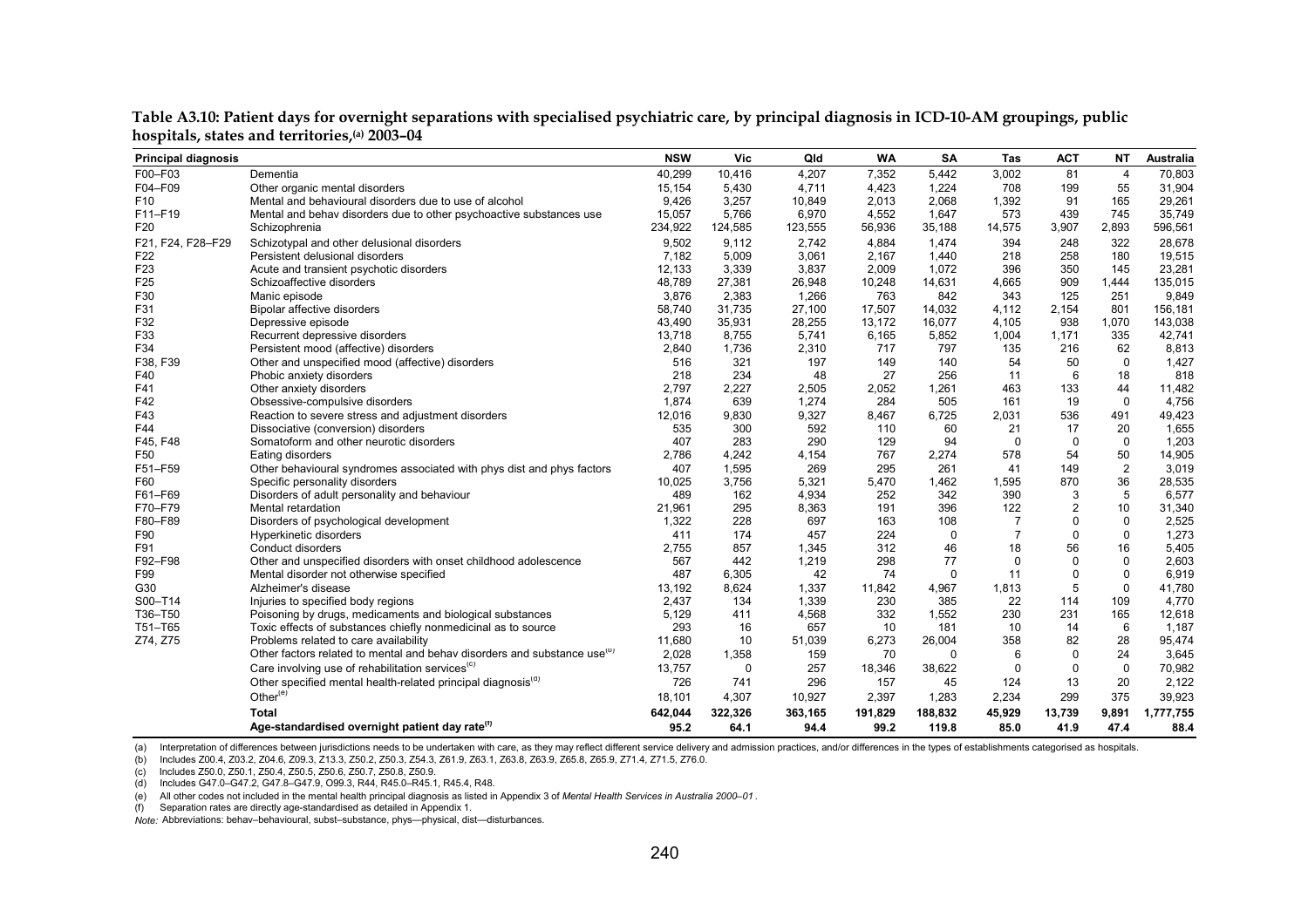| <b>Principal diagnosis</b> |                                                                                      | <b>NSW</b> | Vic            | Qld          | WA     | SA             | Tas  | <b>ACT</b> | <b>NT</b> | Australia |
|----------------------------|--------------------------------------------------------------------------------------|------------|----------------|--------------|--------|----------------|------|------------|-----------|-----------|
| F00-F03                    | Dementia                                                                             | 463        | 2,505          | 359          | 145    | 26             | n.p. | n.p.       | n.p.      | 3,498     |
| F04-F09                    | Other organic mental disorders                                                       | 557        | 918            | 598          | 702    | 209            | n.p. | n.p.       | n.p.      | 2,992     |
| F <sub>10</sub>            | Mental and behavioural disorders due to use of alcohol                               | 15,707     | 6,570          | 3,239        | 2,572  | 1,799          | n.p. | n.p.       | n.p.      | 30,750    |
| F11-F19                    | Mental and behav disorders due to other psychoactive substances use                  | 8,131      | 1,677          | 1,392        | 1,691  | 556            | n.p. | n.p.       | n.p.      | 13,632    |
| F <sub>20</sub>            | Schizophrenia                                                                        | 4,917      | 5,737          | 9,182        | 3,229  | 1,165          | n.p. | n.p.       | n.p.      | 24,582    |
| F21. F24. F28-F29          | Schizotypal and other delusional disorders                                           | 410        | 490            | 178          | 587    | 127            | n.p. | n.p.       | n.p.      | 1,846     |
| F <sub>22</sub>            | Persistent delusional disorders                                                      | 407        | 541            | 606          | 288    | 152            | n.p. | n.p.       | n.p.      | 2,068     |
| F <sub>23</sub>            | Acute and transient psychotic disorders                                              | 163        | 473            | 412          | 406    | 22             | n.p. | n.p.       | n.p.      | 1,634     |
| F <sub>25</sub>            | Schizoaffective disorders                                                            | 5,310      | 4,243          | 4,775        | 1,150  | 2,454          | n.p. | n.p.       | n.p.      | 18,061    |
| F30                        | Manic episode                                                                        | 366        | 278            | 260          | 315    | 56             | n.p. | n.p.       | n.p.      | 1,284     |
| F31                        | Bipolar affective disorders                                                          | 10,454     | 11,118         | 8.033        | 5,166  | 2,926          | n.p. | n.p.       | n.p.      | 38,589    |
| F32                        | Depressive episode                                                                   | 30,222     | 23,873         | 31,599       | 10,024 | 3,315          | n.p. | n.p.       | n.p.      | 101,239   |
| F33                        | Recurrent depressive disorders                                                       | 14,283     | 26,779         | 10,086       | 12,311 | 9,658          | n.p. | n.p.       | n.p.      | 76,145    |
| F34                        | Persistent mood (affective) disorders                                                | 1,632      | 913            | 2,435        | 313    | 866            | n.p. | n.p.       | n.p.      | 6,548     |
| F38, F39                   | Other and unspecified mood (affective) disorders                                     | 155        | 43             | 236          | 23     | 66             | n.p. | n.p.       | n.p.      | 575       |
| F40                        | Phobic anxiety disorders                                                             | 420        | 473            | 214          | 222    | 122            | n.p. | n.p.       | n.p.      | 1,451     |
| F41                        | Other anxiety disorders                                                              | 6,215      | 4,118          | 3,522        | 2,245  | 802            | n.p. | n.p.       | n.p.      | 17,352    |
| F42                        | Obsessive-compulsive disorders                                                       | 576        | 1,199          | 957          | 134    | 85             | n.p. | n.p.       | n.p.      | 3,057     |
| F43                        | Reaction to severe stress and adjustment disorders                                   | 9,006      | 5,538          | 12,718       | 5,855  | 2,038          | n.p. | n.p.       | n.p.      | 37,452    |
| F44                        | Dissociative (conversion) disorders                                                  | 450        | 670            | 2,943        | 228    | 261            | n.p. | n.p.       | n.p.      | 4,656     |
| F45, F48                   | Somatoform and other neurotic disorders                                              | 265        | 272            | 228          | 204    | 27             | n.p. | n.p.       | n.p.      | 1,090     |
| F50                        | Eating disorders                                                                     | 7.234      | 2,794          | 3,318        | 2,058  | 334            | n.p. | n.p.       | n.p.      | 15,779    |
| F51-F59                    | Other behavioural syndromes associated with phys dist and phys factors               | 1,502      | 153            | 61           | 28     | 24             | n.p. | n.p.       | n.p.      | 1,793     |
| F60                        | Specific personality disorders                                                       | 1,833      | 1,583          | 853          | 793    | 413            | n.p. | n.p.       | n.p.      | 5,706     |
| F61-F69                    | Disorders of adult personality and behaviour                                         | 631        | 12             | 144          | 83     | 114            | n.p. | n.p.       | n.p.      | 984       |
| F70-F79                    | Mental retardation                                                                   | $\Omega$   | $\Omega$       | 39           | 8      | $\Omega$       | n.p. | n.p.       | n.p.      | 47        |
| F80-F89                    | Disorders of psychological development                                               | 3          | 17             | 320          | 18     | $\Omega$       | n.p. | n.p.       | n.p.      | 358       |
| F90                        | Hyperkinetic disorders                                                               | 64         | 0              | $\mathbf{1}$ | 6      | 73             | n.p. | n.p.       | n.p.      | 144       |
| F91                        | Conduct disorders                                                                    | $\Omega$   | 110            | 20           | 9      | $\overline{4}$ | n.p. | n.p.       | n.p.      | 143       |
| F92-F98                    | Other and unspecified disorders with onset childhood adolescence                     | 19         | $\mathbf 0$    | 9            | 3      | $\mathbf 0$    | n.p. | n.p.       | n.p.      | 58        |
| G30                        | Alzheimer's disease                                                                  | 110        | 988            | 943          | 1,555  | $\Omega$       | n.p. | n.p.       | n.p.      | 3,596     |
| S00-T14                    | Injuries to specified body regions                                                   | 34         | 0              | 89           | 8      | 0              | n.p. | n.p.       | n.p.      | 131       |
| T36-T50                    | Poisoning by drugs, medicaments and biological substances                            | 44         | $\overline{2}$ | 291          | 10     | 37             | n.p. | n.p.       | n.p.      | 484       |
| T51-T65                    | Toxic effects of substances chiefly nonmedicinal as to source                        | $\Omega$   | $\Omega$       | 13           | 41     | $\mathbf 0$    | n.p. | n.p.       | n.p.      | 65        |
| Z74, Z75                   | Problems related to care availability                                                | $\Omega$   | 6              | $\Omega$     | 648    | $\Omega$       | n.p. | n.p.       | n.p.      | 654       |
|                            | Other factors related to mental and behav disorders and substance use <sup>(0)</sup> | 13         | $\Omega$       | 0            | 0      | 19             | n.p. | n.p.       | n.p.      | 32        |
|                            | Care involving use of rehabilitation services <sup>(c)</sup>                         | $\Omega$   | $\mathbf 0$    | $\mathbf 0$  | 28     | $\mathbf 0$    | n.p. | n.p.       | n.p.      | 28        |
|                            | Other specified mental health-related principal diagnosis <sup>(d)</sup>             | $\Omega$   | 49             | 44           | 60     | $\mathbf 0$    | n.p. | n.p.       | n.p.      | 153       |
|                            | Other $(e)$                                                                          | 489        | 421            | 1,001        | 436    | 30             | n.p. | n.p.       | n.p.      | 2,540     |
|                            | Total                                                                                | 122,085    | 104,563        | 101,118      | 53,602 | 27,780         | n.p. | n.p.       | n.p.      | 421,196   |
|                            | Age-standardised overnight patient day rate <sup>(e)</sup>                           | 18.0       | 20.7           | 26.2         | 27.2   | 17.5           | n.p. | n.p.       | n.p.      | 20.8      |

**Table A3.11: Patient days for overnight separations with specialised psychiatric care, by principal diagnosis in ICD-10-AM groupings, private hospitals, states and territories,(a) 2003–04**

(a) Interpretation of differences between jurisdictions needs to be undertaken with care, as they may reflect different service delivery and admission practices, and/or differences in the types of establishments categorise

(b) Includes Z00.4, Z03.2, Z04.6, Z09.3, Z13.3, Z50.2, Z50.3, Z54.3, Z61.9, Z63.1, Z63.8, Z63.9, Z65.8, Z65.9, Z71.4, Z71.5, Z76.0.

(c) Includes Z50.0, Z50.1, Z50.4, Z50.5, Z50.6, Z50.7, Z50.8, Z50.9.

(d) Includes G47.0–G47.2, G47.8–G47.9, O99.3, R44, R45.0–R45.1, R45.4, R48.

(e) All other codes not included in the mental health principal diagnosis as listed in Appendix 3 of *Mental Health Services in Australia 2000–01* .

(f) Separation rates are directly age-standardised using the estimated resident population as at 30 June 2001.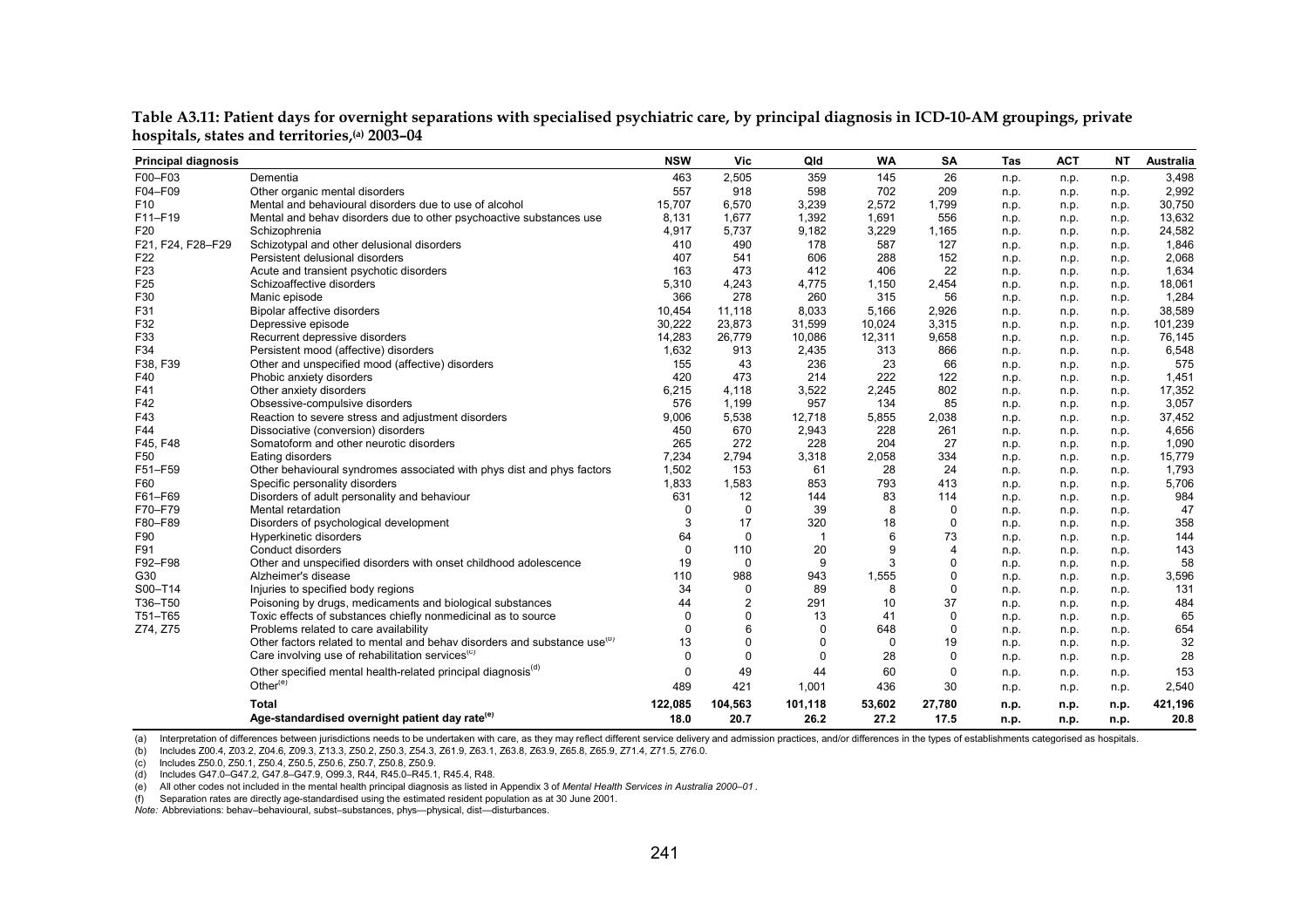| <b>Principal diagnosis</b> |                                                                                                                            | <b>NSW</b>     | Vic         | Qld            | <b>WA</b>     | SA           | Tas            | <b>ACT</b>     | <b>NT</b>                | Australia       |
|----------------------------|----------------------------------------------------------------------------------------------------------------------------|----------------|-------------|----------------|---------------|--------------|----------------|----------------|--------------------------|-----------------|
| F00-F03                    | Dementia                                                                                                                   | 39,909         | 10,416      | 4,157          | 7,339         | 5,442        | 3,002          | 63             | 3                        | 70,331          |
| F04-F09                    | Other organic mental disorders                                                                                             | 14,883         | 5,430       | 4,627          | 4,253         | 1,224        | 708            | 198            | 55                       | 31,378          |
| F <sub>10</sub>            | Mental and behavioural disorders due to use of alcohol                                                                     | 8,963          | 3,257       | 10,706         | 1,963         | 2,068        | 1,392          | 91             | 143                      | 28,583          |
| F11-F19                    | Mental and behavioural disorders due to other psychoactive substances use                                                  | 14,747         | 5.766       | 6,918          | 4,464         | 1,647        | 573            | 437            | 744                      | 35,296          |
| F20                        | Schizophrenia                                                                                                              | 232,006        | 124,585     | 123,316        | 56,760        | 35,188       | 14,575         | 3,903          | 2,867                    | 593,200         |
| F21, F24, F28-F29          | Schizotypal and other delusional disorders                                                                                 | 9,310          | 9,112       | 2,731          | 4,844         | 1,474        | 394            | 233            | 320                      | 28,418          |
| F22                        | Persistent delusional disorders                                                                                            | 6,975          | 5,009       | 3,048          | 2.142         | 1.440        | 218            | 238            | 180                      | 19,250          |
| F <sub>23</sub>            | Acute and transient psychotic disorders                                                                                    | 11,822         | 3,339       | 3,821          | 1,991         | 1,072        | 396            | 349            | 144                      | 22,934          |
| F25                        | Schizoaffective disorders                                                                                                  | 47,958         | 27,381      | 26,906         | 10,204        | 14,631       | 4,665          | 902            | 1,394                    | 134,041         |
| F30                        | Manic episode                                                                                                              | 3,792          | 2,383       | 1,263          | 747           | 842          | 343            | 125            | 251                      | 9,746           |
| F31                        | Bipolar affective disorders                                                                                                | 57,883         | 31,735      | 26,921         | 17,355        | 14,032       | 4,112          | 2,143          | 800                      | 154,981         |
| F32                        | Depressive episode                                                                                                         | 41,291         | 35,931      | 27,854         | 12,777        | 16,077       | 4.105          | 923            | 1,066                    | 140,024         |
| F33                        | Recurrent depressive disorders                                                                                             | 13,228         | 8,755       | 5,638          | 6,055         | 5,852        | 1,004          | 1,164          | 335                      | 42,031          |
| F34                        | Persistent mood (affective) disorders                                                                                      | 2,755          | 1,736       | 2,281          | 707           | 797          | 135            | 211            | 61                       | 8,683           |
| F38, F39                   | Other and unspecified mood (affective) disorders                                                                           | 507            | 321         | 179            | 149           | 140          | 54             | 50             | $\mathbf 0$              | 1,400           |
| F40                        | Phobic anxiety disorders                                                                                                   | 204            | 234         | 48             | 26            | 256          | 11             | $\overline{1}$ | 18                       | 798             |
| F41                        | Other anxiety disorders                                                                                                    | 2,708          | 2,227       | 2,494          | 2,007         | 1,261        | 463            | 132            | 44                       | 11,336          |
| F42                        | Obsessive-compulsive disorders                                                                                             | 1.466          | 639         | 1.274          | 283           | 505          | 161            | 18             | $\Omega$                 | 4,346           |
| F43                        | Reaction to severe stress and adjustment disorders                                                                         | 11,225         | 9,830       | 9,260          | 8,312         | 6,725        | 2,031          | 530            | 483                      | 48,396          |
| F44                        | Dissociative (conversion) disorders                                                                                        | 512            | 300         | 566            | 109           | 60           | 21             | 17             | 20                       | 1,605           |
| F45. F48                   | Somatoform and other neurotic disorders                                                                                    | 390            | 283         | 229            | 95            | 94           | $\mathbf{0}$   | 0              | $\mathbf 0$              | 1,091           |
| F50                        | Eating disorders                                                                                                           | 2,496          | 4,242       | 4,052          | 737           | 2,274        | 578            | 54             | 50                       | 14,483          |
| F51-F59                    | Other behavioural syndromes associated with phys dist and phys factors                                                     | 397            | 1,595       | 266            | 275           | 261          | 41             | 148            | $\overline{2}$           | 2,985           |
| F60                        | Specific personality disorders                                                                                             | 9,642          | 3,756       | 5,252          | 5,396         | 1,462        | 1,595          | 863            | 36                       | 28,002          |
| F61-F69                    | Disorders of adult personality and behaviour                                                                               | 481            | 162         | 4,931          | 233           | 342          | 390            | 3              | 5                        | 6,547           |
| F70-F79                    | Mental retardation                                                                                                         | 21,952         | 295         | 8,359          | 189           | 396          | 122            | 2              | 10                       | 31,325          |
| F80-F89                    | Disorders of psychological development                                                                                     | 1,317          | 228         | 697            | 163           | 108          | $\overline{7}$ | 0              | $\mathbf 0$              | 2,520           |
| F90                        | Hyperkinetic disorders                                                                                                     | 404            | 174         | 456            | 224           | 0            | $\overline{7}$ | 0              | $\Omega$                 | 1,265           |
| F91                        | Conduct disorders                                                                                                          | 2,741          | 857         | 1,344          | 312           | 46           | 18             | 56             | 16                       | 5,390           |
| F92-F98                    | Other and unspecified disorders with onset childhood adolescence                                                           | 537            | 442         | 1,217          | 297           | 77           | $\mathbf 0$    | 0              | $\mathbf 0$              | 2,570           |
| F99                        | Mental disorder not otherwise specified                                                                                    | 471            | 6,305       | 39             | 52            | 0            | 11             | 0<br>5         | $\mathbf{0}$<br>$\Omega$ | 6,878           |
| G30                        | Alzheimers disease                                                                                                         | 13,155         | 8,624       | 1,260          | 11,715<br>149 | 4,967<br>385 | 1,813          | 70             | 104                      | 41,539<br>3,847 |
| S00-T14<br>T36-T50         | Injuries to specified body regions                                                                                         | 1,891<br>4,127 | 134<br>411  | 1,092<br>3.940 | 279           | 1.552        | 22<br>230      | 208            | 154                      | 10,901          |
| T51-T65                    | Poisoning by drugs, medicaments and biological substances<br>Toxic effects of substances chiefly nonmedicinal as to source | 235            | 16          | 608            | 10            | 181          | 10             | 13             | 6                        | 1,079           |
|                            |                                                                                                                            |                | 10          |                |               |              | 358            | 82             | 20                       | 95,233          |
| Z74, Z75                   | Problems related to care availability                                                                                      | 11,680         |             | 50,888         | 6,191         | 26,004       |                |                |                          |                 |
|                            | Other factors related to mental and behav disorders and substance use <sup>(c)</sup>                                       | 2,022          | 1,358       | 159            | 70            | 0            | 6              | 0              | 24                       | 3,639           |
|                            | Care involving use of rehabilitation services <sup>(d)</sup>                                                               | 13,610         | $\mathbf 0$ | 174            | 18,346        | 38,622       | $\mathbf 0$    | 0              | 0                        | 70,752          |
|                            | Other specified mental health-related principal diagnosis <sup>(e)</sup>                                                   | 674            | 741         | 279            | 141           | 45           | 124            | 13             | 20                       | 2,037           |
|                            | Other $(f)$                                                                                                                | 16,252         | 4,307       | 10,364         | 2,166         | 1,283        | 2,234          | 228            | 261                      | 37,095          |
|                            | <b>Total</b>                                                                                                               | 626,618        | 322,326     | 359,614        | 189,527       | 188,832      | 45,929         | 13,473         | 9,636                    | 1,755,955       |
|                            | Age-standardised overnight psychiatric care day rate <sup>(9)</sup>                                                        | 92.9           | 64.1        | 93.5           | 98.0          | 119.8        | 85.0           | 41.0           | 46.1                     | 87.4            |

**Table A3.12: Psychiatric care days for overnight separations with specialised psychiatric care, by principal diagnosis in ICD-10-AM groupings, public hospitals, states and territories,(a) 2003–04**

(b) Interpretation of differences between jurisdictions needs to be undertaken with care, as they may reflect different service delivery and admission practices, and/or differences in the types of establishments categorise

(c) Includes Z00.4, Z03.2, Z04.6, Z09.3, Z13.3, Z50.2, Z50.3, Z54.3, Z61.9, Z63.1, Z63.8, Z63.9, Z65.8, Z65.9, Z71.4, Z71.5, Z76.0.

(d) Includes Z50.0, Z50.1, Z50.4, Z50.5, Z50.6, Z50.7, Z50.8, Z50.9.

(e) Includes G47.0–G47.2, G47.8–G47.9, O99.3, R44, R45.0–R45.1, R45.4, R48.

(f) All other codes not included in the mental health principal diagnosis as listed in Appendix 3 of *Mental Health Services in Australia 2000–01* .

(g) The rates were directly age-standardised as detailed in Appendix 1.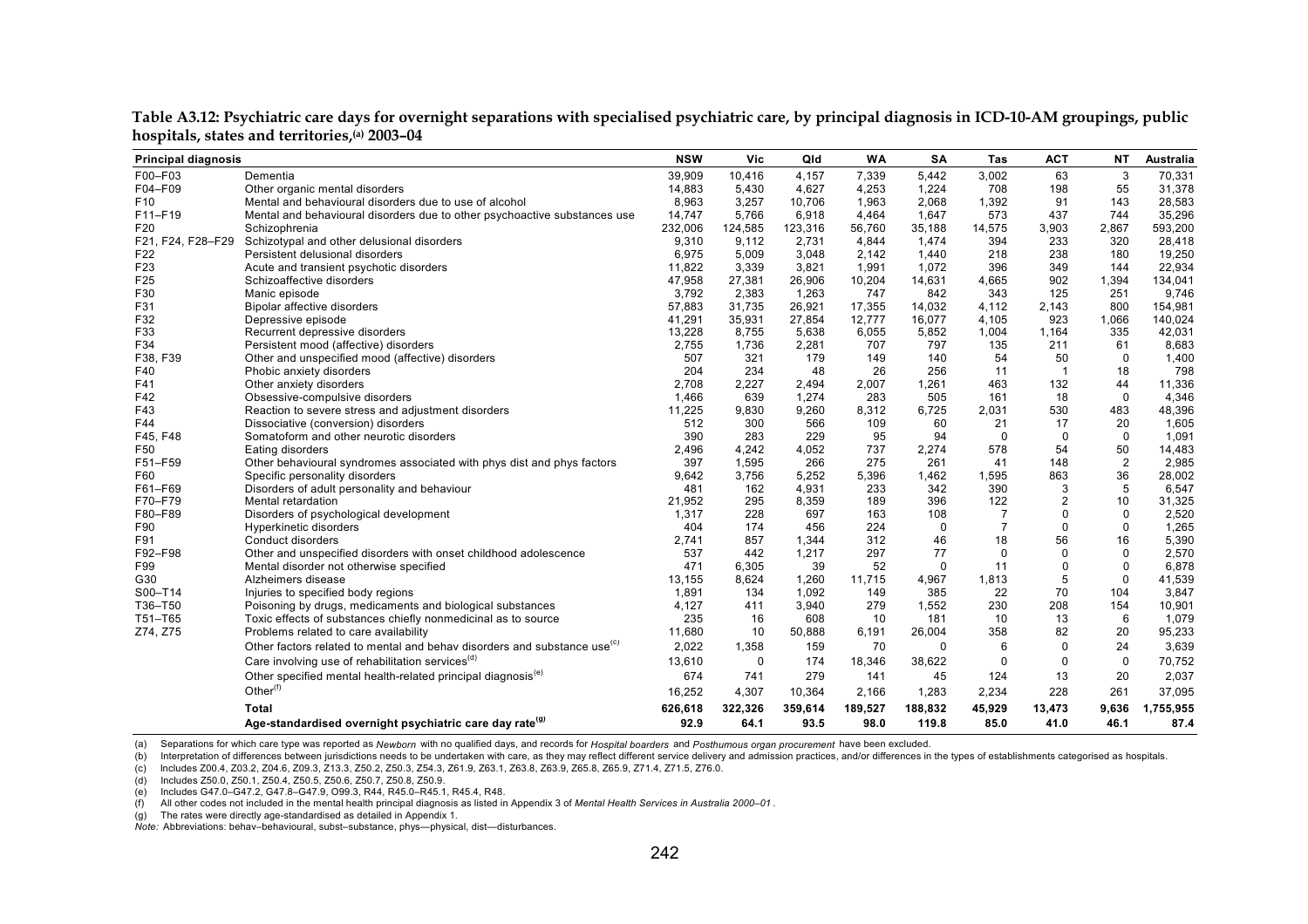| <b>Principal diagnosis</b> |                                                                                      | <b>NSW</b>  | Vic            | Qld         | <b>WA</b> | SΑ          | Tas  | <b>ACT</b> | <b>NT</b> | Australia |
|----------------------------|--------------------------------------------------------------------------------------|-------------|----------------|-------------|-----------|-------------|------|------------|-----------|-----------|
| F00-F03                    | Dementia                                                                             | 463         | 2,505          | 359         | 138       | 26          | n.p. | n.p.       | n.p.      | 3,491     |
| F04-F09                    | Other organic mental disorders                                                       | 557         | 918            | 598         | 702       | 209         | n.p. | n.p.       | n.p.      | 2,992     |
| F <sub>10</sub>            | Mental and behavioural disorders due to use of alcohol                               | 15,634      | 6.570          | 3,239       | 2.559     | 1,799       | n.p. | n.p.       | n.p.      | 30,664    |
| F11-F19                    | Mental and behavioural disorders due to other psychoactive substances use            | 8,129       | 1,677          | 1,392       | 1,691     | 556         | n.p. | n.p.       | n.p.      | 13,630    |
| F20                        | Schizophrenia                                                                        | 4,878       | 5.737          | 9,180       | 3,198     | 1,165       | n.p. | n.p.       | n.p.      | 24,510    |
| F21, F24, F28-F29          | Schizotypal and other delusional disorders                                           | 410         | 490            | 178         | 587       | 127         | n.p. | n.p.       | n.p.      | 1,846     |
| F22                        | Persistent delusional disorders                                                      | 407         | 541            | 606         | 288       | 152         | n.p. | n.p.       | n.p.      | 2,068     |
| F23                        | Acute and transient psychotic disorders                                              | 162         | 473            | 412         | 395       | 22          | n.p. | n.p.       | n.p.      | 1,622     |
| F25                        | Schizoaffective disorders                                                            | 5,269       | 4,243          | 4,775       | 1,150     | 2,454       | n.p. | n.p.       | n.p.      | 18,020    |
| F30                        | Manic episode                                                                        | 366         | 278            | 260         | 315       | 56          | n.p. | n.p.       | n.p.      | 1,284     |
| F31                        | <b>Bipolar affective disorders</b>                                                   | 10,413      | 11,118         | 8,033       | 5,150     | 2,926       | n.p. | n.p.       | n.p.      | 38,528    |
| F32                        | Depressive episode                                                                   | 30,001      | 23,873         | 31,598      | 9,920     | 3,315       | n.p. | n.p.       | n.p.      | 100,910   |
| F33                        | Recurrent depressive disorders                                                       | 14,234      | 26,779         | 10,023      | 12,302    | 9,658       | n.p. | n.p.       | n.p.      | 76,017    |
| F34                        | Persistent mood (affective) disorders                                                | 1,618       | 913            | 2,435       | 313       | 866         | n.p. | n.p.       | n.p.      | 6,534     |
| F38, F39                   | Other and unspecified mood (affective) disorders                                     | 155         | 43             | 236         | 23        | 66          | n.p. | n.p.       | n.p.      | 575       |
| F40                        | Phobic anxiety disorders                                                             | 420         | 473            | 214         | 222       | 122         | n.p. | n.p.       | n.p.      | 1,451     |
| F41                        | Other anxiety disorders                                                              | 6,198       | 4,118          | 3,509       | 2,229     | 802         | n.p. | n.p.       | n.p.      | 17,306    |
| F42                        | Obsessive-compulsive disorders                                                       | 576         | 1,199          | 957         | 134       | 85          | n.p. | n.p.       | n.p.      | 3,057     |
| F43                        | Reaction to severe stress and adjustment disorders                                   | 8,979       | 5,538          | 12,718      | 5,848     | 2,038       | n.p. | n.p.       | n.p.      | 37,418    |
| F44                        | Dissociative (conversion) disorders                                                  | 448         | 670            | 2,943       | 228       | 261         | n.p. | n.p.       | n.p.      | 4,654     |
| F45, F48                   | Somatoform and other neurotic disorders                                              | 265         | 272            | 228         | 204       | 27          | n.p. | n.p.       | n.p.      | 1,090     |
| F50                        | Eating disorders                                                                     | 7,220       | 2,794          | 3,318       | 2,056     | 334         | n.p. | n.p.       | n.p.      | 15,763    |
| F51-F59                    | Other behavioural syndromes associated with phys dist and phys factors               | 1,482       | 153            | 61          | 28        | 24          | n.p. | n.p.       | n.p.      | 1,773     |
| F60                        | Specific personality disorders                                                       | 1,831       | 1,583          | 853         | 793       | 413         | n.p. | n.p.       | n.p.      | 5,704     |
| F61-F69                    | Disorders of adult personality and behaviour                                         | 631         | 12             | 144         | 83        | 114         | n.p. | n.p.       | n.p.      | 984       |
| F70-F79                    | Mental retardation                                                                   | $\mathbf 0$ | $\mathbf 0$    | 39          | 8         | 0           | n.p. | n.p.       | n.p.      | 47        |
| F80-F89                    | Disorders of psychological development                                               | 3           | 17             | 320         | 18        | 0           | n.p. | n.p.       | n.p.      | 358       |
| F90                        | Hyperkinetic disorders                                                               | 61          | $\mathbf 0$    | $\mathbf 1$ | 6         | 73          | n.p. | n.p.       | n.p.      | 141       |
| F91                        | Conduct disorders                                                                    | $\Omega$    | 110            | 20          | 9         | 4           | n.p. | n.p.       | n.p.      | 143       |
| F92-F98                    | Other and unspecified disorders with onset childhood adolescence                     | 19          | $\mathbf 0$    | 9           | 3         | $\Omega$    | n.p. | n.p.       | n.p.      | 58        |
| G30                        | Alzheimers disease                                                                   | 110         | 988            | 943         | 1,554     | 0           | n.p. | n.p.       | n.p.      | 3,595     |
| S00-T14                    | Injuries to specified body regions                                                   | 27          | 0              | 81          | 8         | 0           | n.p. | n.p.       | n.p.      | 116       |
| T36-T50                    | Poisoning by drugs, medicaments and biological substances                            | 44          | $\overline{2}$ | 168         | 10        | 37          | n.p. | n.p.       | n.p.      | 361       |
| T51-T65                    | Toxic effects of substances chiefly nonmedicinal as to source                        | $\Omega$    | $\mathbf 0$    | 13          | 41        | 0           | n.p. | n.p.       | n.p.      | 65        |
| Z74, Z75                   | Problems related to care availability                                                | $\Omega$    | 6              | 0           | 648       | 0           | n.p. | n.p.       | n.p.      | 654       |
|                            | Other factors related to mental and behav disorders and substance use <sup>(c)</sup> | 13          | $\mathbf 0$    | 0           | 0         | 19          | n.p. | n.p.       | n.p.      | 32        |
|                            | Care involving use of rehabilitation services <sup>(d)</sup>                         | $\Omega$    | $\mathbf 0$    | $\mathbf 0$ | 18        | $\mathbf 0$ | n.p. | n.p.       | n.p.      | 18        |
|                            | Other specified mental health-related principal diagnosis <sup>(e)</sup>             | $\Omega$    | 49             | 44          | 57        | 0           | n.p. | n.p.       | n.p.      | 150       |
|                            | Other $(f)$                                                                          | 436         | 421            | 981         | 266       | 30          | n.p. | n.p.       | n.p.      | 2,287     |
|                            | <b>Total</b>                                                                         | 121,459     | 104,563        | 100,888     | 53,202    | 27,780      | n.p. | n.p.       | n.p.      | 419,916   |
|                            | Age-standardised overnight psychiatric care day rate <sup>(9)</sup>                  | 18          | 21             | 26          | 27        | 18          | n.p. | n.p.       | n.p.      | 21        |

**Table A3.13: Psychiatric care days for overnight separations with specialised psychiatric care, by principal diagnosis in ICD-10-AM groupings, private hospitals, states and territories,(a) 2003–04**

(b) Interpretation of differences between jurisdictions needs to be undertaken with care, as they may reflect different service delivery and admission practices, and/or differences in the types of establishments categorise

(c) Includes Z00.4, Z03.2, Z04.6, Z09.3, Z13.3, Z50.2, Z50.3, Z54.3, Z61.9, Z63.1, Z63.8, Z63.9, Z65.8, Z65.9, Z71.4, Z71.5, Z76.0.

(d) Includes Z50.0, Z50.1, Z50.4, Z50.5, Z50.6, Z50.7, Z50.8, Z50.9.

(e) Includes G47.0–G47.2, G47.8–G47.9, O99.3, R44, R45.0–R45.1, R45.4, R48.

(f) All other codes not included in the mental health principal diagnosis as listed in Appendix 3 of *Mental Health Services in Australia 2000–01* .

(g) The rates were directly age-standardised as detailed in Appendix 1.

n.p. Not published.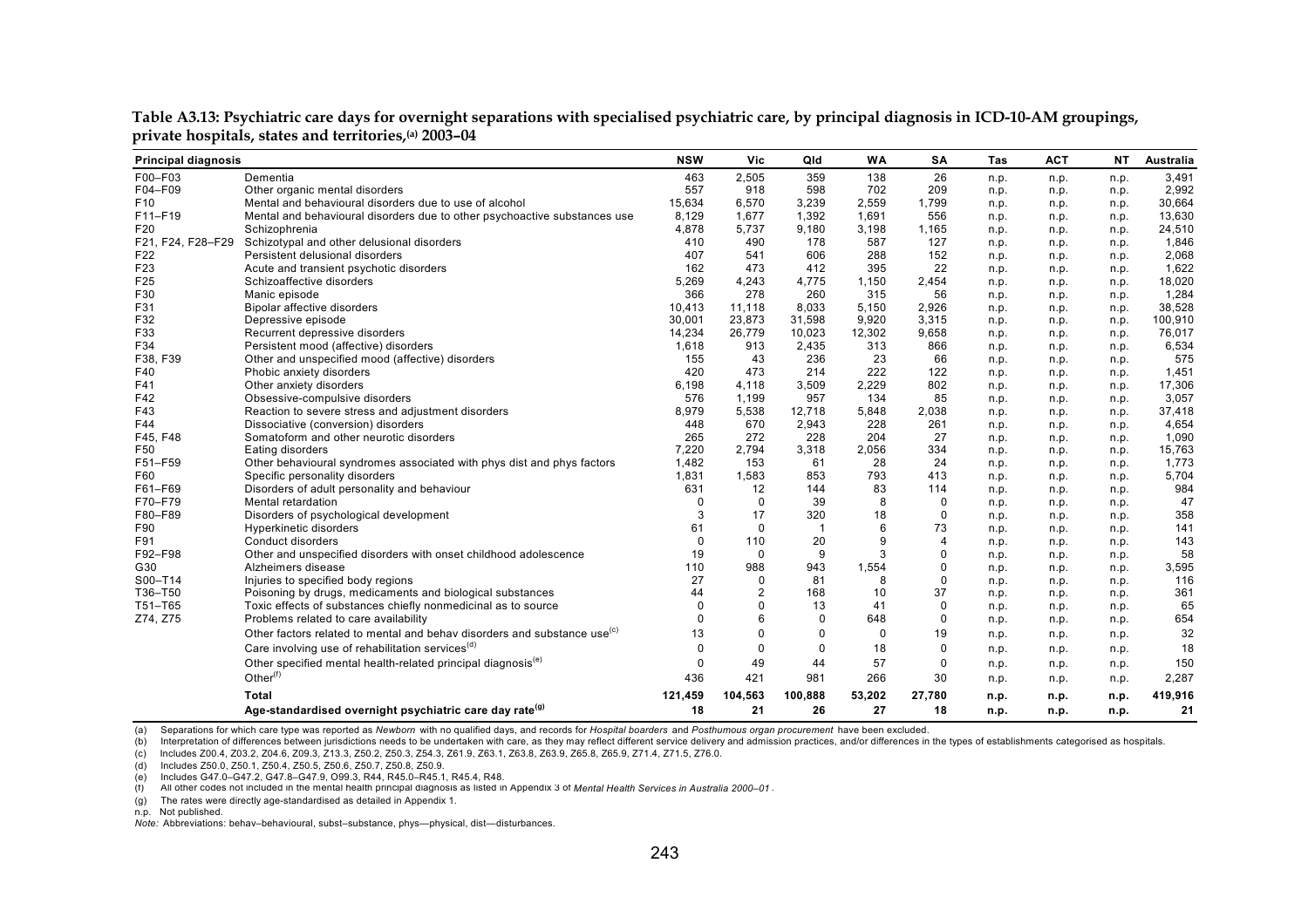**Table A3.14: Overnight separations(a) with specialised psychiatric care for the 15 most frequently reported AR-DRGs, by hospital type, states and territories,(b) 2003–04**

|             | <b>AR-DRG Description</b>                                                     | <b>NSW</b> | $Vic^{(c)}$ | Qld   | <b>WA</b>      | <b>SA</b>                     | Tas  | <b>ACT</b> | NT   | Australia |
|-------------|-------------------------------------------------------------------------------|------------|-------------|-------|----------------|-------------------------------|------|------------|------|-----------|
|             |                                                                               |            |             |       |                | <b>Public acute hospitals</b> |      |            |      |           |
| U63B        | Major Affective Disorders Age <70 W/O Catastrophic or Severe CC               | 3,301      | 3,238       | 2,936 | 1,095          | 1,108                         | 362  | 226        | 164  | 12,430    |
| <b>U61A</b> | Schizophrenia Disorders W Mental Health Legal Status                          | 2,065      | 3,641       | 3,460 | 721            | 774                           | 259  | 177        | 61   | 11,158    |
| <b>U67Z</b> | Personality Disorders and Acute Reactions                                     | 2,475      | 2,037       | 2,716 | 1,679          | 1,065                         | 666  | 252        | 123  | 11,013    |
| <b>U61B</b> | Schizophrenia Disorders W/O Mental Health Legal Status                        | 3,566      | 2,346       | 1,906 | 751            | 651                           | 326  | 105        | 203  | 9,854     |
| <b>U64Z</b> | Other Affective and Somatoform Disorders                                      | 1,100      | 988         | 1,159 | 355            | 253                           | 157  | 71         | 57   | 4,140     |
| V61Z        | V61Z Drug Intoxication and Withdrawal                                         | 852        | 463         | 710   | 314            | 158                           | 77   | 39         | 72   | 2,685     |
| <b>U62A</b> | Paranoia & Acute Psych Disorder W Cat/Sev CC or W Mental Health Legal Status  | 428        | 540         | 435   | 180            | 71                            | 25   | 33         | 19   | 1,731     |
| <b>U63A</b> | Major Affective Disorders Age >69 or W (Catastrophic or Severe CC)            | 461        | 106         | 459   | 92             | 414                           | 113  | 31         | 9    | 1,685     |
| U62B        | Paranoia & Acute Psych Disorder W/O Cat/Sev CC W/O Mental Health Legal Status | 618        | 379         | 256   | 128            | 78                            | 40   | 25         | 36   | 1,560     |
| X62B        | Poisoning/Toxic Effects of Drugs & Other Substances Age <60 W/O CC            | 316        | 52          | 354   | 38             | 99                            | 37   | 33         | 10   | 939       |
| X62A        | Poisoning/Toxic Effects of Drugs & Other Substances Age >59 or W CC           | 344        | 28          | 343   | 16             | 103                           | 13   | 17         | 17   | 881       |
| V60B        | Alcohol Intoxication and Withdrawal W/O CC                                    | 294        | 100         | 200   | 46             | 41                            | 16   | 6          | 34   | 737       |
| U65Z        | <b>Anxiety Disorders</b>                                                      | 209        | 123         | 210   | 67             | 71                            | 24   | 19         | 9    | 732       |
| U66Z        | Eating and Obsessive-Compulsive Disorders                                     | 131        | 209         | 177   | 47             | 117                           | 39   | 8          | 3    | 731       |
| V64Z        | Other Drug Use Disorder and Dependence                                        | 204        | 126         | 168   | 73             | 24                            | 28   | 11         | 11   | 645       |
|             |                                                                               |            |             |       |                | <b>Private hospitals</b>      |      |            |      |           |
| U63B        | Major Affective Disorders Age <70 W/O Catastrophic or Severe CC               | 1,353      | 2,446       | 2,148 | 1,247          | 705                           | n.p. | n.p.       | n.p. | 8,145     |
| <b>U67Z</b> | Personality Disorders and Acute Reactions                                     | 318        | 496         | 650   | 451            | 194                           | n.p. | n.p.       | n.p. | 2,291     |
| <b>U61B</b> | Schizophrenia Disorders W/O Mental Health Legal Status                        | 316        | 474         | 575   | 168            | 202                           | n.p. | n.p.       | n.p. | 1,773     |
| <b>V62A</b> | Alcohol Use Disorder and Dependence                                           | 488        | 436         | 64    | 147            | 115                           | n.p. | n.p.       | n.p. | 1,278     |
| <b>U64Z</b> | Other Affective and Somatoform Disorders                                      | 227        | 186         | 264   | 266            | 85                            | n.p. | n.p.       | n.p. | 1,140     |
| <b>U63A</b> | Major Affective Disorders Age >69 or W (Catastrophic or Severe CC)            | 260        | 65          | 376   | 157            | 139                           | n.p. | n.p.       | n.p. | 1,030     |
| U65Z        | <b>Anxiety Disorders</b>                                                      | 169        | 230         | 367   | 120            | 47                            | n.p. | n.p.       | n.p. | 961       |
| U66Z        | Eating and Obsessive-Compulsive Disorders                                     | 129        | 149         | 132   | 103            | 33                            | n.p. | n.p.       | n.p. | 553       |
| V64Z        | Other Drug Use Disorder and Dependence                                        | 180        | 59          | 34    | 63             | 34                            | n.p. | n.p.       | n.p. | 380       |
| U62B        | Paranoia & Acute Psych Disorder W/O Cat/Sev CC W/O Mental Health Legal Status | 30         | 65          | 53    | 42             | 19                            | n.p. | n.p.       | n.p. | 223       |
| <b>V63A</b> | Opioid Use Disorder and Dependence                                            | 63         | 84          | 8     | 15             | 3                             | n.p. | n.p.       | n.p. | 175       |
| V60B        | Alcohol Intoxication and Withdrawal W/O CC                                    | 20         | 16          | 29    | 33             | 23                            | n.p. | n.p.       | n.p. | 144       |
| <b>B63Z</b> | Dementia and Other Chronic Disturbances of Cerebral Function                  | 18         | 5           | 52    | 30             | 12                            | n.p. | n.p.       | n.p. | 117       |
| V61Z        | Drug Intoxication and Withdrawal                                              | 17         | 26          | 23    | 41             | 5                             | n.p. | n.p.       | n.p. | 114       |
| O61Z        | Postpartum and Post Abortion W/O O.R. Procedure                               | 64         | 14          | 3     | $\overline{2}$ | 3                             | n.p. | n.p.       | n.p. | 89        |

*(continued)*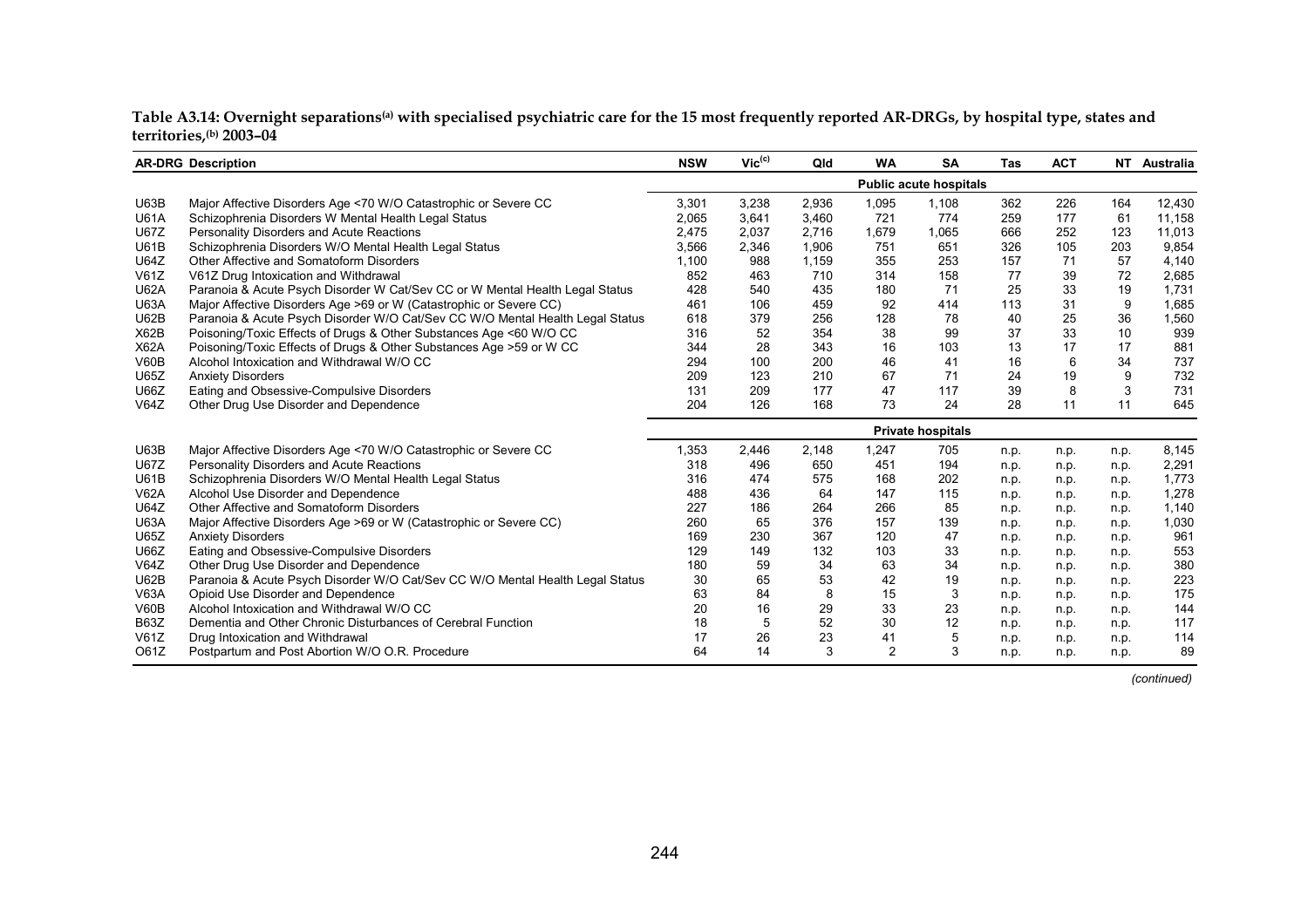| Table A3.14 (continued): Overnight separations <sup>(a)</sup> with specialised psychiatric care for the 15 most frequently reported AR-DRGs, by hospital type, |  |
|----------------------------------------------------------------------------------------------------------------------------------------------------------------|--|
| states and territories, (b) 2003–04                                                                                                                            |  |

|             | <b>AR-DRG Description</b>                                                     | <b>NSW</b> | $Vic^{(c)}$    | Qld          | <b>WA</b> | <b>SA</b>                 | Tas            | <b>ACT</b>      |               | NT Australia |
|-------------|-------------------------------------------------------------------------------|------------|----------------|--------------|-----------|---------------------------|----------------|-----------------|---------------|--------------|
|             |                                                                               |            |                |              |           | <b>Public psychiatric</b> |                |                 |               |              |
| <b>U61A</b> | Schizophrenia Disorders W Mental Health Legal Status                          | 841        | 192            | 1            | 531       | 802                       | 3              | $\sim$ $\sim$   | $\sim$ $\sim$ | 2,370        |
| <b>U63B</b> | Major Affective Disorders Age <70 W/O Catastrophic or Severe CC               | 1.171      | 40             | 0            | 266       | 385                       | 39             | $\sim$ $\sim$   | $\sim$        | 1,901        |
| <b>U67Z</b> | Personality Disorders and Acute Reactions                                     | 1,330      | 25             | $\Omega$     | 236       | 286                       | 24             | $\sim$ $\sim$   | $\ddotsc$     | 1,901        |
| <b>U61B</b> | Schizophrenia Disorders W/O Mental Health Legal Status                        | 1,405      | 55             |              | 110       | 90                        | 92             | $\sim$ 10 $\pm$ | $\sim$ $\sim$ | 1,753        |
| Z64A        | Other Factors Influencing Health Status                                       | 469        | 3              | 0            | 6         | 2                         | 0              | $\sim$ $\sim$   | $\sim$ $\sim$ | 480          |
| V61Z        | Drug Intoxication and Withdrawal                                              | 304        | 13             | 0            | 97        | 56                        | 0              | $\sim$ $\sim$   | $\sim$ $\sim$ | 470          |
| <b>U62A</b> | Paranoia & Acute Psych Disorder W Cat/Sev CC or W Mental Health Legal Status  | 134        | 27             | $\Omega$     | 130       | 89                        | 1              | $\sim$ $\sim$   | $\sim$ $\sim$ | 381          |
| <b>U64Z</b> | Other Affective and Somatoform Disorders                                      | 274        | $\overline{4}$ |              | 35        | 54                        | $\overline{2}$ | $\sim$ $\sim$   | $\sim$ $\sim$ | 370          |
| <b>B63Z</b> | Dementia and Other Chronic Disturbances of Cerebral Function                  | 164        | $\overline{2}$ | 2            | 17        | 113                       | 24             | $\sim 100$      | $\sim$ $\sim$ | 322          |
| <b>U62B</b> | Paranoia & Acute Psych Disorder W/O Cat/Sev CC W/O Mental Health Legal Status | 251        | 14             |              | 14        | 10                        | 1              | $\sim$ $\sim$   | $\sim$ $\sim$ | 291          |
| V60B        | Alcohol Intoxication and Withdrawal W/O CC                                    | 239        | 0              | $\Omega$     | 25        | 10                        | 0              | $\sim$ $\sim$   | $\sim$ $\sim$ | 274          |
| <b>U63A</b> | Major Affective Disorders Age >69 or W (Catastrophic or Severe CC)            | 126        | 0              | 0            | 3         | 119                       | 5              | $\sim$ $\sim$   | $\sim$ $\sim$ | 253          |
| V64Z        | Other Drug Use Disorder and Dependence                                        | 150        | $\overline{2}$ | $\mathbf{0}$ | 31        | 26                        |                | $\sim$ $\sim$   | $\sim$ $\sim$ | 210          |
| <b>V62A</b> | Alcohol Use Disorder and Dependence                                           | 135        |                | 0            | 7         | 11                        | 1              | $\sim$ $\sim$   | $\sim$ $\sim$ | 155          |
| <b>U65Z</b> | <b>Anxiety Disorders</b>                                                      | 60         | 5              | $\mathbf{0}$ | 6         | 20                        | 0              | $\sim 100$      | $\sim$ $\sim$ | 91           |
|             |                                                                               |            |                |              |           | <b>All hospitals</b>      |                |                 |               |              |
| <b>U63B</b> | Major Affective Disorders Age <70 W/O Catastrophic or Severe CC               | 5,825      | 5,724          | 5,084        | 2,608     | 2,198                     | n.p.           | n.p.            | n.p.          | 22,476       |
| <b>U67Z</b> | Personality Disorders and Acute Reactions                                     | 4,123      | 2,558          | 3,366        | 2,366     | 1,545                     | n.p.           | n.p.            | n.p.          | 15,205       |
| <b>U61A</b> | Schizophrenia Disorders W Mental Health Legal Status                          | 2,906      | 3,833          | 3,482        | 1,285     | 1,578                     | n.p.           | n.p.            | n.p.          | 13,584       |
| <b>U61B</b> | Schizophrenia Disorders W/O Mental Health Legal Status                        | 5,287      | 2,875          | 2,482        | 1,029     | 943                       | n.p.           | n.p.            | n.p.          | 13,380       |
| <b>U64Z</b> | Other Affective and Somatoform Disorders                                      | 1.601      | 1,178          | 1,424        | 656       | 392                       | n.p.           | n.p.            | n.p.          | 5,650        |
| V61Z        | Drug Intoxication and Withdrawal                                              | 1,173      | 502            | 733          | 452       | 219                       | n.p.           | n.p.            | n.p.          | 3,269        |
| <b>U63A</b> | Major Affective Disorders Age >69 or W (Catastrophic or Severe CC)            | 847        | 171            | 835          | 252       | 672                       | n.p.           | n.p.            | n.p.          | 2,968        |
| <b>U62A</b> | Paranoia & Acute Psych Disorder W Cat/Sev CC or W Mental Health Legal Status  | 563        | 571            | 435          | 327       | 162                       | n.p.           | n.p.            | n.p.          | 2,136        |
| <b>U62B</b> | Paranoia & Acute Psych Disorder W/O Cat/Sev CC W/O Mental Health Legal Status | 899        | 458            | 310          | 184       | 107                       | n.p.           | n.p.            | n.p.          | 2,074        |
| <b>V62A</b> | Alcohol Use Disorder and Dependence                                           | 854        | 553            | 171          | 195       | 206                       | n.p.           | n.p.            | n.p.          | 2,036        |
| <b>U65Z</b> | <b>Anxiety Disorders</b>                                                      | 438        | 358            | 577          | 193       | 138                       | n.p.           | n.p.            | n.p.          | 1,784        |
| U66Z        | Eating and Obsessive-Compulsive Disorders                                     | 290        | 358            | 309          | 157       | 156                       | n.p.           | n.p.            | n.p.          | 1,328        |
| V64Z        | Other Drug Use Disorder and Dependence                                        | 534        | 187            | 202          | 167       | 84                        | n.p.           | n.p.            | n.p.          | 1,235        |
| V60B        | Alcohol Intoxication and Withdrawal W/O CC                                    | 553        | 116            | 229          | 104       | 74                        | n.p.           | n.p.            | n.p.          | 1,155        |
| <b>B63Z</b> | Dementia and Other Chronic Disturbances of Cerebral Function                  | 317        | 95             | 243          | 139       | 215                       | n.p.           | n.p.            | n.p.          | 1,059        |

(a) Separations for which the care type was reported as *Acute* , or *Newborn* with qualified patient days, or was *Not reported* .

(b) Interpretation of differences between jurisdictions needs to be undertaken with care, as they may reflect different service delivery and admission practices, and/or differences in the types of establishments categorise as hospitals.

(c) Victoria has only one public psychiatric hospital. It is a forensic facility and therefore not strictly comparable with public psychiatric hospitals in other jurisdictions.

*Note:* Abbreviations: W—with, W/O—without, CC—complications and comorbidities, ECT—electroconvulsive therapy, Cat/Sev—catastrophic or severe, O.R.—operating room Psych—psychotic.

. . Not applicable.

n.p. Not published.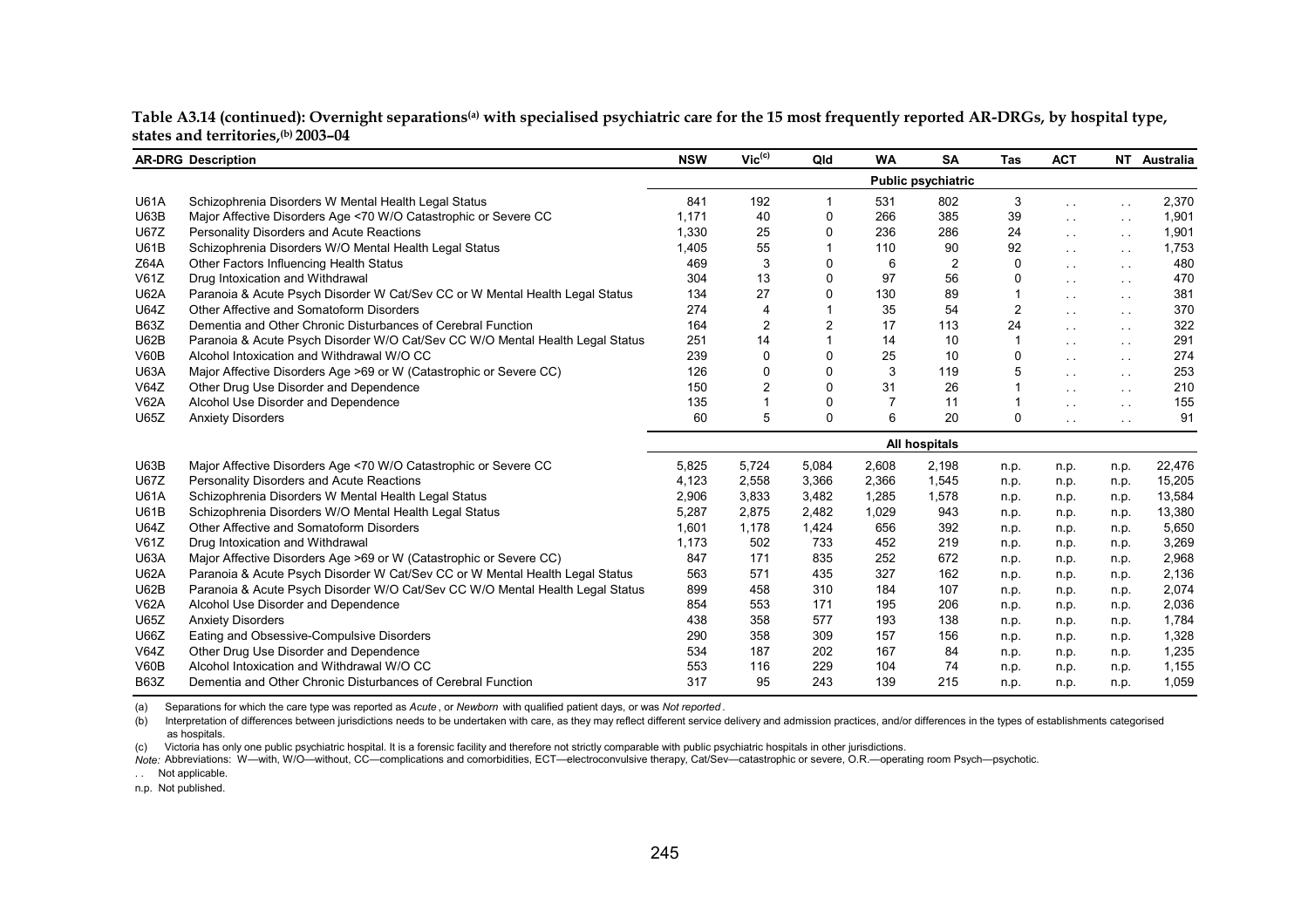|                    | <b>AR-DRG Description</b>                                                     | <b>NSW</b> | $Vic^{(c)}$ | Qld  | <b>WA</b> | <b>SA</b>                     | Tas  | <b>ACT</b> |      | NT Australia |
|--------------------|-------------------------------------------------------------------------------|------------|-------------|------|-----------|-------------------------------|------|------------|------|--------------|
|                    |                                                                               |            |             |      |           | <b>Public acute hospitals</b> |      |            |      |              |
| <b>U63B</b>        | Major Affective Disorders Age <70 W/O Catastrophic or Severe CC               | 15.5       | 13.6        | 12.5 | 17.1      | 13.8                          | 13.5 | 14.5       | 11.7 | 14.2         |
| <b>U61A</b>        | Schizophrenia Disorders W Mental Health Legal Status                          | 23.5       | 20.7        | 20.8 | 25.7      | 19.7                          | 17.7 | 20.6       | 15.5 | 21.4         |
| <b>U67Z</b>        | Personality Disorders and Acute Reactions                                     | 5.6        | 6.7         | 5.1  | 6.6       | 6.0                           | 5.2  | 5.9        | 4.6  | 5.8          |
| <b>U61B</b>        | Schizophrenia Disorders W/O Mental Health Legal Status                        | 20.4       | 16.6        | 10.9 | 17.1      | 14.0                          | 14.4 | 12.5       | 16.8 | 16.6         |
| <b>U64Z</b>        | Other Affective and Somatoform Disorders                                      | 8.6        | 10.4        | 7.3  | 10.9      | 8.1                           | 9.3  | 7.2        | 7.8  | 8.8          |
| V61Z               | Drug Intoxication and Withdrawal                                              | 7.3        | 9.7         | 8.2  | 9.0       | 6.3                           | 5.9  | 7.0        | 9.9  | 8.1          |
| <b>U62A</b>        | Paranoia & Acute Psych Disorder W Cat/Sev CC or W Mental Health Legal Status  | 16.5       | 14.4        | 12.3 | 17.6      | 11.5                          | 12.1 | 17.0       | 13.5 | 14.6         |
| <b>U63A</b>        | Major Affective Disorders Age >69 or W (Catastrophic or Severe CC)            | 29.2       | 18.8        | 26.5 | 25.8      | 16.9                          | 7.2  | 28.1       | n.p. | 23.0         |
| <b>U62B</b>        | Paranoia & Acute Psych Disorder W/O Cat/Sev CC W/O Mental Health Legal Status | 15.5       | 13.3        | 7.9  | 12.8      | 11.3                          | 10.0 | 5.8        | 10.5 | 12.9         |
| X62B               | Poisoning/Toxic Effects of Drugs & Other Substances Age <60 W/O CC            | 4.9        | 3.8         | 4.4  | 3.9       | 5.5                           | 4.5  | 4.6        | 2.2  | 4.6          |
| <b>X62A</b>        | Poisoning/Toxic Effects of Drugs & Other Substances Age >59 or W CC           | 10.0       | 5.3         | 10.0 | 8.4       | 11.3                          | 5.5  | 5.5        | 8.8  | 9.8          |
| V60B               | Alcohol Intoxication and Withdrawal W/O CC                                    | 4.4        | 6.7         | 3.4  | 8.3       | 8.9                           | 4.1  | n.p.       | 3.2  | 4.9          |
| U65Z               | <b>Anxiety Disorders</b>                                                      | 7.7        | 11.3        | 7.5  | 11.9      | 11.6                          | 9.9  | 7.6        | n.p. | 9.1          |
| U66Z               | Eating and Obsessive-Compulsive Disorders                                     | 26.8       | 23.3        | 23.8 | 16.9      | 23.7                          | 16.8 | n.p.       | n.p. | 23.2         |
| V64Z               | Other Drug Use Disorder and Dependence                                        | 5.2        | 6.9         | 5.3  | 5.2       | 4.0                           | 3.6  | 11.1       | 3.1  | 5.5          |
| <b>All AR-DRGs</b> |                                                                               | 14.5       | 14.6        | 12.2 | 14.1      | 13.0                          | 10.3 | 12.1       | 11.0 | 13.5         |
|                    |                                                                               |            |             |      |           | <b>Private hospitals</b>      |      |            |      |              |
| <b>U63B</b>        | Major Affective Disorders Age <70 W/O Catastrophic or Severe CC               | 19.9       | 18.3        | 17.4 | 16.7      | 17.9                          | n.p. | n.p.       | n.p. | 18.0         |
| <b>U67Z</b>        | Personality Disorders and Acute Reactions                                     | 17.2       | 13.9        | 14.8 | 14.7      | 13.3                          | n.p. | n.p.       | n.p. | 14.7         |
| <b>U61B</b>        | Schizophrenia Disorders W/O Mental Health Legal Status                        | 19.4       | 18.9        | 22.1 | 16.2      | 17.6                          | n.p. | n.p.       | n.p. | 19.5         |
| <b>V62A</b>        | Alcohol Use Disorder and Dependence                                           | 16.3       | 13.2        | 13.8 | 13.7      | 12.5                          | n.p. | n.p.       | n.p. | 14.5         |
| <b>U64Z</b>        | Other Affective and Somatoform Disorders                                      | 19.8       | 16.0        | 19.4 | 17.5      | 14.7                          | n.p. | n.p.       | n.p. | 17.8         |
| <b>U63A</b>        | Major Affective Disorders Age >69 or W (Catastrophic or Severe CC)            | 28.6       | 20.0        | 20.7 | 20.3      | 24.0                          | n.p. | n.p.       | n.p. | 22.9         |
| <b>U65Z</b>        | <b>Anxiety Disorders</b>                                                      | 19.4       | 15.9        | 15.1 | 15.3      | 18.9                          | n.p. | n.p.       | n.p. | 16.4         |
| U66Z               | Eating and Obsessive-Compulsive Disorders                                     | 28.0       | 26.4        | 32.8 | 22.0      | 12.7                          | n.p. | n.p.       | n.p. | 26.6         |
| V64Z               | Other Drug Use Disorder and Dependence                                        | 17.3       | 13.0        | 16.6 | 15.4      | 12.3                          | n.p. | n.p.       | n.p. | 15.7         |
| <b>U62B</b>        | Paranoia & Acute Psych Disorder W/O Cat/Sev CC W/O Mental Health Legal Status | 15.9       | 16.4        | 18.3 | 16.8      | 14.5                          | n.p. | n.p.       | n.p. | 16.9         |
| V63A               | Opioid Use Disorder and Dependence                                            | 15.9       | 6.8         | n.p. | 15.5      | n.p.                          | n.p. | n.p.       | n.p. | 11.5         |
| V60B               | Alcohol Intoxication and Withdrawal W/O CC                                    | 11.0       | 8.9         | 20.9 | 10.9      | 9.4                           | n.p. | n.p.       | n.p. | 13.5         |
| <b>B63Z</b>        | Dementia and Other Chronic Disturbances of Cerebral Function                  | 36.1       | n.p.        | 17.6 | 20.8      | 13.7                          | n.p. | n.p.       | n.p. | 21.0         |
| V61Z               | Drug Intoxication and Withdrawal                                              | 11.8       | 12.2        | 14.3 | 11.7      | n.p.                          | n.p. | n.p.       | n.p. | 12.4         |
| O61Z               | Postpartum and Post Abortion W/O O.R. Procedure                               | 23.3       | 11.9        | n.p. | n.p.      | n.p.                          | n.p. | n.p.       | n.p. | 20.1         |
| <b>AII AR-DRGS</b> |                                                                               | 19.8       | 17.1        | 18.1 | 16.8      | 16.8                          | n.p. | n.p.       | n.p. | 17.8         |

**Table A3.15: Average length of stay (days) for overnight separations(a) with specialised psychiatric care for the 15 most frequently reported AR-DRGs, by hospital type, states and territories,(b) 2003–04** 

*(continued)*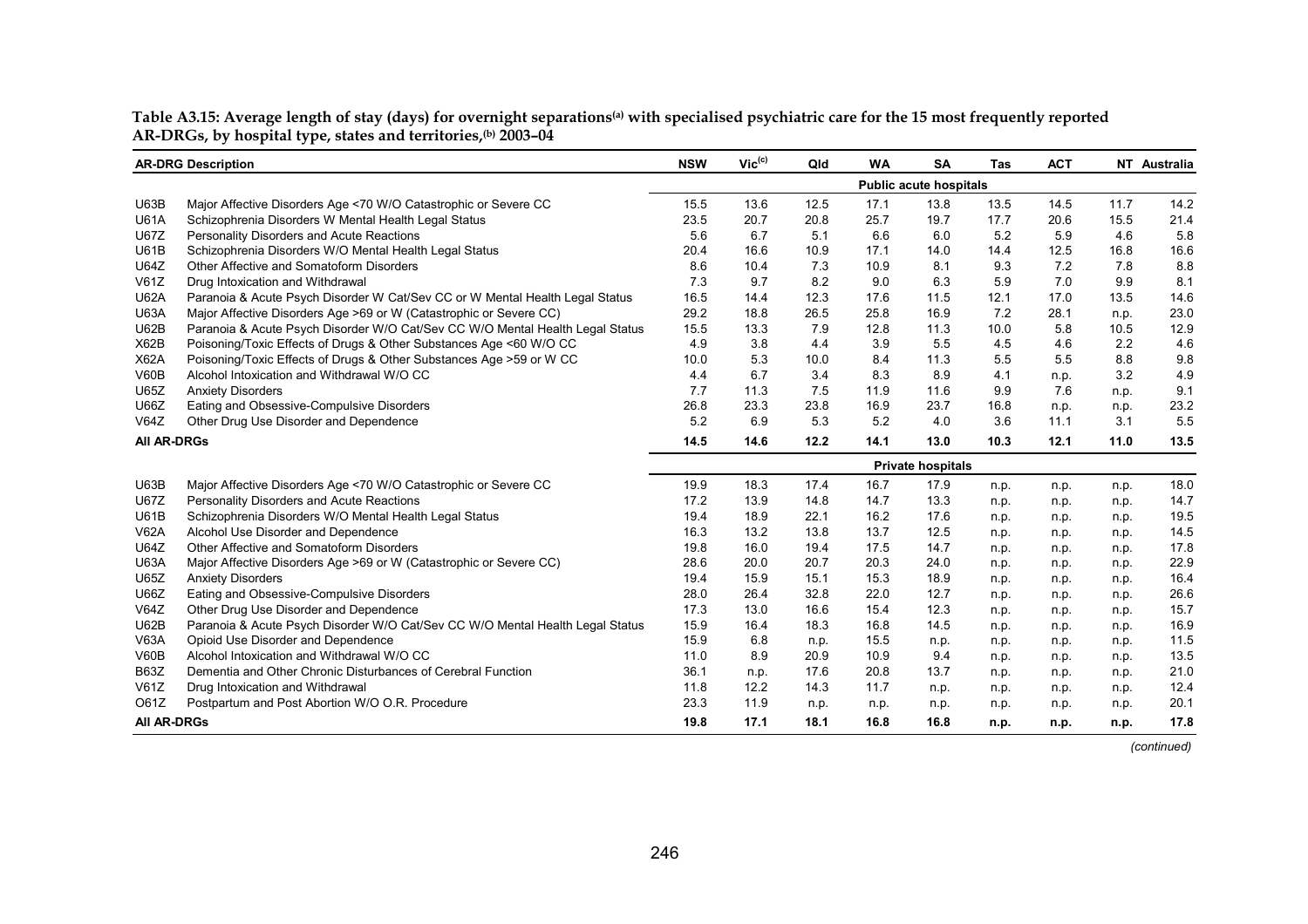|                    | <b>AR-DRG Description</b>                                                     | <b>NSW</b> | $\mathsf{Vic}^\mathsf{(c)}$ | Qld           | <b>WA</b>                           | <b>SA</b>     | Tas           | <b>ACT</b>           |                      | NT Australia |
|--------------------|-------------------------------------------------------------------------------|------------|-----------------------------|---------------|-------------------------------------|---------------|---------------|----------------------|----------------------|--------------|
|                    |                                                                               |            |                             |               | <b>Public psychiatric hospitals</b> |               |               |                      |                      |              |
| <b>U61A</b>        | Schizophrenia Disorders W Mental Health Legal Status                          | 28.3       | 69.9                        | n.p.          | 42.4                                | 24.6          | n.p.          | $\sim 10$            | $\sim$ $\sim$        | 33.5         |
| U63B               | Major Affective Disorders Age <70 W/O Catastrophic or Severe CC               | 17.4       | 47.5                        | $\sim$ $\sim$ | 24.9                                | 16.3          | 40.8          | $\sim$               | $\sim$ $\sim$        | 19.4         |
| <b>U67Z</b>        | Personality Disorders and Acute Reactions                                     | 5.8        | 20.4                        | $\sim$ $\sim$ | 13.1                                | 6.8           | 28.2          | $\sim$               | $\sim$ $\sim$        | 7.3          |
| <b>U61B</b>        | Schizophrenia Disorders W/O Mental Health Legal Status                        | 25.7       | 25.9                        | n.p.          | 24.1                                | 18.4          | 56.8          | $\sim$               | $\sim$ $\sim$        | 26.8         |
| Z64A               | Other Factors Influencing Health Status                                       | 4.2        | n.p.                        | $\sim 10$     | n.p.                                | n.p.          | $\sim$ $\sim$ | $\sim$ $\sim$        | $\sim$ $\sim$        | 4.3          |
| V61Z               | Drug Intoxication and Withdrawal                                              | 9.1        | 15.2                        | $\sim$ $\sim$ | 9.9                                 | 6.7           | $\sim$ $\sim$ | $\sim$ $\sim$        | $\sim$ $\sim$        | 9.1          |
| <b>U62A</b>        | Paranoia & Acute Psych Disorder W Cat/Sev CC or W Mental Health Legal Status  | 12.7       | 51.0                        | $\sim$ $\sim$ | 25.6                                | 16.5          | n.p.          | $\sim$               | $\sim$ $\sim$        | 20.7         |
| <b>U64Z</b>        | Other Affective and Somatoform Disorders                                      | 9.9        | n.p.                        | n.p.          | 9.1                                 | 10.3          | n.p.          | $\sim$               | $\sim$ $\sim$        | 10.0         |
| <b>B63Z</b>        | Dementia and Other Chronic Disturbances of Cerebral Function                  | 63.0       | n.p.                        | n.p.          | 45.2                                | 65.8          | 93.5          | $\sim$               | $\sim$ 10 $\pm$      | 64.8         |
| U62B               | Paranoia & Acute Psych Disorder W/O Cat/Sev CC W/O Mental Health Legal Status | 17.0       | 15.3                        | n.p.          | 17.4                                | 18.7          | n.p.          | $\sim$               | $\sim$ $\sim$        | 17.0         |
| V60B               | Alcohol Intoxication and Withdrawal W/O CC                                    | 6.6        | $\sim 100$                  | $\sim$ $\sim$ | 5.3                                 | 16.3          | $\sim$ $\sim$ | $\sim$ $\sim$        | $\sim$ $\sim$        | 6.8          |
| <b>U63A</b>        | Major Affective Disorders Age >69 or W (Catastrophic or Severe CC)            | 24.6       | $\sim$ $\sim$               | $\sim$ $\sim$ | n.p.                                | 47.7          | n.p.          | $\sim$               | $\sim$ $\sim$        | 36.7         |
| V64Z               | Other Drug Use Disorder and Dependence                                        | 6.2        | n.p.                        | $\sim$ $\sim$ | 6.3                                 | 5.0           | n.p.          | $\sim$               | $\sim$ $\sim$        | 6.2          |
| <b>V62A</b>        | Alcohol Use Disorder and Dependence                                           | 9.2        | n.p.                        | $\sim$ $\sim$ | n.p.                                | 4.7           | n.p.          | $\sim$               | $\sim 100$           | 9.0          |
| <b>U65Z</b>        | <b>Anxiety Disorders</b>                                                      | 12.6       | n.p.                        | $\sim$ $\sim$ | n.p.                                | 25.8          | $\sim$ $\sim$ | $\sim$               | $\sim 100$           | 16.2         |
| <b>All AR-DRGs</b> |                                                                               | 17.0       | 48.8                        | 14.6          | 27.1                                | 22.2          | 53.3          | $\ddot{\phantom{a}}$ | $\ddot{\phantom{a}}$ | 21.0         |
|                    |                                                                               |            |                             |               |                                     | All hospitals |               |                      |                      |              |
| U63B               | Major Affective Disorders Age <70 W/O Catastrophic or Severe CC               | 16.9       | 15.8                        | 14.6          | 17.7                                | 15.5          | n.p.          | n.p.                 | n.p.                 | 16.0         |
| <b>U67Z</b>        | Personality Disorders and Acute Reactions                                     | 6.6        | 8.2                         | 7.0           | 8.8                                 | 7.1           | n.p.          | n.p.                 | n.p.                 | 7.4          |
| <b>U61A</b>        | Schizophrenia Disorders W Mental Health Legal Status                          | 24.9       | 23.0                        | 20.9          | 32.8                                | 22.1          | n.p.          | n.p.                 | n.p.                 | 23.5         |
| <b>U61B</b>        | Schizophrenia Disorders W/O Mental Health Legal Status                        | 21.7       | 17.2                        | 13.5          | 17.7                                | 15.2          | n.p.          | n.p.                 | n.p.                 | 18.3         |
| <b>U64Z</b>        | Other Affective and Somatoform Disorders                                      | 10.4       | 11.2                        | 9.6           | 13.5                                | 9.9           | n.p.          | n.p.                 | n.p.                 | 10.7         |
| V61Z               | Drug Intoxication and Withdrawal                                              | 7.8        | 10.0                        | 8.4           | 9.4                                 | 6.6           | n.p.          | n.p.                 | n.p.                 | 8.4          |
| <b>U63A</b>        | Major Affective Disorders Age >69 or W (Catastrophic or Severe CC)            | 28.3       | 19.2                        | 23.9          | 23.0                                | 23.8          | n.p.          | n.p.                 | n.p.                 | 24.1         |
| <b>U62A</b>        | Paranoia & Acute Psych Disorder W Cat/Sev CC or W Mental Health Legal Status  | 15.7       | 16.2                        | 12.3          | 21.5                                | 14.2          | n.p.          | n.p.                 | n.p.                 | 15.9         |
| U62B               | Paranoia & Acute Psych Disorder W/O Cat/Sev CC W/O Mental Health Legal Status | 15.9       | 13.8                        | 9.8           | 14.0                                | 12.6          | n.p.          | n.p.                 | n.p.                 | 13.9         |
| <b>V62A</b>        | Alcohol Use Disorder and Dependence                                           | 12.4       | 12.2                        | 7.8           | 12.5                                | 12.7          | n.p.          | n.p.                 | n.p.                 | 12.0         |
| U65Z               | <b>Anxiety Disorders</b>                                                      | 12.9       | 14.5                        | 12.3          | 14.0                                | 16.1          | n.p.          | n.p.                 | n.p.                 | 13.4         |
| U66Z               | Eating and Obsessive-Compulsive Disorders                                     | 26.3       | 24.6                        | 27.7          | 21.1                                | 21.0          | n.p.          | n.p.                 | n.p.                 | 24.5         |
| V64Z               | Other Drug Use Disorder and Dependence                                        | 9.6        | 8.9                         | 7.2           | 9.2                                 | 7.7           | n.p.          | n.p.                 | n.p.                 | 8.8          |
| V60B               | Alcohol Intoxication and Withdrawal W/O CC                                    | 5.6        | 7.0                         | 5.6           | 8.4                                 | 10.1          | n.p.          | n.p.                 | n.p.                 | 6.4          |
| <b>B63Z</b>        | Dementia and Other Chronic Disturbances of Cerebral Function                  | 41.5       | 30.7                        | 21.6          | 30.0                                | 45.9          | n.p.          | n.p.                 | n.p.                 | 35.7         |
| <b>All AR-DRGs</b> |                                                                               | 15.8       | 15.9                        | 13.5          | 16.8                                | 15.8          | n.p.          | n.p.                 | n.p.                 | 15.3         |

Table A3.15 (continued): Average length of stay (days) for overnight separations<sup>(a)</sup> with specialised psychiatric care for the 15 most frequently **reported AR-DRGs, by hospital type, states and territories,(b) 2003–04** 

(a) Separations for which the care type was reported as *Acute* , or *Newborn* with qualified patient days, or was *Not reported* and the length of stay was less than 366 days.

(b) Interpretation of differences between jurisdictions needs to be undertaken with care, as they may reflect different service delivery and admission practices, and/or differences in the types of establishments categorise as hospitals. Please refer to Box 4.2 for information.

(c) Victoria has only one public psychiatric hospital. It is a forensic facility and therefore not strictly comparable with public psychiatric hospitals in other jurisdictions.

*Note:* Abbreviations: W—with, W/O—without, CC—complications and comorbidities, ECT—electroconvulsive therapy, Cat/Sev—catastrophic or severe, O.R.—operating room Psych—psychotic.

. . Not applicable.

n.p. Not published.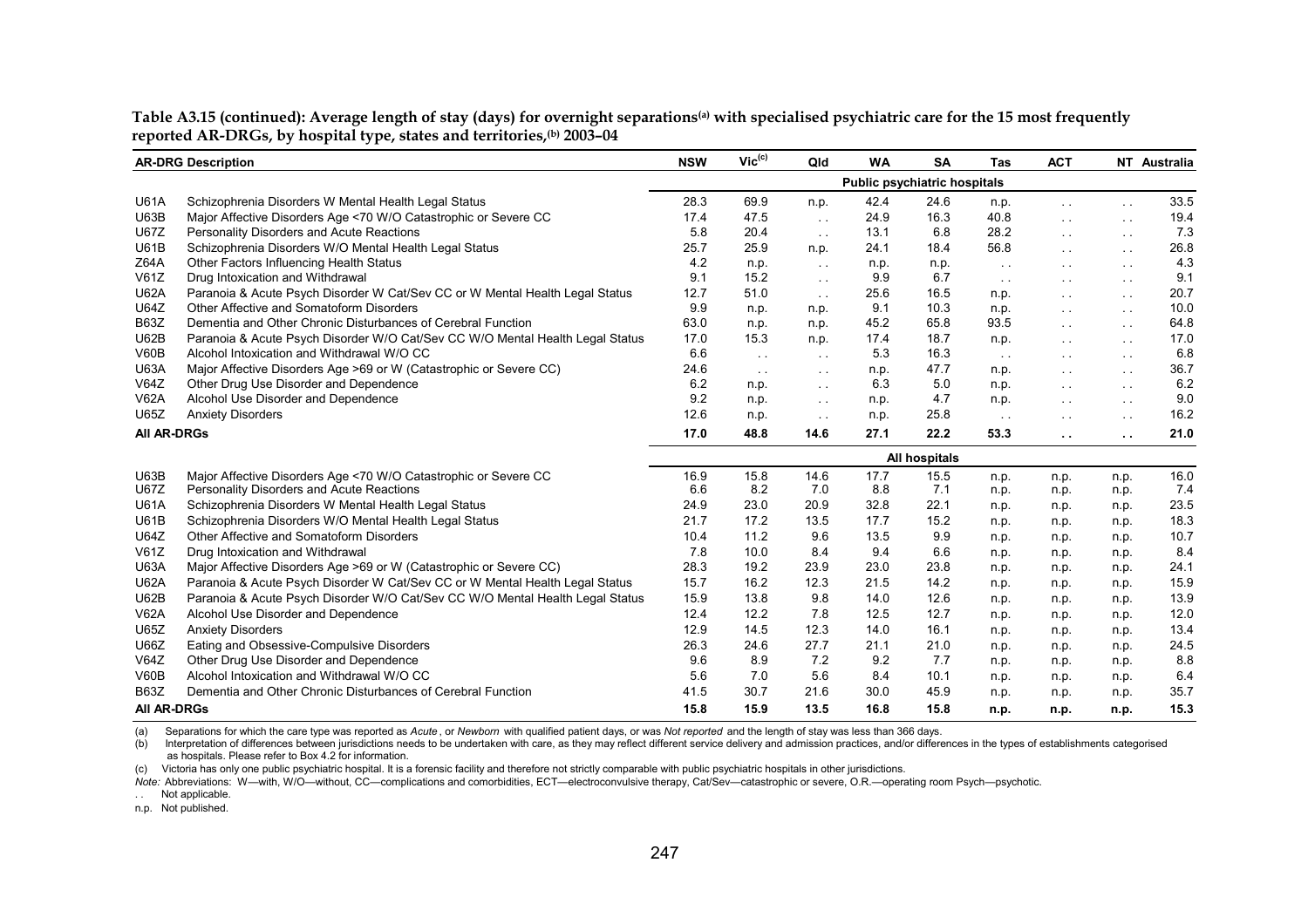**Table A3.16: Median length of stay (days) for overnight separations(a) with specialised psychiatric care for the 15 most frequently reported AR-DRGs, by hospital type, states and territories,(b) 2003–04** 

|                    | <b>AR-DRG</b> Description                                                     | <b>NSW</b> | Vic  | Qld  | <b>WA</b> | SA                            | <b>Tas</b> | <b>ACT</b> |      | NT Australia |
|--------------------|-------------------------------------------------------------------------------|------------|------|------|-----------|-------------------------------|------------|------------|------|--------------|
|                    |                                                                               |            |      |      |           | <b>Public acute hospitals</b> |            |            |      |              |
| U63B               | Major Affective Disorders Age <70 W/O Catastrophic or Severe CC               | 10.0       | 10.0 | 7.0  | 13.0      | 10.0                          | 9.0        | 10.0       | 8.0  | 9.0          |
| <b>U61A</b>        | Schizophrenia Disorders W Mental Health Legal Status                          | 16.0       | 13.0 | 12.0 | 18.0      | 15.0                          | 11.0       | 10.0       | 13.0 | 14.0         |
| <b>U67Z</b>        | Personality Disorders and Acute Reactions                                     | 3.0        | 4.0  | 3.0  | 4.0       | 4.0                           | 3.0        | 3.0        | 3.0  | 3.0          |
| <b>U61B</b>        | Schizophrenia Disorders W/O Mental Health Legal Status                        | 12.0       | 10.0 | 6.0  | 11.0      | 9.0                           | 8.0        | 8.0        | 6.0  | 9.0          |
| <b>U64Z</b>        | Other Affective and Somatoform Disorders                                      | 5.0        | 5.0  | 4.0  | 7.0       | 5.0                           | 7.0        | 4.0        | 6.0  | 5.0          |
| V61Z               | Drug Intoxication and Withdrawal                                              | 4.0        | 6.0  | 5.0  | 6.0       | 4.0                           | 4.0        | 5.0        | 7.0  | 5.0          |
| <b>U62A</b>        | Paranoia & Acute Psych Disorder W Cat/Sev CC or W Mental Health Legal Status  | 10.0       | 9.0  | 8.0  | 13.0      | 7.0                           | 8.0        | 14.0       | 14.0 | 10.0         |
| <b>U63A</b>        | Major Affective Disorders Age >69 or W (Catastrophic or Severe CC)            | 21.0       | 11.0 | 21.0 | 21.0      | 5.0                           | 2.0        | 27.0       | n.p. | 15.0         |
| U62B               | Paranoia & Acute Psych Disorder W/O Cat/Sev CC W/O Mental Health Legal Status | 9.0        | 9.0  | 4.0  | 8.0       | 5.0                           | 7.0        | 4.0        | 7.0  | 7.0          |
| X62B               | Poisoning/Toxic Effects of Drugs & Other Substances Age <60 W/O CC            | 3.0        | 2.0  | 3.0  | 2.0       | 3.0                           | 3.0        | 3.0        | 2.0  | 3.0          |
| <b>X62A</b>        | Poisoning/Toxic Effects of Drugs & Other Substances Age >59 or W CC           | 6.0        | 3.5  | 5.0  | 3.0       | 7.0                           | 5.0        | 6.0        | 4.0  | 6.0          |
| V60B               | Alcohol Intoxication and Withdrawal W/O CC                                    | 2.0        | 3.0  | 2.0  | 3.0       | 5.0                           | 3.5        | n.p.       | 2.0  | 2.0          |
| U65Z               | <b>Anxiety Disorders</b>                                                      | 4.0        | 7.0  | 4.0  | 6.0       | 7.0                           | 7.5        | 5.0        | n.p. | 5.0          |
| U66Z               | Eating and Obsessive-Compulsive Disorders                                     | 15.0       | 17.0 | 14.0 | 7.0       | 14.0                          | 4.0        | n.p.       | n.p. | 14.0         |
| V64Z               | Other Drug Use Disorder and Dependence                                        | 3.0        | 3.0  | 2.0  | 3.0       | 3.0                           | 2.0        | 3.0        | 3.0  | 3.0          |
| <b>All AR-DRGs</b> |                                                                               | 8.0        | 8.0  | 6.0  | 8.0       | 7.0                           | 6.0        | 6.0        | 6.0  | 7.0          |
|                    |                                                                               |            |      |      |           | <b>Private hospitals</b>      |            |            |      |              |
| U63B               | Major Affective Disorders Age <70 W/O Catastrophic or Severe CC               | 16.0       | 15.0 | 12.0 | 14.0      | 15.0                          | n.p.       | n.p.       | n.p. | 14.0         |
| <b>U67Z</b>        | Personality Disorders and Acute Reactions                                     | 12.5       | 10.0 | 10.5 | 10.0      | 8.0                           | n.p.       | n.p.       | n.p. | 10.0         |
| <b>U61B</b>        | Schizophrenia Disorders W/O Mental Health Legal Status                        | 14.5       | 14.0 | 13.0 | 14.0      | 14.0                          | n.p.       | n.p.       | n.p. | 14.0         |
| <b>V62A</b>        | Alcohol Use Disorder and Dependence                                           | 15.0       | 10.0 | 8.0  | 12.0      | 11.0                          | n.p.       | n.p.       | n.p. | 12.0         |
| <b>U64Z</b>        | Other Affective and Somatoform Disorders                                      | 15.0       | 13.5 | 13.0 | 14.0      | 12.0                          | n.p.       | n.p.       | n.p. | 14.0         |
| <b>U63A</b>        | Major Affective Disorders Age >69 or W (Catastrophic or Severe CC)            | 26.5       | 15.0 | 15.0 | 14.0      | 23.0                          | n.p.       | n.p.       | n.p. | 19.0         |
| <b>U65Z</b>        | <b>Anxiety Disorders</b>                                                      | 16.0       | 12.0 | 11.0 | 12.0      | 14.0                          | n.p.       | n.p.       | n.p. | 12.0         |
| U66Z               | Eating and Obsessive-Compulsive Disorders                                     | 24.0       | 19.0 | 25.5 | 17.0      | 11.0                          | n.p.       | n.p.       | n.p. | 20.0         |
| V64Z               | Other Drug Use Disorder and Dependence                                        | 14.0       | 9.0  | 10.0 | 11.0      | 10.0                          | n.p.       | n.p.       | n.p. | 11.5         |
| U62B               | Paranoia & Acute Psych Disorder W/O Cat/Sev CC W/O Mental Health Legal Status | 12.0       | 15.0 | 12.0 | 12.5      | 8.0                           | n.p.       | n.p.       | n.p. | 13.0         |
| <b>V63A</b>        | Opioid Use Disorder and Dependence                                            | 11.0       | 2.0  | n.p. | 15.0      | n.p.                          | n.p.       | n.p.       | n.p. | 9.0          |
| V60B               | Alcohol Intoxication and Withdrawal W/O CC                                    | 7.0        | 6.0  | 11.0 | 9.0       | 8.0                           | n.p.       | n.p.       | n.p. | 9.0          |
| <b>B63Z</b>        | Dementia and Other Chronic Disturbances of Cerebral Function                  | 22.5       | n.p. | 12.0 | 7.5       | 15.0                          | n.p.       | n.p.       | n.p. | 14.0         |
| V61Z               | Drug Intoxication and Withdrawal                                              | 11.0       | 10.0 | 9.0  | 8.0       | n.p.                          | n.p.       | n.p.       | n.p. | 9.0          |
| O61Z               | Postpartum and Post Abortion W/O O.R. Procedure                               | 21.0       | 8.0  | n.p. | n.p.      | n.p.                          | n.p.       | n.p.       | n.p. | 20.0         |
| <b>All AR-DRGs</b> |                                                                               |            | 13.0 | 12.0 | 13.0      | 13.0                          | n.p.       | n.p.       | n.p. | 13.0         |

*(continued)*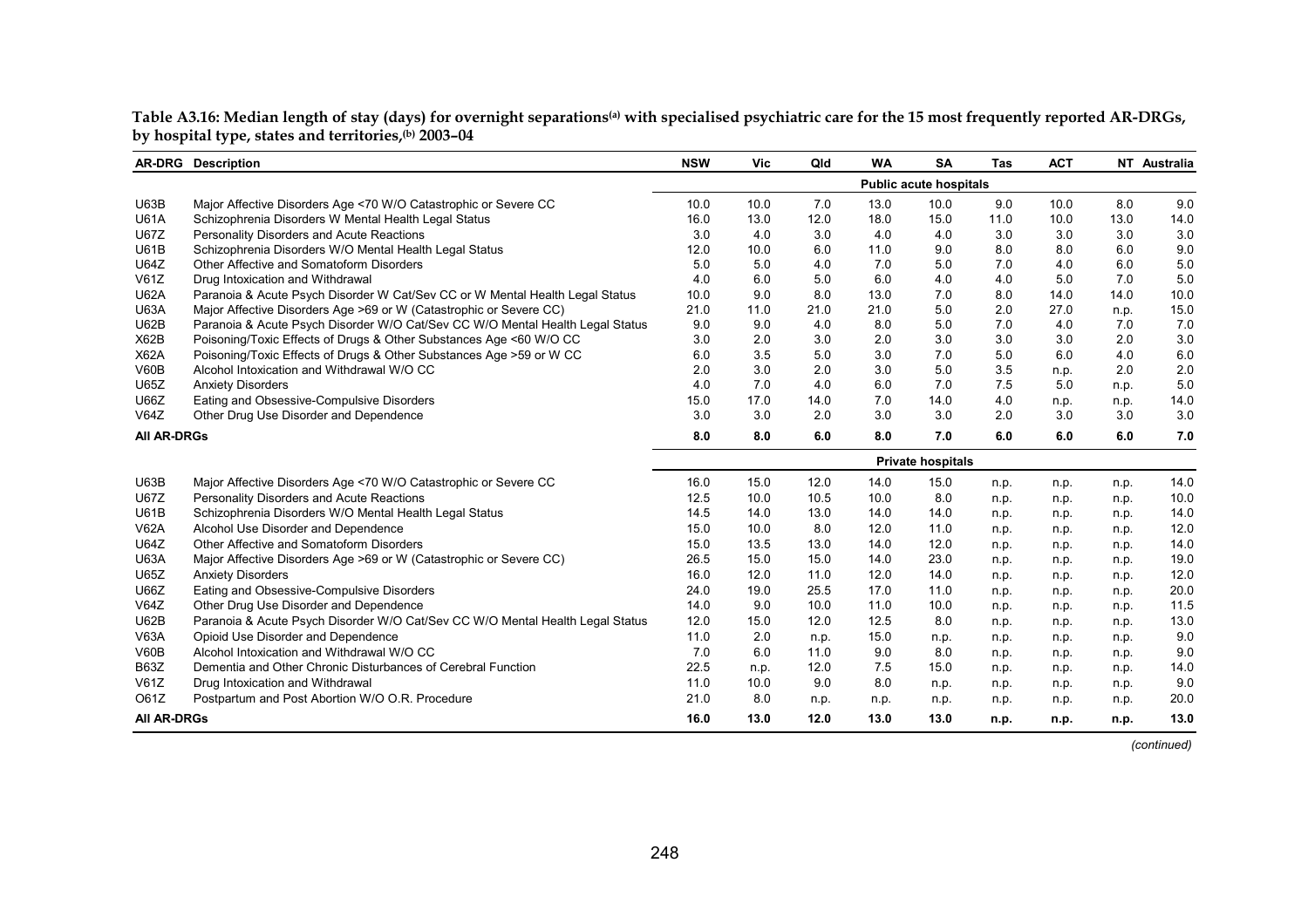|                    | <b>AR-DRG</b> Description                                                     | <b>NSW</b> | Vic           | Qld           | <b>WA</b>                           | <b>SA</b>     | Tas           | <b>ACT</b>    |               | NT Australia |
|--------------------|-------------------------------------------------------------------------------|------------|---------------|---------------|-------------------------------------|---------------|---------------|---------------|---------------|--------------|
|                    |                                                                               |            |               |               | <b>Public psychiatric hospitals</b> |               |               |               |               |              |
| <b>U61A</b>        | Schizophrenia Disorders W Mental Health Legal Status                          | 15.0       | 35.0          | n.p.          | 31.0                                | 15.0          | n.p.          | $\sim$ $\sim$ | $\sim 100$    | 20.0         |
| U63B               | Major Affective Disorders Age <70 W/O Catastrophic or Severe CC               | 10.0       | 29.5          | $\sim 10$     | 19.5                                | 12.0          | 5.0           | $\sim$ $\sim$ | $\sim$ $\sim$ | 12.0         |
| <b>U67Z</b>        | Personality Disorders and Acute Reactions                                     | 3.0        | 11.0          | $\sim$ $\sim$ | 7.0                                 | 4.0           | 10.5          | $\sim$ $\sim$ | $\sim$ $\sim$ | 4.0          |
| <b>U61B</b>        | Schizophrenia Disorders W/O Mental Health Legal Status                        | 14.0       | 22.0          | n.p.          | 14.5                                | 13.0          | 30.0          | $\sim$ $\sim$ | $\sim$ $\sim$ | 14.0         |
| Z64A               | Other Factors Influencing Health Status                                       | 4.0        | n.p.          | $\sim$ $\sim$ | n.p.                                | n.p.          | $\sim$ $\sim$ | $\sim$ $\sim$ | $\sim$ $\sim$ | 4.0          |
| V61Z               | Drug Intoxication and Withdrawal                                              | 5.0        | 8.0           | $\sim$ $\sim$ | 7.0                                 | 5.0           | $\sim$ $\sim$ | $\sim$ $\sim$ | $\sim$ $\sim$ | 5.0          |
| <b>U62A</b>        | Paranoia & Acute Psych Disorder W Cat/Sev CC or W Mental Health Legal Status  | 9.0        | 38.0          | $\sim 10$     | 17.0                                | 7.0           | n.p.          | $\sim$ $\sim$ | $\sim$ $\sim$ | 11.0         |
| <b>U64Z</b>        | Other Affective and Somatoform Disorders                                      | 5.0        | n.p.          | n.p.          | 7.0                                 | 6.5           | n.p.          | $\sim$ $\sim$ | $\sim 100$    | 5.5          |
| <b>B63Z</b>        | Dementia and Other Chronic Disturbances of Cerebral Function                  | 36.5       | n.p.          | n.p.          | 27.0                                | 45.0          | 93.5          | $\sim$ $\sim$ | $\sim$ $\sim$ | 42.0         |
| U62B               | Paranoia & Acute Psych Disorder W/O Cat/Sev CC W/O Mental Health Legal Status | 8.0        | 11.0          | n.p.          | 16.0                                | 11.0          | n.p.          | $\sim$ $\sim$ | $\sim$        | 9.0          |
| V60B               | Alcohol Intoxication and Withdrawal W/O CC                                    | 2.0        | $\sim$ $\sim$ | $\sim$ $\sim$ | 4.0                                 | 3.5           | $\sim 10$     | $\sim$        | $\sim$        | 2.0          |
| <b>U63A</b>        | Major Affective Disorders Age >69 or W (Catastrophic or Severe CC)            | 15.0       | $\sim$ $\sim$ | $\sim$ $\sim$ | n.p.                                | 31.0          | n.p.          | $\sim$ $\sim$ | $\sim$ $\sim$ | 23.0         |
| V64Z               | Other Drug Use Disorder and Dependence                                        | 5.0        | n.p.          | $\sim$        | 6.0                                 | 2.5           | n.p.          | $\sim$ $\sim$ | $\sim$ $\sim$ | 5.0          |
| <b>V62A</b>        | Alcohol Use Disorder and Dependence                                           | 6.0        | n.p.          | $\sim$ $\sim$ | n.p.                                | 3.0           | n.p.          | $\sim$ $\sim$ | $\sim$        | 6.0          |
| U65Z               | <b>Anxiety Disorders</b>                                                      | 6.0        | n.p.          | $\sim$ $\sim$ | n.p.                                | 14.0          | $\sim$ $\sim$ | $\sim$ $\sim$ | $\sim$ $\sim$ | 7.0          |
| <b>All AR-DRGs</b> |                                                                               | 6.0        | 25.0          | 7.0           | 16.0                                | 11.0          | 25.0          | $\sim$ $\sim$ | $\sim 10$     | 8.0          |
|                    |                                                                               |            |               |               |                                     | All hospitals |               |               |               |              |
| <b>U63B</b>        | Major Affective Disorders Age <70 W/O Catastrophic or Severe CC               | 12.0       | 12.0          | 9.0           | 14.0                                | 12.0          | n.p.          | n.p.          | n.p.          | 11.0         |
| <b>U67Z</b>        | Personality Disorders and Acute Reactions                                     | 3.0        | 5.0           | 3.0           | 5.0                                 | 4.0           | n.p.          | n.p.          | n.p.          | 4.0          |
| <b>U61A</b>        | Schizophrenia Disorders W Mental Health Legal Status                          | 16.0       | 14.0          | 12.0          | 22.0                                | 15.0          | n.p.          | n.p.          | n.p.          | 15.0         |
| <b>U61B</b>        | Schizophrenia Disorders W/O Mental Health Legal Status                        | 13.0       | 11.0          | 7.0           | 12.0                                | 10.0          | n.p.          | n.p.          | n.p.          | 11.0         |
| <b>U64Z</b>        | Other Affective and Somatoform Disorders                                      | 6.0        | 6.0           | 5.0           | 9.0                                 | 7.0           | n.p.          | n.p.          | n.p.          | 6.0          |
| V61Z               | Drug Intoxication and Withdrawal                                              | 5.0        | 7.0           | 5.0           | 6.0                                 | 4.0           | n.p.          | n.p.          | n.p.          | 5.0          |
| <b>U63A</b>        | Major Affective Disorders Age >69 or W (Catastrophic or Severe CC)            | 21.0       | 13.0          | 18.0          | 17.0                                | 14.0          | n.p.          | n.p.          | n.p.          | 17.0         |
| <b>U62A</b>        | Paranoia & Acute Psych Disorder W Cat/Sev CC or W Mental Health Legal Status  | 10.0       | 10.0          | 8.0           | 15.0                                | 7.0           | n.p.          | n.p.          | n.p.          | 10.0         |
| U62B               | Paranoia & Acute Psych Disorder W/O Cat/Sev CC W/O Mental Health Legal Status | 9.0        | 9.0           | 5.0           | 10.0                                | 7.0           | n.p.          | n.p.          | n.p.          | 8.0          |
| <b>V62A</b>        | Alcohol Use Disorder and Dependence                                           | 7.0        | 9.0           | 4.0           | 10.0                                | 11.0          | n.p.          | n.p.          | n.p.          | 8.0          |
| U65Z               | <b>Anxiety Disorders</b>                                                      | 7.0        | 11.0          | 8.0           | 10.0                                | 12.0          | n.p.          | n.p.          | n.p.          | 9.0          |
| U66Z               | Eating and Obsessive-Compulsive Disorders                                     | 18.0       | 18.0          | 20.0          | 15.0                                | 14.0          | n.p.          | n.p.          | n.p.          | 16.0         |
| V64Z               | Other Drug Use Disorder and Dependence                                        | 5.0        | 6.0           | 3.0           | 5.0                                 | 4.5           | n.p.          | n.p.          | n.p.          | 5.0          |
| V60B               | Alcohol Intoxication and Withdrawal W/O CC                                    | 2.0        | 4.0           | 2.0           | 5.0                                 | 6.0           | n.p.          | n.p.          | n.p.          | 2.0          |
| <b>B63Z</b>        | Dementia and Other Chronic Disturbances of Cerebral Function                  | 20.0       | 17.0          | 15.0          | 16.0                                | 28.0          | n.p.          | n.p.          | n.p.          | 20.0         |
| <b>All AR-DRGs</b> |                                                                               | 8.0        | 10.0          | 7.0           | 10.0                                | 9.0           | n.p.          | n.p.          | n.p.          | 8.0          |

Table A3.16 (continued): Median length of stay (days) for overnight separations<sup>(a)</sup> with specialised psychiatric care for the 15 most frequently **reported AR-DRGs, by hospital type, states and territories,(b) 2003–04** 

(a) Separations for which the care type was reported as *Acute* , or *Newborn* with qualified patient days, or was *Not reported* .

(b) Interpretation of differences between jurisdictions needs to be undertaken with care, as they may reflect different service delivery and admission practices, and/or differences in the types of establishments categorise as hospitals.

*Note:* Abbreviations: W—with, W/O—without, CC—complications and comorbidities, ECT—electroconvulsive therapy, Cat/Sev—catastrophic or severe, O.R.—operating room Psych—psychotic.

. . Not applicable.

n.p . Not published.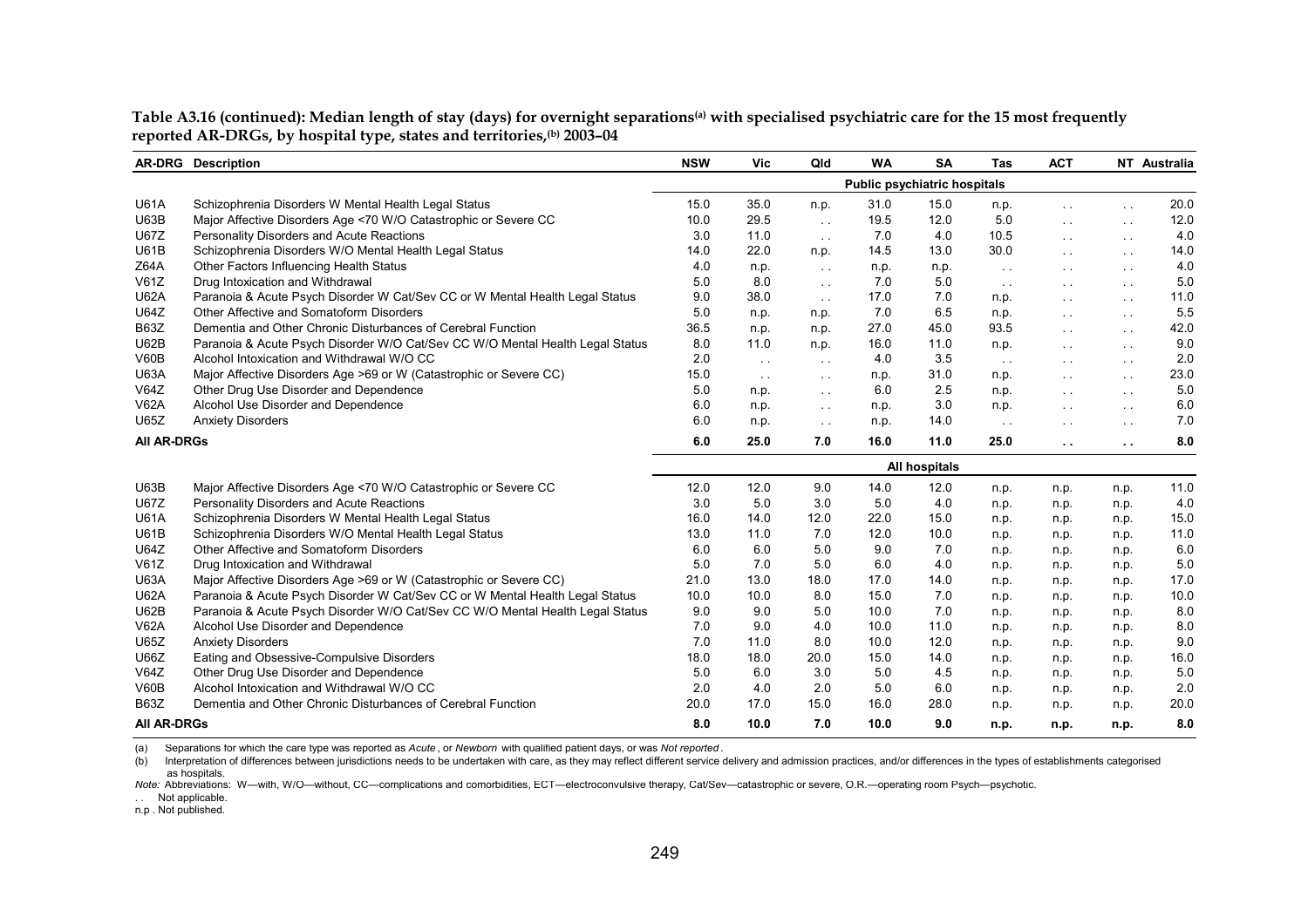| Procedure |                                                  | <b>NSW</b> | <b>Vic</b> | Qld   | <b>WA</b> | <b>SA</b> | Tas | <b>ACT</b> | NΤ | <b>Australia</b> |
|-----------|--------------------------------------------------|------------|------------|-------|-----------|-----------|-----|------------|----|------------------|
| 93340-00  | Electroconvulsive therapy <= 8 treatments        | ,306       | 1,106      | 3,204 | 361       | 1,077     | 435 |            |    | 7,494            |
| 92514-99  | General anaesthesia, ASA 99                      | 889        | 1,035      | 2,933 | 279       | 439       | 433 |            |    | 6,013            |
| 95550-01  | Allied health intervention, social work          | 920        |            | 10    |           |           |     |            |    | 950              |
| 96090-00  | Other counselling or education                   | 928        |            |       |           |           |     |            |    | 928              |
| 95550-10  | Allied health intervention, psychology           | 911        |            |       |           |           |     |            |    | 920              |
| 92514-29  | General anaesthesia, ASA 29                      | 138        | 28         | 170   | 61        | 461       |     |            |    | 860              |
| 92514-19  | General anaesthesia, ASA 19                      | 213        |            | 100   | 23        | 60        |     |            |    | 402              |
| 96175-00  | Mental/behavioural assessment                    | 49         |            |       |           | 245       |     |            |    | 299              |
| 93340-01  | Electroconvulsive therapy > 8 treatments         | 84         |            | 73    | 11        |           |     |            |    | 193              |
| 92514-39  | General anaesthesia, ASA 39                      | 30         | 22         |       |           | 97        |     |            |    | 167              |
| 92515-99  | Sedation, ASA 99                                 | 92         |            |       |           |           |     |            |    | 102              |
| 95550-02  | Allied health intervention, occupational therapy | 47         | 14         |       |           |           |     |            |    | 65               |
| 96101-00  | Cognitive behaviour therapy                      | 58         |            |       |           |           |     |            |    | 63               |
| 95550-00  | Allied health intervention, dietetics            |            | 22         | 29    |           |           |     |            |    | 60               |
| 95550-13  | Allied health intervention, music therapy        | 44         |            |       |           |           |     |            |    | 49               |

**Table A3.17: The 15 most frequently reported procedures for same day non-ambulatory-equivalent separations with specialised psychiatric care, states and territories,(a) 2003–04** 

(a) Interpretation of differences between jurisdictions needs to be undertaken with care, as they may reflect different service delivery and admission practices, and/or differences in the types of establishments categorise as hospitals.

*Note:* Abbreviations: ASA—American Society of Anaesthesiologists (ASA) Physical Status Classification scores; for further information see ICD-10-AM, 3rd edition (NCCH 2002).

| Procedure |                                                  | <b>NSW</b> | Vic   | Qld   | <b>WA</b> | <b>SA</b> | Tas | <b>ACT</b> | <b>NT</b> | <b>Australia</b> |
|-----------|--------------------------------------------------|------------|-------|-------|-----------|-----------|-----|------------|-----------|------------------|
| 95550-01  | Allied health intervention, social work          | 7.578      | 3.790 | 2.016 | 2,829     | 2.941     | 72  | 363        | 8         | 19,597           |
| 92514-99  | General anaesthesia. ASA 99                      | 5,407      | 3,810 | 5,032 | 1,062     | 576       | 556 | 481        | 14        | 16,938           |
| 95550-02  | Allied health intervention, occupational therapy | 5,350      | 3,434 | 987   | 2,582     | 1,130     | 8   | 133        | 3         | 13,627           |
| 95550-10  | Allied health intervention, psychology           | 2,539      | 1,777 | 645   | 615       | 645       |     | 114        | 32        | 6,368            |
| 93340-00  | Electroconvulsive therapy <= 8 treatments        | 988        | 1,106 | 1,540 | 404       | 247       | 115 | 91         |           | 4,500            |
| 92514-29  | General anaesthesia. ASA 29                      | 1.243      | 138   | 910   | 634       | .523      |     | 22         | 13        | 4,484            |
| 56001-00  | Computerised tomography of brain                 | .409       | 616   | 1.067 | 598       | 571       | 42  | 89         | 41        | 4,433            |
| 95550-03  | Allied health intervention, physiotherapy        | 973        | 606   | 624   | 722       | 608       |     | 47         | 6         | 3,593            |
| 96175-00  | Mental/behavioural assessment                    | 625        | 54    | 447   | 30        | 2,318     |     |            | 30        | 3,504            |
| 95550-00  | Allied health intervention, dietetics            | 917        | 679   | 762   | 579       | 356       |     | 147        | 11        | 3,456            |
| 92514-19  | General anaesthesia, ASA 19                      | ,425       | 204   | 364   | 236       | 287       |     | 6          |           | 2,529            |
| 95550-11  | Allied health intervention, other                | 390        | 639   | 36    | 1,281     | 43        |     | 13         |           | 2,406            |
| 92514-39  | General anaesthesia, ASA 39                      | 376        | 1,004 | 140   | 245       | 386       |     | 22         |           | 2,182            |
| 96180-00  | Other psychotherapies or psychosocial therapies  | 1,572      | 331   | 28    | 0         | 4         |     |            |           | 1,935            |
| 96101-00  | Cognitive behaviour therapy                      | 915        | 219   | 647   | 41        | 2         |     |            | 0         | 1.824            |

|  |  |  |  |  |  |  |  | Table A3.18: The 15 most frequently reported procedures for overnight separations with specialised psychiatric care, states and territories, <sup>(a)</sup> 2003–04 |  |
|--|--|--|--|--|--|--|--|---------------------------------------------------------------------------------------------------------------------------------------------------------------------|--|
|  |  |  |  |  |  |  |  |                                                                                                                                                                     |  |

(a) Interpretation of differences between jurisdictions needs to be undertaken with care, as they may reflect different service delivery and admission practices, and/or differences in the types of establishments categorise as hospitals.

*Note:* Abbreviations: ASA—American Society of Anaesthesiologists (ASA) Physical Status Classification scores; for further information see ICD-10-AM, 3rd edition (NCCH 2002).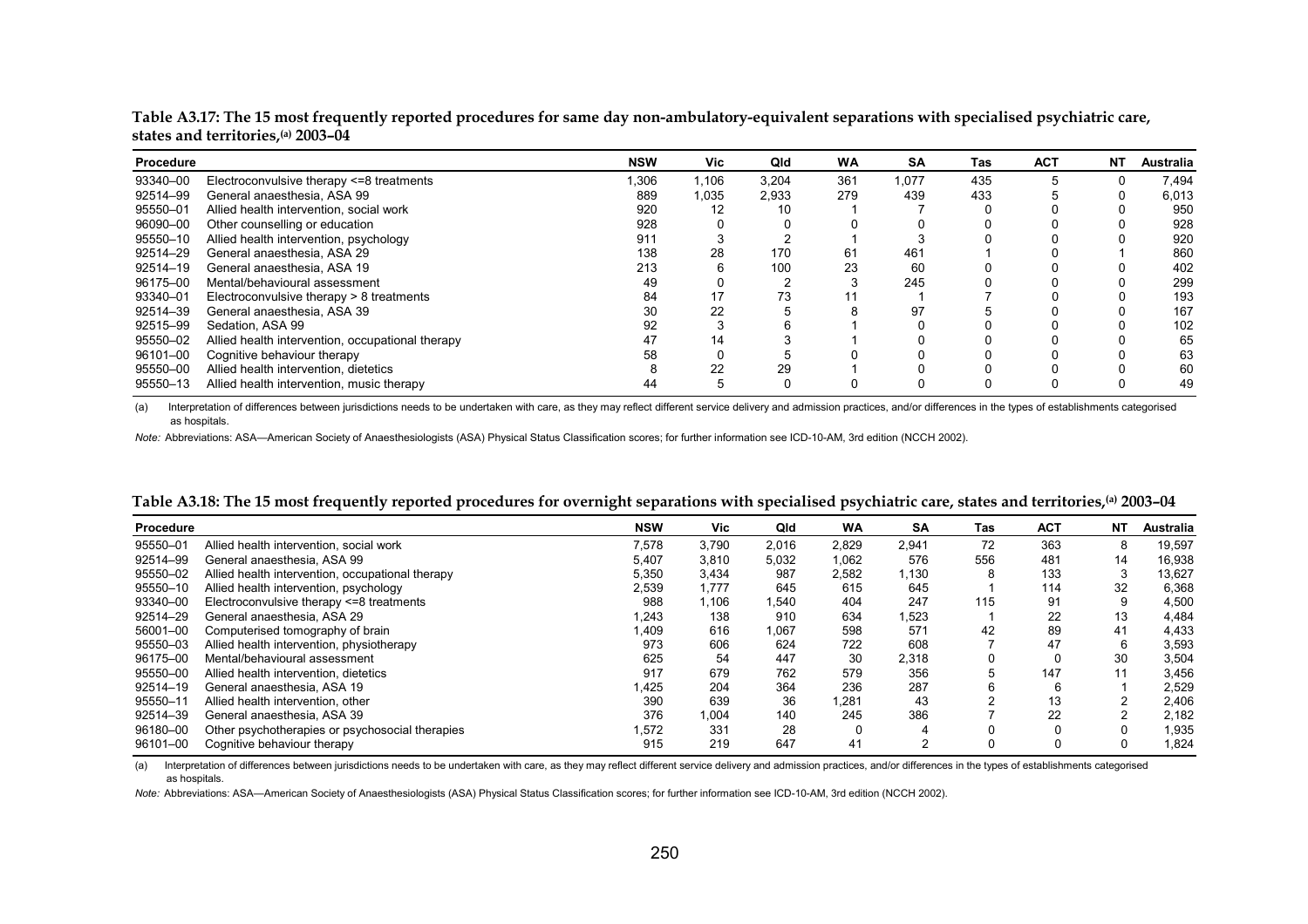| <b>Principal diagnosis</b> |                                                                                      | <b>NSW</b> | Vic                   | Qld            | <b>WA</b>      | <b>SA</b>      | Tas            | <b>ACT</b>     | <b>NT</b>      | Australia |
|----------------------------|--------------------------------------------------------------------------------------|------------|-----------------------|----------------|----------------|----------------|----------------|----------------|----------------|-----------|
| F00-F03                    | Dementia                                                                             | 64         | 38                    | 14             | 9              | $\overline{2}$ |                |                | 0              | 129       |
| F04-F09                    | Other organic mental disorders                                                       | 70         | 55                    | 21             | 10             | 16             |                | $\Omega$       |                | 174       |
| F <sub>10</sub>            | Mental and behavioural disorders due to use of alcohol                               | 305        | 159                   | 157            | 103            | 77             | 10             | 5              |                | 823       |
| F11-F19                    | Mental and behavioural disorders due to other psychoactive substances use            | 209        | 80                    | 51             | 44             | 54             |                | $\overline{2}$ |                | 451       |
| F <sub>20</sub>            | Schizophrenia                                                                        | 423        | 746                   | 88             | 51             | 154            |                | 5              |                | 1,480     |
| F21, F24, F28-F29          | Schizotypal and other delusional disorders                                           | 111        | 136                   | 43             | 16             | 35             |                | 0              |                | 351       |
| F22                        | Persistent delusional disorders                                                      | 56         | 55                    | 12             | 5              | 16             |                | $\Omega$       |                | 146       |
| F <sub>23</sub>            | Acute and transient psychotic disorders                                              | 203        | 112                   | 35             | 13             | 55             | 3              | 3              |                | 429       |
| F <sub>25</sub>            | Schizoaffective disorders                                                            | 78         | 409                   | 11             | 24             | 51             |                |                |                | 579       |
| F30                        | Manic episode                                                                        | 30         | 64                    | 6              | $\overline{2}$ | 9              |                |                |                | 115       |
| F31                        | <b>Bipolar affective disorders</b>                                                   | 207        | 654                   | 38             | 80             | 64             |                | 3              |                | 1,052     |
| F32                        | Depressive episode                                                                   | 614        | 1,848                 | 108            | 140            | 101            | 46             | 9              |                | 2,871     |
| F33                        | Recurrent depressive disorders                                                       | 278        | 1,375                 | 8              | 129            | 130            |                | 13             |                | 1,940     |
| F34                        | Persistent mood (affective) disorders                                                | 9          |                       |                |                |                |                | $\Omega$       |                | 24        |
| F38, F39                   | Other and unspecified mood (affective) disorders                                     |            |                       |                | $\Omega$       |                |                | $\Omega$       |                | 10        |
| F40                        | Phobic anxiety disorders                                                             |            | $\Omega$              | $\Omega$       |                | ŋ              |                | $\Omega$       |                |           |
| F41                        | Other anxiety disorders                                                              | 91         | 57                    | 23             | 9              | 17             | $\overline{2}$ | $\Omega$       |                | 200       |
| F42                        | Obsessive-compulsive disorders                                                       |            | $\Omega$              | $\overline{1}$ | $\mathbf{0}$   | 3              |                | $\Omega$       |                | 5         |
| F43                        | Reaction to severe stress and adjustment disorders                                   | 91         | 185                   | 32             | 42             | 51             |                |                | 3              | 411       |
| F44                        | Dissociative (conversion) disorders                                                  | 18         | 22                    | 14             | $\mathbf{0}$   | 5              |                |                |                | 62        |
| F45, F48                   | Somatoform and other neurotic disorders                                              | 21         | 16                    | 13             | 8              | 11             |                |                |                | 73        |
| F50                        | Eating disorders                                                                     |            | 18                    | $\Omega$       |                | $\overline{2}$ |                |                |                | 31        |
| F51-F59                    | Other behavioural syndromes associated with phys dist and phys factors               |            | 8                     | 5              | $\Omega$       |                |                |                |                | 23        |
| F60                        | Specific personality disorders                                                       | 63         | 45                    | 19             | 15             | 25             |                | 3              |                | 171       |
| F61-F69                    | Disorders of adult personality and behaviour                                         |            |                       | -1             | $\overline{2}$ |                |                |                |                | 9         |
| F70-F79                    | Mental retardation                                                                   | 22         |                       | 9              | $\overline{2}$ | 8              |                |                | 2              | 55        |
| F80-F89                    | Disorders of psychological development                                               | 144        | 19                    | 53             | 16             | 41             |                |                | 11             | 290       |
| F90                        | Hyperkinetic disorders                                                               | 5          |                       | 6              |                |                |                | $\Omega$       | $\Omega$       | 14        |
| F91                        | Conduct disorders                                                                    | 14         | 17                    | 15             |                |                |                | $\Omega$       |                | 52        |
| F92-F98                    | Other and unspecified disorders with onset childhood adolescence                     |            | $\boldsymbol{\Delta}$ | 3              |                |                |                | $\Omega$       | $\overline{2}$ | 19        |
| F99                        | Mental disorder not otherwise specified                                              | 28         | 26                    | 15             | 3              |                |                | n              | $\mathfrak{p}$ | 76        |
| G30                        | Alzheimer's disease                                                                  | 18         | 13                    | 8              | 5              |                |                | ŋ              |                | 48        |
|                            | Other factors related to mental and behav disorders and substance use <sup>(c)</sup> | 12         | 64                    | 6              |                |                |                | n              |                | 84        |
|                            | Other specified mental health-related principal diagnosis <sup>(d)</sup>             | 67         | 107                   | 34             | 15             | 16             |                | $\Omega$       | 3              | 243       |
|                            | <b>Total</b>                                                                         | 3,282      | 6,353                 | 855            | 750            | 960            | 107            | 67             | 69             | 12,443    |
|                            | Age-standardised same day separation rate <sup>(e)</sup>                             | 0.49       | 1.26                  | 0.22           | 0.38           | 0.65           | 0.22           | 0.21           | 0.31           | 0.62      |

**Table A3.19: Same day mental health-related separations without specialised psychiatric care, by principal diagnosis in ICD-10-AM groupings, public hospitals, states and territories,(a) 2003–04** 

(a) Separations for which care type was reported as *Newborn* with no qualified days, and records for *Hospital boarders* and *Posthumous organ procurement* have been excluded.

(b) Interpretation of differences between jurisdictions needs to be undertaken with care, as they may reflect different service delivery and admission practices, and/or differences in the types of establishments categorise

(c) Includes Z00.4, Z03.2, Z04.6, Z09.3, Z13.3, Z50.2, Z50.3, Z54.3, Z61.9, Z63.1, Z63.8, Z63.9, Z65.8, Z65.9, Z71.4, Z71.5, Z76.0.

(d) Includes G47.0–G47.2, G47.8–G47.9, O99.3, R44, R45.0–R45.1, R45.4, R48.

(e) The rates were directly age-standardised as detailed in Appendix 1.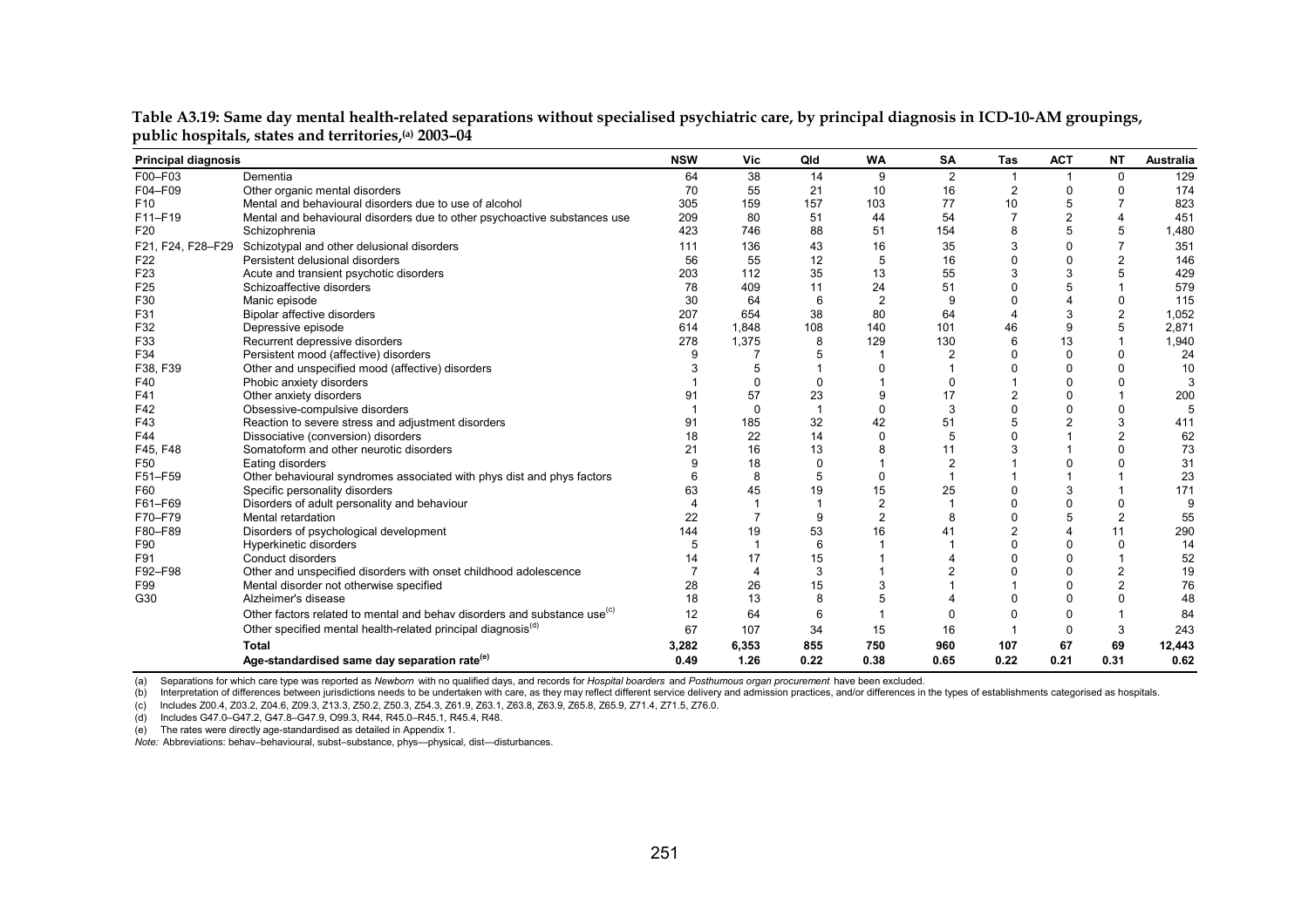| <b>Principal diagnosis</b> |                                                                                      | <b>NSW</b> | Vic      | Qld            | <b>WA</b> | <b>SA</b> | Tas  | <b>ACT</b> | <b>NT</b> | <b>Australia</b> |
|----------------------------|--------------------------------------------------------------------------------------|------------|----------|----------------|-----------|-----------|------|------------|-----------|------------------|
| F00-F03                    | Dementia                                                                             |            | ∩        | $\Omega$       |           |           | n.p. | n.p.       | n.p.      |                  |
| F04-F09                    | Other organic mental disorders                                                       |            |          |                |           |           | n.p. | n.p.       | n.p.      |                  |
| F <sub>10</sub>            | Mental and behavioural disorders due to use of alcohol                               |            |          |                | 9         |           | n.p. | n.p.       | n.p.      | 29               |
| F11-F19                    | Mental and behavioural disorders due to other psychoactive substances use            |            |          |                |           |           | n.p. | n.p.       | n.p.      |                  |
| F20                        | Schizophrenia                                                                        |            |          | $\Omega$       |           |           | n.p. | n.p.       | n.p.      |                  |
|                            | F21, F24, F28-F29 Schizotypal and other delusional disorders                         |            |          |                |           |           | n.p. | n.p.       | n.p.      |                  |
| F <sub>23</sub>            | Persistent delusional disorders                                                      |            |          |                |           |           | n.p. | n.p.       | n.p.      |                  |
| F <sub>25</sub>            | Schizoaffective disorders                                                            |            |          | ŋ              |           |           | n.p. | n.p.       | n.p.      |                  |
| F30                        | Manic episode                                                                        |            | $\Omega$ | U              |           |           | n.p. | n.p.       | n.p.      |                  |
| F31                        | Bipolar affective disorders                                                          |            | 18       | $\overline{2}$ |           |           | n.p. | n.p.       | n.p.      | 27               |
| F32                        | Depressive episode                                                                   |            | 25       |                |           |           | n.p. | n.p.       | n.p.      | 89               |
| F33                        | Recurrent depressive disorders                                                       | 30         |          |                |           |           | n.p. | n.p.       | n.p.      | 55               |
| F34                        | Persistent mood (affective) disorders                                                |            |          |                |           |           | n.p. | n.p.       | n.p.      |                  |
| F38, F39                   | Other and unspecified mood (affective) disorders                                     |            |          |                |           |           | n.p. | n.p.       | n.p.      |                  |
| F40                        | Phobic anxiety disorders                                                             |            |          |                |           |           | n.p. | n.p.       | n.p.      |                  |
| F41                        | Other anxiety disorders                                                              | 21         |          |                |           |           | n.p. | n.p.       | n.p.      | 28               |
| F43                        | Reaction to severe stress and adjustment disorders                                   | 16         |          | 2              | 609       |           | n.p. | n.p.       | n.p.      | 627              |
| F44                        | Dissociative (conversion) disorders                                                  |            |          | $\Omega$       |           |           | n.p. | n.p.       | n.p.      |                  |
| F45, F48                   | Somatoform and other neurotic disorders                                              | 14         | 95       | 15             | 15        | 17        | n.p. | n.p.       | n.p.      | 160              |
| F50                        | Eating disorders                                                                     |            |          | $\Omega$       |           |           | n.p. | n.p.       | n.p.      |                  |
| F51-F59                    | Other behavioural syndromes associated with phys dist and phys factors               |            |          |                | 31        |           | n.p. | n.p.       | n.p.      | 35               |
| F60                        | Specific personality disorders                                                       |            |          |                |           |           | n.p. | n.p.       | n.p.      |                  |
| F61-F69                    | Disorders of adult personality and behaviour                                         |            |          |                |           |           | n.p. | n.p.       | n.p.      |                  |
| F70-F79                    | Mental retardation                                                                   |            |          |                |           |           | n.p. | n.p.       | n.p.      |                  |
| F80-F89                    | Disorders of psychological development                                               | 59         |          |                |           |           | n.p. | n.p.       | n.p.      | 67               |
| F91                        | Conduct disorders                                                                    |            |          |                |           |           | n.p. | n.p.       | n.p.      |                  |
| F92-F98                    | Other and unspecified disorders with onset childhood adolescence                     |            |          |                |           |           | n.p. | n.p.       | n.p.      |                  |
| F99                        | Mental disorder not otherwise specified                                              |            |          |                |           |           | n.p. | n.p.       | n.p.      |                  |
| G30                        | Alzheimer's disease                                                                  |            |          | 2              |           |           | n.p. | n.p.       | n.p.      |                  |
|                            | Other factors related to mental and behav disorders and substance use <sup>(c)</sup> | 29         | ŋ        | 0              | $\Omega$  |           | n.p. | n.p.       | n.p.      | 29               |
|                            | Other specified mental health-related principal diagnosis <sup>(d)</sup>             | 125        |          | 3              | 3         |           | n.p. | n.p.       | n.p.      | 138              |
|                            | Total                                                                                | 318        | 163      | 48             | 682       | 27        | n.p. | n.p.       | n.p.      | 1,332            |
|                            | Age-standardised same day separation rate <sup>(e)</sup>                             | 0.05       | 0.03     | 0.01           | 0.35      | 0.02      | n.p. | n.p.       | n.p.      | 0.07             |

**Table A3.20: Same day mental health-related separations without specialised psychiatric care, by principal diagnosis in ICD-10-AM groupings, private hospitals, states and territories,(a) 2003–04** 

(a) Separations for which care type was reported as *Newborn* with no qualified days, and records for *Hospital boarders* and *Posthumous organ procurement* have been excluded.

(b) Interpretation of differences between jurisdictions needs to be undertaken with care, as they may reflect different service delivery and admission practices, and/or differences in the types of establishments categorise

(c) Includes Z00.4, Z03.2, Z04.6, Z09.3, Z13.3, Z50.2, Z50.3, Z54.3, Z61.9, Z63.1, Z63.8, Z63.9, Z65.8, Z65.9, Z71.4, Z71.5, Z76.0.

(d) Includes G47.0–G47.2, G47.8–G47.9, O99.3, R44, R45.0–R45.1, R45.4, R48.

(e) The rates were directly age-standardised as detailed in Appendix 1.

n.p. Not published.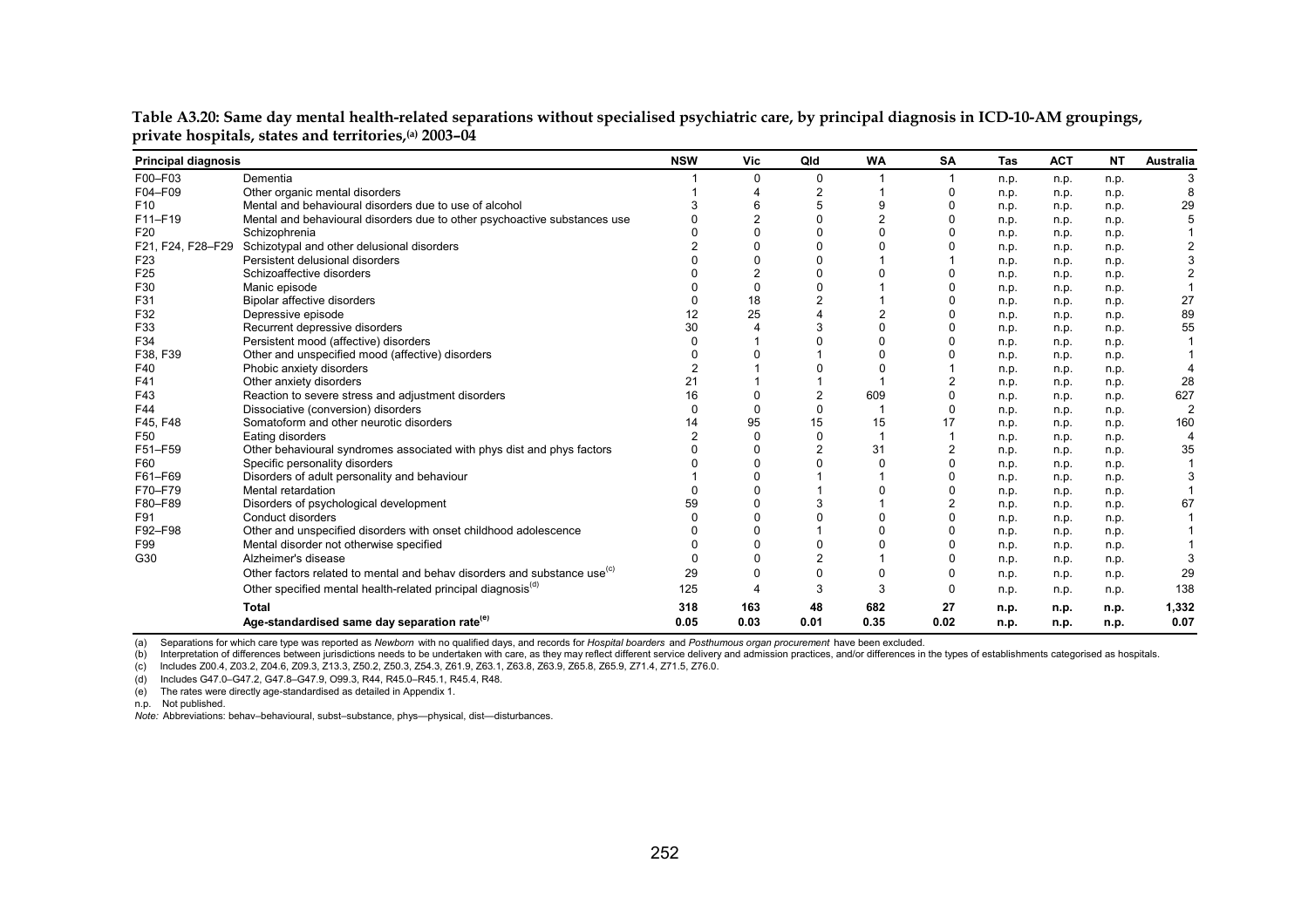| <b>Principal diagnosis</b> |                                                                                      | <b>NSW</b> | Vic            | Qld            | <b>WA</b>      | <b>SA</b> | Tas            | <b>ACT</b>            |                | NT Australia |
|----------------------------|--------------------------------------------------------------------------------------|------------|----------------|----------------|----------------|-----------|----------------|-----------------------|----------------|--------------|
| F00-F03                    | Dementia                                                                             | 1,709      | 1,065          | 574            | 317            | 434       | 98             | 12                    | 28             | 4,237        |
| F04-F09                    | Other organic mental disorders                                                       | 1,134      | 1,122          | 268            | 183            | 248       | 31             | 31                    | 10             | 3,027        |
| F <sub>10</sub>            | Mental and behavioural disorders due to use of alcohol                               | 5,075      | 1,883          | 1,978          | 1,280          | 924       | 338            | 60                    | 120            | 11,658       |
| F11-F19                    | Mental and behavioural disorders due to other psychoactive substances use            | 3,236      | 477            | 660            | 520            | 289       | 164            | 16                    | 11             | 5,373        |
| F20                        | Schizophrenia                                                                        | 842        | 588            | 221            | 241            | 495       | 80             | 5                     | 6              | 2,478        |
|                            | F21, F24, F28-F29 Schizotypal and other delusional disorders                         | 186        | 226            | 47             | 48             | 84        | 22             |                       | $\overline{2}$ | 616          |
| F <sub>22</sub>            | Persistent delusional disorders                                                      | 136        | 107            | 27             | 23             | 56        | 5              | $\overline{2}$        | $\Omega$       | 356          |
| F <sub>23</sub>            | Acute and transient psychotic disorders                                              | 249        | 175            | 59             | 57             | 116       | 8              | $\overline{2}$        | 3              | 669          |
| F <sub>25</sub>            | Schizoaffective disorders                                                            | 127        | 82             | 21             | 23             | 140       | 9              |                       | 2              | 405          |
| F30                        | Manic episode                                                                        | 72         | 76             | 15             | 13             | 28        | 5              |                       |                | 211          |
| F31                        | Bipolar affective disorders                                                          | 319        | 246            | 116            | 123            | 276       | 38             | $\boldsymbol{\Delta}$ | $\overline{1}$ | 1,123        |
| F32                        | Depressive episode                                                                   | 2,416      | 1,547          | 761            | 898            | 1,176     | 108            | 19                    | 13             | 6,938        |
| F33                        | Recurrent depressive disorders                                                       | 198        | 167            | 44             | 151            | 333       | 5              | 9                     | $\Omega$       | 907          |
| F34                        | Persistent mood (affective) disorders                                                | 41         | 30             | 11             | 20             | 25        |                |                       |                | 134          |
| F38, F39                   | Other and unspecified mood (affective) disorders                                     | 23         | 9              | 8              | 6              | 5         | 3              | $\Omega$              | $\Omega$       | 54           |
| F40                        | Phobic anxiety disorders                                                             | 13         | 8              | 3              |                | 5         | $\Omega$       | $\Omega$              | 0              | 30           |
| F41                        | Other anxiety disorders                                                              | 1,232      | 935            | 443            | 450            | 599       | 63             | 22                    | 8              | 3,752        |
| F42                        | Obsessive-compulsive disorders                                                       | 16         | 12             | 1              | $\overline{4}$ | 12        | 3              | $\Omega$              | $\mathbf{0}$   | 48           |
| F43                        | Reaction to severe stress and adjustment disorders                                   | 630        | 1.148          | 217            | 435            | 586       | 94             | 10                    | 9              | 3,129        |
| F44                        | Dissociative (conversion) disorders                                                  | 242        | 188            | 151            | 57             | 96        | 22             | 9                     | $\overline{4}$ | 769          |
| F45, F48                   | Somatoform and other neurotic disorders                                              | 103        | 57             | 67             | 38             | 50        |                |                       | 0              | 317          |
| F50                        | Eating disorders                                                                     | 291        | 217            | 78             | 65             | 52        | 8              | 10                    | 0              | 721          |
| F51-F59                    | Other behavioural syndromes associated with phys dist and phys factors               | 339        | 141            | 93             | 28             | 47        |                | 5                     | $\overline{2}$ | 656          |
| F60                        | Specific personality disorders                                                       | 245        | 156            | 71             | 89             | 155       | 45             | 8                     | $\mathbf 0$    | 769          |
| F61-F69                    | Disorders of adult personality and behaviour                                         | 27         | 15             | $\overline{7}$ | 11             | 6         |                | $\Omega$              | $\Omega$       | 67           |
| F70-F79                    | Mental retardation                                                                   | 35         | 13             | 19             | 7              | 14        | 6              | $\Omega$              | $\Omega$       | 94           |
| F80-F89                    | Disorders of psychological development                                               | 52         | 11             | 18             | 9              | 3         | $\overline{2}$ |                       | $\overline{2}$ | 101          |
| F90                        | Hyperkinetic disorders                                                               | 13         | $\overline{2}$ | 4              |                | 8         |                | $\Omega$              | 0              | 38           |
| F91                        | Conduct disorders                                                                    | 110        | 118            | 32             |                | 18        | 6              | $\Omega$              | 3              | 295          |
| F92-F98                    | Other and unspecified disorders with onset childhood adolescence                     | 74         | 84             | 55             |                | 8         |                | $\Omega$              | $\Omega$       | 226          |
| F99                        | Mental disorder not otherwise specified                                              | 44         | 18             | 6              |                | $\Delta$  |                | $\Omega$              |                | 75           |
| G30                        | Alzheimer's disease                                                                  | 540        | 459            | 242            | 187            | 240       | 19             |                       | $\overline{2}$ | 1,696        |
|                            | Other factors related to mental and behav disorders and substance use <sup>(c)</sup> | 420        | 177            | 32             | 26             | 6         | 11             |                       | $\overline{7}$ | 680          |
|                            | Other specified mental health-related principal diagnosis <sup>(d)</sup>             | 834        | 2,574          | 879            | 218            | 451       | 40             | 31                    | 16             | 5,043        |
|                            | <b>Total</b>                                                                         | 21,023     | 14,133         | 7,228          | 5,549          | 6,989     | 1,244          | 274                   | 252            | 56,692       |
|                            | Age-standardised overnight separation rate <sup>(e)</sup>                            | 3.1        | 2.8            | 1.9            | 2.9            | 4.5       | 2.4            | 0.9                   | 1.6            | 2.8          |

**Table A3.21: Overnight mental health-related separations without specialised psychiatric care, by principal diagnosis in ICD-10-AM groupings, public hospitals, states and territories,(a) 2003–04** 

(a) Separations for which care type was reported as *Newborn* with no qualified days, and records for *Hospital boarders* and *Posthumous organ procurement* have been excluded.

(b) Interpretation of differences between jurisdictions needs to be undertaken with care, as they may reflect different service delivery and admission practices, and/or differences in the types of establishments categorise

(c) Includes Z00.4, Z03.2, Z04.6, Z09.3, Z13.3, Z50.2, Z50.3, Z54.3, Z61.9, Z63.1, Z63.8, Z63.9, Z65.8, Z65.9, Z71.4, Z71.5, Z76.0.

(d) Includes G47.0–G47.2, G47.8–G47.9, O99.3, R44, R45.0–R45.1, R45.4, R48.

(e) The rates were directly age-standardised as detailed in Appendix 1.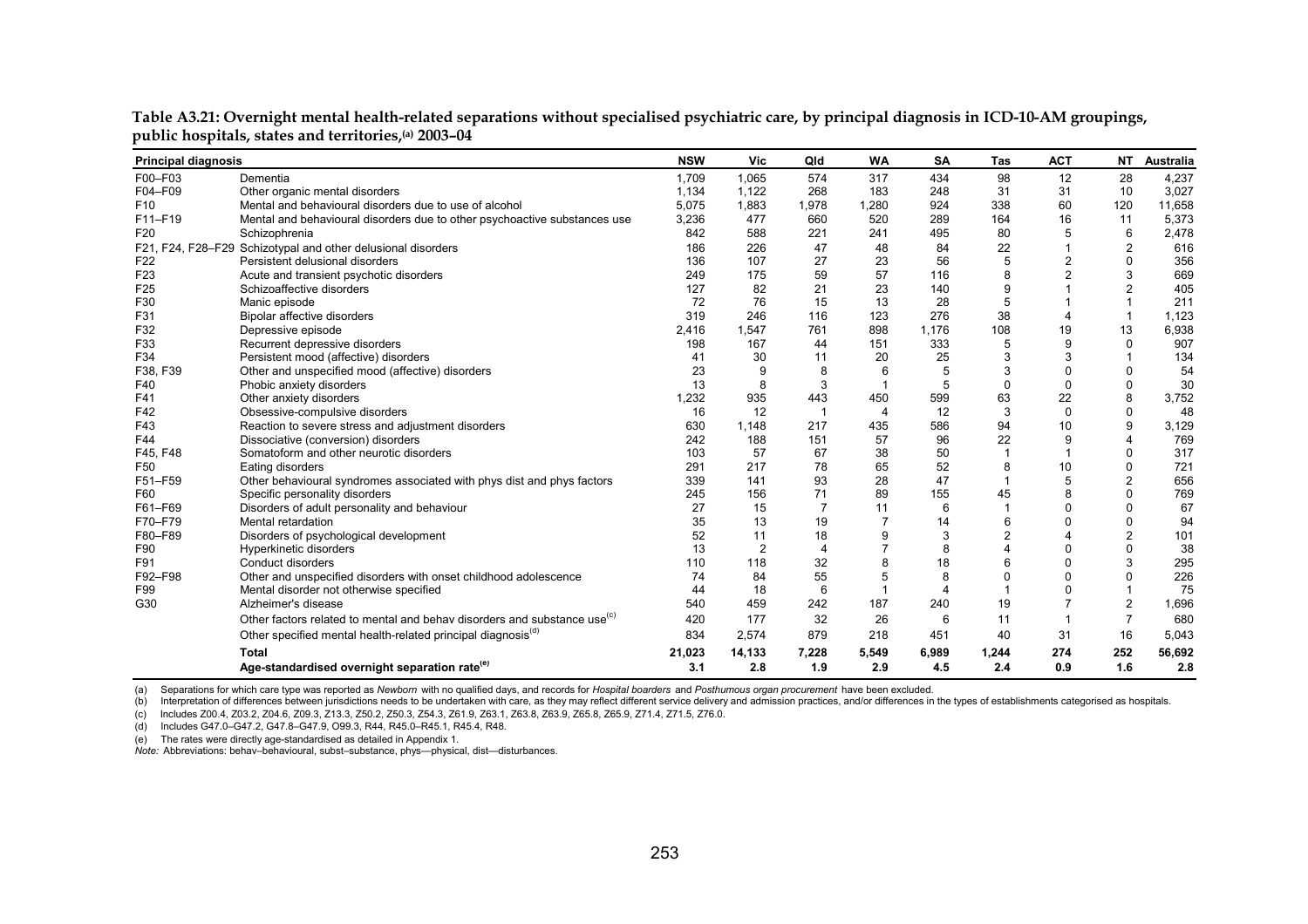| <b>Principal diagnosis</b> |                                                                                      | <b>NSW</b>     | Vic            | Qld            | <b>WA</b> | <b>SA</b>      | Tas  | <b>ACT</b> |      | NT Australia |
|----------------------------|--------------------------------------------------------------------------------------|----------------|----------------|----------------|-----------|----------------|------|------------|------|--------------|
| F00-F03                    | Dementia                                                                             | 139            | 179            | 243            | 110       | 100            | n.p. | n.p.       | n.p. | 804          |
| F04-F09                    | Other organic mental disorders                                                       | 107            | 231            | 95             | 32        | 76             | n.p. | n.p.       | n.p. | 570          |
| F <sub>10</sub>            | Mental and behavioural disorders due to use of alcohol                               | 134            | 411            | 644            | 105       | 94             | n.p. | n.p.       | n.p. | 1,467        |
| F11-F19                    | Mental and behavioural disorders due to other psychoactive substances use            | 45             | 157            | 154            | 35        | 36             | n.p. | n.p.       | n.p. | 441          |
| F <sub>20</sub>            | Schizophrenia                                                                        | 58             | 4              | 22             |           | 5              | n.p. | n.p.       | n.p. | 121          |
|                            | F21, F24, F28-F29 Schizotypal and other delusional disorders                         | 5              | 4              | 12             | 5         | 5              | n.p. | n.p.       | n.p. | 35           |
| F22                        | Persistent delusional disorders                                                      |                | 6              | 15             | 8         | $\overline{2}$ | n.p. | n.p.       | n.p. | 42           |
| F <sub>23</sub>            | Schizoaffective disorders                                                            |                |                | 5              | 5         | $\overline{2}$ | n.p. | n.p.       | n.p. | 26           |
| F <sub>25</sub>            | Schizotypal and other delusional disorders                                           | 55             | 0              | 6              | 4         | $\overline{2}$ | n.p. | n.p.       | n.p. | 76           |
| F30                        | Manic episode                                                                        | 3              | 3              | 4              | 2         |                | n.p. | n.p.       | n.p. | 15           |
| F31                        | <b>Bipolar affective disorders</b>                                                   | 98             | 25             | 33             | 11        | 8              | n.p. | n.p.       | n.p. | 221          |
| F32                        | Depressive episode                                                                   | 236            | 198            | 347            | 174       | 114            | n.p. | n.p.       | n.p. | 1,275        |
| F33                        | Recurrent depressive disorders                                                       | 247            | 24             | 48             | 19        | 23             | n.p. | n.p.       | n.p. | 424          |
| F34                        | Persistent mood (affective) disorders                                                | 21             | $\Omega$       | 7              | 2         |                | n.p. | n.p.       | n.p. | 43           |
| F38, F39                   | Other and unspecified mood (affective) disorders                                     | $\overline{2}$ | 0              | 3              |           | $\Omega$       | n.p. | n.p.       | n.p. | g            |
| F40                        | Phobic anxiety disorders                                                             | $\Omega$       | $\overline{2}$ | 3              | $\Omega$  | 3              | n.p. | n.p.       | n.p. | 9            |
| F41                        | Other anxiety disorders                                                              | 147            | 185            | 276            | 117       | 122            | n.p. | n.p.       | n.p. | 930          |
| F42                        | Obsessive-compulsive disorders                                                       | -1             | 3              | 3              | -1        | $\mathbf 0$    | n.p. | n.p.       | n.p. | 11           |
| F43                        | Reaction to severe stress and adjustment disorders                                   | 394            | 38             | 111            | 176       | 21             | n.p. | n.p.       | n.p. | 829          |
| F44                        | Dissociative (conversion) disorders                                                  | 11             | 10             | 33             | 11        | 5              | n.p. | n.p.       | n.p. | 94           |
| F45, F48                   | Somatoform and other neurotic disorders                                              | $\overline{2}$ | 14             | 27             | 9         | 8              | n.p. | n.p.       | n.p. | 68           |
| F50                        | Eating disorders                                                                     | 9              | 10             | 10             | 9         | 10             | n.p. | n.p.       | n.p. | 74           |
| F51-F59                    | Other behavioural syndromes associated with phys dist and phys factors               | 26             | 129            | 23             | 30        | 14             | n.p. | n.p.       | n.p. | 348          |
| F60                        | Specific personality disorders                                                       | 15             | 3              | 6              |           | $\mathbf{0}$   | n.p. | n.p.       | n.p. | 36           |
| F61-F69                    | Disorders of adult personality and behaviour                                         | 21             | 35             | $\overline{7}$ | 3         | $\Omega$       | n.p. | n.p.       | n.p. | 66           |
| F70-F79                    | Mental retardation                                                                   | 0              | 0              |                | $\Omega$  | $\Omega$       | n.p. | n.p.       | n.p. |              |
| F80-F89                    | Disorders of psychological development                                               | 172            | 0              | 0              | $\Omega$  | $\Omega$       | n.p. | n.p.       | n.p. | 174          |
| F90                        | Hyperkinetic disorders                                                               | U              | $\Omega$       | $\Omega$       |           | $\Omega$       | n.p. | n.p.       | n.p. |              |
| F91                        | Conduct disorders                                                                    |                |                | 5              | $\Omega$  | $\Omega$       | n.p. | n.p.       | n.p. | 6            |
| F92-F98                    | Other and unspecified disorders with onset childhood adolescence                     | U              | 0              |                |           | $\Omega$       | n.p. | n.p.       | n.p. | 4            |
| F99                        | Mental disorder not otherwise specified                                              | $\Omega$       | $\mathbf 0$    | 1              | $\Omega$  | $\Omega$       | n.p. | n.p.       | n.p. |              |
| G30                        | Alzheimer's disease                                                                  | 55             | 73             | 138            | 70        | 53             | n.p. | n.p.       | n.p. | 408          |
|                            | Other factors related to mental and behav disorders and substance use <sup>(c)</sup> | $\Omega$       | $\mathbf 0$    | 6              | 20        | 0              | n.p. | n.p.       | n.p. | 26           |
|                            | Other specified mental health-related principal diagnosis <sup>(0)</sup>             | 157            | 1,060          | 161            | 256       | 90             | n.p. | n.p.       | n.p. | 1,865        |
|                            | Total                                                                                | 2,171          | 2,812          | 2,450          | 1,225     | 795            | n.p. | n.p.       | n.p. | 10,520       |
|                            | Age-standardised overnight separation rate <sup>(e)</sup>                            | 0.31           | 0.56           | 0.64           | 0.64      | 0.46           | n.p. | n.p.       | n.p. | 0.52         |

**Table A3.22: Overnight mental health-related separations without specialised psychiatric care, by principal diagnosis in ICD-10-AM groupings, private hospitals, states and territories,(a) 2003–04** 

(a) Separations for which care type was reported as *Newborn* with no qualified days, and records for *Hospital boarders* and *Posthumous organ procurement* have been excluded.

(b) Interpretation of differences between jurisdictions needs to be undertaken with care, as they may reflect different service delivery and admission practices, and/or differences in the types of establishments categorise

(c) Includes Z00.4, Z03.2, Z04.6, Z09.3, Z13.3, Z50.2, Z50.3, Z54.3, Z61.9, Z63.1, Z63.8, Z63.9, Z65.8, Z65.9, Z71.4, Z71.5, Z76.0.

(d) Includes G47.0–G47.2, G47.8–G47.9, O99.3, R44, R45.0–R45.1, R45.4, R48.

(e) The rates were directly age-standardised as detailed in Appendix 1.

n.p. Not published.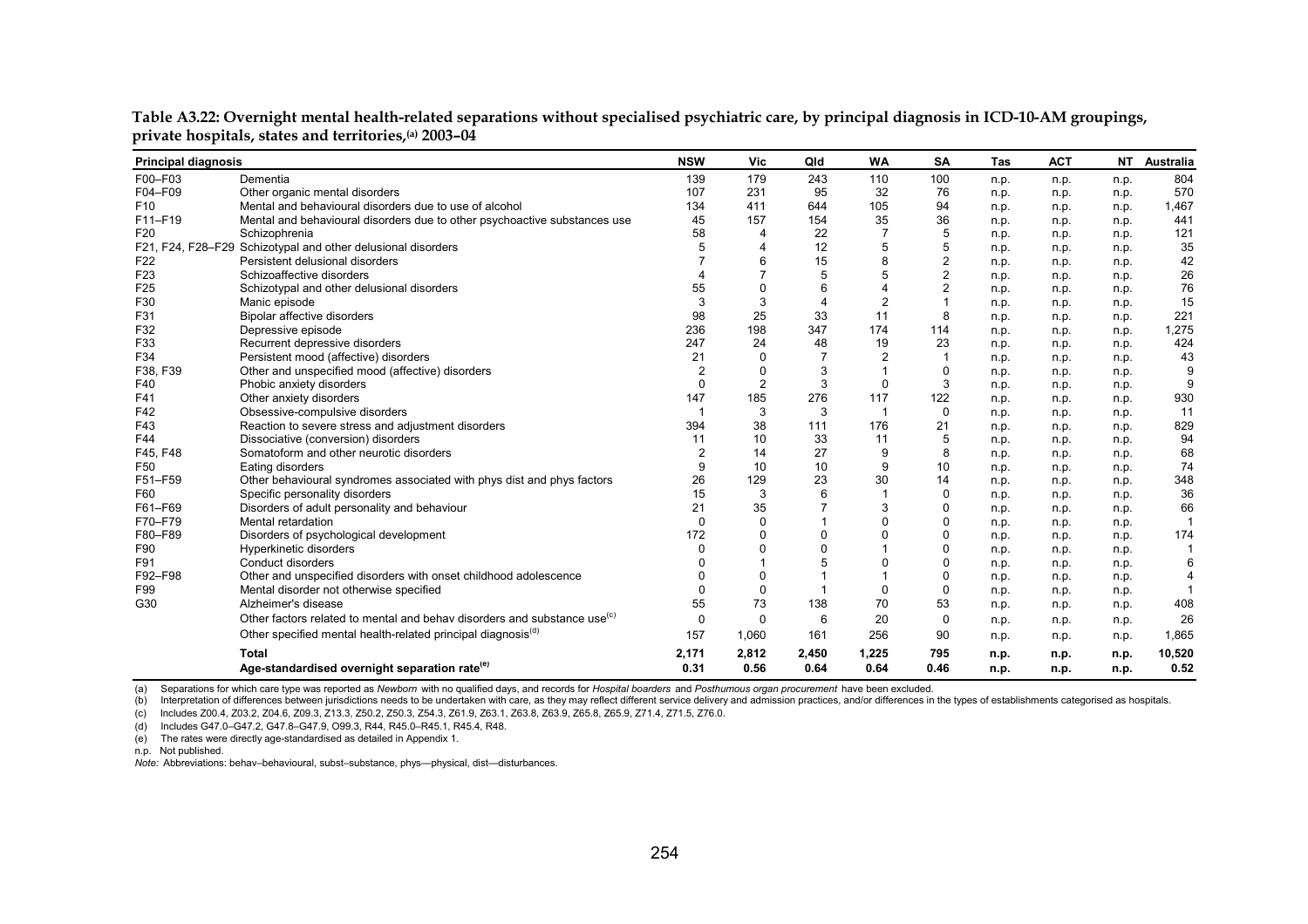| <b>Principal diagnosis</b> |                                                                                      | <b>NSW</b> | Vic                   | Qld          | <b>WA</b>    | <b>SA</b> | Tas            | <b>ACT</b>   | <b>NT</b>               | <b>Australia</b> |
|----------------------------|--------------------------------------------------------------------------------------|------------|-----------------------|--------------|--------------|-----------|----------------|--------------|-------------------------|------------------|
| F00-F03                    | Dementia                                                                             | 36,588     | 23,662                | 11,385       | 6,945        | 7,154     | 2,064          | 249          | 603                     | 88,650           |
| F04-F09                    | Other organic mental disorders                                                       | 16,456     | 15,236                | 2,352        | 1,831        | 2,794     | 366            | 443          | 184                     | 39,662           |
| F <sub>10</sub>            | Mental and behavioural disorders due to use of alcohol                               | 21,711     | 7,269                 | 7,888        | 4,733        | 3,614     | 2,125          | 174          | 510                     | 48,024           |
| F11-F19                    | Mental and behavioural disorders due to other psychoactive substances use            | 16,889     | 1,705                 | 2,587        | 2,411        | 969       | 1,049          | 52           | 52                      | 25,714           |
| F20                        | Schizophrenia                                                                        | 6,595      | 3,165                 | 1,024        | 1,021        | 1,660     | 1,284          | 67           | 12                      | 14,828           |
| F21, F24, F28-F29          | Schizotypal and other delusional disorders                                           | 1.004      | 749                   | 186          | 191          | 437       | 226            | 10           | $\overline{2}$          | 2,805            |
| F22                        | Persistent delusional disorders                                                      | 1,035      | 564                   | 164          | 152          | 365       | 26             | 38           | $\Omega$                | 2,344            |
| F <sub>23</sub>            | Acute and transient psychotic disorders                                              | 926        | 546                   | 296          | 188          | 453       | 39             | 47           | 15                      | 2,510            |
| F <sub>25</sub>            | Schizoaffective disorders                                                            | 1,194      | 233                   | 86           | 166          | 517       | 203            | 6            | $\overline{\mathbf{4}}$ | 2,409            |
| F30                        | Manic episode                                                                        | 486        | 229                   | 60           | 80           | 106       | 33             | 35           |                         | 1,030            |
| F31                        | <b>Bipolar affective disorders</b>                                                   | 2,434      | 1,505                 | 531          | 689          | 1,176     | 368            | 28           | $\overline{1}$          | 6,732            |
| F32                        | Depressive episode                                                                   | 16,835     | 7,381                 | 3,568        | 5,035        | 6,592     | 1,061          | 213          | 52                      | 40,737           |
| F33                        | Recurrent depressive disorders                                                       | 1,556      | 769                   | 195          | 887          | 1,673     | 46             | 85           | $\Omega$                | 5,211            |
| F34                        | Persistent mood (affective) disorders                                                | 128        | 116                   | 27           | 68           | 81        | 12             | 28           | 5                       | 465              |
| F38, F39                   | Other and unspecified mood (affective) disorders                                     | 80         | 25                    | 23           | 88           | 24        | 27             | $\Omega$     | $\Omega$                | 267              |
| F40                        | Phobic anxiety disorders                                                             | 64         | 61                    | 81           | $\mathbf{1}$ | 13        | $\Omega$       | $\mathbf{0}$ | $\mathbf 0$             | 220              |
| F41                        | Other anxiety disorders                                                              | 4,560      | 3,993                 | 1,516        | 1,985        | 2,395     | 309            | 81           | 21                      | 14,860           |
| F42                        | Obsessive-compulsive disorders                                                       | 134        | 91                    | $\mathbf{1}$ | 8            | 34        | 197            | 0            | $\mathbf 0$             | 465              |
| F43                        | Reaction to severe stress and adjustment disorders                                   | 2,093      | 3,006                 | 574          | 1,355        | 1,528     | 360            | 63           | 13                      | 8,992            |
| F44                        | Dissociative (conversion) disorders                                                  | 1,462      | 815                   | 628          | 190          | 438       | 151            | 34           | 12                      | 3,730            |
| F45, F48                   | Somatoform and other neurotic disorders                                              | 383        | 208                   | 348          | 287          | 206       | $\overline{7}$ | 7            | 0                       | 1,446            |
| F50                        | Eating disorders                                                                     | 5,691      | 3,038                 | 1,455        | 1,541        | 548       | 280            | 480          | $\Omega$                | 13,033           |
| F51-F59                    | Other behavioural syndromes associated with phys dist and phys factors               | 1,504      | 552                   | 322          | 104          | 197       | -1             | 32           | 4                       | 2,716            |
| F60                        | Specific personality disorders                                                       | 776        | 418                   | 263          | 2,184        | 417       | 181            | 46           | 0                       | 4,285            |
| F61-F69                    | Disorders of adult personality and behaviour                                         | 175        | 89                    | 26           | 117          | 20        | 6              | $\Omega$     | $\Omega$                | 433              |
| F70-F79                    | Mental retardation                                                                   | 290        | 228                   | 107          | 54           | 32        | 118            | 0            | 0                       | 829              |
| F80-F89                    | Disorders of psychological development                                               | 853        | 37                    | 57           | 47           | 6         | 3              | 7            | 3                       | 1,013            |
| F90                        | Hyperkinetic disorders                                                               | 427        | $\boldsymbol{\Delta}$ | 11           | 44           | 15        | 11             | 0            | 0                       | 512              |
| F91                        | Conduct disorders                                                                    | 618        | 594                   | 79           | 59           | 67        | 16             | 0            | 5                       | 1,438            |
| F92-F98                    | Other and unspecified disorders with onset childhood adolescence                     | 299        | 273                   | 212          | 18           | 33        | $\Omega$       | $\Omega$     | $\Omega$                | 835              |
| F99                        | Mental disorder not otherwise specified                                              | 87         | 32                    | 19           |              |           | 15             | 0            | $\mathbf{1}$            | 162              |
| G30                        | Alzheimer's disease                                                                  | 10,290     | 12,755                | 5,509        | 2,775        | 3,755     | 244            | 140          | 10                      | 35,478           |
|                            | Other factors related to mental and behav disorders and substance use <sup>(c)</sup> | 4,942      | 1,282                 | 74           | 49           | 11        | 42             |              | 19                      | 6,420            |
|                            | Other specified mental health-related principal diagnosis <sup>(0)</sup>             | 3,598      | 7,993                 | 2,925        | 641          | 1,488     | 175            | 98           | 67                      | 16,985           |
|                            | <b>Total</b>                                                                         | 162,163    | 98,623                | 44,579       | 35,945       | 38,825    | 11,045         | 2,464        | 1,596                   | 395,240          |
|                            | Age-standardised overnight patient day rate <sup>(e)</sup>                           | 23.22      | 18.98                 | 11.83        | 19.05        | 23.05     | 20.32          | 9.01         | 14.74                   | 19.31            |

**Table A3.23: Patient days for mental health-related overnight separations without specialised psychiatric care, by principal diagnosis in ICD-10-AM groupings, public hospitals, states and territories,(a) 2003–04** 

(a) Separations for which care type was reported as *Newborn* with no qualified days, and records for *Hospital boarders* and *Posthumous organ procurement* have been excluded.

(b) Interpretation of differences between jurisdictions needs to be undertaken with care, as they may reflect different service delivery and admission practices, and/or differences in the types of establishments categorise

(c) Includes Z00.4, Z03.2, Z04.6, Z09.3, Z13.3, Z50.2, Z50.3, Z54.3, Z61.9, Z63.1, Z63.8, Z63.9, Z65.8, Z65.9, Z71.4, Z71.5, Z76.0.

(d) Includes G47.0–G47.2, G47.8–G47.9, O99.3, R44, R45.0–R45.1, R45.4, R48.

(e) The rates were directly age-standardised as detailed in Appendix 1.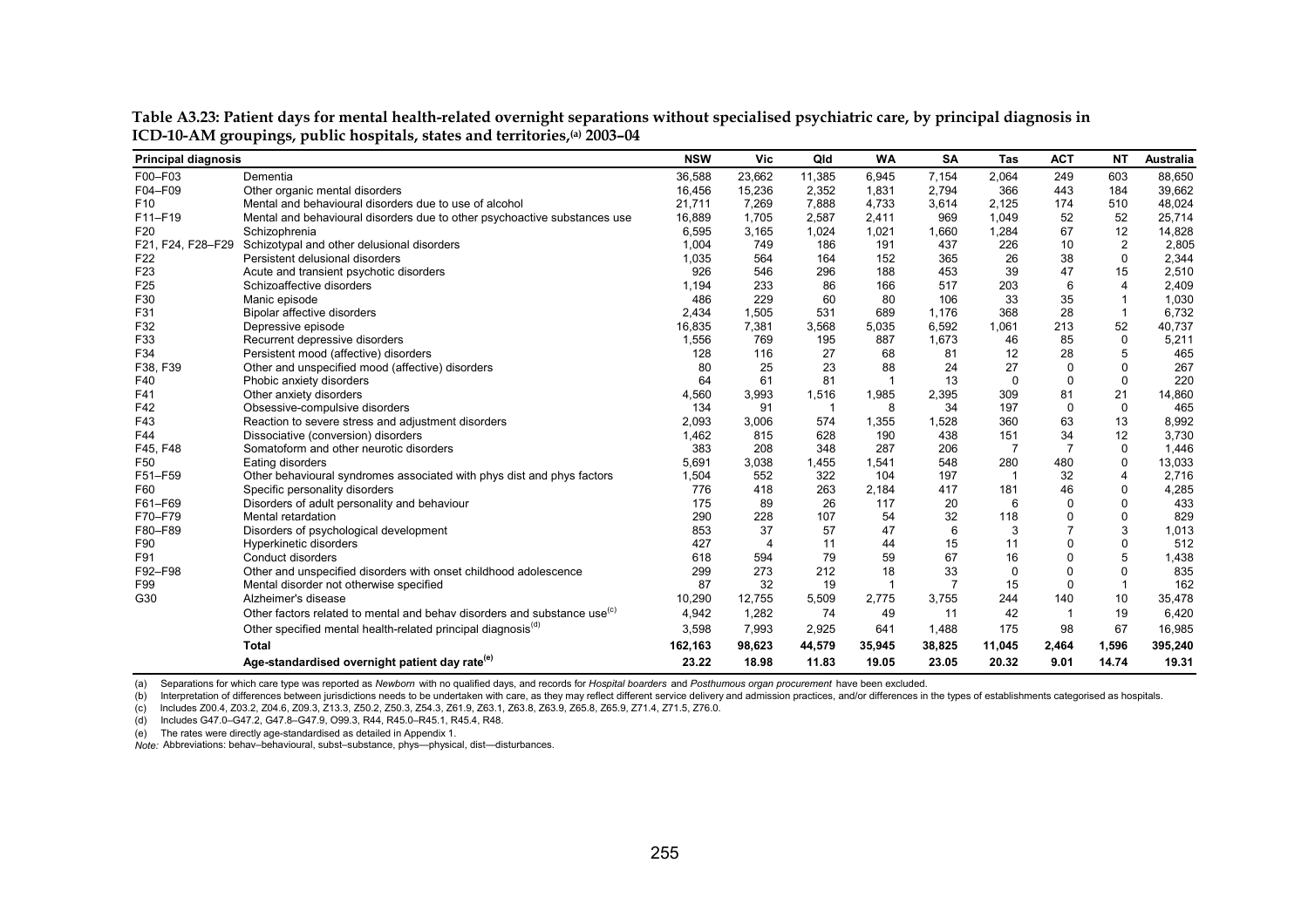| <b>Principal diagnosis</b> |                                                                                      | <b>NSW</b>  | Vic      | Qld      | <b>WA</b>      | <b>SA</b>   | <b>Tas</b> | <b>ACT</b> | <b>NT</b> | Australia      |
|----------------------------|--------------------------------------------------------------------------------------|-------------|----------|----------|----------------|-------------|------------|------------|-----------|----------------|
| F00-F03                    | Dementia                                                                             | 2,755       | 3,168    | 4,373    | 1,873          | 1,080       | n.p.       | n.p.       | n.p.      | 14,008         |
| F04-F09                    | Other organic mental disorders                                                       | 1,990       | 3,411    | 1,520    | 454            | 866         | n.p.       | n.p.       | n.p.      | 8,644          |
| F <sub>10</sub>            | Mental and behavioural disorders due to use of alcohol                               | 1,877       | 6,637    | 8,282    | 418            | 635         | n.p.       | n.p.       | n.p.      | 18,575         |
| F11-F19                    | Mental and behavioural disorders due to other psychoactive substances use            | 480         | 2,414    | 2,209    | 84             | 245         | n.p.       | n.p.       | n.p.      | 5,609          |
| F <sub>20</sub>            | Schizophrenia                                                                        | 1,290       | 36       | 204      | 28             | 27          | n.p.       | n.p.       | n.p.      | 1,916          |
| F21, F24, F28-F29          | Schizotypal and other delusional disorders                                           | 119         | 53       | 162      | 5              | 62          | n.p.       | n.p.       | n.p.      | 432            |
| F <sub>22</sub>            | Persistent delusional disorders                                                      | 106         | 54       | 180      | 39             | 21          | n.p.       | n.p.       | n.p.      | 426            |
| F <sub>23</sub>            | Acute and transient psychotic disorders                                              | 20          | 62       | 12       | 42             | 15          | n.p.       | n.p.       | n.p.      | 183            |
| F <sub>25</sub>            | Schizoaffective disorders                                                            | 1.405       | 0        | 90       | 15             | 46          | n.p.       | n.p.       | n.p.      | 1,664          |
| F30                        | Manic episode                                                                        | 26          | 34       | 47       | 12             | 6           | n.p.       | n.p.       | n.p.      | 158            |
| F31                        | Bipolar affective disorders                                                          | 1.704       | 355      | 437      | 134            | 83          | n.p.       | n.p.       | n.p.      | 3,405          |
| F32                        | Depressive episode                                                                   | 3.633       | 2,226    | 4,756    | 1.753          | 1.179       | n.p.       | n.p.       | n.p.      | 16,421         |
| F33                        | Recurrent depressive disorders                                                       | 5,327       | 217      | 684      | 174            | 220         | n.p.       | n.p.       | n.p.      | 7,595          |
| F34                        | Persistent mood (affective) disorders                                                | 270         | 0        | 116      | 17             | 8           | n.p.       | n.p.       | n.p.      | 654            |
| F38, F39                   | Other and unspecified mood (affective) disorders                                     | 43          | 0        | 60       | $\overline{2}$ | $\Omega$    | n.p.       | n.p.       | n.p.      | 168            |
| F40                        | Phobic anxiety disorders                                                             | $\mathbf 0$ | 15       | 42       | $\mathbf 0$    | 11          | n.p.       | n.p.       | n.p.      | 70             |
| F41                        | Other anxiety disorders                                                              | 1,716       | 1,094    | 1,973    | 815            | 786         | n.p.       | n.p.       | n.p.      | 7,195          |
| F42                        | Obsessive-compulsive disorders                                                       | 25          | 34       | 37       | 15             | 0           | n.p.       | n.p.       | n.p.      | 231            |
| F43                        | Reaction to severe stress and adjustment disorders                                   | 7,342       | 302      | 1,277    | 720            | 107         | n.p.       | n.p.       | n.p.      | 10,733         |
| F44                        | Dissociative (conversion) disorders                                                  | 63          | 48       | 326      | 147            | 39          | n.p.       | n.p.       | n.p.      | 820            |
| F45, F48                   | Somatoform and other neurotic disorders                                              | 10          | 51       | 192      | 47             | 32          | n.p.       | n.p.       | n.p.      | 369            |
| F <sub>50</sub>            | Eating disorders                                                                     | 181         | 158      | 193      | 189            | 443         | n.p.       | n.p.       | n.p.      | 1,714          |
| F51-F59                    | Other behavioural syndromes associated with phys dist and phys factors               | 122         | 723      | 105      | 105            | 50          | n.p.       | n.p.       | n.p.      | 2,001          |
| F60                        | Specific personality disorders                                                       | 376         | 19       | 76       |                | $\Omega$    | n.p.       | n.p.       | n.p.      | 606            |
| F61-F69                    | Disorders of adult personality and behaviour                                         | 95          | 405      | 46       | 13             | $\Omega$    | n.p.       | n.p.       | n.p.      | 559            |
| F70-F79                    | Mental retardation                                                                   | $\Omega$    | $\Omega$ | Δ        | $\Omega$       | $\Omega$    | n.p.       | n.p.       | n.p.      | $\overline{4}$ |
| F80-F89                    | Disorders of psychological development                                               | 819         | $\Omega$ | $\Omega$ | $\Omega$       | $\Omega$    | n.p.       | n.p.       | n.p.      | 829            |
| F90                        | Hyperkinetic disorders                                                               |             | $\Omega$ | $\Omega$ |                | $\Omega$    | n.p.       | n.p.       | n.p.      | $\Delta$       |
| F91                        | Conduct disorders                                                                    |             |          | 28       | 0              | 0           | n.p.       | n.p.       | n.p.      | 32             |
| F92-F98                    | Other and unspecified disorders with onset childhood adolescence                     |             | 0        | 3        |                | $\mathbf 0$ | n.p.       | n.p.       | n.p.      | 21             |
| F99                        | Mental disorder not otherwise specified                                              | $\Omega$    | 0        | 22       | $\Omega$       | $\Omega$    | n.p.       | n.p.       | n.p.      | 22             |
| G30                        | Alzheimer's disease                                                                  | 964         | 1,373    | 2,354    | 1,159          | 646         | n.p.       | n.p.       | n.p.      | 6,876          |
|                            | Other factors related to mental and behav disorders and substance use <sup>(c)</sup> | 0           | 0        | 31       | 77             | 0           | n.p.       | n.p.       | n.p.      | 108            |
|                            | Other specified mental health-related principal diagnosis <sup>(d)</sup>             | 502         | 4,407    | 416      | 942            | 239         | n.p.       | n.p.       | n.p.      | 6,802          |
|                            | <b>Total</b>                                                                         | 33,260      | 27,300   | 30,257   | 9,288          | 6,846       | n.p.       | n.p.       | n.p.      | 118,854        |
|                            | Age-standardised overnight patient day rate <sup>(e)</sup>                           | 4.76        | 5.37     | 7.96     | 4.98           | 3.86        | n.p.       | n.p.       | n.p.      | 5.79           |

**Table A3.24: Patient days for mental health-related overnight separations without specialised psychiatric care, by principal diagnosis in ICD-10-AM groupings, private hospitals, states and territories,(a) 2003–04** 

(a) Separations for which care type was reported as *Newborn* with no qualified days, and records for *Hospital boarders* and *Posthumous organ procurement* have been excluded.

(b) Interpretation of differences between jurisdictions needs to be undertaken with care, as they may reflect different service delivery and admission practices, and/or differences in the types of establishments categorise

(c) Includes Z00.4, Z03.2, Z04.6, Z09.3, Z13.3, Z50.2, Z50.3, Z54.3, Z61.9, Z63.1, Z63.8, Z63.9, Z65.8, Z65.9, Z71.4, Z71.5, Z76.0.

(d) Includes G47.0–G47.2, G47.8–G47.9, O99.3, R44, R45.0–R45.1, R45.4, R48.

(e) The rates were directly age-standardised as detailed in Appendix 1.

n.p. Not published.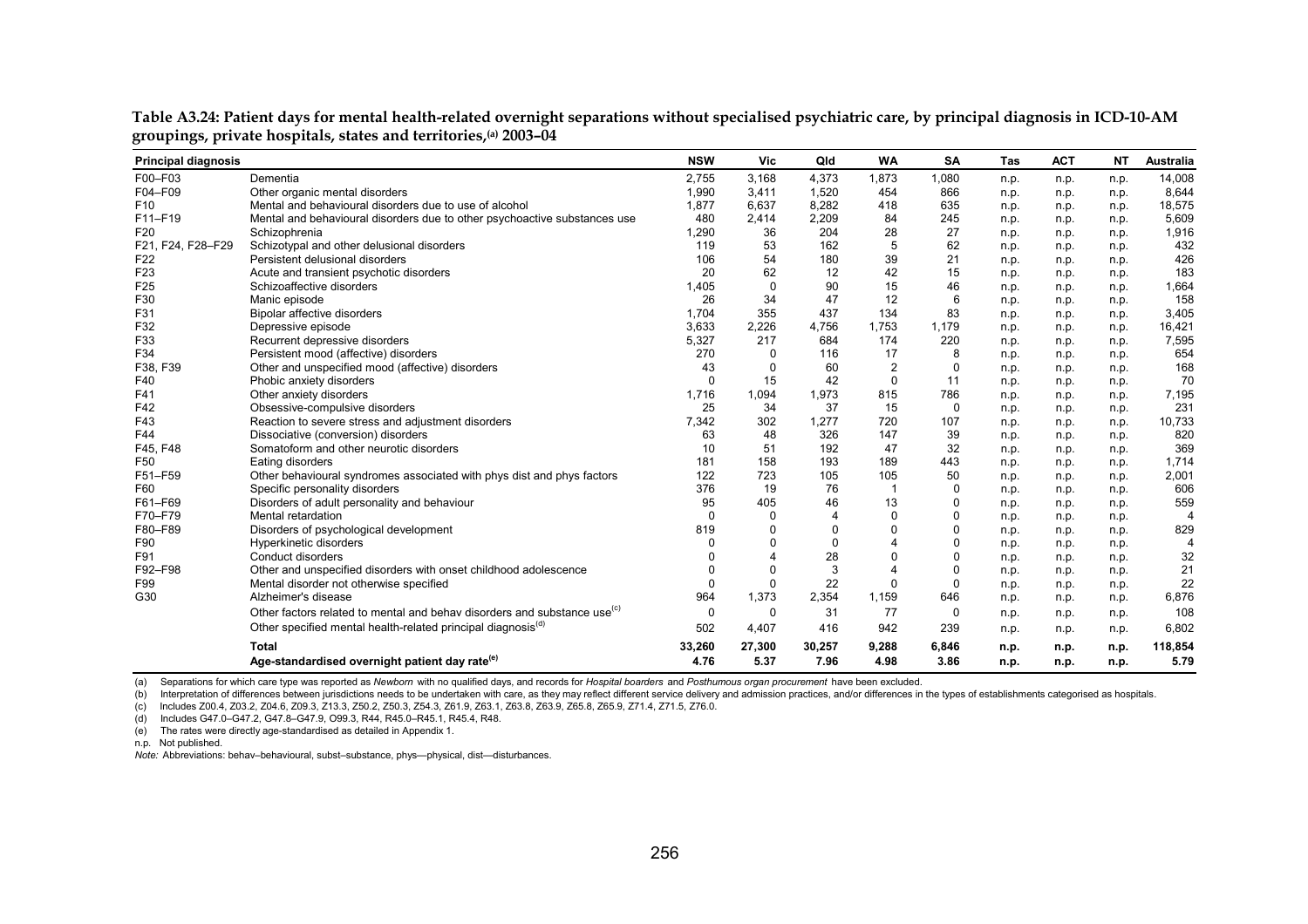Table A3.25: Overnight mental health-related separations<sup>(a)</sup> without specialised psychiatric care for the 15 most frequently reported AR-DRGs*,* by **hospital type, states and territories,(b) 2003–04** 

|             | <b>AR-DRG Description</b>                                                     | <b>NSW</b> | Vic   | Qld   | <b>WA</b>      | <b>SA</b>                     | Tas  | <b>ACT</b>     |                | NT Australia |
|-------------|-------------------------------------------------------------------------------|------------|-------|-------|----------------|-------------------------------|------|----------------|----------------|--------------|
|             |                                                                               |            |       |       |                | <b>Public acute hospitals</b> |      |                |                |              |
| U65Z        | <b>Anxiety Disorders</b>                                                      | 1,605      | 2,956 | 1,166 | 397            | 704                           | 74   | 33             | 8              | 6,943        |
| <b>U64Z</b> | Other Affective and Somatoform Disorders                                      | 2,035      | 1,255 | 667   | 814            | 955                           | 111  | 16             | 16             | 5,869        |
| <b>B63Z</b> | Dementia and Other Chronic Disturbances of Cerebral Function                  | 2,226      | 1,258 | 681   | 548            | 775                           | 113  | 19             | 25             | 5,645        |
| V60B        | Alcohol Intoxication and Withdrawal W/O CC                                    | 1,981      | 1.105 | 704   | 655            | 517                           | 223  | 40             | 59             | 5,284        |
| <b>U67Z</b> | Personality Disorders and Acute Reactions                                     | 1,071      | 1,504 | 371   | 571            | 793                           | 150  | 23             | 14             | 4,497        |
| <b>V62A</b> | Alcohol Use Disorder and Dependence                                           | 1,895      | 479   | 996   | 423            | 218                           | 44   | 5              | $\mathbf 1$    | 4,061        |
| U63B        | Major Affective Disorders Age <70 W/O Catastrophic or Severe CC               | 989        | 777   | 301   | 503            | 976                           | 55   | 16             | 5              | 3,622        |
| U61B        | Schizophrenia Disorders W/O Mental Health Legal Status                        | 951        | 663   | 243   | 270            | 655                           | 90   | 5              | 8              | 2,885        |
| V64Z        | Other Drug Use Disorder and Dependence                                        | 816        | 151   | 292   | 226            | 84                            | 22   | 5              | 3              | 1,599        |
| <b>V60A</b> | Alcohol Intoxication and Withdrawal W CC                                      | 610        | 251   | 235   | 192            | 172                           | 67   | 13             | 48             | 1,588        |
| V61Z        | Drug Intoxication and Withdrawal                                              | 663        | 219   | 120   | 180            | 178                           | 118  | 8              | 8              | 1,494        |
| U62B        | Paranoia & Acute Psych Disorder W/O Cat/Sev CC W/O Mental Health Legal Status | 501        | 445   | 114   | 115            | 215                           | 27   | 4              | 5              | 1,426        |
| <b>B64B</b> | Delirium W/O Catastrophic CC                                                  | 508        | 463   | 135   | 73             | 100                           | 12   | 20             | $\overline{2}$ | 1,313        |
| <b>V63A</b> | Opioid Use Disorder and Dependence                                            | 735        | 95    | 152   | 84             | 25                            | 22   | $\overline{c}$ | $\mathbf{0}$   | 1,115        |
| <b>U63A</b> | Major Affective Disorders Age >69 or W (Catastrophic or Severe CC)            | 288        | 311   | 67    | 82             | 137                           | 13   | 5              | $\mathbf{0}$   | 903          |
|             |                                                                               |            |       |       |                | <b>Private hospitals</b>      |      |                |                |              |
| U65Z        | <b>Anxiety Disorders</b>                                                      | 171        | 1,236 | 338   | 292            | 162                           | n.p. | n.p.           | n.p.           | 2,493        |
| <b>B63Z</b> | Dementia and Other Chronic Disturbances of Cerebral Function                  | 206        | 322   | 399   | 188            | 173                           | n.p. | n.p.           | n.p.           | 1,342        |
| <b>V62A</b> | Alcohol Use Disorder and Dependence                                           | 87         | 333   | 569   | 23             | 69                            | n.p. | n.p.           | n.p.           | 1,131        |
| <b>U64Z</b> | Other Affective and Somatoform Disorders                                      | 176        | 150   | 226   | 171            | 124                           | n.p. | n.p.           | n.p.           | 968          |
| <b>U67Z</b> | Personality Disorders and Acute Reactions                                     | 407        | 89    | 145   | 184            | 26                            | n.p. | n.p.           | n.p.           | 951          |
| U63B        | Major Affective Disorders Age <70 W/O Catastrophic or Severe CC               | 329        | 105   | 204   | 67             | 41                            | n.p. | n.p.           | n.p.           | 926          |
| <b>U63A</b> | Major Affective Disorders Age >69 or W (Catastrophic or Severe CC)            | 88         | 43    | 99    | 28             | 28                            | n.p. | n.p.           | n.p.           | 334          |
| B64B        | Delirium W/O Catastrophic CC                                                  | 55         | 113   | 36    | 15             | 38                            | n.p. | n.p.           | n.p.           | 271          |
| V60B        | Alcohol Intoxication and Withdrawal W/O CC                                    | 19         | 61    | 44    | 70             | 20                            | n.p. | n.p.           | n.p.           | 234          |
| V64Z        | Other Drug Use Disorder and Dependence                                        | 17         | 95    | 89    | 10             | 17                            | n.p. | n.p.           | n.p.           | 231          |
| U61B        | Schizophrenia Disorders W/O Mental Health Legal Status                        | 111        | 4     | 29    | 11             |                               | n.p. | n.p.           | n.p.           | 196          |
| U68Z        | <b>Childhood Mental Disorders</b>                                             | 172        | 2     | 0     | $\overline{2}$ | $\Omega$                      | n.p. | n.p.           | n.p.           | 178          |
| O61Z        | Postpartum and Post Abortion W/O O.R. Procedure                               | 12         | 42    | 16    | 27             | 11                            | n.p. | n.p.           | n.p.           | 138          |
| <b>V63A</b> | Opioid Use Disorder and Dependence                                            | 9          | 53    | 48    | 5              | 7                             | n.p. | n.p.           | n.p.           | 127          |
| <b>B64A</b> | Delirium W Catastrophic CC                                                    | 23         | 28    | 14    | $\overline{2}$ | 17                            | n.p. | n.p.           | n.p.           | 87           |

*(continued)*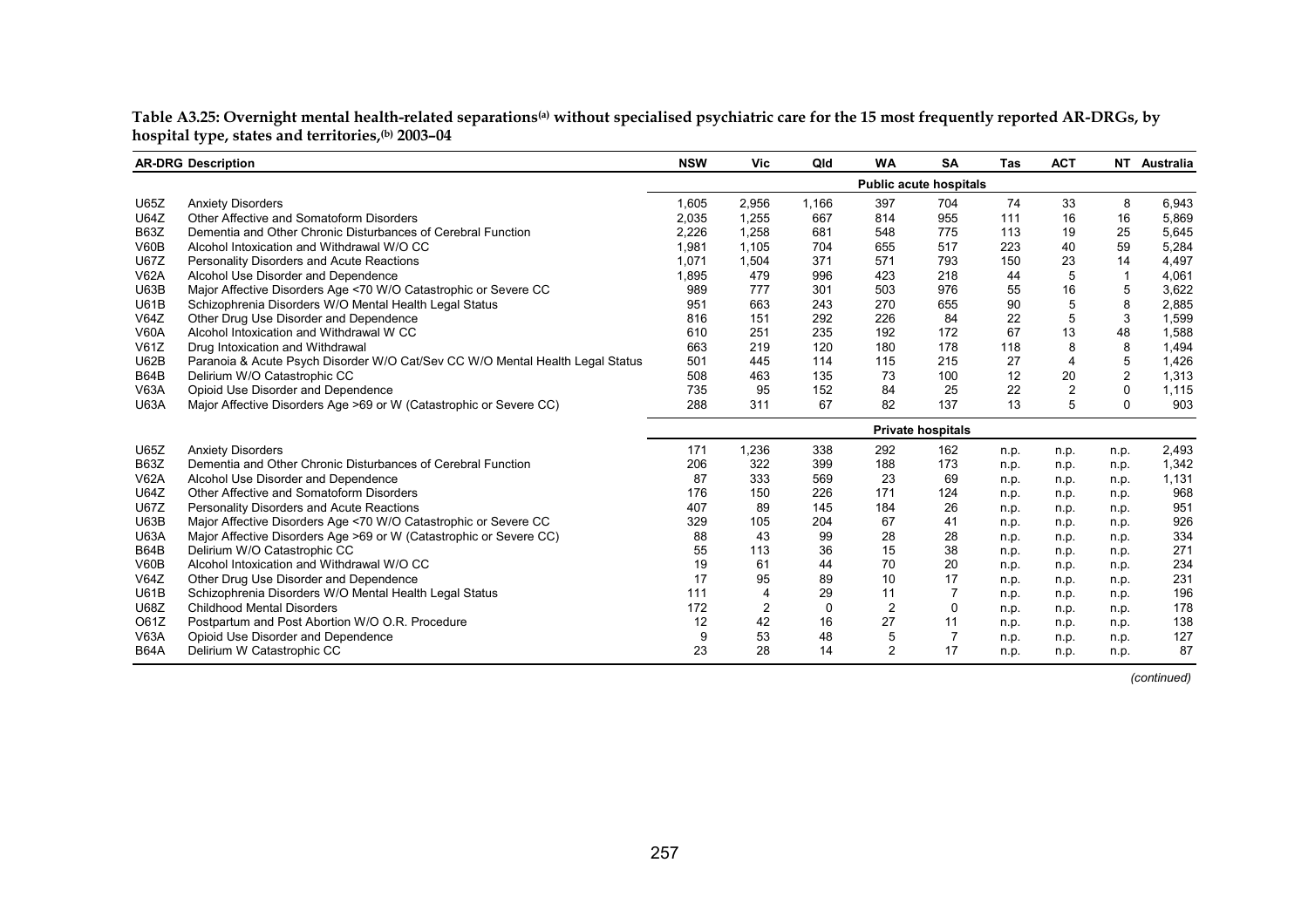Table A3.25 (continued): Overnight mental health-related separations<sup>(a)</sup> without specialised psychiatric care for the 15 most frequently reported **AR-DRGs, by hospital type, states and territories,(b) 2003–04** 

|             | <b>AR-DRG Description</b>                                                     | <b>NSW</b> | Vic   | Qld    | <b>WA</b> | <b>SA</b>     | Tas  | <b>ACT</b> | NT.  | Australia |
|-------------|-------------------------------------------------------------------------------|------------|-------|--------|-----------|---------------|------|------------|------|-----------|
|             |                                                                               |            |       |        |           | All hospitals |      |            |      |           |
| U65Z        | <b>Anxiety Disorders</b>                                                      | 1.777      | 4,192 | 504. ا | 689       | 866           | n.p. | n.p.       | n.p. | 9,437     |
| <b>B63Z</b> | Dementia and Other Chronic Disturbances of Cerebral Function                  | 2,432      | 1,580 | 1,080  | 736       | 948           | n.p. | n.p.       | n.p. | 6,987     |
| U64Z        | Other Affective and Somatoform Disorders                                      | 2,211      | 1,405 | 893    | 985       | 1,079         | n.p. | n.p.       | n.p. | 6,837     |
| V60B        | Alcohol Intoxication and Withdrawal W/O CC                                    | 2,000      | 1.166 | 748    | 725       | 537           | n.p. | n.p.       | n.p. | 5,518     |
| <b>V62A</b> | Alcohol Use Disorder and Dependence                                           | 2,258      | 812   | .565   | 446       | 287           | n.p. | n.p.       | n.p. | 5,468     |
| U67Z        | Personality Disorders and Acute Reactions                                     | 480, ا     | 1,593 | 516    | 755       | 819           | n.p. | n.p.       | n.p. | 5,450     |
| U63B        | Major Affective Disorders Age <70 W/O Catastrophic or Severe CC               | 318. ا     | 882   | 505    | 570       | 1,017         | n.p. | n.p.       | n.p. | 4,548     |
| <b>U61B</b> | Schizophrenia Disorders W/O Mental Health Legal Status                        | 1.063      | 667   | 272    | 281       | 662           | n.p. | n.p.       | n.p. | 3,082     |
| V64Z        | Other Drug Use Disorder and Dependence                                        | 888        | 246   | 381    | 236       | 101           | n.p. | n.p.       | n.p. | 1,885     |
| <b>V60A</b> | Alcohol Intoxication and Withdrawal W CC                                      | 624        | 268   | 263    | 202       | 177           | n.p. | n.p.       | n.p. | 1,671     |
| <b>V63A</b> | Opioid Use Disorder and Dependence                                            | 1,119      | 148   | 200    | 89        | 32            | n.p. | n.p.       | n.p. | 1,617     |
| <b>B64B</b> | Delirium W/O Catastrophic CC                                                  | 563        | 576   | 171    | 88        | 138           | n.p. | n.p.       | n.p. | 1,584     |
| V61Z        | Drug Intoxication and Withdrawal                                              | 684        | 223   | 135    | 198       | 189           | n.p. | n.p.       | n.p. | 1,568     |
| U62B        | Paranoia & Acute Psych Disorder W/O Cat/Sev CC W/O Mental Health Legal Status | 509        | 458   | 137    | 131       | 223           | n.p. | n.p.       | n.p. | 1,503     |
| <b>U63A</b> | Major Affective Disorders Age >69 or W (Catastrophic or Severe CC)            | 377        | 354   | 166    | 110       | 165           | n.p. | n.p.       | n.p. | 1,238     |

(a) Separations for which the care type was reported as *Acute* , or *Newborn* with qualified patient days, or was *Not reported* .

(b) Interpretation of differences between jurisdictions needs to be undertaken with care, as they may reflect different service delivery and admission practices, and/or differences in the types of establishments categorise as hospitals.

*Note:* Abbreviations: W—with, W/O—without, CC—complications and comorbidities, ECT—Electroconvulsive therapy, Cat/Sev—catastrophic or severe, O.R.—operating room Psych—Psychotic.

n.p. Not published.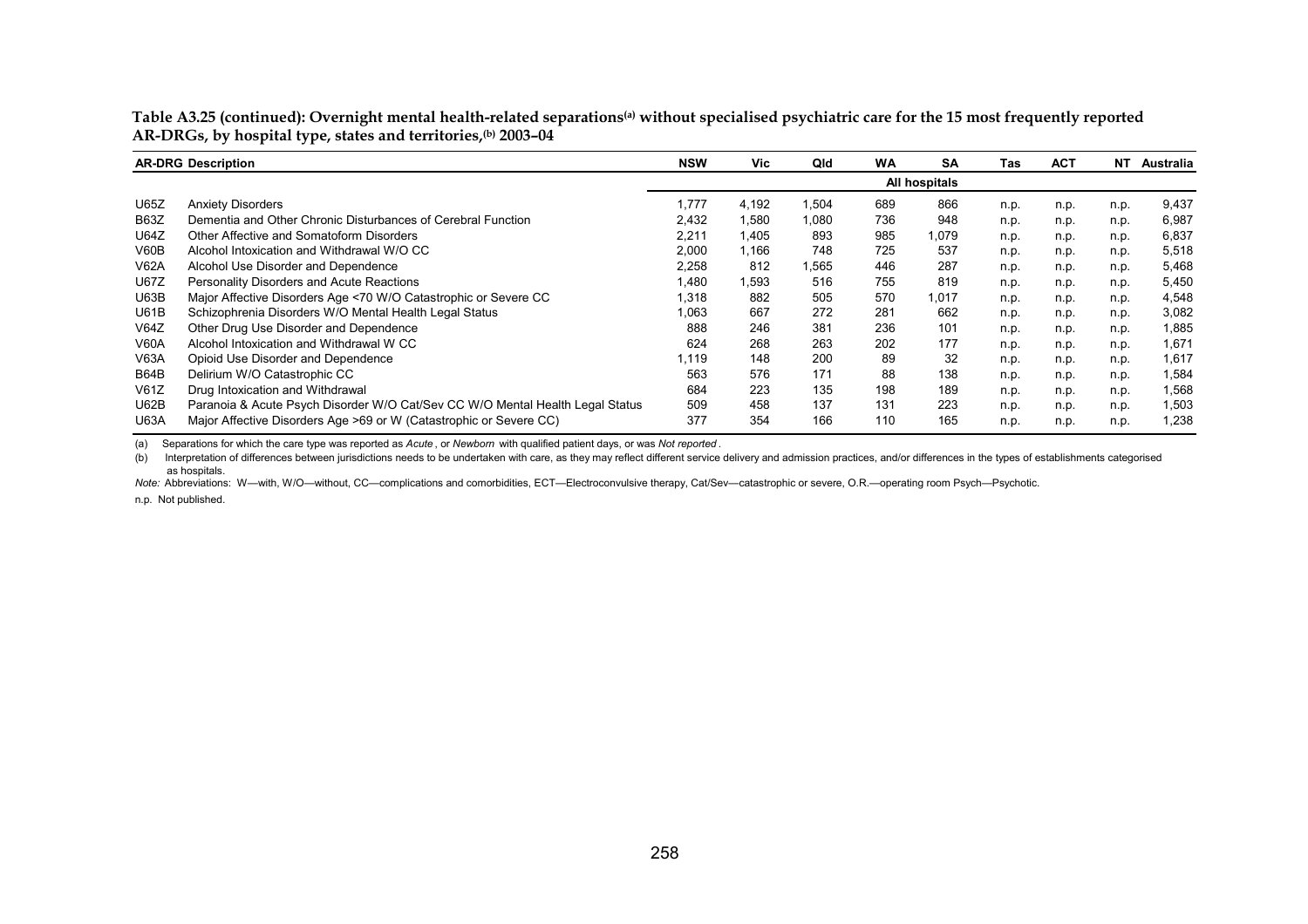**AR-DRG Description NSW Vic Qld WA SA Tas ACT NT Australia** U65Z Anxiety Disorders 3.6 3.0 3.4 3.7 3.5 4.6 2.6 n.p. 3.3 U64Z Other Affective and Somatoform Disorders 4.4 4.4 4.4 4.4 4.4 3.8 5.4 5.0 8.6 7.4 3.8 4.7 B63Z Dementia and Other Chronic Disturbances of Cerebral Function 14.0 12.6 12.6 12.7 15.8 18.6 17.7 20.1 13.8 V60B Alcohol Intoxication and Withdrawal W/O CC 2.1 1.7 2.4 2.3 2.5 5.9 1.5 2.3 2.3U67Z Personality Disorders and Acute Reactions 3.4 2.7 2.8 3.5 2.7 3.8 5.0 1.8 3.0 V62A Alcohol Use Disorder and Dependence 5.1 5.5 4.7 5.5 5.7 5.0 n.p. n.p. 5.1 U63B Major Affective Disorders Age <70 W/O Catastrophic or Severe CC 5.5 2.9 3.7 5.5 4.0 8.2 9.6 n.p. 4.4 U61B Schizophrenia Disorders W/O Mental Health Legal Status 6.5 2.4 4.4 4.5 3.4 12.9 n.p. n.p. 4.7 V64Z Other Drug Use Disorder and Dependence 5.8 3.6 4.1 4.5 4.2 5.0 n.p. n.p. 5.0 V60A Alcohol Intoxication and Withdrawal W CC 4.7 4.8 3.9 3.9 4.3 8.0 5.2 4.7 4.6V61Z Drug Intoxication and Withdrawal 3.0 2.7 2.4 2.7 2.8 6.3 n.p. n.p. 3.1 U62B Paranoia & Acute Psych Disorder W/O Cat/Sev CC W/O Mental Health Legal Status 4.4 2.4 3.5 3.8 4.2 7.6 n.p. n.p. 3.7 B64B Delirium W/O Catastrophic CC 9.5 7.9 7.5 6.5 8.2 10.8 11.7 n.p. 8.5 V63A Opioid Use Disorder and Dependence 6.0 4.5 5.2 5.8 4.5 6.1 n.p. n.p. 5.7 U63A Major Affective Disorders Age >69 or W (Catastrophic or Severe CC) 15.6 5.8 9.7 8.5 14.7 18.3 n.p. n.p. 11.1 **All AR-DRGs 6.2 4.7 4.9 5.5 5.5 8.4 8.6 5.1 5.6** U65Z Anxiety Disorders 4.4 4.3 5.4 4.3 3.5 n.p. n.p. n.p. 4.5 B63Z Dementia and Other Chronic Disturbances of Cerebral Function 18.6 18.6 15.0 15.5 17.3 11.0 n.p. n.p. n.p. 15.8 V62A Alcohol Use Disorder and Dependence 16.3 16.3 16.3 17.2 13.5 7.3 7.4 n.p. n.p. n.p. 14.1 U64Z Other Affective and Somatoform Disorders 13.6 9.3 9.8 8.9 9.6 n.p. n.p. n.p. 10.6 U67Z Personality Disorders and Acute Reactions 18.3 8.6 10.4 4.0 4.7 n.p. n.p. n.p. 12.2 U63B Major Affective Disorders Age <70 W/O Catastrophic or Severe CC 19.4 11.5 14.5 8.8 7.9 n.p. n.p. n.p. 15.0 U63A Major Affective Disorders Age >69 or W (Catastrophic or Severe CC) 24.4 15.2 16.8 16.4 13.1 n.p. n.p. n.p. 18.9 B64B Delirium W/O Catastrophic CC 15.0 12.3 10.5 11.3 9.2 n.p. n.p. n.p. 12.0 V60B Alcohol Intoxication and Withdrawal W/O CC and the state of the state of the state of the state of the state of the state of the state of the state of the state of the state of the state of the state of the state of t V64Z Other Drug Use Disorder and Dependence 12.5 12.5 17.1 14.3 1.0 9.4 n.p. n.p. n.p. 14.3 U61B Schizophrenia Disorders W/O Mental Health Legal Status 23.8 n.p. 10.4 3.9 n.p. n.p. n.p. n.p. 18.0 U68Z Childhood Mental Disorders 4.8 n.p. . . n.p. . . n.p. n.p. n.p. 4.9 O61Z Postpartum and Post Abortion W/O O.R. Procedure 5.1 7.4 4.4 3.4 4.2 n.p. n.p. n.p. 6.1 V63A Opioid Use Disorder and Dependence n.p. 14.0 14.5 n.p. n.p. n.p. n.p. n.p. 12.8 B64A Delirium W Catastrophic CC 20.1 14.8 17.7 n.p. 44.3 n.p. n.p. n.p. 22.9 **All AR-DRGs 15.4 9.4 12.0 7.5 8.6 n.p. n.p. n.p. 11.1 Public acute hospitals Private hospitals**

Table A3.26: Average length of stay (days) for overnight mental health-related separations<sup>(a)</sup> without specialised psychiatric care for the 15 most **frequently reported AR-DRGs, by hospital type, states and territories,(b) 2003–04** 

*(continued)*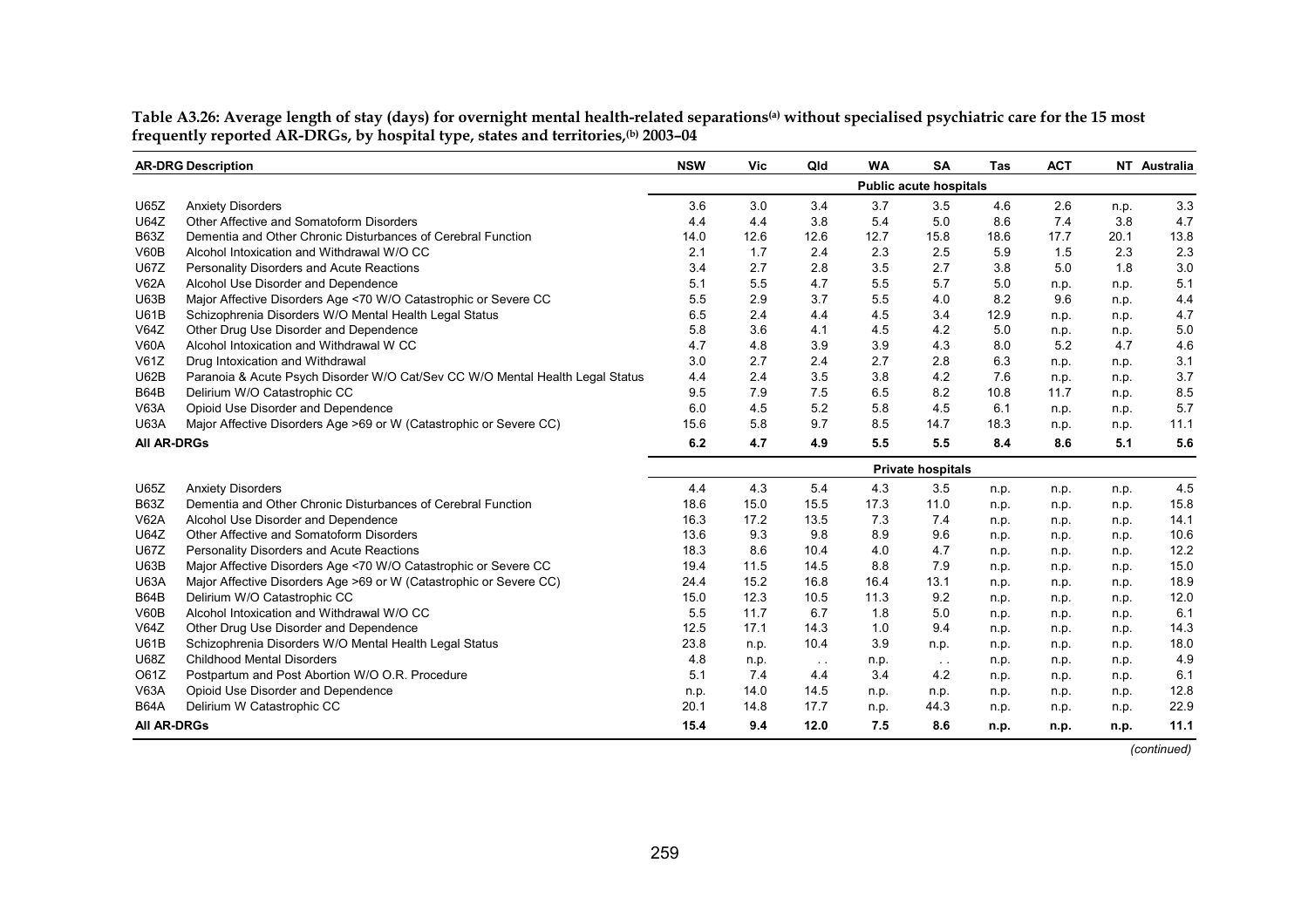|                    | <b>AR-DRG Description</b>                                                     | <b>NSW</b> | Vic  | Qld  | <b>WA</b> | <b>SA</b>     | Tas  | <b>ACT</b> |      | NT Australia |
|--------------------|-------------------------------------------------------------------------------|------------|------|------|-----------|---------------|------|------------|------|--------------|
|                    |                                                                               |            |      |      |           | All hospitals |      |            |      |              |
| U65Z               | <b>Anxiety Disorders</b>                                                      | 3.7        | 3.4  | 3.9  | 3.9       | 3.5           | n.p. | n.p.       | n.p. | 3.6          |
| <b>B63Z</b>        | Dementia and Other Chronic Disturbances of Cerebral Function                  | 14.4       | 13.1 | 13.7 | 13.9      | 14.9          | n.p. | n.p.       | n.p. | 14.2         |
| U64Z               | Other Affective and Somatoform Disorders                                      | 5.2        | 4.9  | 5.3  | 6.0       | 5.5           | n.p. | n.p.       | n.p. | 5.5          |
| V60B               | Alcohol Intoxication and Withdrawal W/O CC                                    | 2.2        | 2.2  | 2.7  | 2.3       | 2.6           | n.p. | n.p.       | n.p. | 2.5          |
| V62A               | Alcohol Use Disorder and Dependence                                           | 7.5        | 3.0  | 4.9  | 3.6       | 2.7           | n.p. | n.p.       | n.p. | 4.6          |
| U67Z               | Personality Disorders and Acute Reactions                                     | 5.9        | 10.3 | 7.9  | 5.6       | 6.1           | n.p. | n.p.       | n.p. | 7.1          |
| U63B               | Major Affective Disorders Age <70 W/O Catastrophic or Severe CC               | 8.9        | 3.9  | 8.1  | 5.9       | 4.1           | n.p. | n.p.       | n.p. | 6.6          |
| U61B               | Schizophrenia Disorders W/O Mental Health Legal Status                        | 8.3        | 2.4  | 5.1  | 4.5       | 3.5           | n.p. | n.p.       | n.p. | 5.5          |
| V64Z               | Other Drug Use Disorder and Dependence                                        | 6.0        | 8.8  | 6.5  | 4.4       | 5.1           | n.p. | n.p.       | n.p. | 6.2          |
| V60A               | Alcohol Intoxication and Withdrawal W CC                                      | 4.8        | 5.3  | 4.5  | 4.0       | 4.4           | n.p. | n.p.       | n.p. | 4.9          |
| V63A               | Opioid Use Disorder and Dependence                                            | 10.0       | 8.8  | 8.1  | 7.3       | 8.5           | n.p. | n.p.       | n.p. | 9.1          |
| <b>B64B</b>        | Delirium W/O Catastrophic CC                                                  | 3.2        | 2.7  | 3.8  | 2.7       | 2.9           | n.p. | n.p.       | n.p. | 3.4          |
| V61Z               | Drug Intoxication and Withdrawal                                              | 4.5        | 2.5  | 4.1  | 3.9       | 4.5           | n.p. | n.p.       | n.p. | 3.9          |
| U62B               | Paranoia & Acute Psych Disorder W/O Cat/Sev CC W/O Mental Health Legal Status | 6.1        | 7.9  | 7.4  | 5.7       | 4.4           | n.p. | n.p.       | n.p. | 6.4          |
| <b>U63A</b>        | Major Affective Disorders Age >69 or W (Catastrophic or Severe CC)            | 17.6       | 7.0  | 13.9 | 10.5      | 14.4          | n.p. | n.p.       | n.p. | 13.2         |
| <b>AII AR-DRGS</b> |                                                                               | 7.1        | 5.5  | 6.7  | 5.9       | 5.9           | n.p. | n.p.       | n.p. | 6.5          |

Table A3.26 (continued): Average length of stay (days) for overnight mental health-related separations<sup>(a)</sup> without specialised psychiatric care for the **15 most frequently reported AR-DRGs, by hospital type, states and territories,(b) 2003–04** 

(a) Separations for which the care type was reported as Acute, or Newborn with qualified patient days, or was Not reported and the length of stay was less than 366 days.

(b) Interpretation of differences between jurisdictions needs to be undertaken with care, as they may reflect different service delivery and admission practices, and/or differences in the types of establishments categorise as hospitals.

*Note:* Abbreviations: W—with, W/O—without, CC—complications and comorbidities, ECT—Electroconvulsive therapy, Cat/Sev—catastrophic or severe, O.R.—operating room Psych—Psychotic.

n.p. Not published.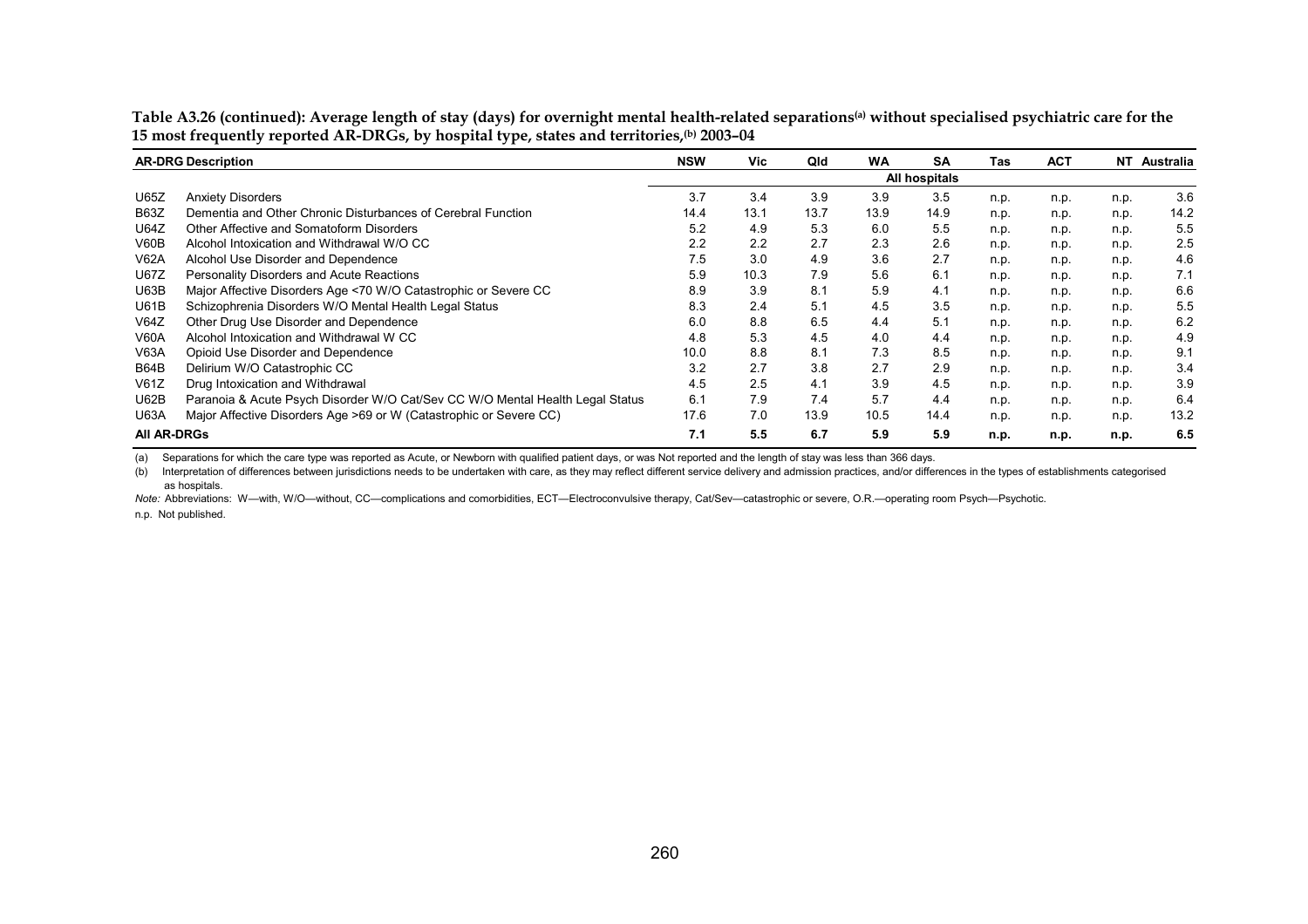|                    | <b>AR-DRG</b> Description                                                     | <b>NSW</b>          | Vic  | Qld           | <b>WA</b> | <b>SA</b> | <b>Tas</b> | <b>ACT</b> |      | NT Australia |
|--------------------|-------------------------------------------------------------------------------|---------------------|------|---------------|-----------|-----------|------------|------------|------|--------------|
|                    |                                                                               | <b>Public acute</b> |      |               |           |           |            |            |      |              |
| <b>U65Z</b>        | <b>Anxiety Disorders</b>                                                      | 2.0                 | 3.0  | 3.0           | 2.0       | 3.0       | 3.0        | 1.0        | n.p. | 3.0          |
| <b>U64Z</b>        | Other Affective and Somatoform Disorders                                      | 3.0                 | 3.0  | 2.0           | 3.0       | 3.0       | 4.0        | 3.0        | 3.5  | 3.0          |
| <b>B63Z</b>        | Dementia and Other Chronic Disturbances of Cerebral Function                  | 10.0                | 9.0  | 8.0           | 10.0      | 11.0      | 12.0       | 13.0       | 13.0 | 10.0         |
| V60B               | Alcohol Intoxication and Withdrawal W/O CC                                    | 1.0                 | 1.0  | 1.0           | 1.0       | 1.0       | 4.0        | 1.0        | 2.0  | 1.0          |
| <b>U67Z</b>        | Personality Disorders and Acute Reactions                                     | 2.0                 | 2.0  | 1.0           | 2.0       | 1.0       | 2.5        | 2.0        | 1.0  | 2.0          |
| <b>V62A</b>        | Alcohol Use Disorder and Dependence                                           | 5.0                 | 5.0  | 4.0           | 5.0       | 4.0       | 4.0        | n.p.       | n.p. | 5.0          |
| U63B               | Major Affective Disorders Age <70 W/O Catastrophic or Severe CC               | 3.0                 | 1.0  | 2.0           | 3.0       | 2.0       | 5.0        | 9.5        | n.p. | 2.0          |
| <b>U61B</b>        | Schizophrenia Disorders W/O Mental Health Legal Status                        | 2.0                 | 1.0  | 2.0           | 2.0       | 1.0       | 7.0        | n.p.       | n.p. | 1.0          |
| V64Z               | Other Drug Use Disorder and Dependence                                        | 4.0                 | 2.0  | 3.0           | 4.0       | 2.0       | 3.0        | n.p.       | n.p. | 4.0          |
| <b>V60A</b>        | Alcohol Intoxication and Withdrawal W CC                                      | 2.0                 | 3.0  | 2.0           | 2.0       | 2.0       | 4.0        | 2.0        | 2.0  | 2.0          |
| V61Z               | Drug Intoxication and Withdrawal                                              | 2.0                 | 1.0  | 1.0           | 1.0       | 2.0       | 6.0        | n.p.       | n.p. | 2.0          |
| U62B               | Paranoia & Acute Psych Disorder W/O Cat/Sev CC W/O Mental Health Legal Status | 1.0                 | 1.0  | 2.0           | 2.0       | 2.0       | 4.0        | n.p.       | n.p. | 1.0          |
| <b>B64B</b>        | Delirium W/O Catastrophic CC                                                  | 7.0                 | 6.0  | 5.0           | 4.0       | 5.0       | 4.5        | 10.5       | n.p. | 6.0          |
| <b>V63A</b>        | Opioid Use Disorder and Dependence                                            | 5.0                 | 4.0  | 5.0           | 6.0       | 2.0       | 6.0        | n.p.       | n.p. | 5.0          |
| <b>U63A</b>        | Major Affective Disorders Age >69 or W (Catastrophic or Severe CC)            | 9.0                 | 1.0  | 5.0           | 5.0       | 8.0       | 14.0       | n.p.       | n.p. | 6.0          |
| <b>AII AR-DRGs</b> |                                                                               | 3.0                 | 2.0  | 3.0           | 3.0       | 3.0       | 4.0        | 2.0        | 2.0  | 3.0          |
|                    |                                                                               |                     |      |               |           | Private   |            |            |      |              |
| <b>U65Z</b>        | <b>Anxiety Disorders</b>                                                      | 1.0                 | 5.0  | 3.0           | 4.0       | 1.0       | n.p.       | n.p.       | n.p. | 4.0          |
| <b>B63Z</b>        | Dementia and Other Chronic Disturbances of Cerebral Function                  | 15.0                | 10.5 | 11.0          | 13.5      | 10.0      | n.p.       | n.p.       | n.p. | 12.0         |
| <b>V62A</b>        | Alcohol Use Disorder and Dependence                                           | 18.0                | 17.0 | 11.0          | 4.0       | 7.0       | n.p.       | n.p.       | n.p. | 12.0         |
| <b>U64Z</b>        | Other Affective and Somatoform Disorders                                      | 10.0                | 7.0  | 7.0           | 5.0       | 7.0       | n.p.       | n.p.       | n.p. | 7.0          |
| <b>U67Z</b>        | Personality Disorders and Acute Reactions                                     | 17.0                | 7.0  | 6.0           | 4.0       | 4.0       | n.p.       | n.p.       | n.p. | 8.0          |
| U63B               | Major Affective Disorders Age <70 W/O Catastrophic or Severe CC               | 18.0                | 9.0  | 10.0          | 6.0       | 6.0       | n.p.       | n.p.       | n.p. | 11.0         |
| <b>U63A</b>        | Major Affective Disorders Age >69 or W (Catastrophic or Severe CC)            | 19.5                | 13.0 | 13.0          | 12.5      | 8.5       | n.p.       | n.p.       | n.p. | 15.0         |
| <b>B64B</b>        | Delirium W/O Catastrophic CC                                                  | 12.0                | 9.0  | 7.5           | 10.0      | 8.5       | n.p.       | n.p.       | n.p. | 9.0          |
| V60B               | Alcohol Intoxication and Withdrawal W/O CC                                    | 3.0                 | 8.0  | 3.0           | 1.0       | 4.0       | n.p.       | n.p.       | n.p. | 3.0          |
| V64Z               | Other Drug Use Disorder and Dependence                                        | 11.0                | 15.0 | 12.0          | 1.0       | 8.0       | n.p.       | n.p.       | n.p. | 11.0         |
| <b>U61B</b>        | Schizophrenia Disorders W/O Mental Health Legal Status                        | 19.0                | n.p. | 7.0           | 1.0       | n.p.      | n.p.       | n.p.       | n.p. | 13.5         |
| U68Z               | <b>Childhood Mental Disorders</b>                                             | 1.0                 | n.p. | $\sim$ $\sim$ | n.p.      | $\sim$    | n.p.       | n.p.       | n.p. | 1.0          |
| O61Z               | Postpartum and Post Abortion W/O O.R. Procedure                               | 5.0                 | 7.0  | 4.0           | 4.0       | 3.0       | n.p.       | n.p.       | n.p. | 5.0          |
| V63A               | Opioid Use Disorder and Dependence                                            | n.p.                | 10.0 | 12.5          | n.p.      | n.p.      | n.p.       | n.p.       | n.p. | 9.0          |
| U66Z               | Delirium W Catastrophic CC                                                    | 10.0                | 13.0 | 14.0          | n.p.      | 38.5      | n.p.       | n.p.       | n.p. | 13.0         |
| <b>All AR-DRGs</b> |                                                                               | 12.0                | 5.0  | 8.0           | 4.0       | 7.0       | n.p.       | n.p.       | n.p. | 6.0          |

**Table A3.27: Median length of stay (days) of overnight mental health-related separations(a) without specialised psychiatric care for the 15 most frequently reported AR-DRGs, by hospital type, states and territories,(b) 2003–04** 

*(continued)*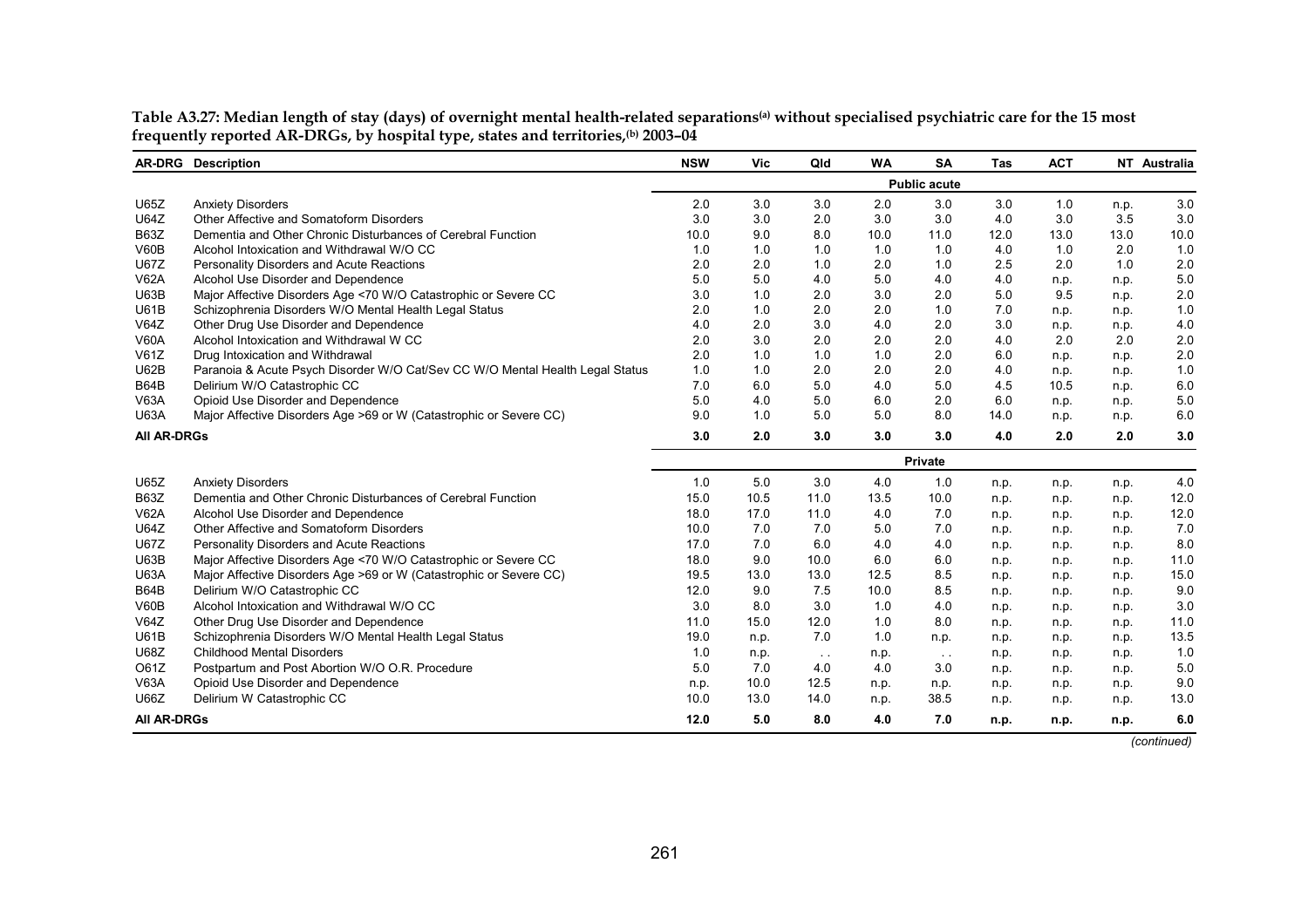Table A3.27 (continued): Median length of stay (days) of overnight mental health-related separations<sup>(a)</sup> without specialised psychiatric care for the 15 **most frequently reported AR-DRGs, by hospital type, states and territories,(b) 2003–04** 

| <b>AR-DRG</b>      | <b>Description</b>                                                            | <b>NSW</b>    | Vic. | Qld | <b>WA</b> | <b>SA</b> | Tas  | <b>ACT</b> |      | NT Australia |
|--------------------|-------------------------------------------------------------------------------|---------------|------|-----|-----------|-----------|------|------------|------|--------------|
|                    |                                                                               | All hospitals |      |     |           |           |      |            |      |              |
| U65Z               | <b>Anxiety Disorders</b>                                                      | 2.0           | 3.0  | 3.0 | 3.0       | 3.0       | n.p. | n.p.       | n.p. | 3.0          |
| <b>B63Z</b>        | Dementia and Other Chronic Disturbances of Cerebral Function                  | 11.0          | 9.0  | 9.0 | 10.0      | 11.0      | n.p. | n.p.       | n.p. | 10.0         |
| <b>U64Z</b>        | Other Affective and Somatoform Disorders                                      | 3.0           | 3.0  | 3.0 | 4.0       | 4.0       | n.p. | n.p.       | n.p. | 3.0          |
| V60B               | Alcohol Intoxication and Withdrawal W/O CC                                    | 1.0           | 1.0  | 1.0 | 1.0       | 1.0       | n.p. | n.p.       | n.p. | 1.0          |
| <b>U67Z</b>        | Alcohol Use Disorder and Dependence                                           | 3.0           | 2.0  | 2.0 | 2.0       | 1.0       | n.p. | n.p.       | n.p. | 2.0          |
| <b>V62A</b>        | Personality Disorders and Acute Reactions                                     | 5.0           | 7.0  | 5.0 | 5.0       | 5.0       | n.p. | n.p.       | n.p. | 5.0          |
| U63B               | Major Affective Disorders Age <70 W/O Catastrophic or Severe CC               | 4.0           | 2.0  | 4.0 | 3.0       | 3.0       | n.p. | n.p.       | n.p. | 3.0          |
| <b>U61B</b>        | Schizophrenia Disorders W/O Mental Health Legal Status                        | 2.0           | 1.0  | 2.0 | 2.0       | 1.0       | n.p. | n.p.       | n.p. | 2.0          |
| V64Z               | Other Drug Use Disorder and Dependence                                        | 4.0           | 4.0  | 4.0 | 4.0       | 3.0       | n.p. | n.p.       | n.p. | 4.0          |
| <b>V60A</b>        | Alcohol Intoxication and Withdrawal W CC                                      | 3.0           | 3.0  | 3.0 | 2.0       | 2.0       | n.p. | n.p.       | n.p. | 2.0          |
| <b>B64B</b>        | Opioid Use Disorder and Dependence                                            | 8.0           | 6.0  | 5.0 | 5.0       | 6.0       | n.p. | n.p.       | n.p. | 7.0          |
| V61Z               | Delirium W/O Catastrophic CC                                                  | 2.0           | 1.0  | 2.0 | 1.0       | 2.0       | n.p. | n.p.       | n.p. | 2.0          |
| U62B               | Drug Intoxication and Withdrawal                                              | 1.0           | 1.0  | 2.0 | 2.0       | 2.0       | n.p. | n.p.       | n.p. | 1.0          |
| V63A               | Paranoia & Acute Psych Disorder W/O Cat/Sev CC W/O Mental Health Legal Status | 6.0           | 5.0  | 6.0 | 6.0       | 3.0       | n.p. | n.p.       | n.p. | 6.0          |
| <b>U63A</b>        | Major Affective Disorders Age >69 or W (Catastrophic or Severe CC)            | 12.0          | 1.0  | 9.0 | 7.5       | 8.0       | n.p. | n.p.       | n.p. | 8.0          |
| <b>All AR-DRGs</b> |                                                                               | 4.0           | 3.0  | 4.0 | 3.0       | 3.0       | n.p. | n.p.       | n.p. | 3.0          |

(a) Separations for which the care type was reported as *Acute* , or *Newborn* with qualified patient days, or was *Not reported* .

(b) Interpretation of differences between jurisdictions needs to be undertaken with care, as they may reflect different service delivery and admission practices, and/or differences in the types of establishments categorise as hospitals.

*Note:* Abbreviations: W—with, W/O—without, CC—complications and comorbidities, ECT—Electroconvulsive therapy, Cat/Sev—catastrophic or severe, O.R.—operating room Psych—Psychotic. . . Not applicable.

n.p. Not published: based on less than 10 separations. Data for private hospitals in the Northern Territory, Australian Capital Territory and Tasmania are also not published for confidentiality reasons.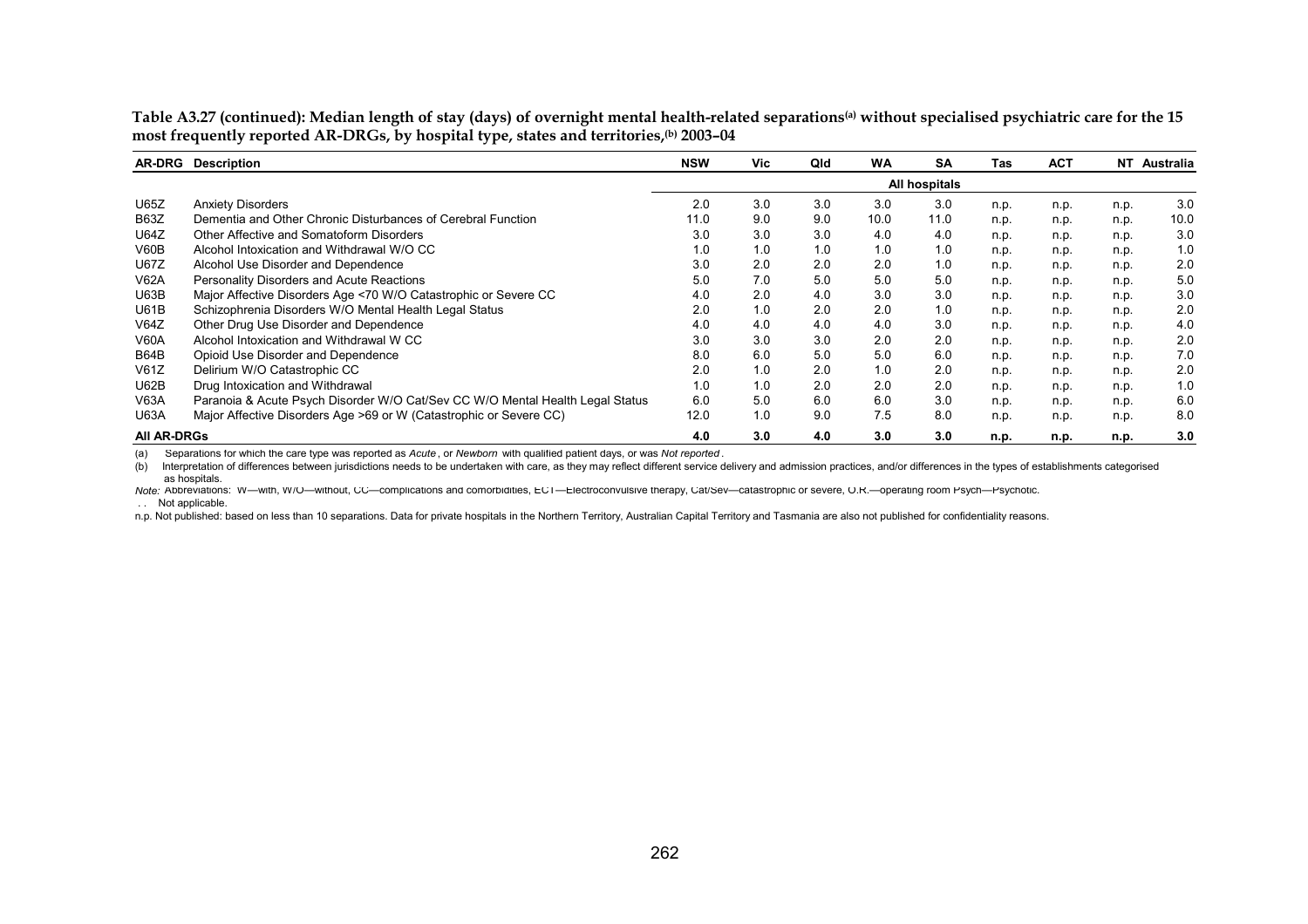| Procedure |                                                                                           | <b>NSW</b> | Vic   | Qld | WA  | <b>SA</b> | Tas | <b>ACT</b> | <b>NT</b> | Australia |
|-----------|-------------------------------------------------------------------------------------------|------------|-------|-----|-----|-----------|-----|------------|-----------|-----------|
| 93340-00  | Electroconvulsive therapy <= 8 treatments                                                 | 679        | 4,459 | 6   | 286 | 114       | 107 | 42         |           | 5,693     |
| 92514-99  | General anaesthesia, ASA 99                                                               | 638        | 4,133 | 10  | 39  | 134       | 76  | 44         |           | 5,079     |
| 96169-00  | Assistance with activities related to parenting                                           | 119        | 164   |     | 636 |           |     |            |           | 919       |
| 96089-00  | Resource education                                                                        |            |       |     | 606 |           |     |            |           | 607       |
| 96080-00  | Counselling or education on preparing for parenthood, parenting skills or family planning |            | 127   |     | 464 |           |     |            |           | 591       |
| 56001-00  | Computerised tomography of brain                                                          | 147        | 205   | 107 | 28  | 33        |     |            |           | 534       |
| 95550-01  | Allied health intervention, social work                                                   | 57         | 18    | 23  | 302 |           |     |            |           | 408       |
| 96075-00  | Self care/self maintenance counselling or education                                       |            |       |     | 386 |           |     |            |           | 386       |
| 92514-29  | General anaesthesia. ASA 29                                                               | 96         | 107   |     | 130 | 13        |     |            |           | 384       |
| 96067-00  | Nutritional/dietary counselling or education                                              |            |       |     | 340 |           |     |            |           | 340       |
| 96175-00  | Mental/behavioural assessment                                                             |            | 19    |     | 33  | 241       |     |            |           | 303       |
| 92515-99  | Sedation, ASA 99                                                                          | 54         | 102   |     | 18  | 14        | 19  |            |           | 234       |
| 92514-39  | General anaesthesia, ASA 39                                                               | 32         | 55    |     | 128 |           |     |            |           | 229       |
| 90901-00  | Magnetic resonance imaging of brain                                                       | 81         | 25    | 38  |     | 37        |     |            |           | 211       |
| 96081-00  | Relationship counselling                                                                  |            |       |     | 203 |           |     |            |           | 203       |

**Table A3.28: The 15 most frequently reported procedures for same day mental health-related separations without specialised psychiatric care, states and territories,(a) 2003–04** 

(a) Interpretation of differences between jurisdictions needs to be undertaken with care, as they may reflect different service delivery and admission practices, and/or differences in the types of establishments categorise as hospitals.

*Note:* Abbreviations: ASA—American Society of Anaesthesiologists (ASA) Physical Status Classification scores. For further information see ICD-10-AM, 3rd edition (NCCH 2002).

| Table A3.29: The 15 most frequently reported procedures for overnight mental health-related separations without specialised psychiatric care, states |  |
|------------------------------------------------------------------------------------------------------------------------------------------------------|--|
| and territories, <sup>(a)</sup> 2003–04                                                                                                              |  |

| Procedure |                                                  | <b>NSW</b> | <b>Vic</b> | Qld   | <b>WA</b> | <b>SA</b> | Tas | <b>ACT</b> | NΤ | <b>Australia</b> |
|-----------|--------------------------------------------------|------------|------------|-------|-----------|-----------|-----|------------|----|------------------|
| 95550-01  | Allied health intervention, social work          | 3.880      | 2.722      | 1.214 | 1.092     | 1.110     | 149 | 84         | 38 | 10,289           |
| 95550-03  | Allied health intervention, physiotherapy        | 2,681      | 2,626      | 926   | 790       | 876       | 147 | 62         | 12 | 8,120            |
| 95550-02  | Allied health intervention, occupational therapy | 2,024      | 1,820      | 496   | 537       | 449       | 86  | 25         | 26 | 5,463            |
| 56001-00  | Computerised tomography of brain                 | 1,725      | 1,473      | 602   | 383       | 579       | 109 | 53         | 38 | 4,962            |
| 95550-00  | Allied health intervention, dietetics            | 1,219      | 1,289      | 339   | 217       | 233       | 48  | 50         | 25 | 3,420            |
| 92003-00  | Alcohol detoxification                           | 1.239      | 461        | 942   | 326       | 204       | 168 |            | 5  | 3,345            |
| 92006-00  | Drug detoxification                              | 1.297      | 169        | 426   | 222       | 57        | 106 |            |    | 2,279            |
| 95550-10  | Allied health intervention, psychology           | 684        | 482        | 295   | 146       | 120       | 163 | 20         |    | 1,914            |
| 95550-05  | Allied health intervention, speech pathology     | 621        | 703        | 254   | 131       | 143       | 22  | 16         |    | 1,896            |
| 96175-00  | Mental/behavioural assessment                    | 253        | 153        | 111   | 326       | 978       |     |            |    | 1,825            |
| 95550-11  | Allied health intervention, other                | 751        | 75         | 102   | 119       | 103       | 10  |            |    | 1.174            |
| 95550-09  | Allied health intervention, pharmacy             | 360        | 335        | 38    | 141       | 199       | 54  |            |    | 1,130            |
| 92004-00  | Alcohol rehabilitation and detoxification        | 445        | 229        | 353   |           | 8         |     |            |    | 1.038            |
| 96073-00  | Substance addiction counselling or education     | 261        | 114        | 181   | 306       | 6         |     |            |    | 868              |
| 92515-99  | Sedation, ASA 99                                 | 272        | 106        | 112   | 58        | 35        | 220 |            |    | 810              |

(a) Interpretation of differences between jurisdictions needs to be undertaken with care, as they may reflect different service delivery and admission practices, and/or differences in the types of establishments categorise as hospitals.

*Note:* Abbreviations: ASA—American Society of Anaesthesiologists (ASA) Physical Status Classification scores. For further information see ICD-10-AM, 3rd edition (NCCH 2002).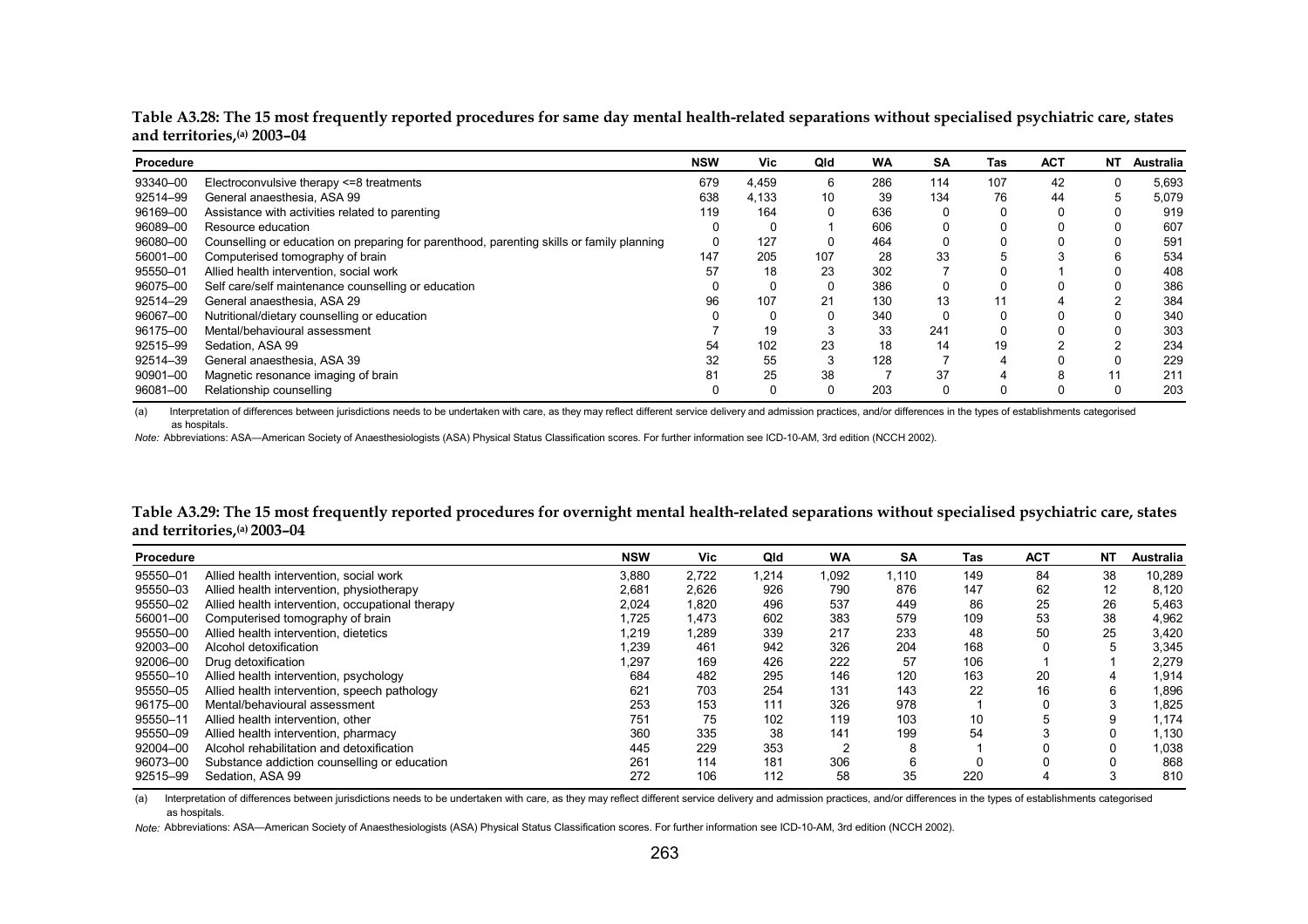# **Appendix 4: Mental health-related data from the Supported Accommodation Assistance Program National Data Collection**

## **Introduction**

This appendix provides an overview of mental-health related data from the Supported Accommodation Assistance Program (SAAP) National Data Collection Agency at the AIHW. SAAP is the major response by the Australian Government and state and territory governments to resolve and prevent homelessness. The primary aim of SAAP is to assist people who are homeless or at risk of becoming homeless to achieve the maximum possible degree of self-reliance and independence. The agencies that are funded through SAAP provide a range of accommodation services and non-accommodation support services. In 2003–04 an estimated 152,900 people were supported by SAAP agencies, 100,200 adults

and unaccompanied children, and 52,700 children accompanying parents (AIHW 2004b). There were 187,200 occasions of support provided to adults and unaccompanied children and 73,200 to accompanied children.

The support periods reported for 2003–04 included completed or 'closed' support periods, that is, periods of support that ended between July 2003 and June 2004. There were an estimated 168,300 closed support periods provided to an estimated 89,940 adults and unaccompanied children and an estimated 63,975 closed support periods provided to 46,218 accompanied children.

## **The SAAP National Data Collection**

The scope of the SAAP National Data Collection is all agencies that provide supported accommodation services, including those funded by the national SAAP agreement, and those funded by additional state and territory SAAP funds. The coverage of the collection is not complete, so it underestimates the number of support periods provided overall. About 93% of agencies participated in the collection in 2003–04, with participation rates ranging from over 97% in Tasmania and South Australia to 72% in the Australian Capital Territory. In addition, some agencies may not have provided data for all support periods. The data collection includes data collected for each client for each support period of more than one hour's duration. Data for each support period include:

- date of commencement and completion of the support period
- client sex, year of birth and Indigenous status
- client 'group' (person alone or with children, for example)
- source of referral
- presenting reasons for seeking assistance
- type of housing/accommodation before and after the support period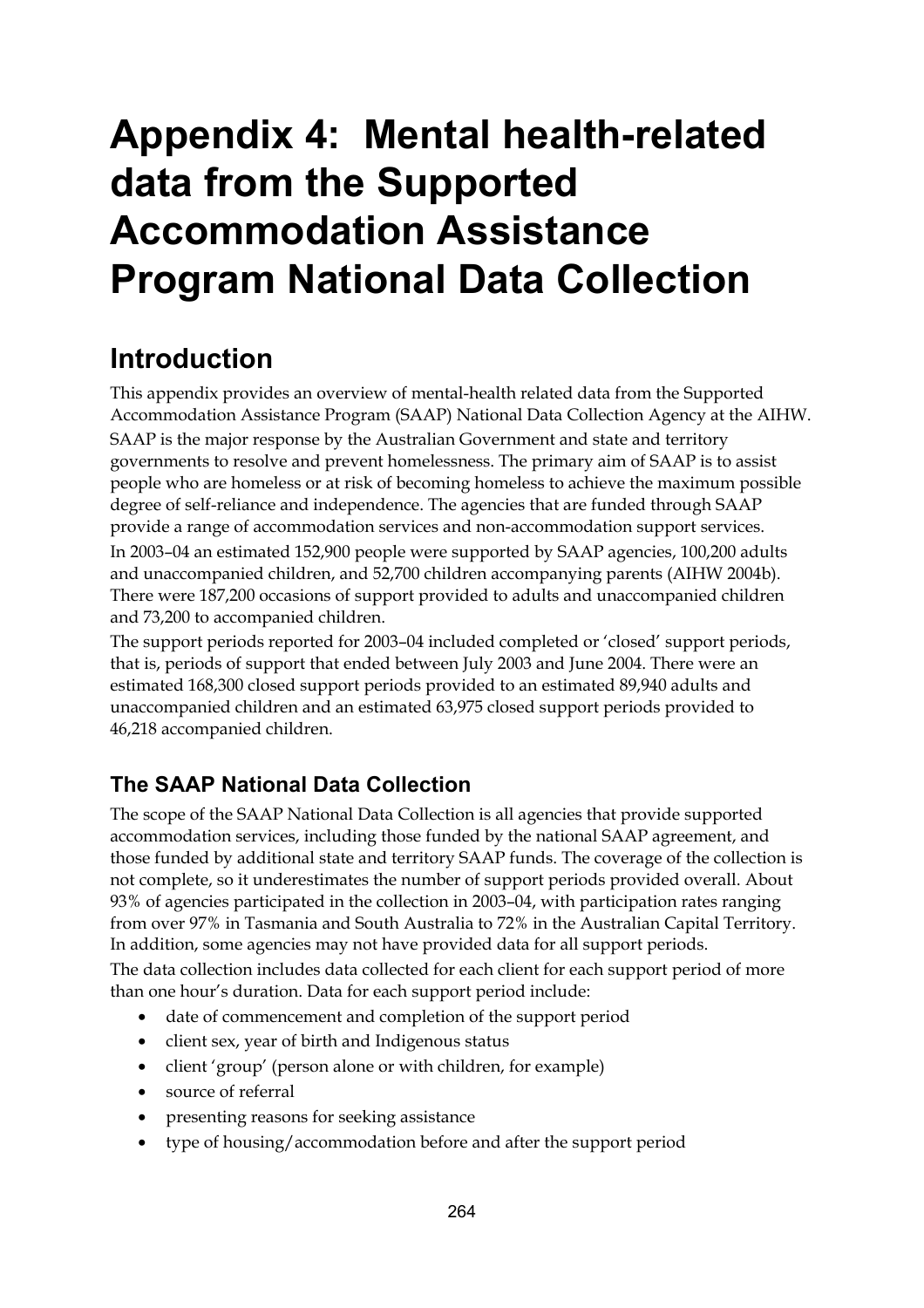- who the client was living with before and after the support period
- type of accommodation support provided
- types of other support required, provided and for which referrals were arranged.

Some letters of the clients' names are also collected (with client consent) and are used, with information such as the sex and year of birth of the client, to estimate numbers of clients using the services.

Data in this appendix relate only to closed support periods of more than one hour's duration. The SAAP National Data Collection does, however, also include data on support periods that are yet to be completed at 30 June each year and data on 'casual' clients, for whom shortterm of one-off assistance is provided; those data are not included in this appendix.

The summary data on SAAP services in the Introduction above, and in other reports from the SAAP National Data Collection, are weighted to account for incomplete coverage of service provider agencies described above and also for incomplete data collection for some support periods. Data are not collected if, for example, the client did not consent to providing the information (11.0% of closed support periods, unweighted), or the services were provided by 'high volume' agencies, which are not required to collect as much detail as other agencies (12.3% of closed support periods, unweighted) or the clients were children accompanying a parent (27.6% of closed support periods, unweighted).

For this appendix, weighting has not been applied to the data, because the weights were considered to be not necessarily applicable to the mental-health related subset of support periods. Hence, the data will not be exactly comparable with other data published from the SAAP National Data Collection.

Unweighted, there were 157,302 closed support periods reported for 2003–04, for an estimated 79,559 adults and unaccompanied children.

Further information on the data collection, and definitions used for it, is available in the 2003–04 annual report of the data collection (AIHW 2004b).

### **Definition of 'mental health-related' support periods**

A number of the data elements included in the data collection can be used to indicate that the support period was 'mental health related'. They are:

- source of referral, for which 'psychiatric unit' is a category that can be selected
- main and other presenting reasons for seeking assistance, for which 'psychiatric illness' can be selected
- type of support required, provided or referred, for which 'psychological services' and 'psychiatric services' can be selected.

For this appendix, 'mental health-related support periods' were defined as support periods for which one or more of these categories was reported.

Source of referral information is provided by the service provider, with advice from the client, as applicable, and is not collected by high-volume agencies. Presenting reasons for seeking assistance are collected only for clients who give consent to having the data collected (and are not collected by high-volume agencies) and are based on information provided by the client. Information on the type of support required, provided or referred is collected for all clients. 'Referrals' are defined as occasions on which an organisation is contacted by a SAAP agency and accepts a client for an appointment or interview.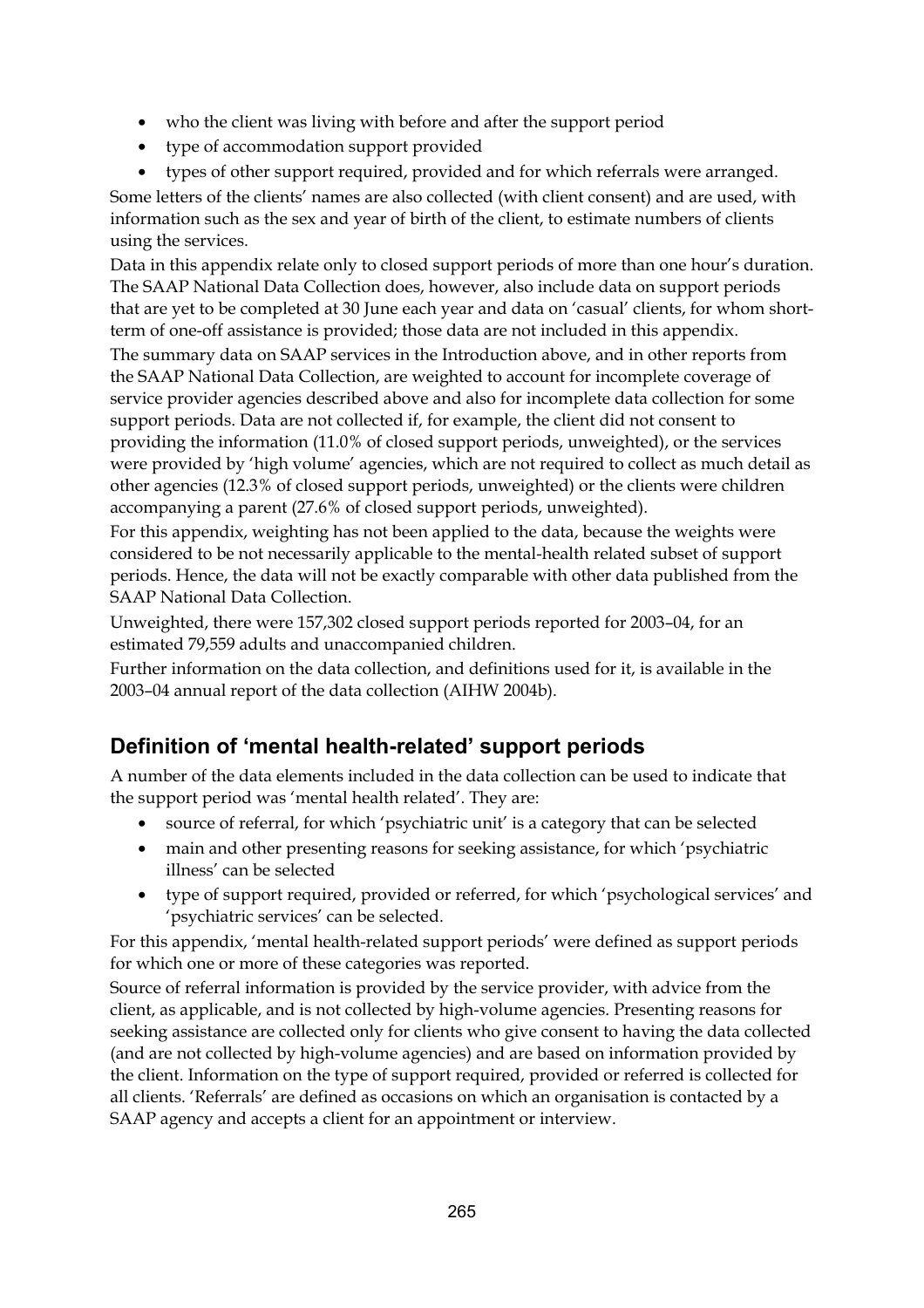Because source of referral data and presenting reasons data are not collected for high-volume agencies, and because presenting reasons are not collected for clients who do not consent, the number of support periods that were mental health related will have been underestimated. Underestimation may also have resulted if 'psychiatric illness' was not reported as a presenting reason; this may occur if clients with mental disorders report other presenting reasons, for example relating to the particular support period (such as 'usual accommodation unavailable'). This underestimation is in addition to the underestimation that results from the incomplete coverage of the collection, as just described.

## **Mental health-related support periods, 2003–04**

In 2003–04, 12,024 mental health-related closed support periods were reported for adults and unaccompanied children (Table A4.1)—7,002 for which accommodation services were provided and 5,021 for which other support services were provided. The highest number of accommodation support periods was reported for New South Wales and the highest number of other support periods was reported for Victoria.

These mental health-related closed support periods represented approximately 7.6% of the support periods reported by SAAP agencies for adults and unaccompanied children in 2003–04.

|              |            |       |       | --<br>__ |           |     |     |     |              |
|--------------|------------|-------|-------|----------|-----------|-----|-----|-----|--------------|
|              | <b>NSW</b> | Vic   | Qld   | WA       | <b>SA</b> | Tas | ACT | NT  | <b>Total</b> |
| Accommodated | 2.521      | 1.872 | 909   | 468      | 445       | 160 | 481 | 146 | 7,002        |
| Supported    | 755        | 3.199 | 328   | 122      | 385       | 157 | 42  | 33  | 5.021        |
| <b>Total</b> | 3.276      | 5.071 | 1.238 | 590      | 830       | 317 | 523 | 179 | 12.024       |

*Source:* SAAP Client Collection.

### **Client characteristics**

This section presents information on clients who were provided with mental health-related closed support periods in 2003–04.

As noted, the data collection includes some letters of the client name and other data that are used to estimate the number of clients using SAAP services. The number of clients is likely to be underestimated: because letters of the client's name are only provided by consenting clients. There would, however, be some offsetting overestimation, because the recording of the letters of the client names and other details of the clients may vary because, for example, the client changes their name. In addition, the estimation process assumes that clients do not move from one state to another, but such movement may occur.

#### **Age group and sex**

In 2003–04 an estimated 8,570 adults and unaccompanied children were provided with mental health-related closed support periods (Table A4.2). This represents approximately 10.8% of adults and unaccompanied children for which closed support periods were provided by SAAP agencies in 2003–04.

There were more female clients (4,390) than male clients (4,180). Most male and female clients were in the 25 to 44 years age group. On average, these 8,570 clients were provided with 1.29 mental health-related closed support periods each (totalling 11,018 support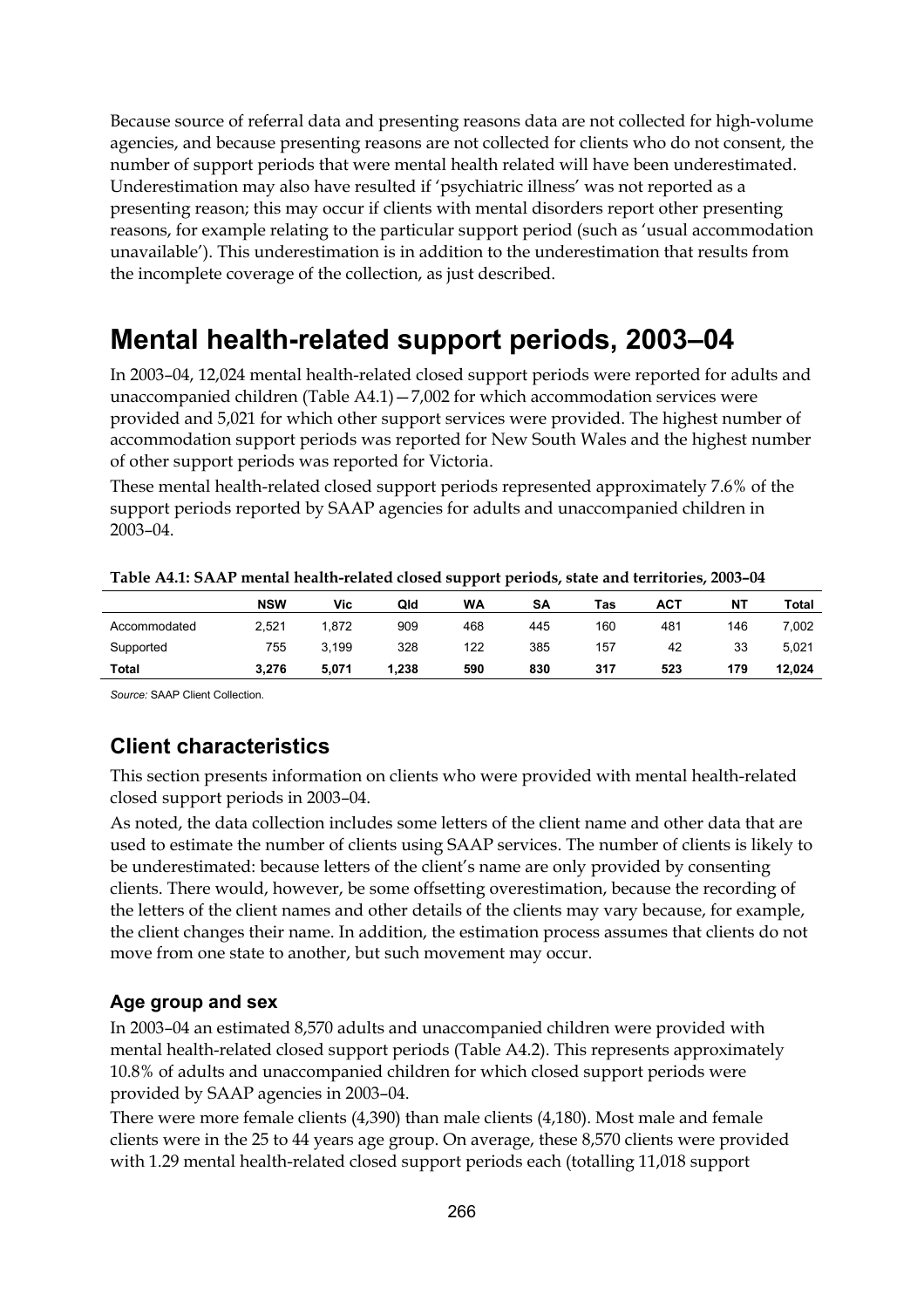periods). Male clients were provided with 1.36 support periods on average and female clients with 1.22 support periods.

More mental health-related closed support periods were provided for male clients (5,664) than for female clients (5,354). For both males and females, most support periods were provided for clients in the 25 to 44 years age group.

| Age and sex                 | <b>Males</b> | <b>Females</b> | Total  |
|-----------------------------|--------------|----------------|--------|
|                             |              |                |        |
| Less than 15 years          | 1.1          | 1.6            | 1.4    |
| $15-17$ years               | 5.4          | 8.3            | 6.9    |
| 18-19 years                 | 5.3          | 6.4            | 6.5    |
| $20 - 24$ years             | 13.6         | 15.4           | 14.9   |
| $25-44$ years               | 55.9         | 52.9           | 53.0   |
| $45 - 64$ years             | 17.2         | 14.1           | 15.9   |
| 65 years and over           | 1.3          | 1.5            | 1.4    |
| Total                       | 100.0        | 100.0          | 100.0  |
| <b>Total number</b>         | 4,180        | 4,390          | 8,570  |
|                             |              |                |        |
| Less than 15 years          | 9.0          | 1.5            | 1.2    |
| $15-17$ years               | 4.5          | 7.7            | 6.1    |
| $18-19$ years               | 4.9          | 6.4            | 5.6    |
| $20 - 24$ years             | 13.6         | 16.7           | 15.1   |
| $25 - 44$ years             | 57.3         | 52.8           | 55.1   |
| 45-64 years                 | 17.2         | 13.7           | 15.5   |
| 65 years and over           | 1.6          | 1.3            | 1.5    |
| Total                       | 100.0        | 100.0          | 100.0  |
| Total number <sup>(a)</sup> | 5,664        | 5,354          | 11,018 |

**Table A4.2: Estimated number of clients and closed support periods by age and sex, Australia, 2003–04 (per cent)** 

(a) 1,006 support periods have been excluded from the total due to sex and/or age being unknown. *Source:* SAAP Client Collection.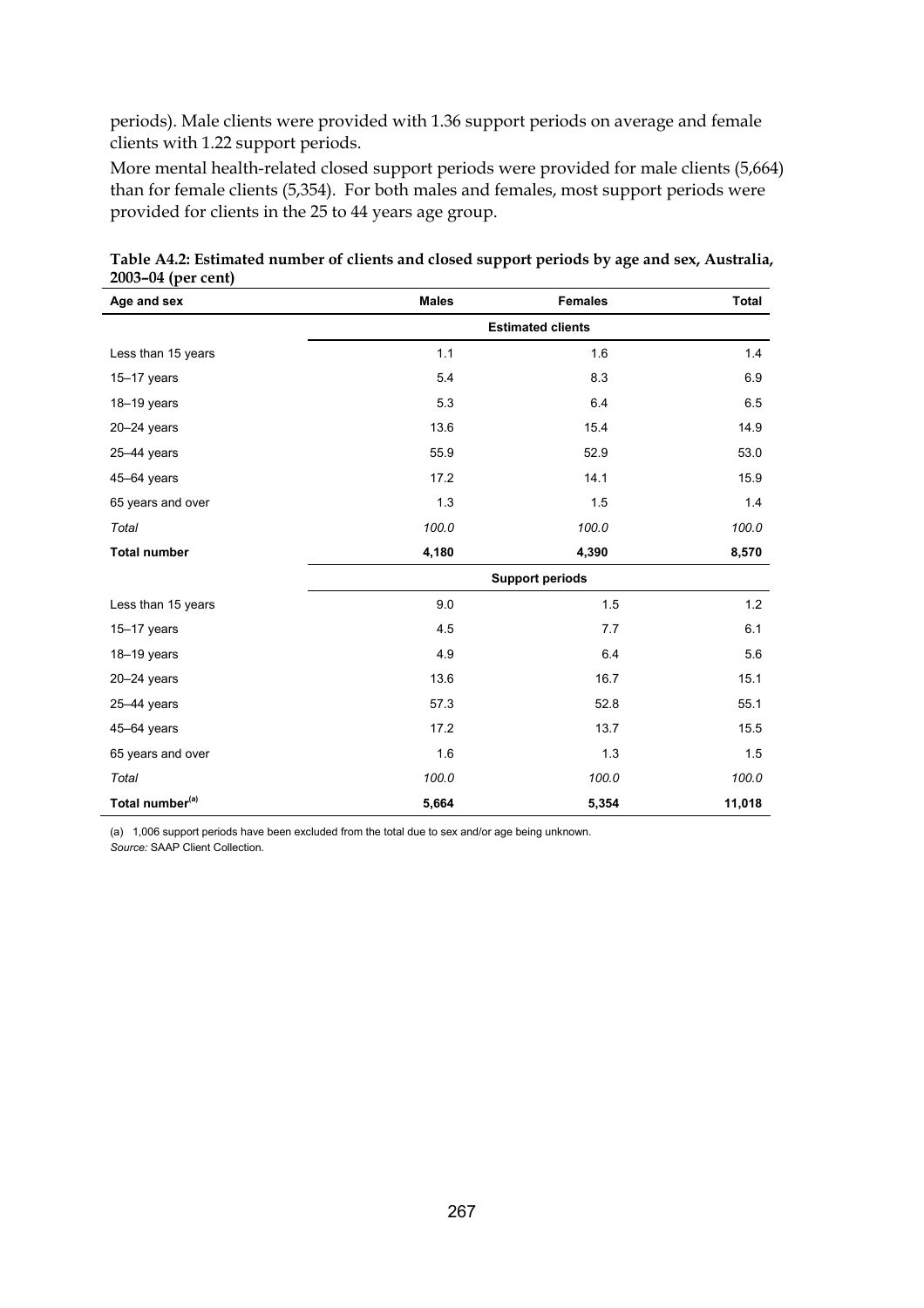#### **Indigenous status**

An estimated 706 adults and unaccompanied children for whom mental health-related closed support periods were provided were reported as Indigenous (Table A4.3). Of these, 293 were Indigenous males and 413 were Indigenous females. Most Indigenous clients were in the 25 to 44 years age group.

| Age and sex                         | Non-Indigenous<br>Indigenous |                      | <b>Total</b>         | <b>Total number</b> |  |  |  |
|-------------------------------------|------------------------------|----------------------|----------------------|---------------------|--|--|--|
|                                     | <b>Males</b>                 |                      |                      |                     |  |  |  |
| Less than 15 years                  | 1.7                          | $1.2$                | $1.2$                | 47                  |  |  |  |
| $15-17$ years                       | 7.8                          | 5.6                  | 5.4                  | 219                 |  |  |  |
| $18-19$ years                       | 7.5                          | 5.4                  | 5.3                  | 214                 |  |  |  |
| 20-24 years                         | 13.7                         | 14.5                 | 13.7                 | 552                 |  |  |  |
| $25-44$ years                       | 61.1                         | 55.6                 | 55.8                 | 2,244               |  |  |  |
| 45-64 years                         | 7.5                          | 16.6                 | 17.3                 | 695                 |  |  |  |
| 65 years and over                   | 7.0                          | 1.1                  | $1.3$                | 52                  |  |  |  |
| Total                               | 100.0                        | 100.0                | 100.0                | $\sim$ $\sim$       |  |  |  |
| Total number males <sup>(a)</sup>   | 293                          | 3,187                | $\ddot{\phantom{a}}$ | 4,023               |  |  |  |
|                                     |                              | <b>Females</b>       |                      |                     |  |  |  |
| Less than 15 years                  | 3.1                          | 1.7                  | 1.6                  | 68                  |  |  |  |
| $15-17$ years                       | 10.9                         | 9.2                  | 8.2                  | 353                 |  |  |  |
| 18-19 years                         | 6.3                          | 7.4                  | 6.4                  | 276                 |  |  |  |
| $20 - 24$ years                     | 14.0                         | 16.7                 | 15.5                 | 664                 |  |  |  |
| 25-44 years                         | 57.9                         | 51.3                 | 52.8                 | 2,267               |  |  |  |
| 45-64 years                         | 7.0                          | 12.5                 | 14.1                 | 606                 |  |  |  |
| 65 years and over                   | 7.0                          | 1.2                  | 1.4                  | 62                  |  |  |  |
| Total                               | 100.0                        | 100.0                | 100.0                | $\sim$ $\sim$       |  |  |  |
| Total number females <sup>(a)</sup> | 413                          | 3,152                | $\ddot{\phantom{a}}$ | 4,296               |  |  |  |
|                                     |                              | <b>Total persons</b> |                      |                     |  |  |  |
| Less than 15 years                  | 2.5                          | 1.4                  | 1.4                  | 115                 |  |  |  |
| $15-17$ years                       | 9.6                          | 7.4                  | 6.9                  | 572                 |  |  |  |
| 18-19 years                         | 6.8                          | 6.4                  | 5.9                  | 490                 |  |  |  |
| $20 - 24$ years                     | 13.9                         | 15.6                 | 14.6                 | 1,216               |  |  |  |
| 25-44 years                         | 59.2                         | 53.5                 | 54.2                 | 4,511               |  |  |  |
| 45-64 years                         | 7.2                          | 14.6                 | 15.6                 | 1,301               |  |  |  |
| 65 years and over                   | 7.0                          | $1.2$                | $1.4$                | 114                 |  |  |  |
| Total                               | 100.0                        | 100.0                | 100.0                | $\sim$ $\sim$       |  |  |  |
| Total number persons <sup>(a)</sup> | 706                          | 6,339                | $\ddotsc$            | 8,319               |  |  |  |

**Table A4.3: Estimated number of client by Indigenous status, age and sex, Australia, 2003–04 (per cent)** 

(a) 279 clients (173 males and 106 females) have been excluded from the total due to age being unknown.

. . Not applicable.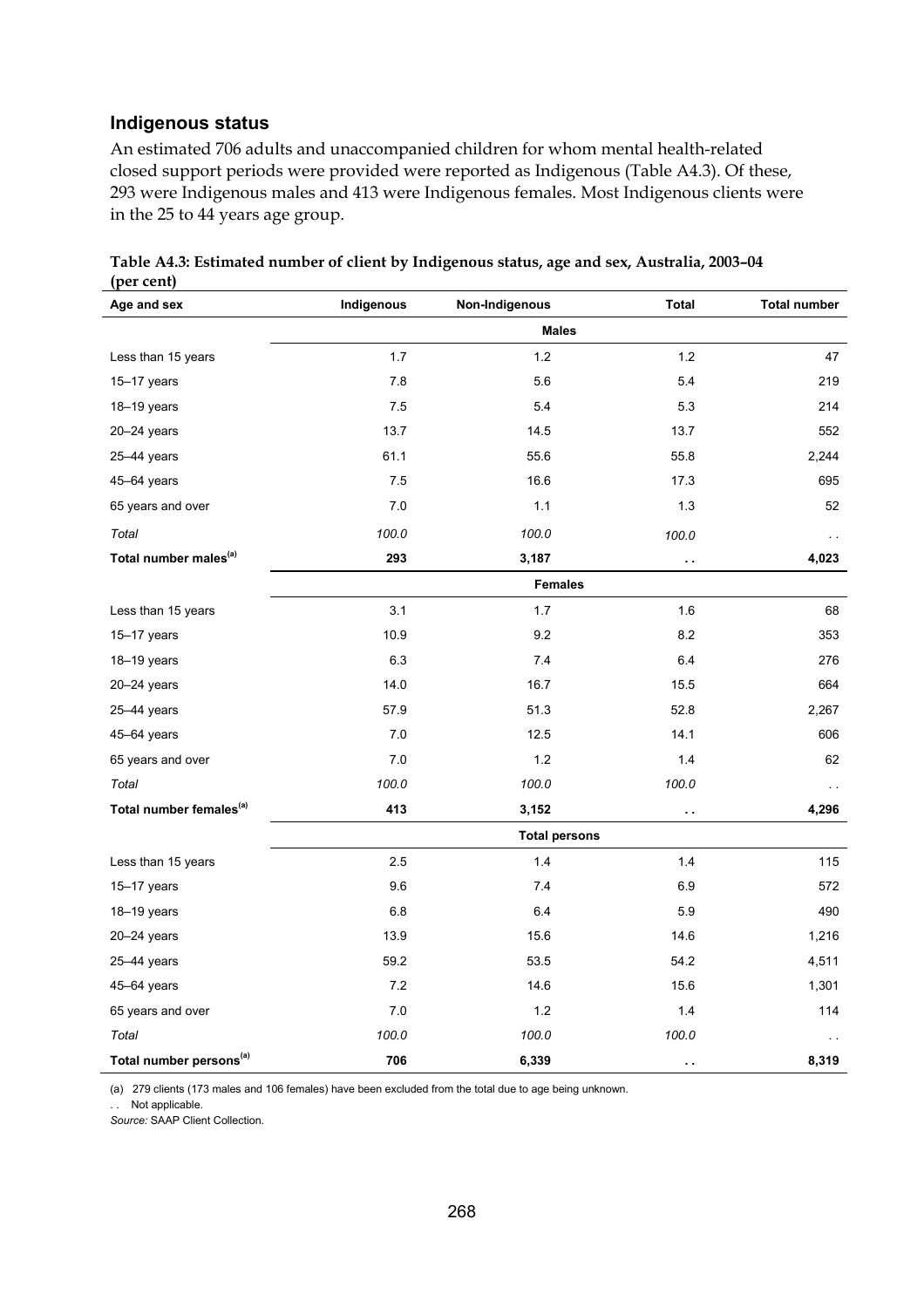#### **Client groups and accompanying children**

For each client, the 'client group' is reported as a person seeking assistance with or without children and alone or as a couple. These data are combined with data on age group to create 'client groups', as detailed in Table A4.4.

In 2003–04 the most commonly reported client group for adults and unaccompanied children who had received mental health-related closed support periods was males aged 25 years and over presenting alone (an estimated 2,890 clients), followed by females aged 25 years and over presenting alone (an estimated 1,706 clients).

There was an estimated 2,474 children accompanying clients who had received mental health-related closed support periods in 2003–04 (Table A4.5). More accompanying children were males (1,268) than females (1,206). Most were in the age group 5 to 12 years.

| $\sigma$<br>- - <b>r</b><br><b>Client group</b> | <b>Total</b> | Total (%) |
|-------------------------------------------------|--------------|-----------|
| Male alone, under 25                            | 1,018        | 11.8      |
| Male alone, 25+                                 | 2,890        | 33.6      |
| Female alone, under 25                          | 1,064        | 12.4      |
| Female alone, 25+                               | 1,706        | 19.8      |
| Couple, no children                             | 156          | 1.8       |
| Couple with children                            | 157          | 1.8       |
| Male with children                              | 105          | 1.2       |
| Female with children                            | 1,436        | 16.7      |
| Other                                           | 80           | 9.0       |
| <b>Total</b>                                    | 8,598        | 100.0     |

**Table A4.4: Estimated number of clients by client group, Australia, 2003–04** 

*Source:* SAAP Client Collection.

#### **Table A4.5: Estimated number of children accompanying clients(a), by age and sex of child, Australia, 2003–04 (per cent)**

| Age                         | <b>Males</b> | <b>Females</b> | <b>Total</b>  | <b>Total number</b> |
|-----------------------------|--------------|----------------|---------------|---------------------|
| $0-4$ years                 | 39.6         | 36.3           | 38.0          | 940                 |
| $5-12$ years                | 45.8         | 48.1           | 46.9          | 1,161               |
| $13 - 15$ years             | 10.3         | 12.0           | 11.2          | 276                 |
| $16 - 17$ years             | 4.3          | 3.6            | 3.9           | 97.0                |
| Total                       | 100.0        | 100.0          | 100.0         | $\sim$ $\sim$       |
| Total number <sup>(b)</sup> | 1,268        | 1,206          | $\sim$ $\sim$ | 2,474               |

(a) Does not include high-volume agencies.

(b) Nine children have been excluded from the total due to age and/or sex being unknown.

*Source:* SAAP Client Collection.

### **Support period characteristics**

This section presents information on mental health-related closed support periods for adults and unaccompanied children in 2003–04. The counts represent support periods, rather than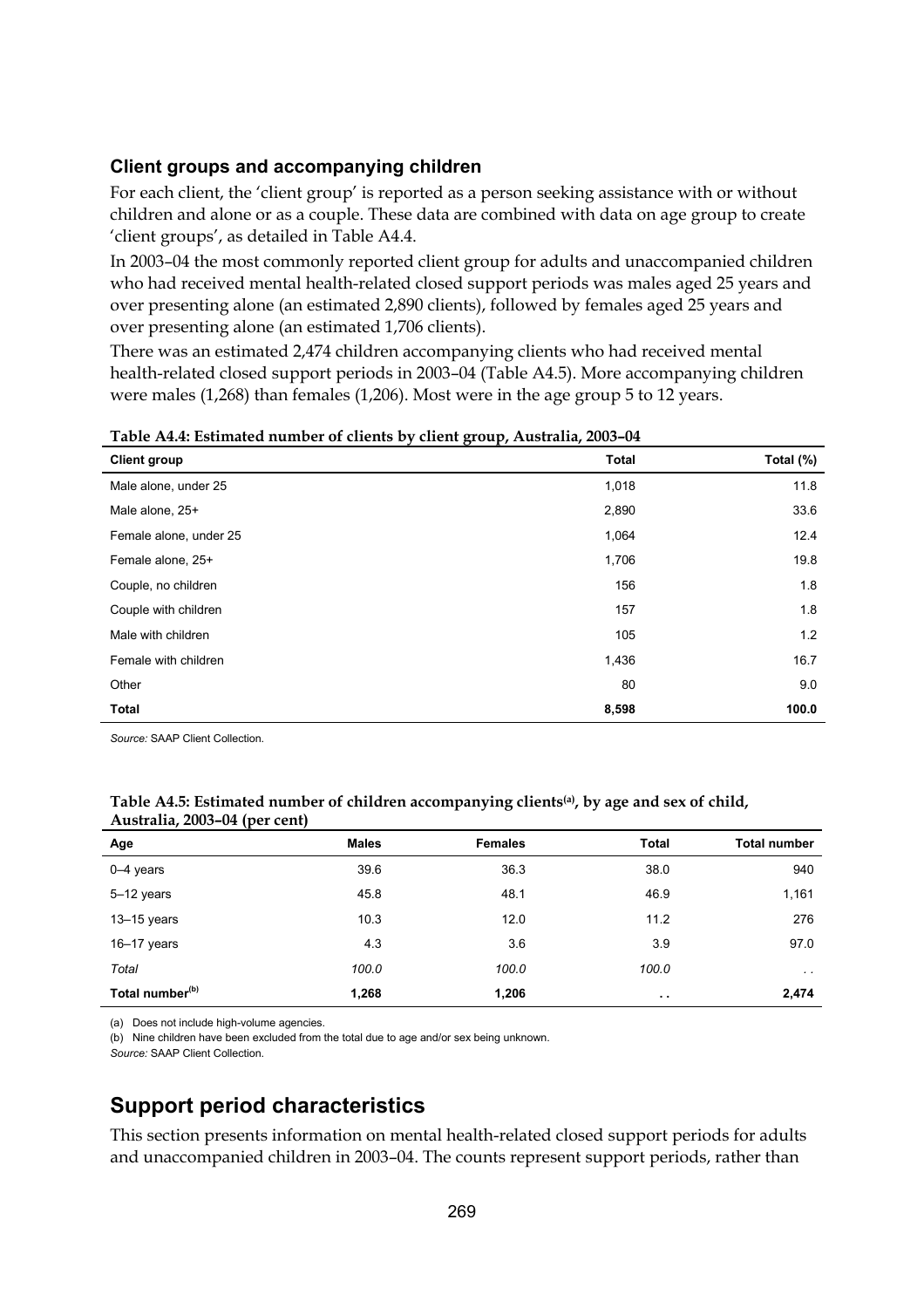clients, so clients who were provided with more than one support period during the year are counted more than once.

#### **States and territories**

As noted, the highest number of mental health-related closed support periods was reported for Victoria. The client group for which the highest number of support periods was reported nationally was males aged over 25 years and presenting alone (36.2% of the total) (Table A4.6). This was also the group with the highest number of support periods in all states and territories except South Australia, for which the most support periods were reported for females aged over 25 years and presenting alone (30.2% of the total). Other client groups for which relatively high numbers of support periods were reported nationally and for most states and territories were females aged under and over 25 years and presenting alone and males aged less than 25 years and presenting alone.

#### **Living situation and type of accommodation immediately before and after support periods**

Information is collected on the 'living situation' immediately before and after each support period. The most common living situation reported for both immediately before and immediately after mental health-related closed support periods was 'alone' and 'with other unrelated persons' (Table A4.7). The living situation was more commonly reported as 'with spouse/partner with/out child(ren)' before support periods (15.5%) than after (9.5%). Similarly, 'with relatives/friends short-term' was more commonly reported for before support periods (11.6%) than for after support periods (8.5%).

The type of accommodation was also collected for immediately before and after the support period. Immediately before mental health-related closed support periods the most commonly reported types of accommodation were SAAP or other emergency housing (19.8%), car/tent/park/street/squat (12.7%) and institutional (including psychiatric institutions) (12.1%) (Table A4.8). After the support periods the most commonly reported types of accommodation were SAAP or other emergency housing (19.0%), public or community housing (15.0%) and private rental (12.8%).

#### **Length of support**

The length of mental health-related closed support periods varied from less than one day to over 52 weeks (Table A4.9), with four to 13 weeks being the most commonly reported (2,374 support periods). Support periods of less than one day were the most commonly reported for males and females aged 25 years and over and presenting alone (20.6% and 22.6% respectively), whereas support periods of four to 13 weeks were the most commonly reported for males and females aged less than 25 years and presenting alone (21.7% and 22.4% respectively).

#### **Reasons for seeking assistance**

Table A4.10 presents information on the main presenting reason for seeking assistance reported for each mental health-related closed support period. The most commonly reported main reasons were psychiatric illness and domestic violence. Overall, psychiatric illness was reported as the main presenting reason for 17.2% of support periods. It was reported for 24.6% of support periods for males aged 25 years and over and presenting alone and 18.5% for females aged 25 years and over and presenting alone.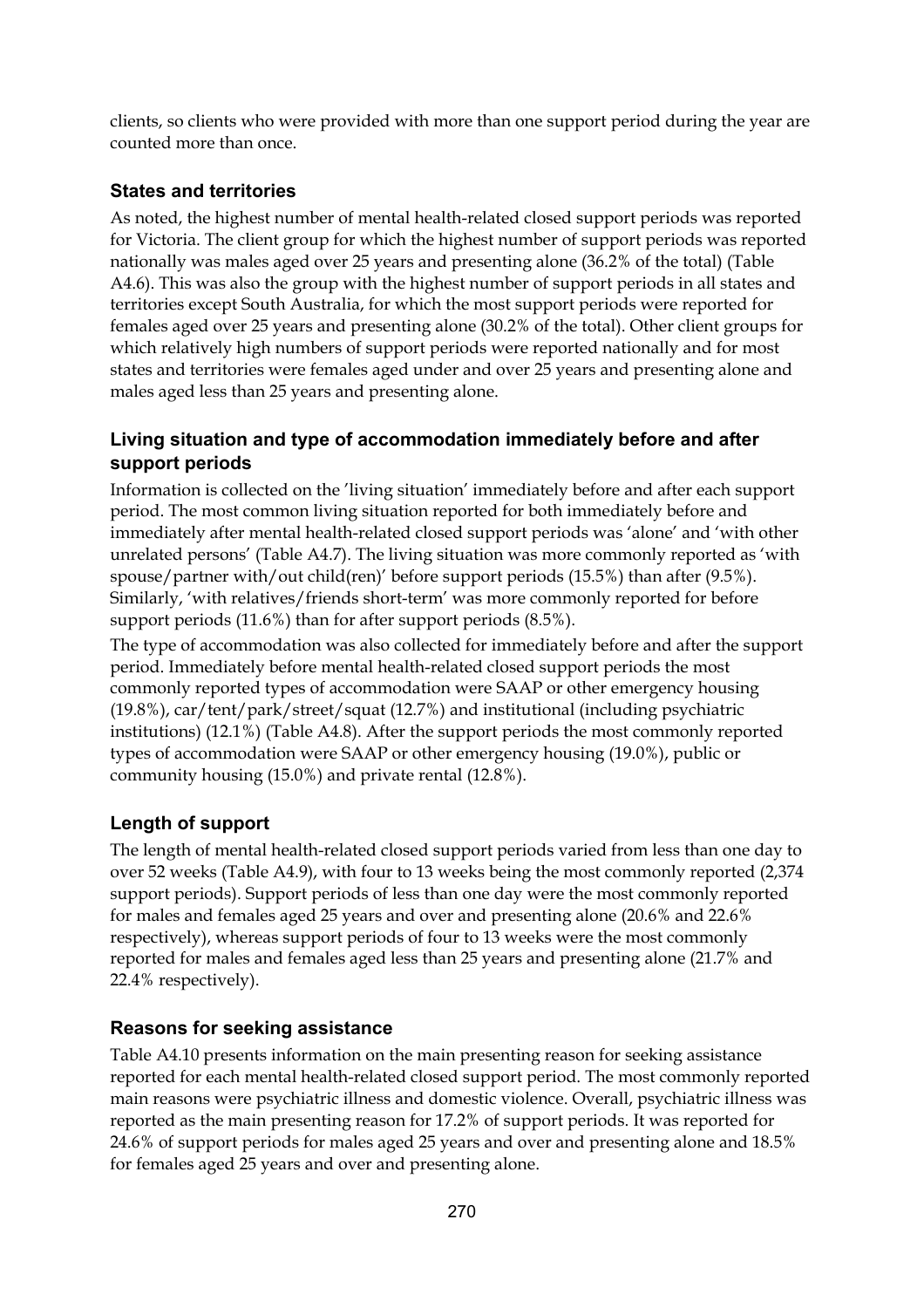Data are also collected on presenting reasons other than the main presenting reason. Overall, psychiatric illness was reported as the main or other presenting reason for 56.9% of mental health-related closed support periods (data not shown). It was reported for 70.3% of support periods for males aged 25 years and over and presenting alone and 66.5% for couples with no children.

#### **Sources of referral**

The sources of referral for mental health-related closed support periods included self-referral (40.8%) and another SAAP agency (11.1%) (Table A4.11). Self-referral was the most commonly reported for all client groups.

#### **Services needed, provided and referred**

More than one type of service could be reported as needed by clients and, for each service reported as needed, the SAAP agencies reported whether they provided the service and/or arranged a referral for the client to access the service. Multiple types of services could be reported for each support period.

Services most commonly provided were general support/advocacy (83.7% of support periods) and housing/accommodation (71.9%) (Table A4.12). Of services requested by clients the most commonly provided were general support/advocacy (95.6% of these requested services were provided when requested) and basic support and services not elsewhere specified (95.3%) (Table A4.13). Services most commonly referred were specialist services (31.8% of these requested services were referred on when requested) and financial/employment (13.1%). Services most commonly neither provided nor referred were specialist services (11.0% of these requested services were neither provided nor referred on) and financial/employment (6.9%).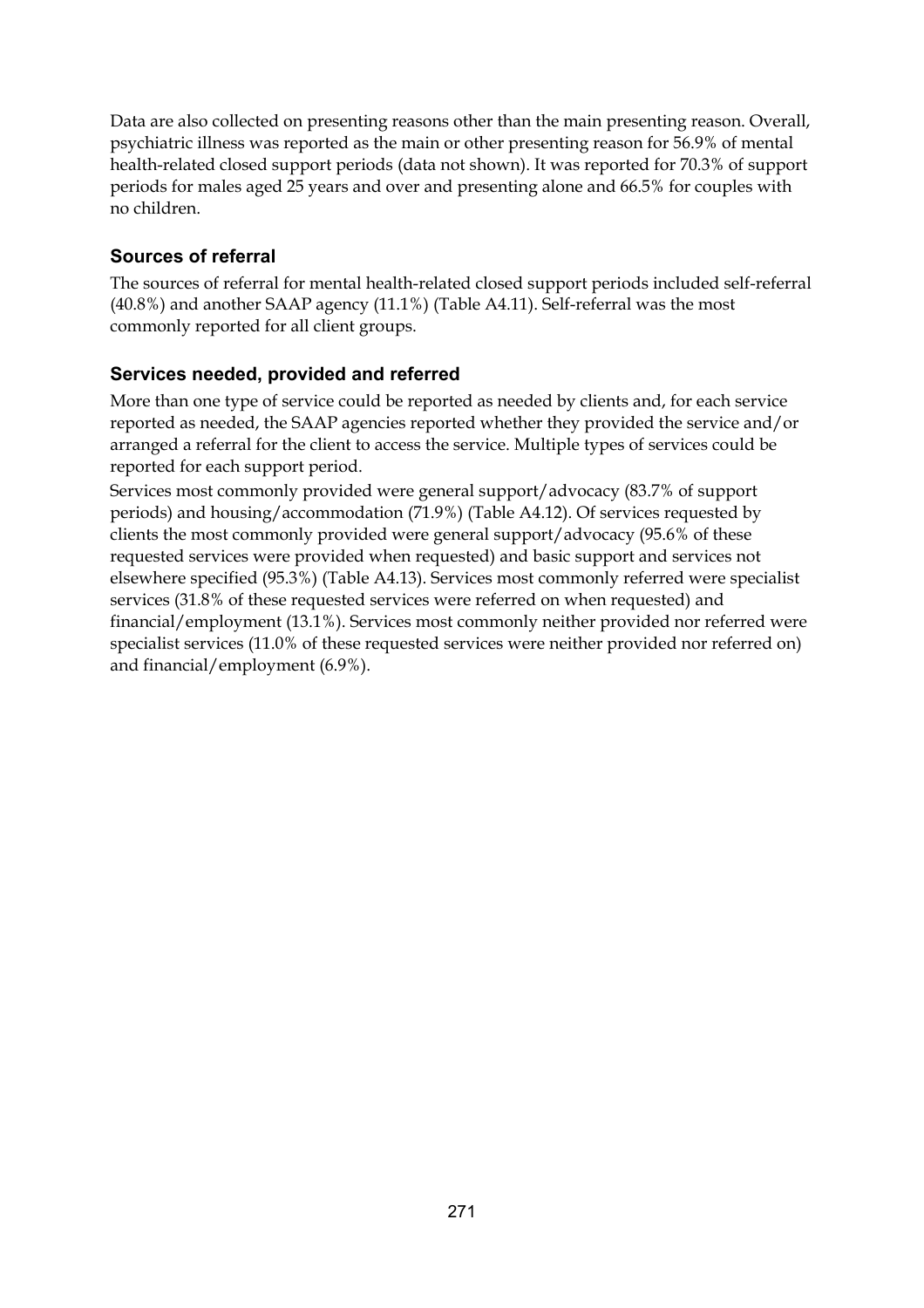| <b>Client group</b>         | <b>NSW</b> | Vic   | Qld   | <b>WA</b> | SA    | <b>Tas</b> | <b>ACT</b> | <b>NT</b> | Total                | <b>Total</b><br>number |
|-----------------------------|------------|-------|-------|-----------|-------|------------|------------|-----------|----------------------|------------------------|
| Male alone, under 25        | 13.7       | 9.3   | 12.8  | 11.8      | 12.2  | 17.4       | 16.7       | 4.8       | 11.6                 | 1,289                  |
| Male alone, 25+             | 43.4       | 31.6  | 37.6  | 28.3      | 21.1  | 43.0       | 51.9       | 53.6      | 36.2                 | 4,022                  |
| Female alone, under 25      | 11.3       | 10.9  | 17.7  | 16.9      | 15.8  | 6.5        | 11.9       | 7.2       | 12.2                 | 1,352                  |
| Female alone, 25+           | 16.2       | 22.6  | 15.0  | 20.5      | 30.2  | 14.0       | 7.5        | 14.5      | 19.4                 | 2,161                  |
| Couple, no children         | 7.0        | 2.8   | 8.0   | 1.1       | 9.0   | 4.1        | 6.0        | 2.4       | 1.8                  | 196                    |
| Couple with children        | 1.1        | 1.6   | 1.2   | 1.3       | 2.0   | 2.0        | 2.5        | 5.4       | 1.7                  | 184                    |
| Male with children          | 4.0        | 1.6   | 2.0   | 4.0       | 9.0   | 1.4        | 1.9        | 1.2       | 1.0                  | 113                    |
| Female with children        | 12.3       | 18.2  | 14.3  | 19.4      | 16.4  | 10.9       | 7.1        | 9.6       | 15.3                 | 1,705                  |
| Other                       | 8.0        | 1.2   | 4.0   | 4.0       | 3.0   | 7.0        | 0.0        | 1.2       | 9.0                  | 96                     |
| Total                       | 100.0      | 100.0 | 100.0 | 100.0     | 100.0 | 100.0      | 100.0      | 100.0     | 100.0                | $\ddot{\phantom{0}}$   |
| Total per cent              | 27.3       | 43.2  | 10.3  | 5.0       | 5.8   | 2.6        | 4.3        | 1.5       | 100.0                | $\sim$ $\sim$          |
| Total number <sup>(a)</sup> | 3,034      | 4,805 | 1,144 | 551       | 645   | 293        | 480        | 166       | $\ddot{\phantom{a}}$ | 11,118                 |

**Table A4.6: SAAP mental health-related closed support periods, by client group and state and territory, Australia, 2003–04 (per cent)** 

(a) 906 support periods have been excluded from the total due to client group being unknown.

. . Not applicable.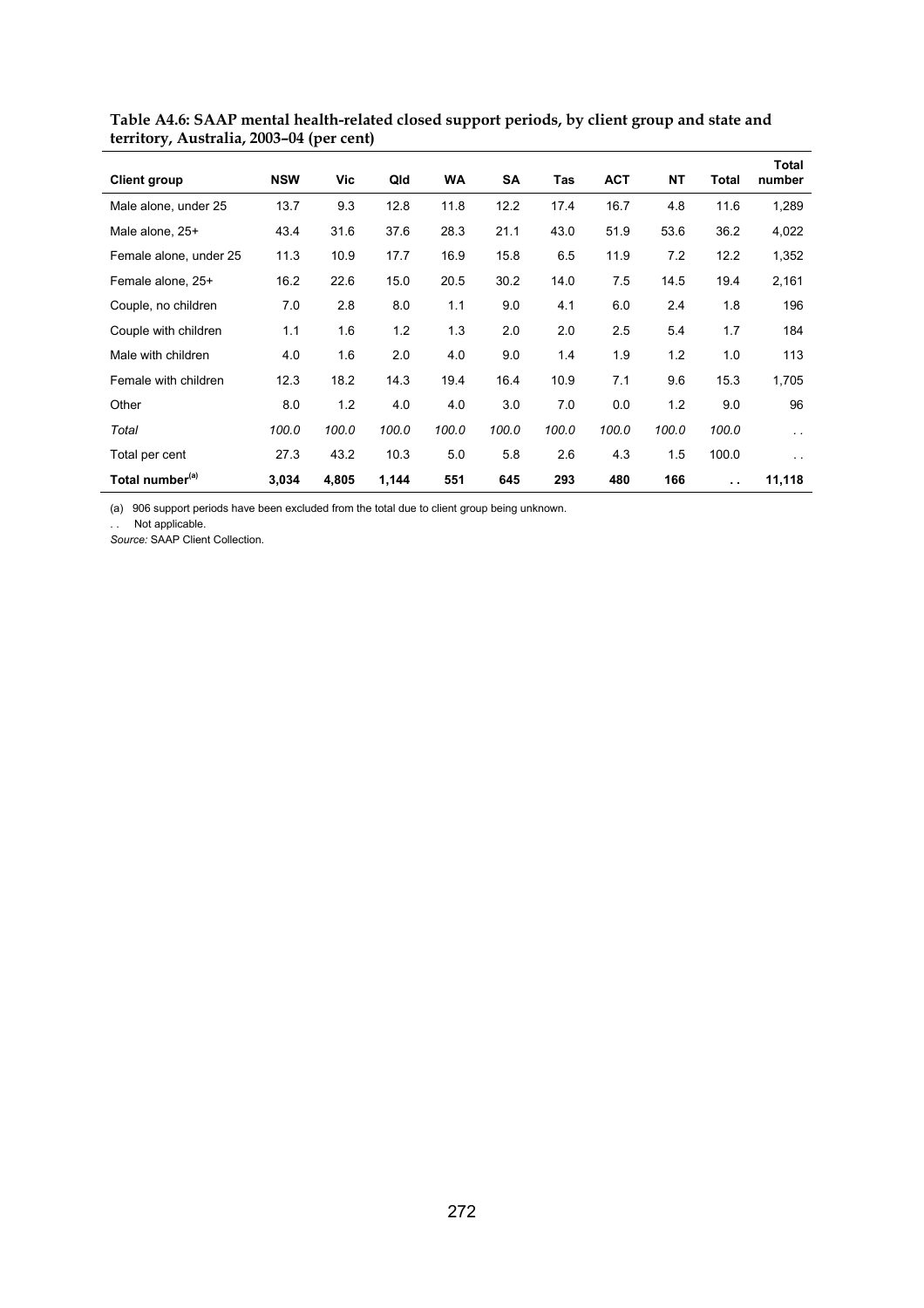|                                         | Immediately before support period |          | Immediately after support period |          |
|-----------------------------------------|-----------------------------------|----------|----------------------------------|----------|
| Living situation                        | <b>Number</b>                     | Per cent | <b>Number</b>                    | Per cent |
| With parent(s)                          | 780                               | 8.8      | 545                              | 7.3      |
| With foster family                      | 30                                | 3.0      | 21                               | 3.0      |
| With relatives/friends short-term       | 1,026                             | 11.6     | 632                              | 8.5      |
| With relatives/friends long-term        | 236                               | 2.7      | 301                              | 4.1      |
| With spouse/partner with/out child(ren) | 1,373                             | 15.5     | 703                              | 9.5      |
| Alone with child(ren)                   | 663                               | 7.5      | 1,014                            | 13.7     |
| Alone                                   | 2,585                             | 29.1     | 2,576                            | 34.7     |
| With other unrelated persons            | 2,070                             | 23.3     | 1,534                            | 20.7     |
| Other                                   | 106                               | 1.2      | 93                               | 1.3      |
| Total <sup>(b)</sup>                    | 8,869                             | 100.0    | 7,419                            | 100.0    |

| Table A4.7: SAAP mental health-related closed support periods <sup>(a)</sup> , by living situation immediately |
|----------------------------------------------------------------------------------------------------------------|
| before and immediately after the support period, Australia, 2003-04                                            |

(a) Does not include high-volume agencies.

(b) 2,458 support periods have been excluded due to living situation immediately before the support period being unknown; 3,908 have been excluded due to living situation immediately after the support period being unknown.

*Source:* SAAP Client Collection.

| Table A4.8: SAAP mental health-related closed support periods, by type of accommodation |
|-----------------------------------------------------------------------------------------|
| immediately before and immediately after the support period, Australia, 2003-04         |

|                                        | Immediately before support period |          | Immediately after support period |          |
|----------------------------------------|-----------------------------------|----------|----------------------------------|----------|
| Accommodation                          | Total number                      | Per cent | <b>Total number</b>              | Per cent |
| SAAP or other emergency housing        | 2,056                             | 19.8     | 1,541                            | 19.0     |
| Living rent-free in house or flat      | 1,120                             | 10.8     | 724                              | 8.9      |
| Private rental                         | 1,134                             | 10.9     | 1,041                            | 12.8     |
| Public or community housing            | 869                               | 8.4      | 1,221                            | 15.0     |
| Rooming house/hostel/hotel/caravan     | 1,058                             | 10.2     | 918                              | 11.3     |
| Boarding in a private home             | 972                               | 9.3      | 744                              | 9.2      |
| Own home                               | 401                               | 3.9      | 287                              | 3.5      |
| Living in a car/tent/park/street/squat | 1,324                             | 12.7     | 691                              | 8.5      |
| Institutional                          | 1,259                             | 12.1     | 741                              | 9.1      |
| Other                                  | 206                               | 2.0      | 208                              | 2.6      |
| Total <sup>(a)</sup>                   | 10,399                            | 100.0    | 8,116                            | 100.0    |

(a) 1,625 support periods have been excluded due to accommodation type immediately before the support period being unknown; 3,908 have been excluded due to accommodation type immediately after the support period being unknown.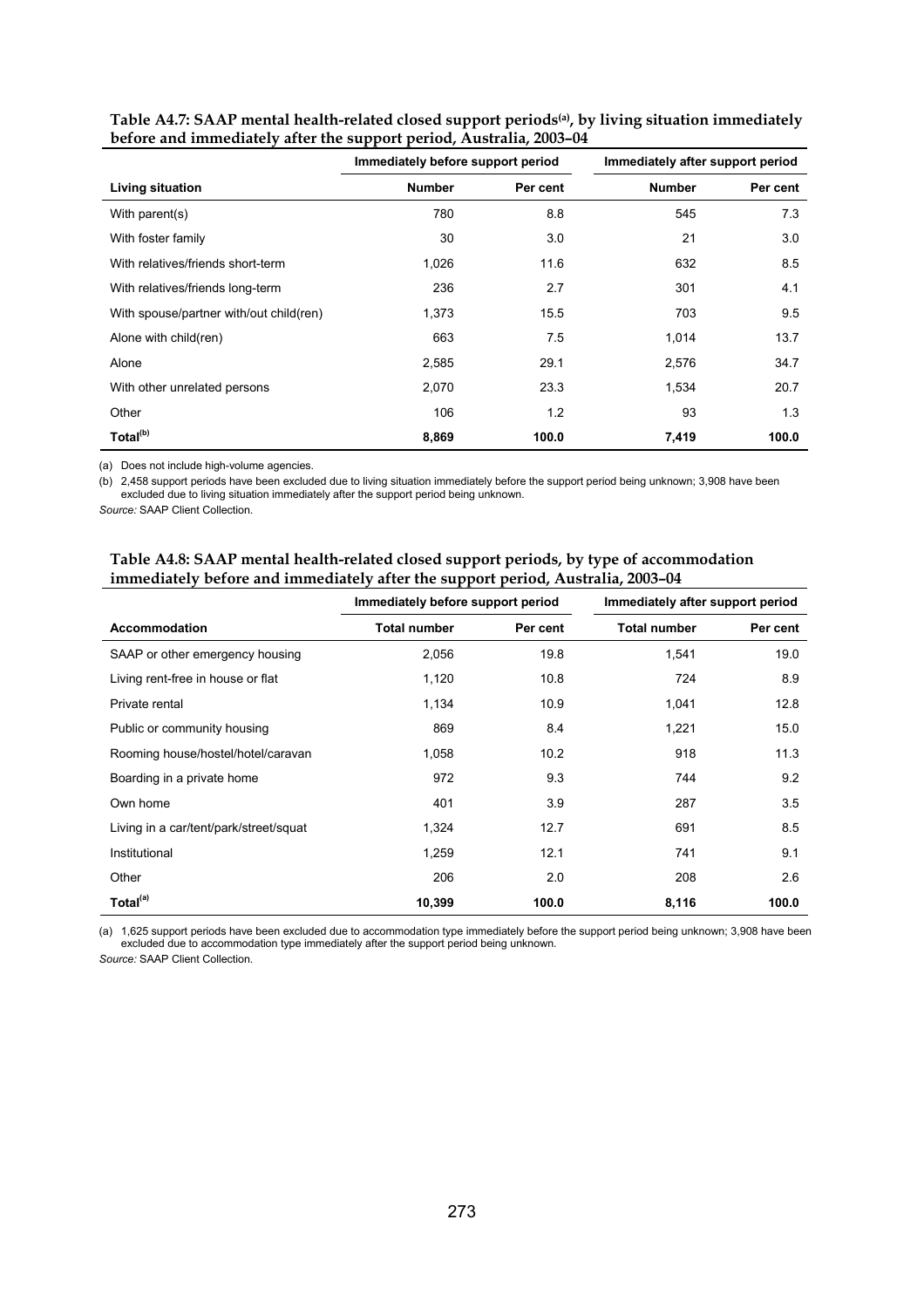| Length of support           | <b>Male</b><br>alone,<br>under 25 | <b>Male</b><br>alone,<br>$25+$ | Female<br>alone,<br>under 25 | <b>Female</b><br>alone,<br>$25+$ | Couple,<br>no<br>children | Couple<br>with<br>children | <b>Male</b><br>with<br>children | Female<br>with<br>children | Other   | <b>Total</b>  | Total<br>number |
|-----------------------------|-----------------------------------|--------------------------------|------------------------------|----------------------------------|---------------------------|----------------------------|---------------------------------|----------------------------|---------|---------------|-----------------|
| Less than 1 day             | 12.9                              | 20.6                           | 13.7                         | 22.6                             | 24.5                      | 12.0                       | 18.6                            | 10.7                       | 22.9    | 17.7          | 1,963           |
| 1 day                       | 6.1                               | 9.1                            | 4.5                          | 5.5                              | 2.6                       | 0.0                        | 9.0                             | 2.4                        | 1.0     | 6.1           | 673             |
| 2 days                      | 4.0                               | 3.7                            | 2.7                          | 2.8                              | 2.0                       | 1.1                        | 2.7                             | 1.7                        | 0.0     | 3.0           | 336             |
| 3 days                      | 2.7                               | 3.4                            | 1.7                          | 1.9                              | 2.6                       | $0.0\,$                    | 9.0                             | 1.6                        | $0.0\,$ | 2.4           | 268             |
| 4 days                      | 2.6                               | 2.8                            | 1.9                          | 2.2                              | 5.0                       | $5.0\,$                    | 9.0                             | $1.2$                      | 3.1     | 2.2           | 247             |
| 5 days                      | 2.4                               | 2.4                            | 1.4                          | 2.1                              | $5.0\,$                   | $5.0\,$                    | 9.0                             | 1.3                        | $0.0\,$ | $1.9$         | 216             |
| 6 days                      | 1.4                               | 2.4                            | 1.8                          | 2.1                              | $5.0\,$                   | 1.6                        | $0.0\,$                         | $1.1$                      | $0.0\,$ | 1.8           | 205             |
| 7 days                      | 1.9                               | 2.7                            | 1.5                          | 2.0                              | 2.6                       | 1.1                        | 0.0                             | 1.5                        | 3.1     | 2.1           | 232             |
| >1-2 weeks                  | 10.2                              | 11.3                           | 7.3                          | 8.1                              | 6.6                       | 3.3                        | 7.1                             | 6.3                        | 3.1     | 9.0           | 997             |
| >2-4 weeks                  | 13.5                              | 10.6                           | 14.6                         | 10.6                             | 8.7                       | 8.2                        | 7.1                             | 9.9                        | 10.4    | 11.2          | 1,244           |
| $>4-13$ weeks               | 21.7                              | 17.3                           | 22.4                         | 22.1                             | 29.1                      | 24.0                       | 23.9                            | 27.3                       | 27.1    | 21.4          | 2,374           |
| >13-26 weeks                | 8.2                               | 6.9                            | 12.3                         | 8.7                              | 10.2                      | 21.9                       | 16.8                            | 14.7                       | 14.6    | 9.7           | 1,079           |
| >26-52 weeks                | 7.3                               | 3.8                            | 8.0                          | 5.7                              | 7.7                       | 14.2                       | 14.2                            | 12.4                       | 8.3     | 6.8           | 757             |
| >52 weeks                   | 5.0                               | 3.0                            | 6.4                          | 3.7                              | 2.0                       | 11.5                       | $6.2\,$                         | 7.8                        | 6.3     | 4.7           | 522             |
| Total                       | 100.0                             | 100.0                          | 100.0                        | 100.0                            | 100.0                     | 100.0                      | 100.0                           | 100.0                      | 100.0   | 100.0         | $\sim$ $\sim$   |
| Total per cent              | 11.6                              | 36.2                           | 12.2                         | 19.4                             | 1.8                       | 1.6                        | 1.0                             | 15.3                       | 9.0     | 100.0         | $\sim$ 10 $\pm$ |
| Total number <sup>(a)</sup> | 1,287                             | 4,022                          | 1,351                        | 2,160                            | 196                       | 183                        | 113                             | 1,705                      | 96.0    | $\sim$ $\sim$ | 11,113          |

**Table A4.9: SAAP mental health-related closed support periods, by length of support and client group, Australia, 2003–04 (per cent)** 

(a) 911 support periods have been excluded due to length of support and/or client group being unknown.

. . Not applicable.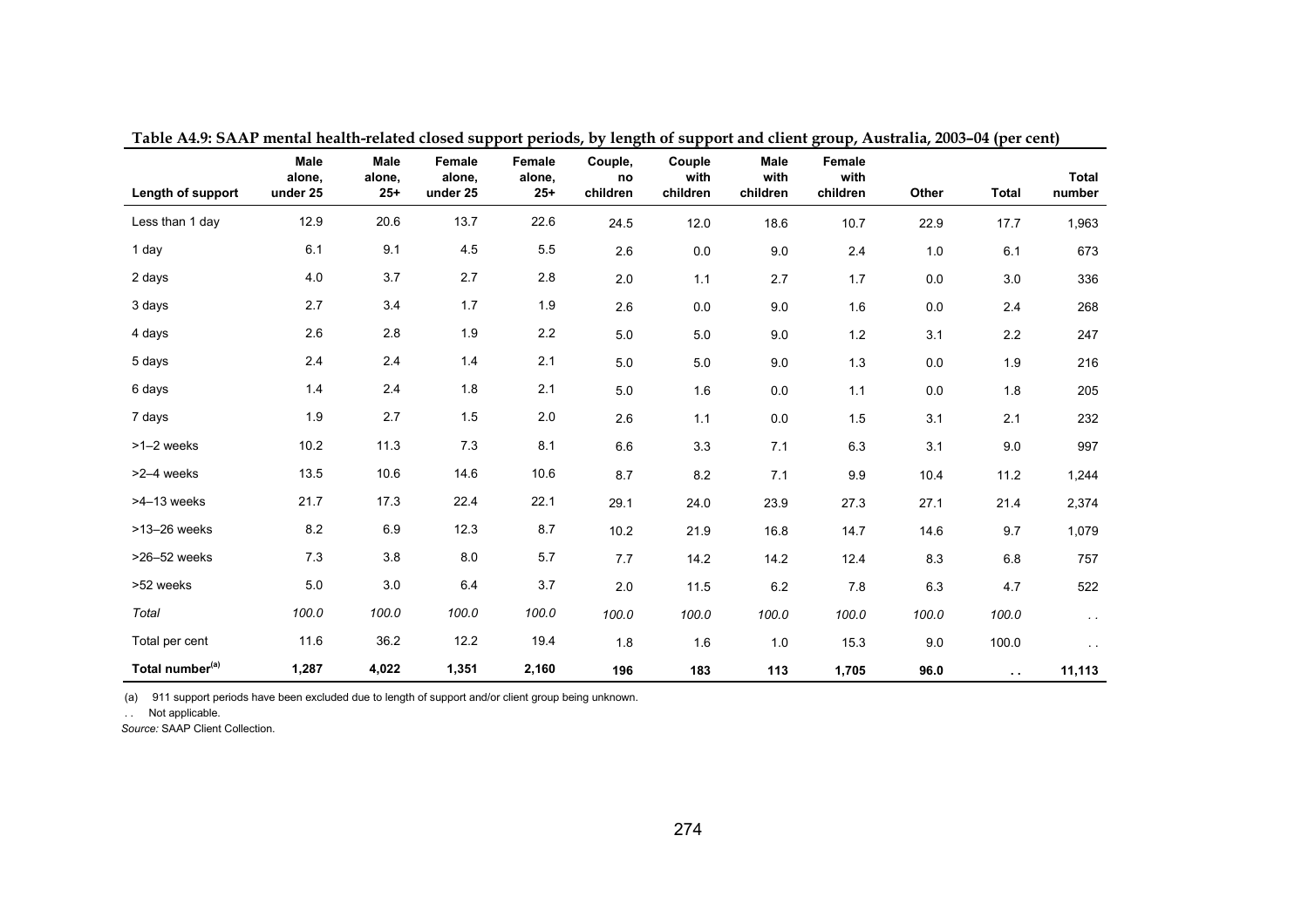**Table A4.10: SAAP mental health-related closed support periods(a), by main reason for seeking assistance and client group, Australia, 2003–04 (per cent)**  <u> 1989 - Jan James James James James James James James James James James James James James James James James J</u> 

| Main reason for seeking assistance                 | Male<br>alone,<br>under 25 | <b>Male</b><br>alone,<br>$25+$ | Female<br>alone,<br>under 25 | Female<br>alone,<br>$25+$ | Couple,<br>no<br>children | Couple<br>with<br>children | Male<br>with<br>children | <b>Female</b><br>with<br>children | Other | <b>Total</b> | <b>Total</b><br>number |
|----------------------------------------------------|----------------------------|--------------------------------|------------------------------|---------------------------|---------------------------|----------------------------|--------------------------|-----------------------------------|-------|--------------|------------------------|
| Usual accommodation unavailable                    | 11.0                       | 10.0                           | 7.7                          | 5.3                       | 6.8                       | 6.2                        | 9.7                      | 3.0                               | 3.6   | 7.6          | 763                    |
| Time out from family/ other situation              | 6.0                        | 3.1                            | 7.0                          | 3.4                       | 2.8                       | 5.6                        | 0.0                      | 1.9                               | 3.6   | 3.8          | 380                    |
| Relationship/ family breakdown                     | 15.7                       | 4.9                            | 16.4                         | 5.0                       | 5.6                       | 4.3                        | 20.4                     | 5.3                               | 7.2   | 7.9          | 786                    |
| Interpersonal conflicts                            | 3.4                        | 1.1                            | 4.4                          | 2.3                       | 2.8                       | 6.2                        | 1.9                      | 2.9                               | 9.6   | 2.5          | 246                    |
| Physical /emotional abuse                          | 1.2                        | 7.0                            | 3.6                          | 4.0                       | 1.7                       | 6.0                        | 1.9                      | 3.1                               | 8.4   | 2.2          | 222                    |
| Domestic violence                                  | 9.0                        | 9.0                            | 9.9                          | 26.5                      | 3.4                       | 5.6                        | 3.9                      | 57.0                              | 15.7  | 15.9         | 1,590                  |
| Sexual abuse                                       | 4.0                        | 3.0                            | 4.1                          | 1.5                       | 1.7                       | 2.5                        | 1.0                      | 1.7                               | 1.2   | 1.3          | 131                    |
| Financial difficulty                               | 5.8                        | 9.7                            | 2.9                          | 6.4                       | 14.7                      | 19.9                       | 5.8                      | 4.6                               | 12.0  | 7.2          | 716                    |
| Gambling                                           | 4.0                        | 5.0                            | 0.0                          | 0.0                       | 0.0                       | 0.0                        | 0.0                      | 0.0                               | 0.0   | 3.0          | 25                     |
| Eviction /previous accommodation ended             | 11.7                       | 7.6                            | 12.3                         | 6.5                       | 17.5                      | 25.5                       | 17.5                     | 6.9                               | 9.6   | 8.9          | 892                    |
| Drug /alcohol /substance abuse                     | 6.6                        | 9.9                            | 4.3                          | 4.5                       | 79                        | 5.6                        | 1.0                      | 1.3                               | 6.0   | 6.2          | 618                    |
| Emergency accommodation ended                      | 3.7                        | 3.4                            | 3.5                          | 3.2                       | 4.5                       | $6.0\,$                    | 1.9                      | 1.3                               | 1.2   | 3.0          | 303                    |
| Recently left institution                          | 5.1                        | 5.0                            | 3.9                          | 2.6                       | 2.3                       | 6.0                        | 2.9                      | 5                                 | 1.2   | 3.5          | 354                    |
| Psychiatric illness                                | 15.8                       | 24.6                           | 12.9                         | 18.5                      | 11.9                      | 7.5                        | 14.6                     | 5.0                               | 10.8  | 17.2         | 1,715                  |
| Recent arrival to area with no means of<br>support | 4.3                        | 55                             | 1.5                          | 2.3                       | 6.2                       | 5.0                        | 7.8                      | 1.3                               | 3.6   | 3.6          | 358                    |
| Itinerant                                          | 3.3                        | 4.2                            | 3.2                          | 4.2                       | 3.4                       | 2.5                        | 3.9                      | 1.3                               | 1.2   | 3.5          | 348                    |
| Other                                              | 4.5                        | 8.6                            | 2.3                          | 3.8                       | 6.8                       | 1.9                        | 5.8                      | 2.9                               | 4.8   | 5.3          | 529                    |
| Total                                              | 100.0                      | 100.0                          | 100.0                        | 100.0                     | 100.0                     | 100.0                      | 100.0                    | 100.0                             | 100.0 | 100.0        | $\sim$ $\sim$          |
| Total per cent                                     | 11.8                       | 35.1                           | 12.4                         | 20.5                      | 1.8                       | 1.6                        | 1.0                      | 15.0                              | 8.0   | 100.0        | $\sim$ $\sim$          |
| Total number <sup>(b)</sup>                        | 1,176                      | 3,498                          | 1,240                        | 2,044                     | 177                       | 161                        | 103                      | 1,494                             | 83    | $\sim$       | 9,976                  |

(a) Does not include high-volume agencies.

(b) 510 support periods have been excluded due to main reason for assistance and/or client group being unknown; 841 have been excluded due to client non-consent. *Source:* SAAP Client Collection.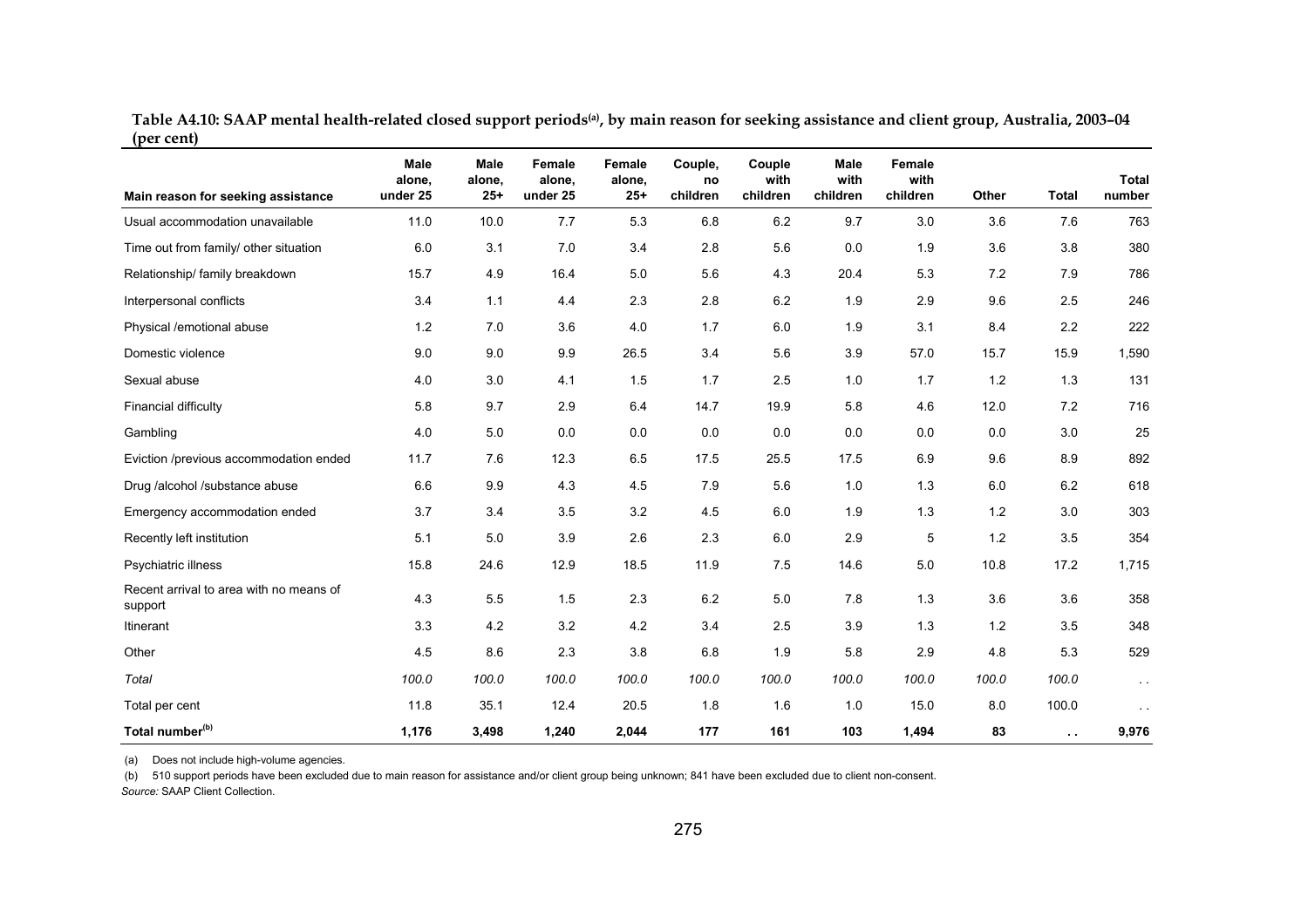| Source of referral                   | <b>Male</b><br>alone,<br>under 25 | <b>Male</b><br>alone,<br>$25 +$ | <b>Female</b><br>alone,<br>under 25 | <b>Female</b><br>alone,<br>$25+$ | Couple<br>no<br>children | Couple<br>with<br>children | <b>Male</b><br>with<br>children | <b>Female</b><br>with<br>children | Other | <b>Total</b>  | <b>Total</b><br>number |
|--------------------------------------|-----------------------------------|---------------------------------|-------------------------------------|----------------------------------|--------------------------|----------------------------|---------------------------------|-----------------------------------|-------|---------------|------------------------|
| School/other educational institution | 1.3                               | 1.0                             | 2.1                                 | 2.0                              | 0.0                      | 0.0                        | 0.0                             | 6.0                               | 0.0   | 6.0           | 56                     |
| Community services department        | 5.2                               | 1.7                             | 5.6                                 | 2.2                              | 2.2                      | 4.0                        | 2.8                             | 6.1                               | 5.6   | 3.5           | 351                    |
| Police/legal unit                    | 2.7                               | 2.9                             | 1.9                                 | 4.1                              | 0.0                      | 1.1                        | 9.0                             | 5.3                               | 0.0   | 3.3           | 330                    |
| Prison/correction institution        | 2.3                               | 1.8                             | 5.0                                 | 7.0                              | 6.0                      | 6.0                        | 2.8                             | 1.0                               | 0.0   | 1.2           | 118                    |
| Hospital/health/medical services     | 4.6                               | 6.6                             | 6.1                                 | 6.9                              | 3.9                      | 8.0                        | 5.6                             | 4.6                               | 3.4   | 6.0           | 602                    |
| Psychiatric unit                     | 10.0                              | 7.8                             | 8.4                                 | 10.6                             | 5.1                      | 4.5                        | 6.5                             | 4.9                               | 18.0  | 8.2           | 826                    |
| Telephone/crisis referral agency     | 7.0                               | 4.0                             | 7.5                                 | 12.0                             | 3.4                      | 7.4                        | 6.5                             | 14.3                              | 9.0   | 8.2           | 823                    |
| Other SAAP agency                    | 13.4                              | 9.7                             | 15.6                                | 9.4                              | 6.2                      | 8.5                        | 10.3                            | 12.3                              | 7.9   | 11.1          | 1,121                  |
| Other government department          | 3.5                               | 2.8                             | 4.3                                 | 3.3                              | 4.5                      | 5.1                        | 4.7                             | 5.6                               | 4.5   | 3.7           | 377                    |
| Other non-government organisation    | 7.3                               | 4.8                             | 8.1                                 | 5.7                              | 11.2                     | 12.5                       | 9.3                             | 9.7                               | 11.2  | 6.8           | 686                    |
| Self                                 | 33.8                              | 52.9                            | 31.1                                | 39.7                             | 52.2                     | 36.4                       | 47.7                            | 28.6                              | 24.7  | 40.8          | 4,118                  |
| Family                               | 4.9                               | 1.2                             | 3.9                                 | 1.5                              | 4.5                      | 3.4                        | 9.0                             | 3.2                               | 12.4  | 2.5           | 257                    |
| Friends                              | 2.8                               | 1.6                             | 3.1                                 | 2.1                              | 3.4                      | 6.3                        | 9.0                             | 3.3                               | 2.2   | 2.4           | 241                    |
| Other                                | 1.4                               | 2.0                             | 1.9                                 | 1.5                              | 2.8                      | 2.3                        | 9.0                             | 1.6                               | 1.1   | 1.8           | 177                    |
| Total                                | 100.0                             | 100.0                           | 100.0                               | 100.0                            | 100.0                    | 100.0                      | 100.0                           | 100.0                             | 100.0 | 100.0         | $\sim$ $\sim$          |
| Total per cent                       | 11.7                              | 34.4                            | 12.2                                | 20.2                             | 1.8                      | 1.7                        | 1.1                             | 16.0                              | 9.0   | 100.0         | $\sim$                 |
| Total number <sup>(b)</sup>          | 1,183                             | 3,464                           | 1,233                               | 2,037                            | 178                      | 176                        | 107                             | 1,616                             | 89.0  | $\sim$ $\sim$ | 10,083                 |

**Table A4.11: SAAP mental health-related closed support periods(a), by source of referral and client group, Australia, 2003–04 (per cent)** 

(a) Does not include high-volume agencies.

(b) 1,244 support periods have been excluded due to source of referral and/or client group being unknown.

. . Not applicable.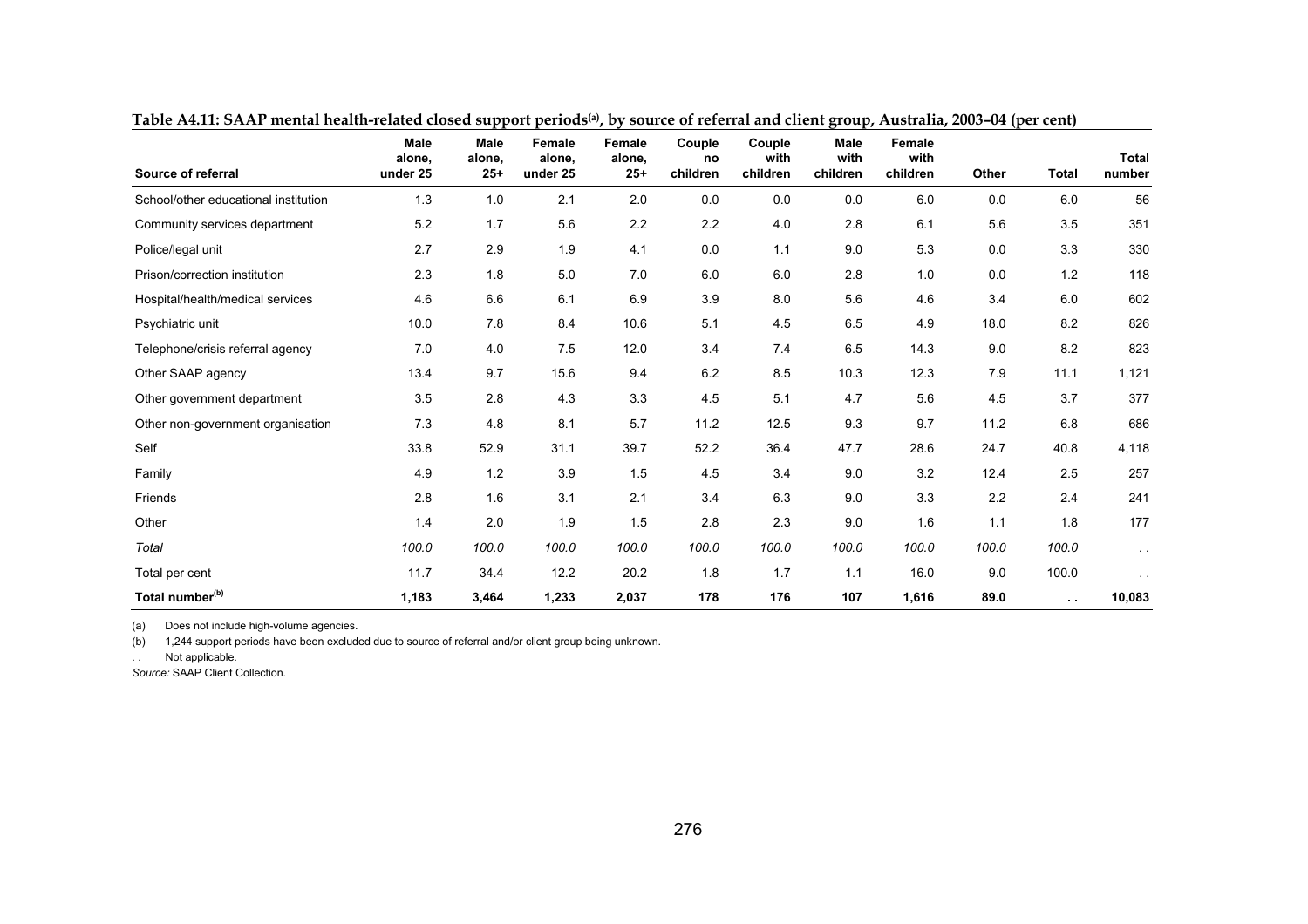| <b>Support services provided</b>                       | <b>Male</b><br>alone,<br>under 25 | <b>Male</b><br>alone,<br>$25 +$ | <b>Female</b><br>alone,<br>under 25 | Female<br>alone,<br>$25+$ | Couple<br>no<br>children | Couple<br>with<br>children | <b>Male</b><br>with<br>children | <b>Female</b><br>with<br>children | Other | <b>Total</b> |
|--------------------------------------------------------|-----------------------------------|---------------------------------|-------------------------------------|---------------------------|--------------------------|----------------------------|---------------------------------|-----------------------------------|-------|--------------|
| Housing/accommodation                                  | 78.7                              | 77.3                            | 72.5                                | 64.3                      | 69.8                     | 65.0                       | 72.1                            | 65.3                              | 58.3  | 71.9         |
| SAAP/CAP accommodation                                 | 66.9                              | 68.7                            | 58.9                                | 51.4                      | 33.9                     | 46.4                       | 40.5                            | 49.7                              | 43.8  | 59.5         |
| Assistance to obtain/maintain short-term accommodation | 25.0                              | 19.6                            | 25.7                                | 20.5                      | 38.0                     | 19.1                       | 32.4                            | 21.2                              | 18.8  | 21.8         |
| Assistance to obtain/maintain independent housing      | 24.8                              | 22.0                            | 30.8                                | 26.7                      | 41.1                     | 47.5                       | 50.5                            | 37.8                              | 29.2  | 27.9         |
| <b>Financial/employment</b>                            | 47.7                              | 40.7                            | 52.3                                | 50.8                      | 49.0                     | 61.2                       | 52.3                            | 57.0                              | 59.4  | 48.2         |
| Assistance to obtain/maintain government payment       | 17.0                              | 12.1                            | 21.8                                | 13.9                      | 12.0                     | 19.7                       | 18.0                            | 25.3                              | 19.8  | 16.5         |
| Employment/training assistance                         | 12.9                              | 4.6                             | 13.4                                | 2.6                       | 5.7                      | 9.8                        | 9.0                             | 5.5                               | 12.5  | 6.6          |
| Financial assistance/material aid                      | 37.4                              | 34.8                            | 39.3                                | 43.8                      | 43.2                     | 53.0                       | 50.5                            | 45.5                              | 49.0  | 39.8         |
| Financial counselling                                  | 15.9                              | 11.3                            | 18.8                                | 10.1                      | 16.7                     | 29.5                       | 21.6                            | 19.6                              | 25.0  | 14.4         |
| Counselling                                            | 57.8                              | 51.5                            | 74.5                                | 71.7                      | 60.9                     | 73.8                       | 70.3                            | 87.6                              | 75.0  | 65.4         |
| Incest/sexual abuse counselling                        | 1.9                               | 6.0                             | 10.2                                | 6.2                       | 5.2                      | 4.4                        | 9.0                             | 9.4                               | 1.0   | 4.5          |
| Domestic violence counselling                          | 4.9                               | 3.7                             | 16.1                                | 28.5                      | 12.5                     | 13.7                       | 11.7                            | 56.4                              | 20.8  | 18.8         |
| Family/relationship counselling and support            | 22.6                              | 12.9                            | 33.7                                | 17.8                      | 24.5                     | 36.1                       | 32.4                            | 38.3                              | 37.5  | 22.4         |
| Emotional support/other counselling                    | 55.2                              | 50.0                            | 70.6                                | 67.7                      | 58.9                     | 71.6                       | 67.6                            | 79.8                              | 70.8  | 62.0         |
| Assistance with problem gambling                       | 1.3                               | 1.4                             | 4.0                                 | 7.0                       | 1.0                      | 5.0                        | 1.8                             | 9.0                               | 1.0   | 1.0          |
| General support/advocacy                               | 82.5                              | 79.0                            | 85.4                                | 84.4                      | 90.1                     | 86.9                       | 92.8                            | 91.5                              | 83.3  | 83.7         |
| Living skills/personal development                     | 36.8                              | 18.0                            | 44.9                                | 22.2                      | 19.8                     | 26.8                       | 28.8                            | 21.7                              | 30.2  | 25.2         |
| Assistance with legal issues/court support             | 13.5                              | 8.2                             | 12.9                                | 16.2                      | 10.9                     | 24.0                       | 25.2                            | 37.5                              | 12.5  | 16.0         |
| Advice/information                                     | 70.1                              | 64.8                            | 75.6                                | 75.7                      | 83.3                     | 78.7                       | 83.8                            | 80.8                              | 72.9  | 72.1         |
| Retrieval/storage/removal of personal belongings       | 30.6                              | 34.8                            | 31.9                                | 24.2                      | 21.4                     | 16.4                       | 18.9                            | 21.2                              | 27.1  | 29.0         |
| Advocacy/liaison on behalf of the client               | 49.1                              | 39.4                            | 54.4                                | 53.9                      | 63.0                     | 60.7                       | 75.7                            | 68.0                              | 50.0  | 50.8         |
| Brokerage services                                     | 8.8                               | 4.6                             | 11.0                                | 7.3                       | 10.9                     | 17.5                       | 13.5                            | 12.4                              | 13.5  | 8.1          |

**Table A4.12: SAAP mental health-related closed support periods, by services provided to clients and client group, Australia, 2003–04 (per cent)** 

 *(continued)*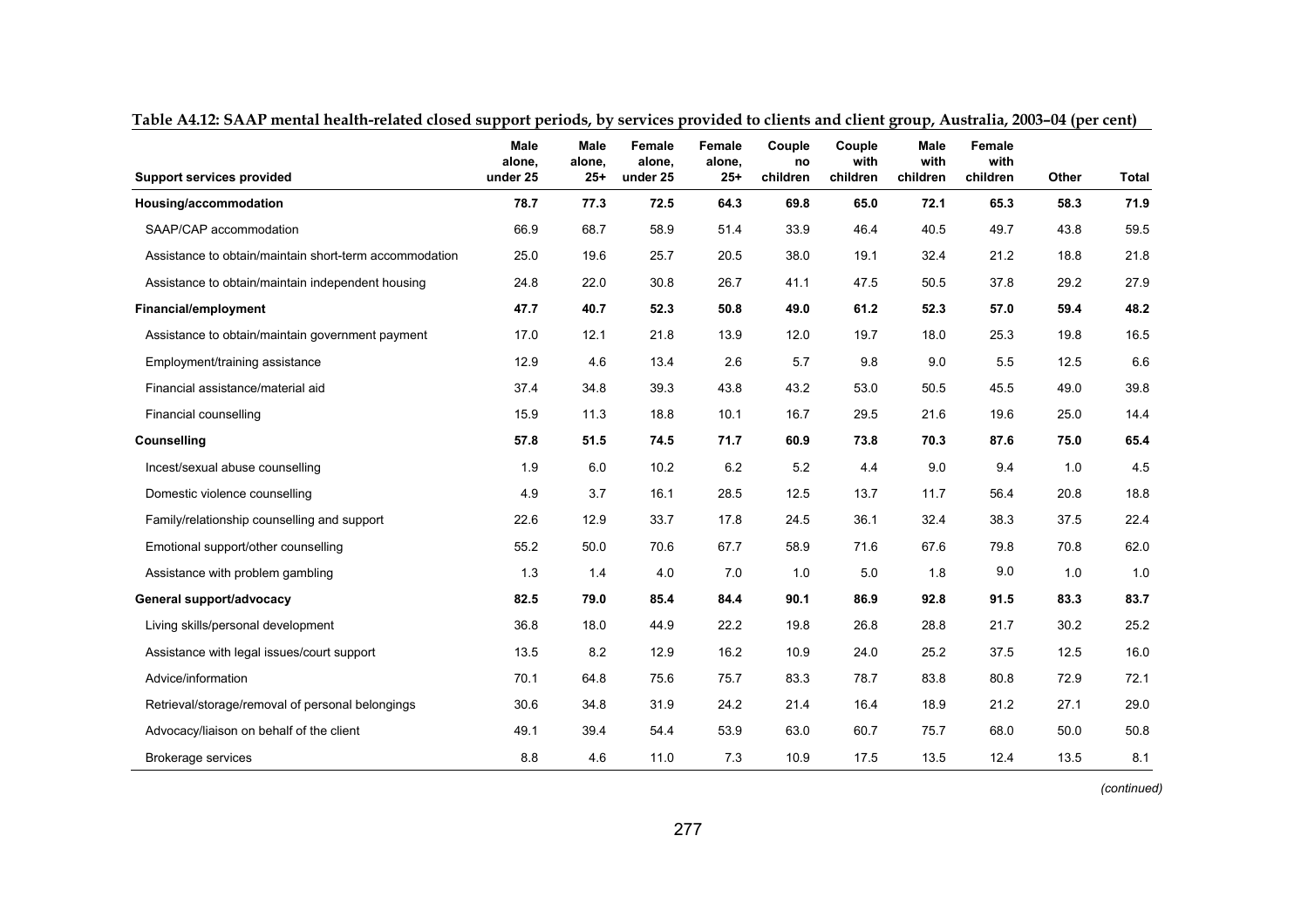**Table A4.12 (continued): SAAP mental health-related closed support periods, by services provided to clients and client group, Australia, 2003–04 (per cent)**

| <b>Support services provided</b>                    | <b>Male</b><br>alone,<br>under 25 | <b>Male</b><br>alone,<br>$25+$ | Female<br>alone,<br>under 25 | Female<br>alone,<br>$25+$ | Couple<br>no<br>children | Couple<br>with<br>children | <b>Male</b><br>with<br>children | Female<br>with<br>children | Other | Total  |
|-----------------------------------------------------|-----------------------------------|--------------------------------|------------------------------|---------------------------|--------------------------|----------------------------|---------------------------------|----------------------------|-------|--------|
| <b>Specialist services</b>                          | 47.1                              | 52.1                           | 55.3                         | 44.8                      | 40.1                     | 42.1                       | 45.9                            | 52.4                       | 43.8  | $50.0$ |
| Psychological services                              | 13.6                              | 9.3                            | 22.1                         | 13.1                      | 13.5                     | 12.0                       | 16.2                            | 21.1                       | 10.4  | 14.1   |
| Psychiatric services                                | 18.3                              | 21.7                           | 15.6                         | 16.6                      | 13.0                     | 14.8                       | 15.3                            | 13.1                       | 17.7  | 17.9   |
| Pregnancy support                                   | 2.0                               | 0.0                            | 5.3                          | 9.0                       | 1.6                      | 8.2                        | 9.0                             | 4.8                        | 7.3   | 1.8    |
| Family planning support                             | 9.0                               | 1.0                            | 6.8                          | 5.0                       | 4.7                      | 6.6                        | 9.0                             | 4.2                        | 5.2   | 1.9    |
| Drug/alcohol support                                | 22.6                              | 23.0                           | 21.0                         | 10.9                      | 12.5                     | 15.3                       | 26.1                            | 11.1                       | 11.5  | 18.1   |
| Physical disability services                        | 3.0                               | 8.0                            | 4.0                          | 1.2                       | 1.0                      | 1.1                        | 2.7                             | 1.1                        | 0.0   | 8.0    |
| Intellectual disability services                    | 1.1                               | 8.0                            | 1.2                          | 1.1                       | 1.6                      | 1.6                        | 2.7                             | 1.4                        | 5.2   | $1.1$  |
| Culturally appropriate support                      | 4.2                               | 4.2                            | 6.2                          | 9.2                       | 2.6                      | 8.7                        | 3.6                             | 13.7                       | 6.3   | 6.9    |
| Interpreter services                                | 3.0                               | 7.0                            | 7.0                          | 1.8                       | 1.6                      | 1.6                        | 1.8                             | 4.2                        | 0.0   | 1.4    |
| Assistance with migration issues                    | 4.0                               | 2.0                            | 8.0                          | 2.4                       | 0.0                      | 5.0                        | 0.0                             | 2.8                        | 0.0   | 1.1    |
| Health/medical services                             | 23.7                              | 27.1                           | 27.6                         | 20.6                      | 20.3                     | 22.4                       | 22.5                            | 24.1                       | 22.9  | 24.8   |
| Basic support and services, not elsewhere specified | 73.6                              | 75.6                           | 74.0                         | 62.9                      | 53.6                     | 47.5                       | 52.3                            | 58.5                       | 50.0  | 68.8   |
| Meals                                               | 59.3                              | 61.7                           | 54.2                         | 42.0                      | 25.5                     | 21.3                       | 25.2                            | 33.5                       | 24.0  | 50.3   |
| Laundry/shower facilities                           | 54.2                              | 58.9                           | 47.0                         | 41.1                      | 24.0                     | 12.6                       | 15.3                            | 31.2                       | 24.0  | 47.1   |
| Recreation                                          | 42.7                              | 33.8                           | 42.8                         | 28.4                      | 14.6                     | 16.9                       | 17.1                            | 27.1                       | 24.0  | 33.0   |
| Transport                                           | 43.7                              | 26.5                           | 52.0                         | 34.8                      | 31.8                     | 36.6                       | 34.2                            | 48.0                       | 37.5  | 36.9   |
| Other                                               | 22.3                              | 18.1                           | 19.7                         | 12.7                      | 16.1                     | 14.2                       | 15.3                            | 11.2                       | 12.5  | 16.5   |
| No services provided directly by agency             | 2.0                               | 1.2                            | 2.2                          | 1.3                       | 0.0                      | 2.7                        | 0.0                             | 8.0                        | 2.1   | 1.4    |
| Total number <sup>(a)</sup>                         | 1,276                             | 3,983                          | 1,332                        | 2,146                     | 192                      | 183                        | 111                             | 1,698                      | 96.0  | 11,017 |

(a) 898 support periods have been excluded due to service provided and/or client group being unknown.

n.e.s. Not elsewhere specified. *Source:* SAAP Client Collection.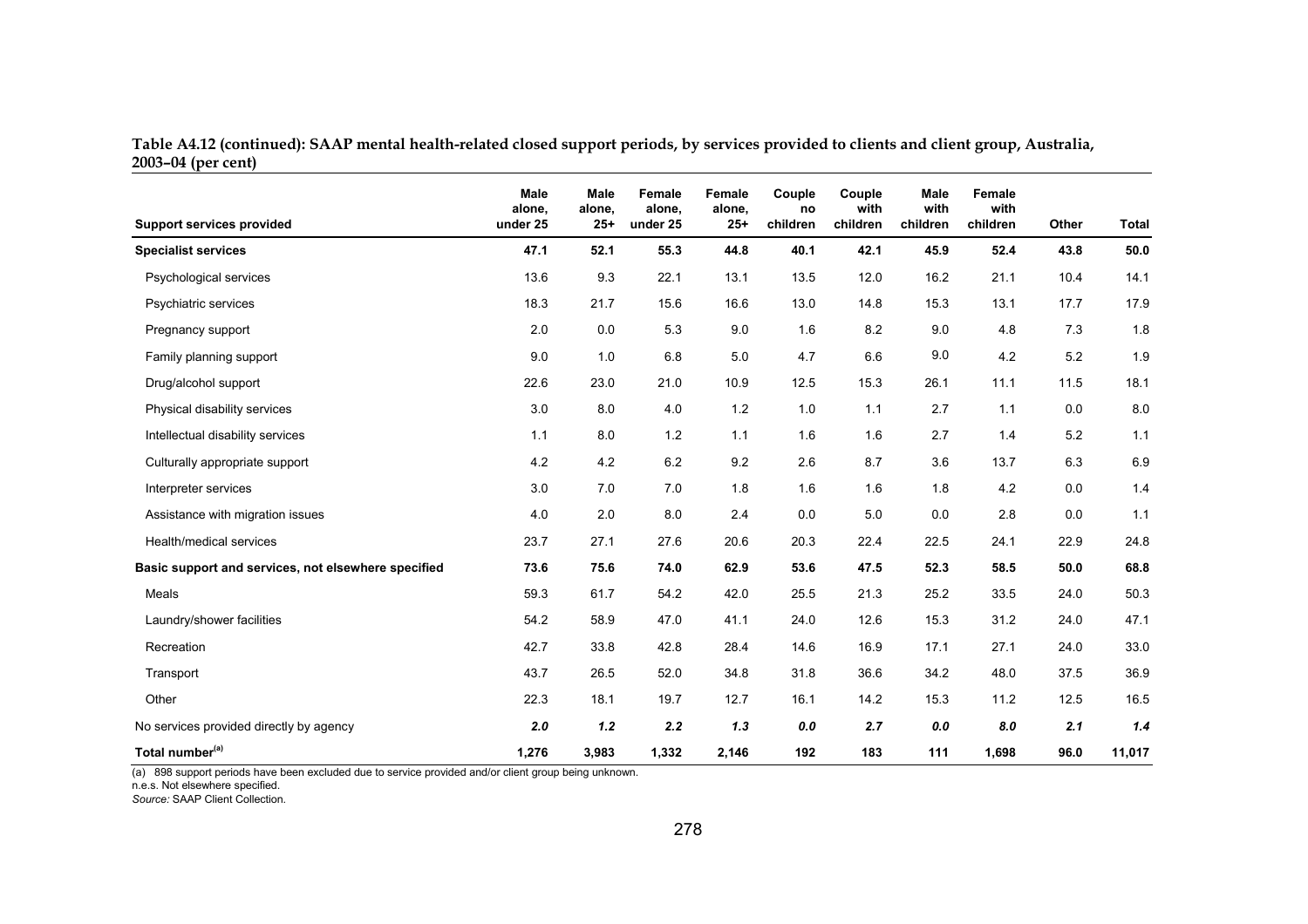**Table A4.13: SAAP services requested by clients in mental health-related closed support periods, by provision, Australia, 2003–04 (per cent)** 

|                                                            | Neither<br>provided | nor Referred |             | <b>Provided</b> | Provided<br>and<br>referred |             |       | <b>Closed</b><br>support |
|------------------------------------------------------------|---------------------|--------------|-------------|-----------------|-----------------------------|-------------|-------|--------------------------|
|                                                            | referred            |              | on Subtotal | only            |                             | on Subtotal | Total | periods                  |
| Housing/accommodation                                      | 3.5                 | 8.1          | 11.6        | 77.1            | 11.3                        | 88.4        | 100.0 | 9,293                    |
| SAAP/CAP accommodation                                     | 2.6                 | 5.7          | 8.3         | 82.5            | 9.1                         | 91.6        | 100.0 | 7,638                    |
| Assistance to obtain/maintain short-<br>term accommodation | 10.4                | 15.2         | 25.6        | 52.0            | 22.4                        | 74.4        | 100.0 | 3,315                    |
| Assistance to obtain/maintain<br>independent housing       | 12.4                | 15.9         | 28.3        | 46.8            | 24.9                        | 71.7        | 100.0 | 4,356                    |
| Financial/employment                                       | 6.9                 | 13.1         | 20.0        | 61.9            | 18.2                        | 80.1        | 100.0 | 6,292                    |
| Assistance to obtain/maintain<br>government payment        | 5.6                 | 15.1         | 20.7        | 51.9            | 27.4                        | 79.3        | 100.0 | 2,274                    |
| Employment/training assistance                             | 19.8                | 25.6         | 45.4        | 33.6            | 21.0                        | 54.6        | 100.0 | 1,322                    |
| Financial assistance/material aid                          | 3.4                 | 8.0          | 11.4        | 71.8            | 16.8                        | 88.6        | 100.0 | 5,044                    |
| Financial counselling                                      | 11.9                | 14.3         | 26.2        | 58.0            | 15.8                        | 73.8        | 100.0 | 2,131                    |
| Counselling                                                | 4.5                 | 3.9          | 8.4         | 77.0            | 14.6                        | 91.6        | 100.0 | 8,018                    |
| Incest/sexual abuse counselling                            | 13.9                | 29.3         | 43.2        | 33.1            | 23.7                        | 56.8        | 100.0 | 873                      |
| Domestic violence counselling                              | 6.5                 | 8.9          | 15.4        | 60.7            | 23.9                        | 84.6        | 100.0 | 2,461                    |
| Family/relationship counselling and<br>support             | 11.3                | 9.9          | 21.2        | 56.1            | 22.6                        | 78.7        | 100.0 | 3,179                    |
| Emotional support/other counselling                        | 3.2                 | 2.7          | 5.9         | 79.7            | 14.3                        | 94.0        | 100.0 | 7,504                    |
| Assistance with problem gambling                           | 25.6                | 21.2         | 46.8        | 30.5            | 22.7                        | 53.2        | 100.0 | 203                      |
| General support/advocacy                                   | 2.6                 | 1.8          | 4.4         | 82.4            | 13.2                        | 95.6        | 100.0 | 9,844                    |
| Living skills/personal development                         | 10.7                | 54           | 16.1        | 72.8            | 11.2                        | 84.0        | 100.0 | 3,323                    |
| Assistance with legal issues/court<br>support              | 9.2                 | 18.4         | 27.6        | 40.4            | 32.0                        | 72.4        | 100.0 | 2,394                    |
| Advice/information                                         | 1.2                 | 0.6          | 1.8         | 84.8            | 13.4                        | 98.2        | 100.0 | 8,374                    |
| Retrieval/storage/removal of personal<br>belongings        | 2.7                 | 2.1          | 4.8         | 89.5            | 5.7                         | 95.2        | 100.0 | 3,358                    |
| Advocacy/liaison on behalf of the client                   | 1.9                 | 1.6          | 3.5         | 82.0            | 14.5                        | 96.5        | 100.0 | 6,015                    |
| Brokerage services                                         | $5.8\,$             | 7.5          | 13.3        | 68.0            | 18.8                        | 86.8        | 100.0 | 1,005                    |
| <b>Specialist services</b>                                 | 11.0                | 31.8         | 42.8        | 35.9            | 21.3                        | 57.2        | 100.0 | 8,680                    |
| Psychological services                                     | 19.2                | 42.4         | 61.6        | 20.9            | 17.5                        | 38.4        | 100.0 | 4,053                    |
| Psychiatric services                                       | 14.6                | 41.9         | 56.5        | 22.2            | 21.3                        | 43.5        | 100.0 | 4,729                    |
| Pregnancy support                                          | 9.6                 | 15.2         | 24.8        | 40.0            | 35.2                        | 75.2        | 100.0 | 270                      |
| Family planning support                                    | 20.6                | 19.2         | 39.8        | 40.7            | 19.5                        | 60.2        | 100.0 | 344                      |
| Drug/alcohol support                                       | 16.2                | 18.9         | 35.1        | 38.5            | 26.5                        | 65.0        | 100.0 | 3,149                    |
| Physical disability services                               | 14.6                | 32.2         | 46.8        | 25.7            | 27.5                        | 53.2        | 100.0 | 171                      |
| Intellectual disability services                           | 23.9                | 31.1         | 55.0        | 26.9            | 18.2                        | 45.1        | 100.0 | 264                      |
| Culturally appropriate support                             | 4.8                 | 8.9          | 13.7        | 67.6            | 18.8                        | 86.4        | 100.0 | 900                      |
| Interpreter services                                       | 8.5                 | 20.3         | 28.8        | 51.4            | 19.8                        | 71.2        | 100.0 | 212                      |
| Assistance with migration issues                           | 7.4                 | 12.1         | 19.5        | 38.3            | 42.3                        | 80.6        | 100.0 | 149                      |

 *(continued)*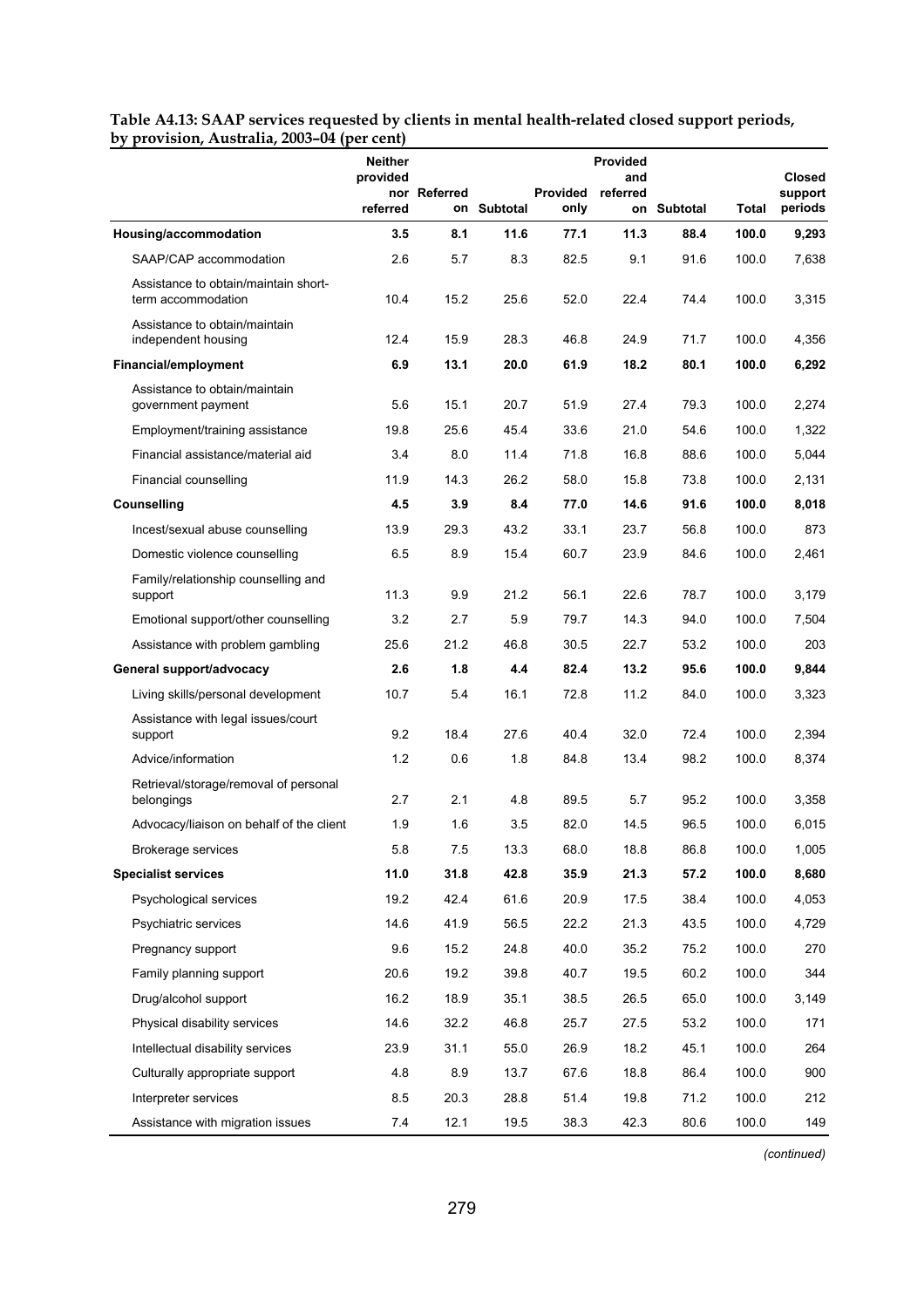| Table A4.13 (continued): SAAP services requested by clients in mental health-related closed |
|---------------------------------------------------------------------------------------------|
| support periods, by provision, Australia, 2003-04 (per cent)                                |
|                                                                                             |

|                                   | <b>Neither</b>       |                    |          |                         | <b>Provided</b>       |                 |         |                                     |
|-----------------------------------|----------------------|--------------------|----------|-------------------------|-----------------------|-----------------|---------|-------------------------------------|
|                                   | provided<br>referred | nor Referred<br>on | Subtotal | <b>Provided</b><br>only | and<br>referred<br>on | <b>Subtotal</b> | Total   | <b>Closed</b><br>support<br>periods |
| Health/medical services           | 6.2                  | 31.7               | 37.9     | 36.0                    | 26.1                  | 62.1            | 100.0   | 4,452                               |
| Basic support and services n.e.s. | 2.6                  | 2.1                | 4.7      | 88.5                    | 6.8                   | 95.3            | 100.0   | 8,014                               |
| Meals                             | 1.1                  | 1.1                | 2.2      | 93.0                    | 4.8                   | 97.8            | 100.0   | 5,839                               |
| Laundry/shower facilities         | 0.9                  | 0.5                | 1.4      | 96.5                    | 2.1                   | 98.6            | 100.0   | 5,407                               |
| Recreation                        | 2.6                  | 2.3                | 4.9      | 91.2                    | 3.9                   | 95.1            | 100.0   | 3,713                               |
| Transport                         | 2.6                  | 1.6                | 4.2      | 91.8                    | 4.1                   | 95.9            | 100.0   | 4,314                               |
| Other                             | 3.7                  | 3.4                | 7.1      | 76.9                    | 16.1                  | 93.0            | 100.0   | 2,031                               |
| <b>Total number</b>               | 6,696                | 11,373             | 18.069   | 70.671                  | 16,025                | $\sim$ $\sim$   | 104,766 | 11,802                              |

(a) 109 support periods were excluded due to service requested being unknown.

.. Not applicable.

n.e.s. Not elsewhere specified.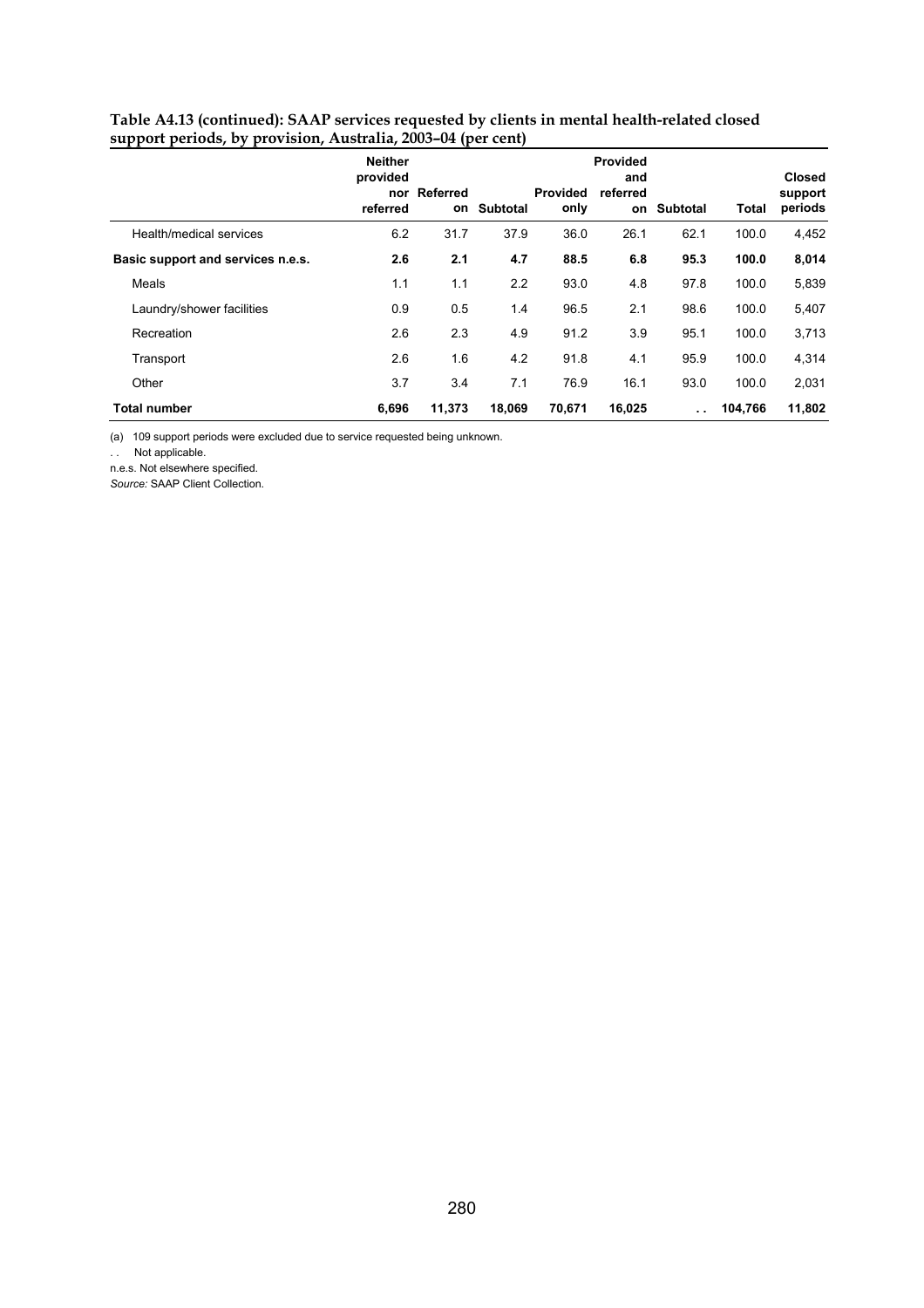# **Appendix 5: National Survey of Mental Health Services**

The National Survey of Mental Health Services (NSMHS) is an annual collection of establishment-level data from publicly funded hospital and community mental health care services in all states and territories.

The survey, first conducted in 1993, was designed to fulfil reporting requirements under the previous Medicare Agreements and to enable progress to be monitored against the 38 objectives of the National Mental Health Policy. It required the states and territories to collect information about expenditure, staffing, service types and activity levels relating to public mental health services within their jurisdiction. The survey continued until 2004–05. From 2005–06 onwards it will be replaced by the Mental Health Establishments National Minimum Data Set, details of which are available in METeOR on the AIHW web site <www.aihw.gov.au>.

Summary data from the NSMHS for the years 1993–94 to 2001–02 are reported in the *National Mental Health Report* (DHA 2004). Future *National Mental Health Report* series will include data from the NSMHS for 2002–03 to 2004–05.

Some basic differences exist between data from the NSMHS and data from the NPHED, NMHD and NCMHED. These differences are discussed in the following paragraphs.

## **Comparison with NCMHED data**

There is alignment in the scope of the NCMHED and the NSMHS data collection, with the exception of New South Wales. In New South Wales the NSMHS data collection includes all services described by area health services as providing specialist mental health services. For NCMHED, only those specialist mental health services that are part of the mental health financial program are included. For one Area health service this has had the effect of excluding most non-admitted child and adolescent services. NCMHED data provided by New South Wales also exclude all 'confused and disturbed elderly' (CADE) services, with the exception of the New England CADE (New South Wales' only mental health programfinanced CADE). For the NSMHS, however, New South Wales reports data for all CADEs. This difference in scope affects the comparability of New South Wales full-time-equivalent staffing and recurrent expenditure data between the NCMHED and the NSMHS. A list of public community mental health establishments that report to NCMHED is available on the AIHW's web site.

## **Comparison with NCMHCD data**

The National Survey of Mental Health Services (NSMHS) collects service contact data for community mental health services. The estimate of 4.87 million service contacts from NCMHCD in 2001–02 is lower than the 5.28 million service contacts reported to the NSMHS in 2001–02 (DHA 2004). The NSMHS counts of service contacts were greater than those for NCMHCD for all jurisdictions except Queensland, where the figures were the same in both collections.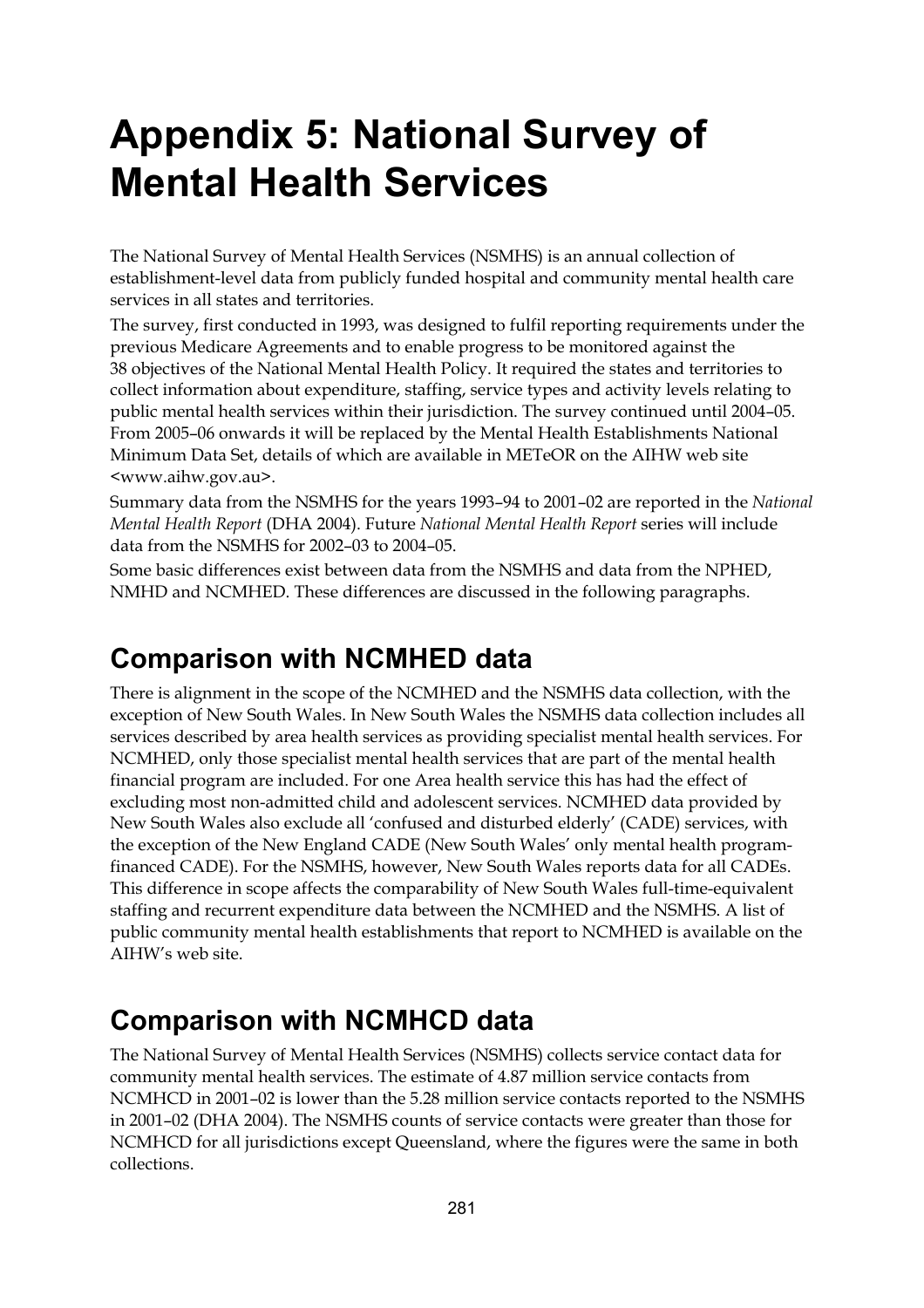Variation between the two collections can be expected because of differences in their scope and coverage, and definitional differences. The *National Mental Health Report 2004* indicated that there were data quality concerns with ambulatory care services data for 2001–02 (see DHA 2004, app. 6). The concept of a service contact in the NCMHCD collection differs from the service contact definition in the NSMHS in that only same day services that are nonadmitted are considered part of the scope of NCMHCD. The NSMHS includes same day admitted services as service contacts. It is possible that there were 14,620 ambulatoryequivalent and 5,585 non-ambulatory equivalent same day admissions with specialised psychiatric care included in the NSMHS collection for 2001–02 that were not in the NCMHCD for 2001–02 (from AIHW 2004c, tables 3.21 and 4.1). Similarly, for 2003–04 there may be 13,349 ambulatory-equivalent and 7,032 non-ambulatory equivalent same day admissions with specialised psychiatric care that would be included in the NSMHS collection for 2003–04 that were not in the NCMHCD for 2003–04 (Tables 3.34 and 4.1 here). NCMHCD coverage for 2003–04 is incomplete, as evidenced by the estimates of coverage from the states and territories (see Section 3.4).

These factors may indicate that the coverage in the NCMHCD was not as complete as that in the NSMHS, which, together with the undercounting due to the same day admission issue just noted, may account for the lower number of service contacts in the NCMHCD compared with the NSMHS.

## **Comparison with NPHED data**

The fundamental difference between the hospital data reported to the NSMHS and those reported to NPHED is the different manner in which hospital establishments are classified in the two collections. This makes comparison problematic.

In 2001–02, for the NSMHS, four Victorian establishments were classified as separate 'stand-alone' psychiatric hospitals, that is, hospitals that were not co-located with public acute care hospitals. For NPHED, one of these establishments was classified as a separate public psychiatric hospital and the rest were classified as campuses of acute care hospitals and not reported as separate hospitals. A list of public hospitals establishments that report to NPHED is available on the AIHW's web site <www.aihw.gov.au>. The definition of 'co-location' in the NMDS for Mental Health Establishments is based on the definition used in the NSMHS, and is available in METeOR on the AIHW web site.

Hospitals reported to NPHED can also include community-based, non-admitted patient services that are managed by the hospital but are located elsewhere. Within the NSMHS these services are classified as distinct service units and data on them are reported as community-based services.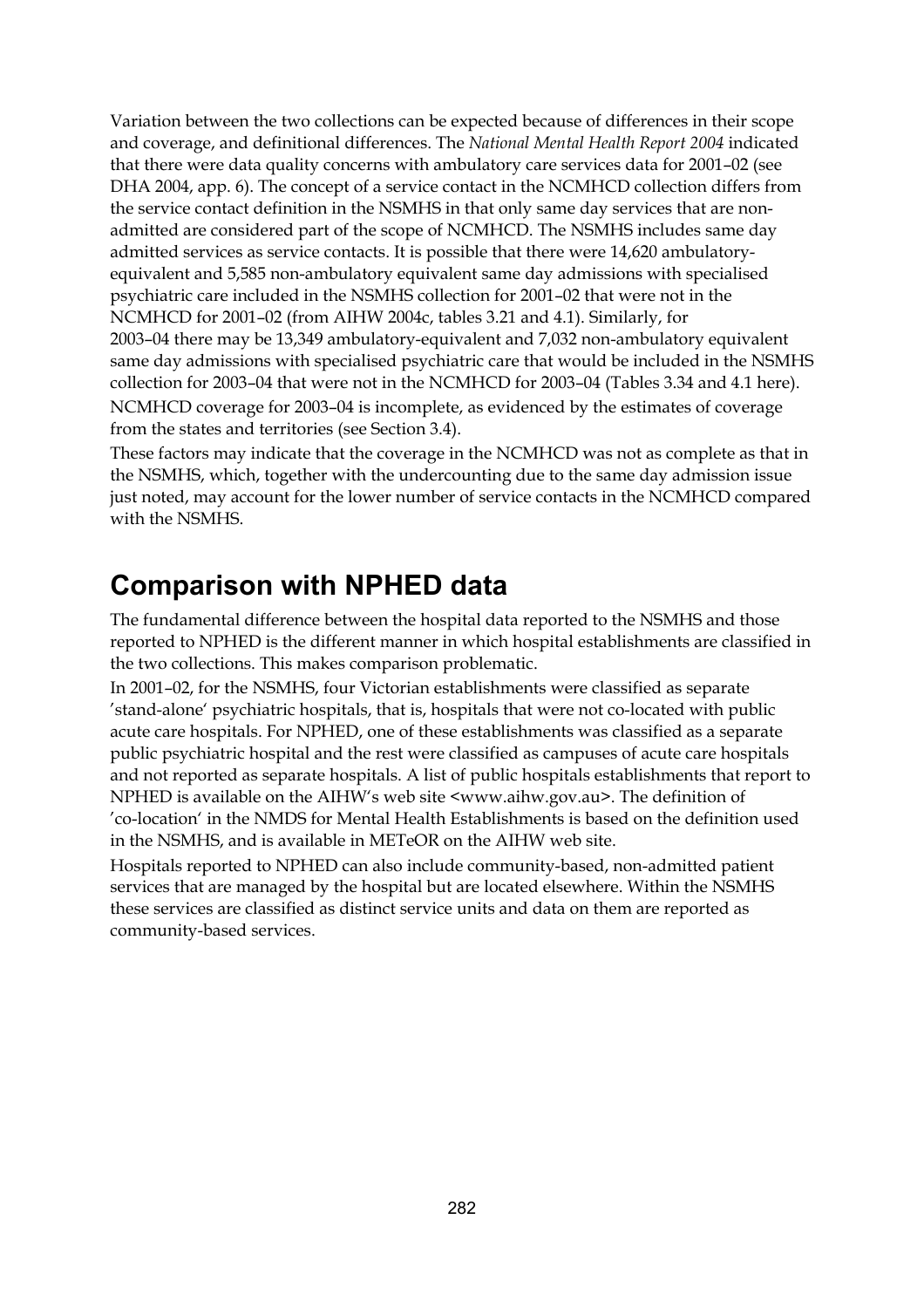# **Glossary**

For further information on the terms used in this report, see the definitions in use in 2003–04 in the *National Health Data Dictionary,* Version 12. Where applicable, definitions contain an identification number from the METeOR Metadata Online Registry. METeOR is Australia's central repository for health, community services and housing assistance metadata. It provides definitions for data for health and community services-related topics and specifications for related national minimum data sets such as those that form the basis of this report. METeOR can be viewed on the AIHW web site <www.aihw.gov.au>.

| Status of a person according to the following definition:                                                                                                                                                                                                                                                                                                                                                                                                                                                         |
|-------------------------------------------------------------------------------------------------------------------------------------------------------------------------------------------------------------------------------------------------------------------------------------------------------------------------------------------------------------------------------------------------------------------------------------------------------------------------------------------------------------------|
| An Aboriginal or Torres Strait Islander is a person of Aboriginal or<br>Torres Strait Islander descent who identifies as an Aboriginal or Torres<br>Strait Islander and is accepted as such by the community in which he or<br>she lives.                                                                                                                                                                                                                                                                         |
| METeOR Identifier: see Indigenous status                                                                                                                                                                                                                                                                                                                                                                                                                                                                          |
| Having a short and relatively severe course.                                                                                                                                                                                                                                                                                                                                                                                                                                                                      |
| Establishments that provide at least minimal medical, surgical or<br>obstetric services for admitted patient treatment and/or care and<br>provide round-the-clock comprehensive qualified nursing service as<br>well as other necessary professional services. They must be licensed<br>by the state or territory health department or be controlled by<br>government departments. Most of the patients have acute conditions<br>or temporary ailments and the average stay per admission is<br>relatively short. |
| Public acute hospitals are funded by the state or territory health<br>authority. Private acute care hospitals are not controlled by the state<br>or territory health authority.                                                                                                                                                                                                                                                                                                                                   |
| Conditions or complaints either coexisting with the principal<br>diagnosis or arising during the episode of admitted patient care,<br>episode of residential care, or attendance at a health care<br>establishment.                                                                                                                                                                                                                                                                                               |
| Additional diagnoses give information on factors that result in<br>increased length of stay, more intensive treatment or the use of<br>greater resources. They are used for casemix analyses relating to<br>severity of illness and classification of patients into Australian<br>Refined Diagnosis Related Groups.<br>METeOR Identifier: 270189                                                                                                                                                                  |
| Staff engaged in administrative and clerical duties. Medical staff and<br>nursing staff, diagnostic and health professionals and any domestic<br>staff primarily or partly engaged in administrative and clerical<br>duties are excluded. Civil engineers and computing staff are<br>included.<br>METeOR Identifier: 269877                                                                                                                                                                                       |
|                                                                                                                                                                                                                                                                                                                                                                                                                                                                                                                   |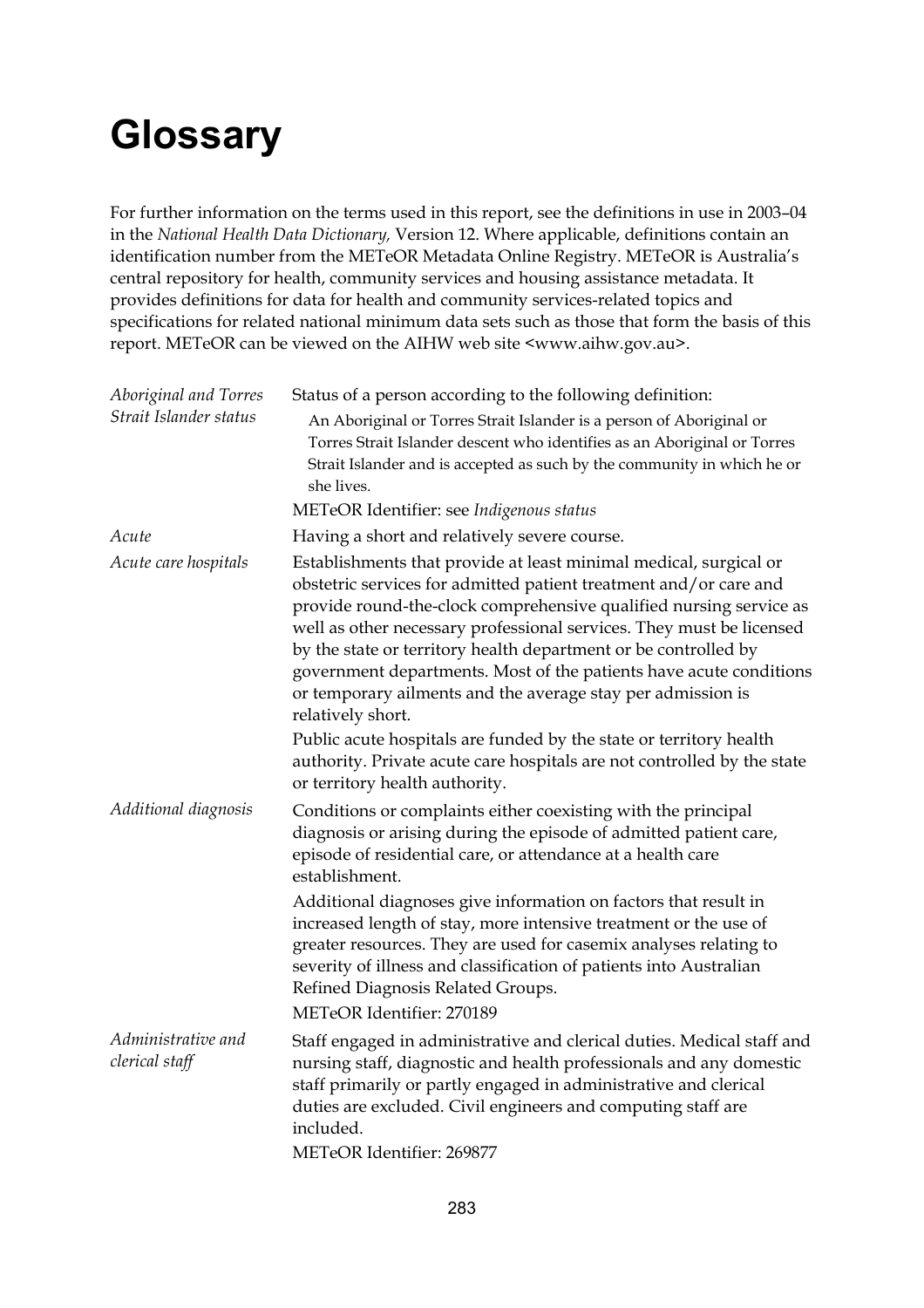| Administrative<br>expenditure                               | The expenditure incurred by establishments (but not central<br>administrations) of a management expenses/administrative support<br>nature, such as any rates and taxes, printing, telephone, stationery<br>and insurance (including workers compensation), for a financial<br>year.                                                                                                                                                                                                              |
|-------------------------------------------------------------|--------------------------------------------------------------------------------------------------------------------------------------------------------------------------------------------------------------------------------------------------------------------------------------------------------------------------------------------------------------------------------------------------------------------------------------------------------------------------------------------------|
|                                                             | METeOR Identifier: 270107                                                                                                                                                                                                                                                                                                                                                                                                                                                                        |
| Admitted patient                                            | A patient who undergoes a hospital's admission process to receive<br>treatment and/or care. This treatment and/or care is provided over<br>a period of time and can occur in hospital and/or in the person's<br>home (for hospital-in-the-home patients).<br>METeOR Identifier: 268957                                                                                                                                                                                                           |
| Ambulatory care                                             | Care provided to hospital patients who are not admitted to the<br>hospital, such as patients of emergency departments and outpatient<br>clinics. The term is also used to refer to care provided to patients of<br>community-based (non-hospital) health care services.                                                                                                                                                                                                                          |
| Ambulatory-equivalent<br>separation                         | A separation that could be considered equivalent to ambulatory<br>(non-admitted) mental health care. Defined by excluding those<br>separations that involved electroconvulsive therapy, general<br>anaesthesia or other procedures unlikely to be undertaken by<br>ambulatory mental health care services and those separations that<br>had a mode of separation or admission of death, care type change,<br>left against medical advice or transfer. See Appendix 3 for further<br>information. |
| Area of usual residence                                     | Geographic location of usual residence of the person.<br>The location is included in the National Hospital Morbidity<br>Database in statistical local area format but aggregated to<br>Remoteness Areas for this report.<br>METeOR Identifier: 270070                                                                                                                                                                                                                                            |
| Australian Refined<br>Diagnosis Related<br>Groups (AR-DRGs) | An Australian system of Diagnosis Related Groups (DRGs). DRGs<br>provide a clinically meaningful way of relating the number and type<br>of patients treated in a hospital (that is, its casemix) to the resources<br>required by the hospitals. Each AR-DRG represents a class of<br>patients with similar clinical conditions requiring similar hospital<br>services.<br>METeOR Identifier: 270195                                                                                              |
| Available beds                                              | Beds immediately available for use by admitted patients or residents                                                                                                                                                                                                                                                                                                                                                                                                                             |
|                                                             | as required. Includes occupied and unoccupied beds.<br>METeOR Identifier: 270133                                                                                                                                                                                                                                                                                                                                                                                                                 |
| Average length of stay                                      | The average number of patient days for admitted patient overnight<br>separations.                                                                                                                                                                                                                                                                                                                                                                                                                |
| Care type                                                   | The care type defines the overall nature of a clinical service provided<br>to an admitted patient during an episode of care (admitted care) or<br>the type of service provided by the hospitals for boarders or<br>posthumous organ procurement (other care).                                                                                                                                                                                                                                    |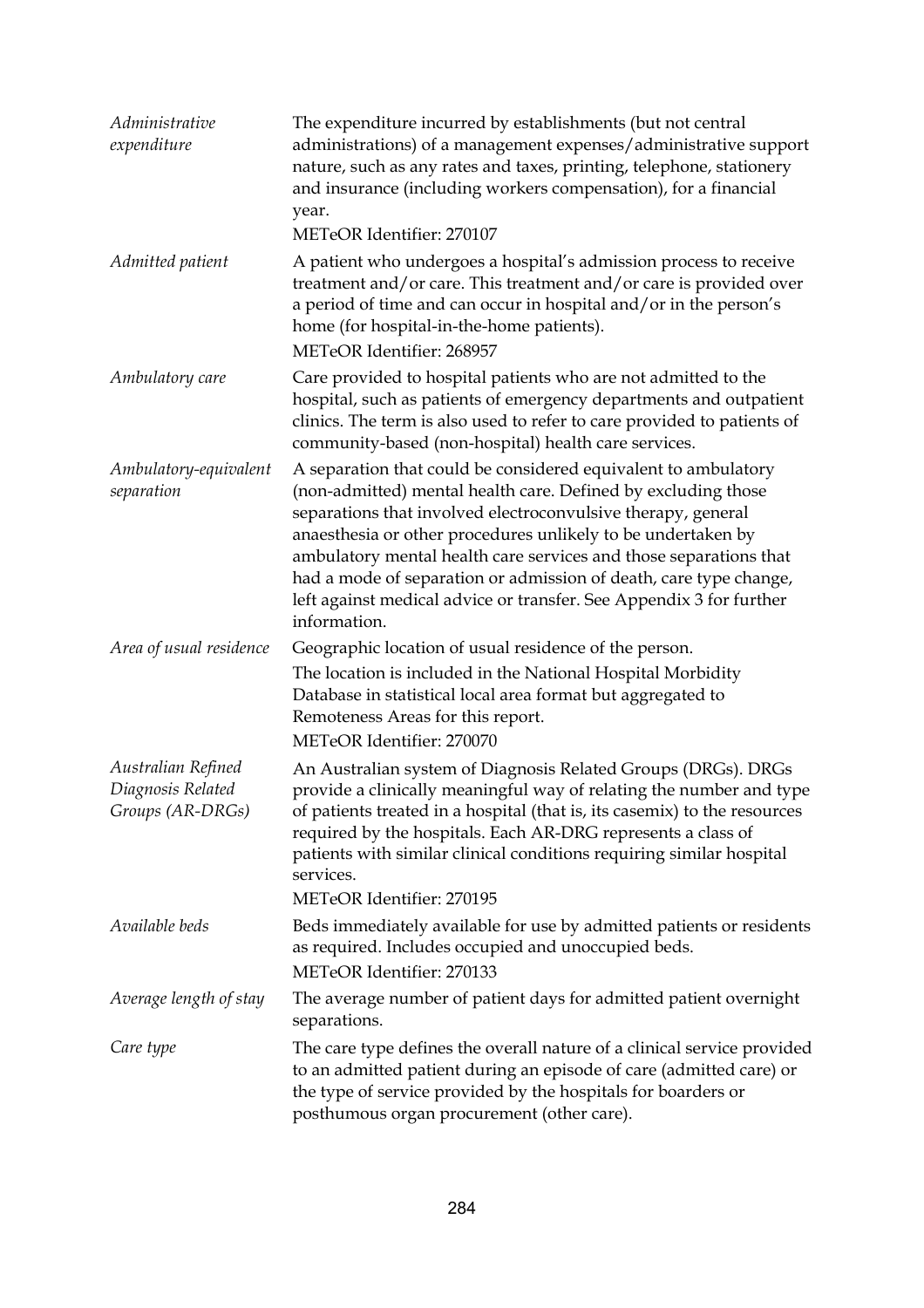*Admitted patient care* consists of the following categories:

- acute care
- rehabilitation care
- palliative care
- geriatric evaluation and management
- psychogeriatric care
- maintenance care
- newborn care.

*Other care* is where the principal clinical intent does not meet the criteria for any of the foregoing. It can be one of the following:

- organ procurement—posthumous
- hospital boarder.

METeOR Identifier: 270174

*Closed support period* A Supported Accommodation Assistance Program (SAAP) support period that had finished on or before the end of the reporting period—in this case, 30 June 2004. See also *Support period*. *Community mental health care*  Care that involves specialised government-operated mental health services dedicated to the assessment, treatment, rehabilitation and care of non-admitted patients and clients. This excludes specialised mental health care services for admitted patients, support services that are not specialised mental health care services, any services provided by non-government organisations, and any residential care services that are not staffed 24 hours a day. *Community mental health service or facility*  A service or facility that delivers specialised ambulatory mental health services, in hospitals, community-based settings, or residential care. *Comorbidity* When a person has two or more health problems at the same time. *Country of birth* The country in which the person was born. 'Other English-speaking country' includes the United Kingdom, Ireland, New Zealand, South Africa, the United States and Canada. All other countries, apart from Australia, are included in the 'Non-English speaking' category. *Diagnostic and allied health professionals*  Qualified staff (other than qualified medical and nursing staff) engaged in duties of a diagnostic, professional or technical nature (but also including diagnostic and health professionals whose duties are primarily or partly of an administrative nature). Includes all allied health professionals and laboratory technicians but excludes civil engineers and computing staff.

METeOR Identifier: 269876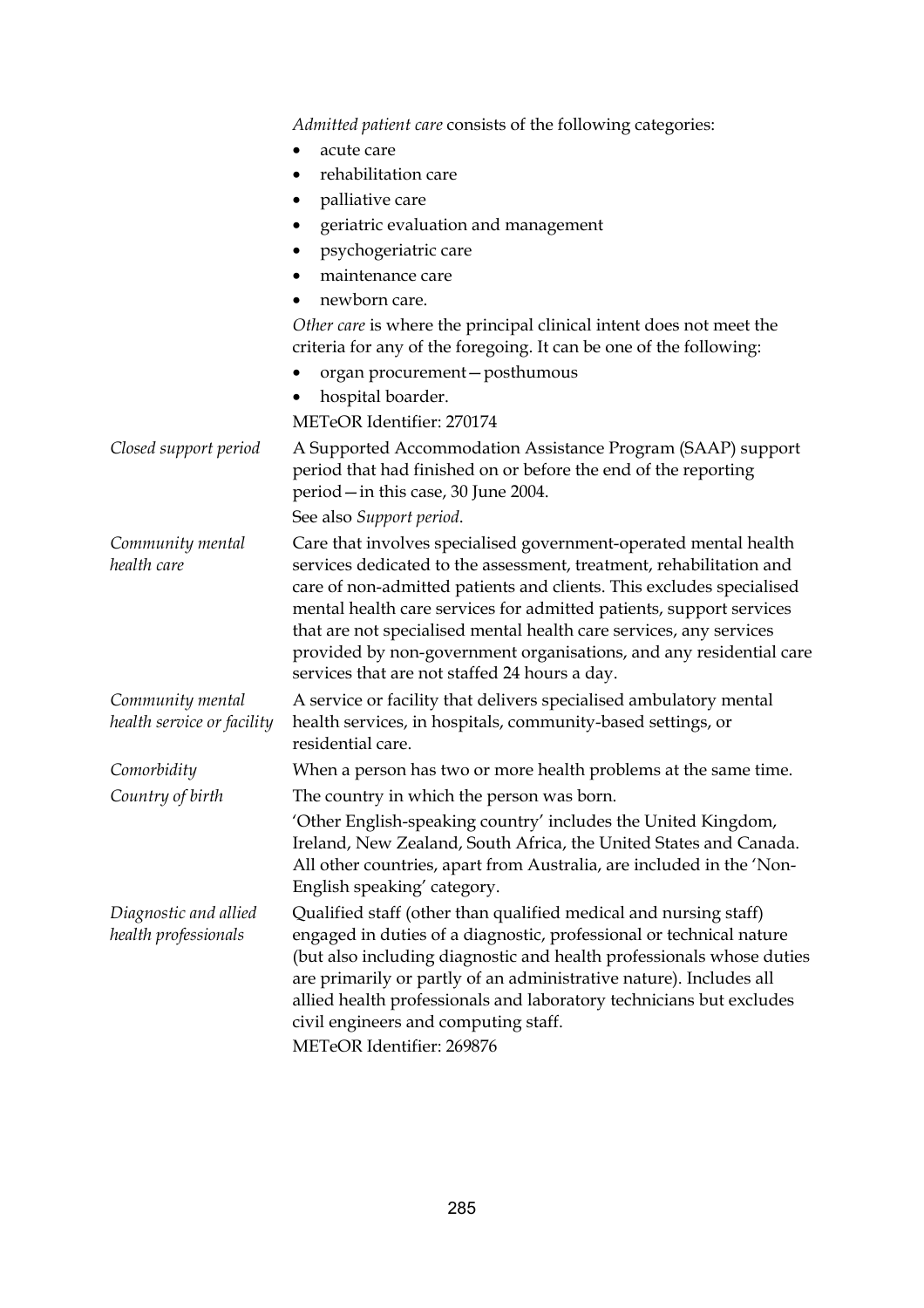| Domestic and other staff            | Staff engaged in the provision of food and cleaning services.<br>Includes domestic staff, such as food services managers, engaged<br>mainly in administrative duties. Also includes all staff not elsewhere<br>included (mainly maintenance staff, tradespersons and gardening<br>staff).<br>METeOR Identifier: 269874                                      |
|-------------------------------------|-------------------------------------------------------------------------------------------------------------------------------------------------------------------------------------------------------------------------------------------------------------------------------------------------------------------------------------------------------------|
| Domestic services<br>expenditure    | The cost of all domestic services, including electricity, other fuel and<br>power, domestic services for staff, accommodation and kitchen<br>expenses but not including salaries and wages, food costs or<br>equipment replacement and repair costs.<br>METeOR Identifier: 270283                                                                           |
| Drug supplies<br>expenditure        | The cost of all drugs, including the cost of their containers.<br>METeOR Identifier: 270282                                                                                                                                                                                                                                                                 |
| Encounter                           | Any professional interchange between a patient and a general<br>practitioner.                                                                                                                                                                                                                                                                               |
| Enrolled nurses                     | Second-level nurses who are enrolled in all states and territories<br>except Victoria, where they are registered by the state registration<br>board to practise in this capacity. The category includes general<br>enrolled nurses and specialist enrolled nurses (e.g. mothercraft<br>nurses in some states and territories).<br>METeOR Identifier: 269871 |
| Episode of admitted<br>patient care | The period of admitted patient care between a formal or statistical<br>admission and a formal or statistical separation, characterised by<br>only one care type.<br>METeOR Identifier: 268956                                                                                                                                                               |
| Establishment type                  | Type of establishment (defined in terms of legislative approval,<br>service provided and patients treated) for each separately<br>administered establishment.<br>Includes:                                                                                                                                                                                  |
|                                     | • acute care hospitals                                                                                                                                                                                                                                                                                                                                      |
|                                     | psychiatric hospitals                                                                                                                                                                                                                                                                                                                                       |
|                                     | alcohol and drug treatment centres                                                                                                                                                                                                                                                                                                                          |
|                                     | hospices.                                                                                                                                                                                                                                                                                                                                                   |
|                                     | METeOR Identifier: 269971                                                                                                                                                                                                                                                                                                                                   |
| External cause                      | Environmental event, circumstance and/or condition as the cause of<br>injury, poisoning and other adverse effect.<br>METeOR Identifier: 268945                                                                                                                                                                                                              |
| Food supplies<br>expenditure        | The cost of all food and beverages excluding kitchen expenses such<br>as utensils, cleaning materials, cutlery and crockery.<br>METeOR Identifier: 269728                                                                                                                                                                                                   |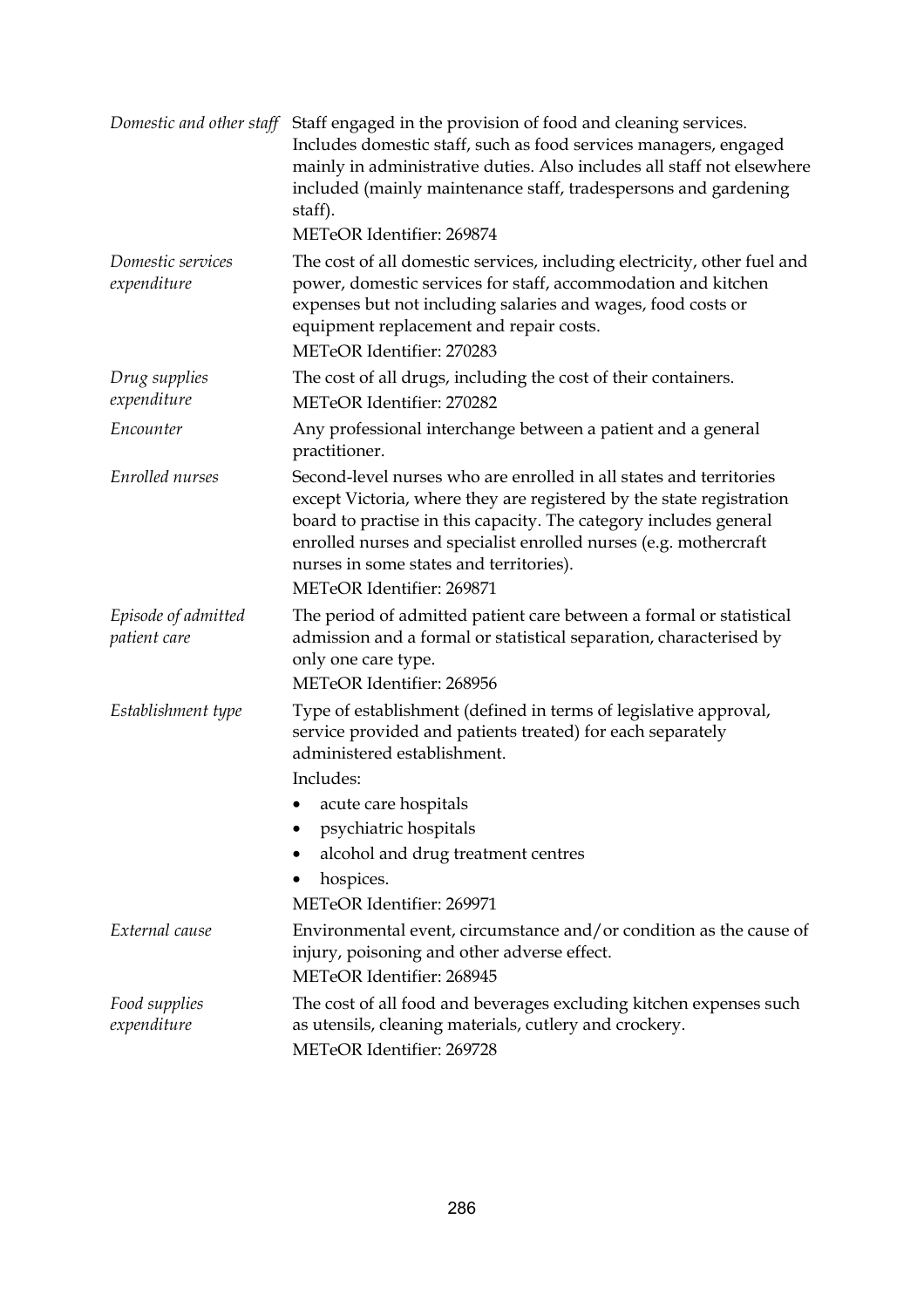| Full-time-equivalent<br>staff                                | Full-time-equivalent units are on-job hours paid for (including<br>overtime) and hours of paid leave of any type for a staff member (or<br>contract employee where applicable) divided by the number of<br>ordinary-time hours normally paid for a full-time staff member<br>when on the job (or contact employee where applicable) under the<br>relevant award or agreement for the staff member (or contract<br>employee occupation where applicable). Hours of unpaid leave are<br>excluded. Staffing categories include:<br>salaried medical officers<br>registered nurses<br>٠<br>enrolled nurses<br>٠<br>student nurses<br>٠<br>other personal care staff<br>٠<br>diagnostic and allied health professionals<br>٠<br>administrative and clerical staff<br>domestic and other staff.<br>METeOR Identifier: 270543 |
|--------------------------------------------------------------|------------------------------------------------------------------------------------------------------------------------------------------------------------------------------------------------------------------------------------------------------------------------------------------------------------------------------------------------------------------------------------------------------------------------------------------------------------------------------------------------------------------------------------------------------------------------------------------------------------------------------------------------------------------------------------------------------------------------------------------------------------------------------------------------------------------------|
| Hospital type                                                | Distinguishes public acute hospitals, public psychiatric hospitals,<br>and private hospitals.                                                                                                                                                                                                                                                                                                                                                                                                                                                                                                                                                                                                                                                                                                                          |
| ICD-10-AM                                                    | See International Classification of Diseases.                                                                                                                                                                                                                                                                                                                                                                                                                                                                                                                                                                                                                                                                                                                                                                          |
| Indigenous status                                            | Indigenous status is a measure of whether a person identifies as<br>being of Aboriginal or Torres Strait Islander origin. This is in accord<br>with the first two of three components of the following<br>Commonwealth definition:                                                                                                                                                                                                                                                                                                                                                                                                                                                                                                                                                                                     |
|                                                              | An Aboriginal or Torres Strait Islander is a person of Aboriginal or<br>Torres Strait Islander descent who identifies as an Aboriginal or Torres<br>Strait Islander and is accepted as such by the community in which he or<br>she lives.                                                                                                                                                                                                                                                                                                                                                                                                                                                                                                                                                                              |
|                                                              | METeOR Identifier: 270157                                                                                                                                                                                                                                                                                                                                                                                                                                                                                                                                                                                                                                                                                                                                                                                              |
| <i>International</i><br>Classification of<br><b>Diseases</b> | The World Health Organization's internationally accepted<br>classification of diseases and related health problems. The 10th<br>Revision, Australian Modification (ICD-10-AM), is currently in use<br>in Australian hospitals for admitted patients.                                                                                                                                                                                                                                                                                                                                                                                                                                                                                                                                                                   |
| Involuntary mental<br>health legal status                    | Involuntary patients are persons detained in hospital or<br>compulsorily treated in the community under mental health<br>legislation for the purpose of assessment or provision of treatment or<br>care.                                                                                                                                                                                                                                                                                                                                                                                                                                                                                                                                                                                                               |
|                                                              | METeOR Identifier: 270857                                                                                                                                                                                                                                                                                                                                                                                                                                                                                                                                                                                                                                                                                                                                                                                              |
| Length of stay                                               | The length of stay of an overnight patient is calculated by<br>subtracting the date the patient is admitted from the date of<br>separation and deducting days the patient was on leave. A same day<br>patient is allocated a length of stay of one day.<br>METeOR Identifier: 269982                                                                                                                                                                                                                                                                                                                                                                                                                                                                                                                                   |
| Marital status                                               | Current marital status of the person.<br>METeOR Identifier: 291045                                                                                                                                                                                                                                                                                                                                                                                                                                                                                                                                                                                                                                                                                                                                                     |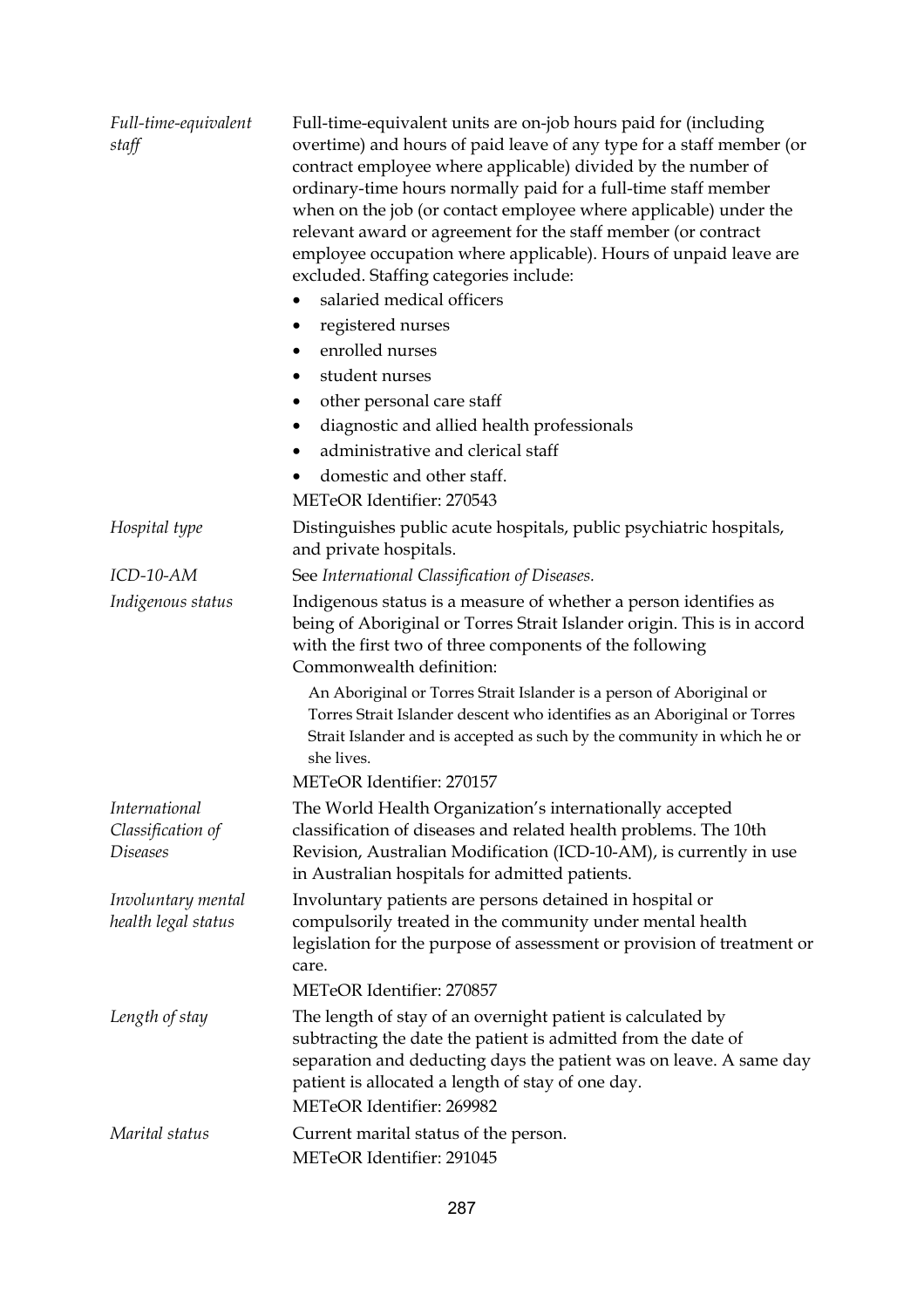| Medical and surgical<br>supplies expenditure   | The cost of all consumables of a medical or surgical nature,<br>excluding drug supplies and expenditure on equipment repairs.<br>METeOR Identifier: 270358                                                                                                                                                                                                                                                                                                                                               |
|------------------------------------------------|----------------------------------------------------------------------------------------------------------------------------------------------------------------------------------------------------------------------------------------------------------------------------------------------------------------------------------------------------------------------------------------------------------------------------------------------------------------------------------------------------------|
| Medical officer                                | Medical officers employed by the hospital on a full-time or part-time<br>salaried basis. Excludes visiting medical officers engaged on an<br>honorary, sessional or fee-for-service basis. Includes salaried medical<br>officers who are engaged in administrative duties regardless of the<br>extent of that engagement-for example, clinical superintendent and<br>medical superintendent.                                                                                                             |
| Mental disorder                                | Disturbance of mood or thought that can affect behaviour and<br>distress the person and those around them, so the person cannot<br>function normally.                                                                                                                                                                                                                                                                                                                                                    |
| Mental health legal<br>status                  | Whether a person is treated on an involuntary basis under the<br>relevant state or territory mental health legislation at any time<br>during an episode of care for an admitted patient or treatment of a<br>patient/client by a community-based service during a reporting<br>period.<br>METeOR Identifier: 270351                                                                                                                                                                                      |
| Mental health nurses                           | Nurses who report that their main area of nursing is psychiatric or<br>mental health.                                                                                                                                                                                                                                                                                                                                                                                                                    |
| Mental health-related<br>(principal) diagnosis | A separation is defined as having a mental health-related (principal)<br>diagnosis if the principal diagnosis falls within the range of<br>ICD-10-AM diagnosis codes listed in Appendix 3 of Mental Health<br>Services in Australia 2000-01.                                                                                                                                                                                                                                                             |
| Mental health service<br>contact               | The provision of a clinically significant service by a specialised<br>mental health service provider(s) for patients/clients other than<br>those admitted to psychiatric hospitals or designated psychiatric<br>units in acute care hospitals and those resident in 24-hour staffed<br>specialised residential mental health services, where the nature of<br>the service would normally warrant a dated entry in the clinical<br>record of the patient/client in question.<br>METeOR Identifier: 286670 |
| Mode of admission                              | Describes the mechanism by which a person begins an episode of<br>admitted patient care in a hospital.<br>METeOR Identifier: 269976                                                                                                                                                                                                                                                                                                                                                                      |
| Mode of separation                             | Status at separation of person (discharge/transfer/death) and place<br>to which person is released (where applicable) following an episode<br>of admitted patient care.<br>METeOR Identifier: 270094                                                                                                                                                                                                                                                                                                     |
| National Mental Health<br>Strategy             | See <i>Box</i> 2.1.                                                                                                                                                                                                                                                                                                                                                                                                                                                                                      |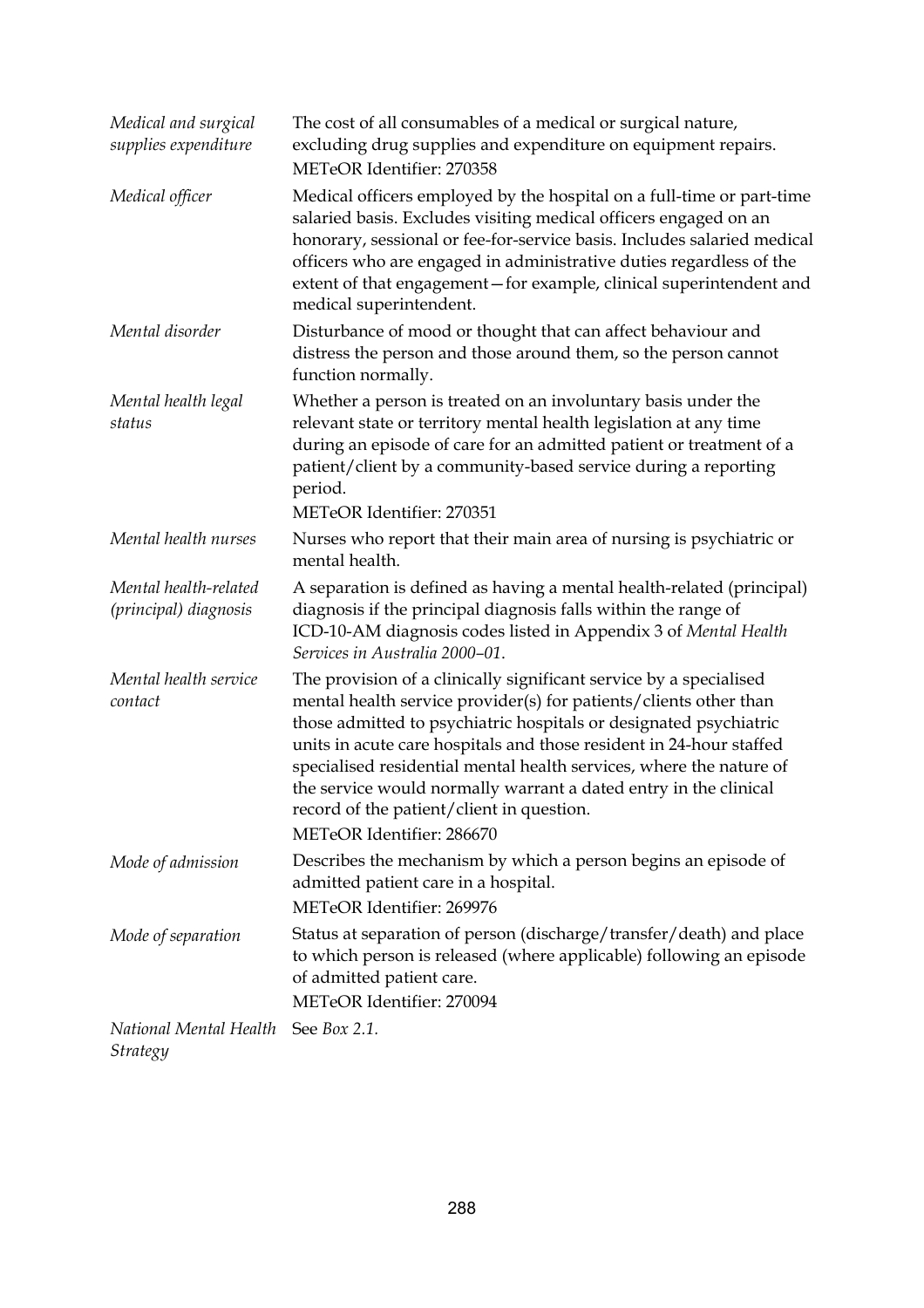| Non-admitted patient                    | A hospital patient who does not undergo a hospital's formal<br>admission process. There are three categories of non-admitted<br>patient: emergency department patient; outpatient; other non-<br>admitted patient (treated by hospital employees off the hospital site<br>- includes community/outreach services).<br>METeOR Identifier: 268973                                                                                               |
|-----------------------------------------|-----------------------------------------------------------------------------------------------------------------------------------------------------------------------------------------------------------------------------------------------------------------------------------------------------------------------------------------------------------------------------------------------------------------------------------------------|
| Non-ambulatory<br>equivalent separation | A separation not considered to be equivalent to ambulatory care. See<br>Ambulatory-equivalent separation.                                                                                                                                                                                                                                                                                                                                     |
| Non-salary expenditure                  | Total expenditure related to non-salary operating items.<br>METeOR Identifier: 270297                                                                                                                                                                                                                                                                                                                                                         |
| Not published                           | Not available for separate publication but included in the totals<br>where applicable. Most of the data that are not published relate to<br>private hospitals in Tasmania, the Australian Capital Territory and<br>the Northern Territory. These data have not been published for<br>confidentiality reasons.                                                                                                                                 |
| Other personal care staff               | Includes attendants, assistants or home assistants, home<br>companions, family aides, ward helpers, wardspersons, orderlies,<br>ward assistants and nursing assistants engaged primarily in the<br>provision of personal care to patients or residents and who are not<br>formally qualified or undergoing training in nursing or allied health<br>professions.<br>METeOR Identifier: 270171                                                  |
| Other recurrent<br>expenditure          | All other recurrent expenditure not included elsewhere in any of the<br>recurrent expenditure categories for a financial year.<br>METeOR Identifier: 270126                                                                                                                                                                                                                                                                                   |
| Other revenue                           | All other revenue received by the establishment that is not included<br>under patient revenue or recoveries (but not including payments<br>received from state or territory governments). Includes revenue such<br>as investment income from temporarily surplus funds and income<br>from charities, bequests and accommodation provided to visitors.<br>METeOR Identifier: 270128                                                            |
| Overnight separation                    | The term used to refer to separations where the patient separates<br>from hospital one or more nights after admission (i.e. is admitted to<br>and separated from the hospital on different dates).                                                                                                                                                                                                                                            |
| Patient days                            | The total number of days for patients who were admitted for an<br>episode of care and who separated during a specified reference<br>period. The number of patient days is calculated by subtracting the<br>date the patient is admitted from the date of the separation and<br>deducting total leave days. A patient who is admitted and separated<br>on the same day is allocated one patient day. See Box 4.1.<br>METeOR Identifier: 270045 |
| Patient transport<br>expenditure        | The direct cost of transporting patients, excluding salaries and<br>wages of transport staff.<br>METeOR Identifier: 270048                                                                                                                                                                                                                                                                                                                    |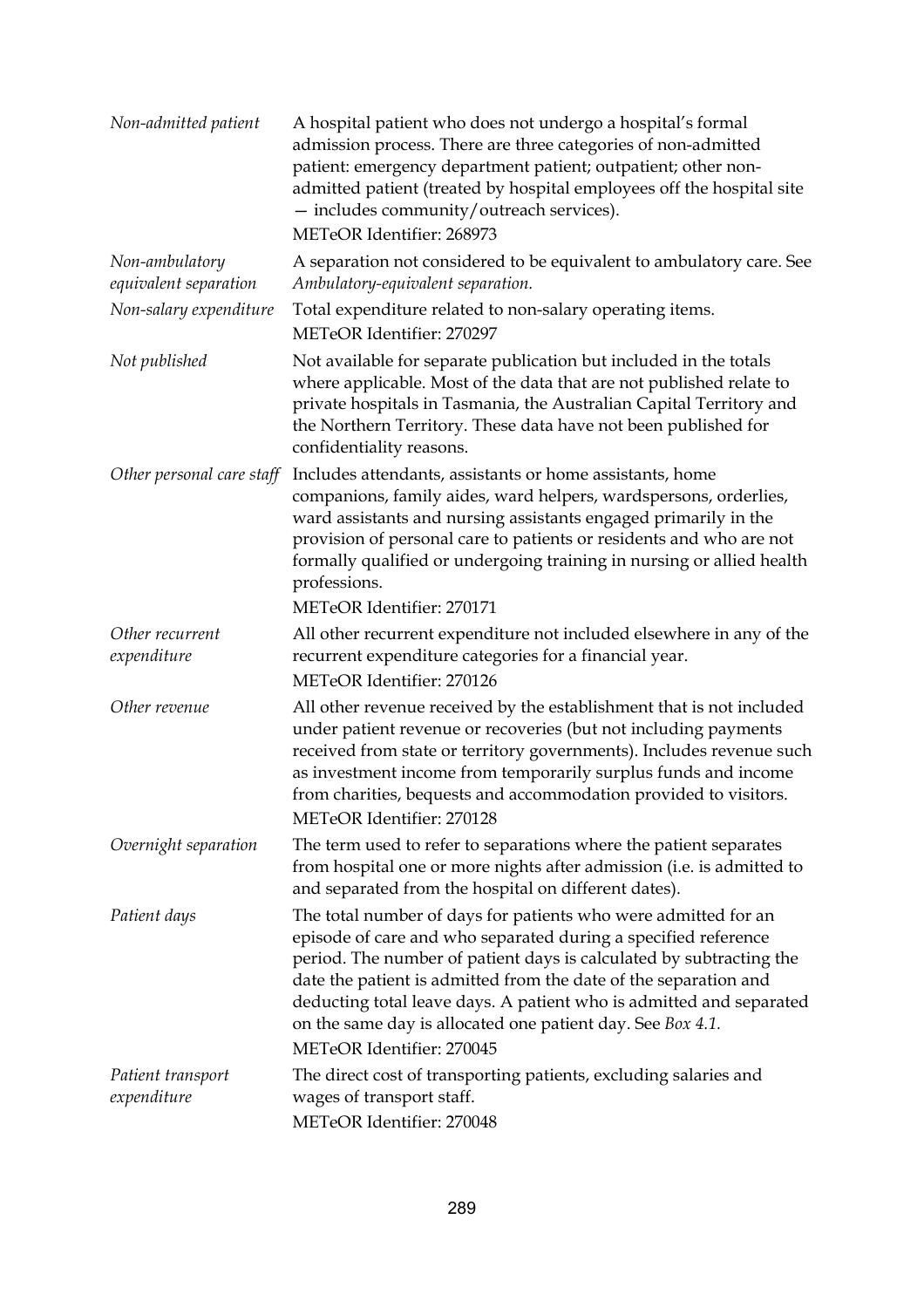| Payments to visiting<br>medical officers | All payments made by a public hospital establishment to visiting<br>medical officers for medical services provided to hospital (public)<br>patients on an honorary, sessionally paid or fee-for-service basis.<br>A visiting medical officer is a medical practitioner appointed by the<br>hospital board to provide medical services for hospital (public)<br>patients on an honorary, sessionally paid or fee-for-service basis.<br>Includes the same Australian Standard Classification of Occupations<br>codes as the salaried medical officers category.<br>METeOR Identifier: 270049 |
|------------------------------------------|--------------------------------------------------------------------------------------------------------------------------------------------------------------------------------------------------------------------------------------------------------------------------------------------------------------------------------------------------------------------------------------------------------------------------------------------------------------------------------------------------------------------------------------------------------------------------------------------|
| <b>Pharmaceutical Benefits</b><br>Scheme | A national government-funded scheme that subsidises the cost of a<br>wide range of pharmaceutical drugs and covers all Australians to<br>help them afford standard medications.                                                                                                                                                                                                                                                                                                                                                                                                            |
| Previous specialised<br>treatment        | Whether the patient has had a previous admission or service contact<br>for treatment in the speciality area within which treatment is now<br>being provided.<br>For this report, the speciality area referred to is specialised<br>psychiatric care.                                                                                                                                                                                                                                                                                                                                       |
|                                          | METeOR Identifier: 270374                                                                                                                                                                                                                                                                                                                                                                                                                                                                                                                                                                  |
| Primary disability                       | The disability category identified by service users or carers in the<br>Commonwealth State/Territory Disability Agreement National<br>Minimum Data Set as the disability most affecting their everyday<br>life.                                                                                                                                                                                                                                                                                                                                                                            |
| Principal diagnosis                      | The diagnosis established after study to be chiefly responsible for<br>occasioning an episode of admitted patient care, an episode of<br>residential care, or an attendance at the health care establishment.<br>METeOR Identifier: 270187                                                                                                                                                                                                                                                                                                                                                 |
| Private hospital                         | Privately owned and operated hospital catering for patients who are<br>treated by a doctor of their choice. Patients are charged fees for<br>accommodation and other services provided by the hospital and<br>relevant medical and paramedical practitioners. Acute and<br>psychiatric hospitals are included.                                                                                                                                                                                                                                                                             |
| Private psychiatric<br>hospital          | Establishments devoted primarily to the treatment and care of<br>admitted patients with psychiatric, mental or behavioural disorders.<br>These hospitals are licensed/approved by a state or territory health<br>authority and cater primarily for patients with psychiatric or<br>behavioural disorders.                                                                                                                                                                                                                                                                                  |
| Procedure                                | A clinical intervention that is surgical in nature, carries a procedural<br>risk, carries an anaesthetic risk, requires specialised training, and/or<br>requires special facilities or equipment only available in the acute<br>care setting.<br>METeOR Identifier: 269932                                                                                                                                                                                                                                                                                                                 |
| Psychiatric care days                    | The sum of the number of days or part-days of stay the person<br>received care as an admitted patient or resident in a designated<br>psychiatric unit minus the sum of leave days occurring during the<br>stay in the designated unit.<br>METeOR Identifier: 270300                                                                                                                                                                                                                                                                                                                        |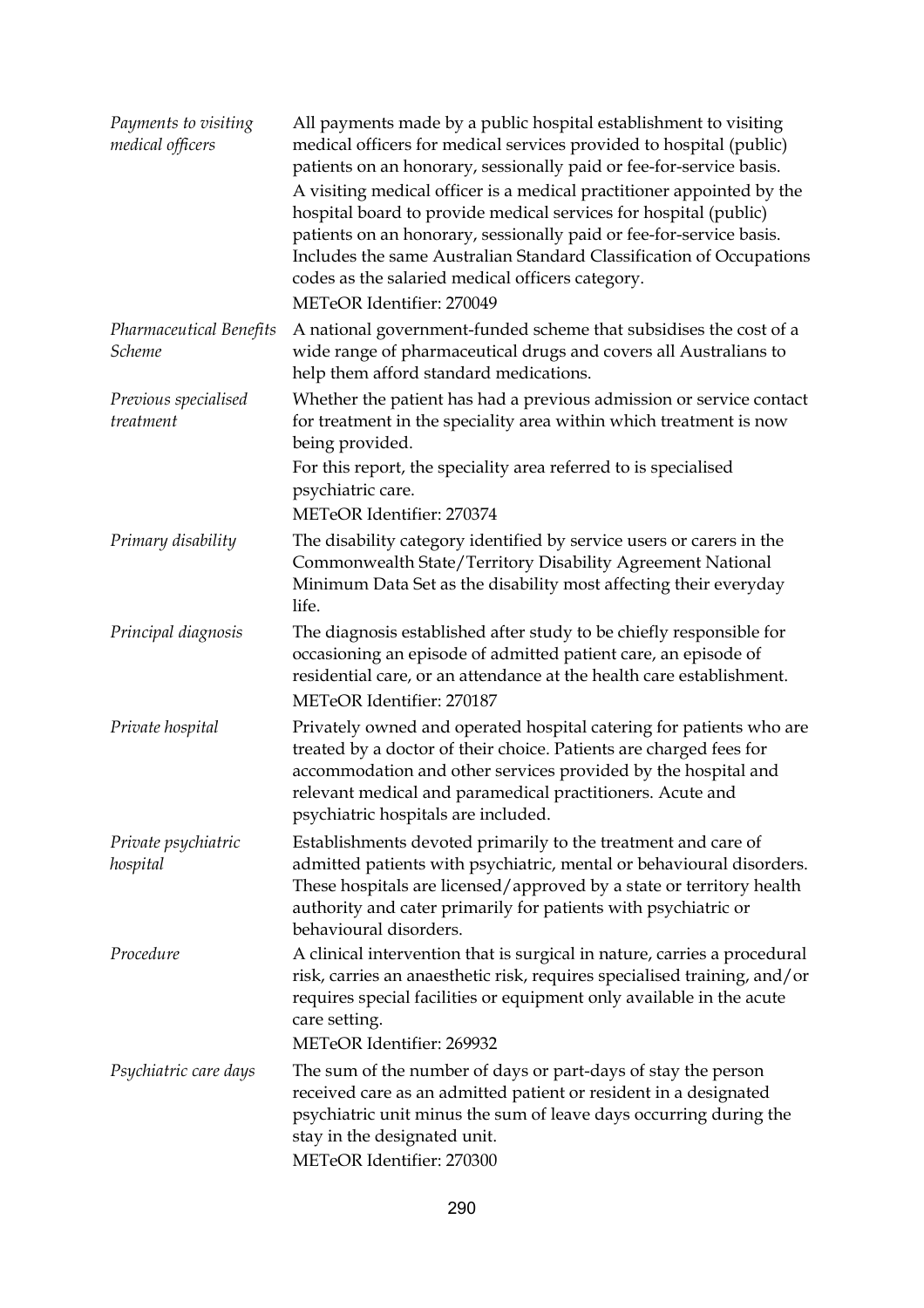| Psychiatric disability        | Clinically recognisable symptoms and behaviour patterns frequently<br>associated with distress that may impair personal functioning in<br>normal social activity. Impairments of global or specific mental<br>functions may be experienced. Psychiatric disability may be<br>associated with schizophrenias, affective disorders, anxiety<br>disorders, addictive behaviours, personality disorders, stress,<br>psychosis, depression and adjustment disorders.                                                                                                                                                                                                                                                                                                             |
|-------------------------------|-----------------------------------------------------------------------------------------------------------------------------------------------------------------------------------------------------------------------------------------------------------------------------------------------------------------------------------------------------------------------------------------------------------------------------------------------------------------------------------------------------------------------------------------------------------------------------------------------------------------------------------------------------------------------------------------------------------------------------------------------------------------------------|
| Psychiatric hospitals         | Establishments devoted primarily to the treatment and care of<br>admitted patients with psychiatric, mental or behavioural disorders.                                                                                                                                                                                                                                                                                                                                                                                                                                                                                                                                                                                                                                       |
| Psychiatrist                  | A medical practitioner who has been accepted as a member of the<br>Royal Australian and New Zealand College of Psychiatrists.                                                                                                                                                                                                                                                                                                                                                                                                                                                                                                                                                                                                                                               |
| Public hospitals              | Hospital controlled by a state or territory health authority and<br>offering free diagnostic services, treatment, care and accommodation<br>to all eligible patients.                                                                                                                                                                                                                                                                                                                                                                                                                                                                                                                                                                                                       |
| Public acute care<br>hospital | See Acute care hospitals.                                                                                                                                                                                                                                                                                                                                                                                                                                                                                                                                                                                                                                                                                                                                                   |
| Reason for encounter          | The subjective reason/s given by the patient for seeing or contacting<br>the general practitioner. These can be expressed in terms of<br>symptoms, diagnoses or the need for a service.                                                                                                                                                                                                                                                                                                                                                                                                                                                                                                                                                                                     |
| Recoveries                    | All revenue received that is in the nature of a recovery of<br>expenditure incurred. This includes:<br>income received from the provision of meals and<br>accommodation to members of staff of the hospital (assuming it<br>is possible to separate this from income from the provision of<br>meals and accommodation to visitors)<br>income received from the use of hospital facilities by salaried<br>٠<br>medical officers exercising their rights of private practice and by<br>private practitioners treating private patients in hospital<br>other recoveries such as those relating to inter-hospital services<br>where the revenue relates to a range of different costs and<br>cannot be clearly offset against any particular cost.<br>METeOR Identifier: 269974 |
| Recurrent expenditure         | Expenditure that does not result in the acquisition or enhancement<br>of an asset-for example, salaries and wages expenditure and non-<br>salary expenditure such as payments to visiting medical officers.<br>METeOR Identifier: 269132                                                                                                                                                                                                                                                                                                                                                                                                                                                                                                                                    |
| Registered nurses             | Nurses with at least a three-year training certificate and nurses<br>holding postgraduate qualifications. Registered nurses must be<br>registered with a state or territory registration board.<br>METeOR Identifier: 270500                                                                                                                                                                                                                                                                                                                                                                                                                                                                                                                                                |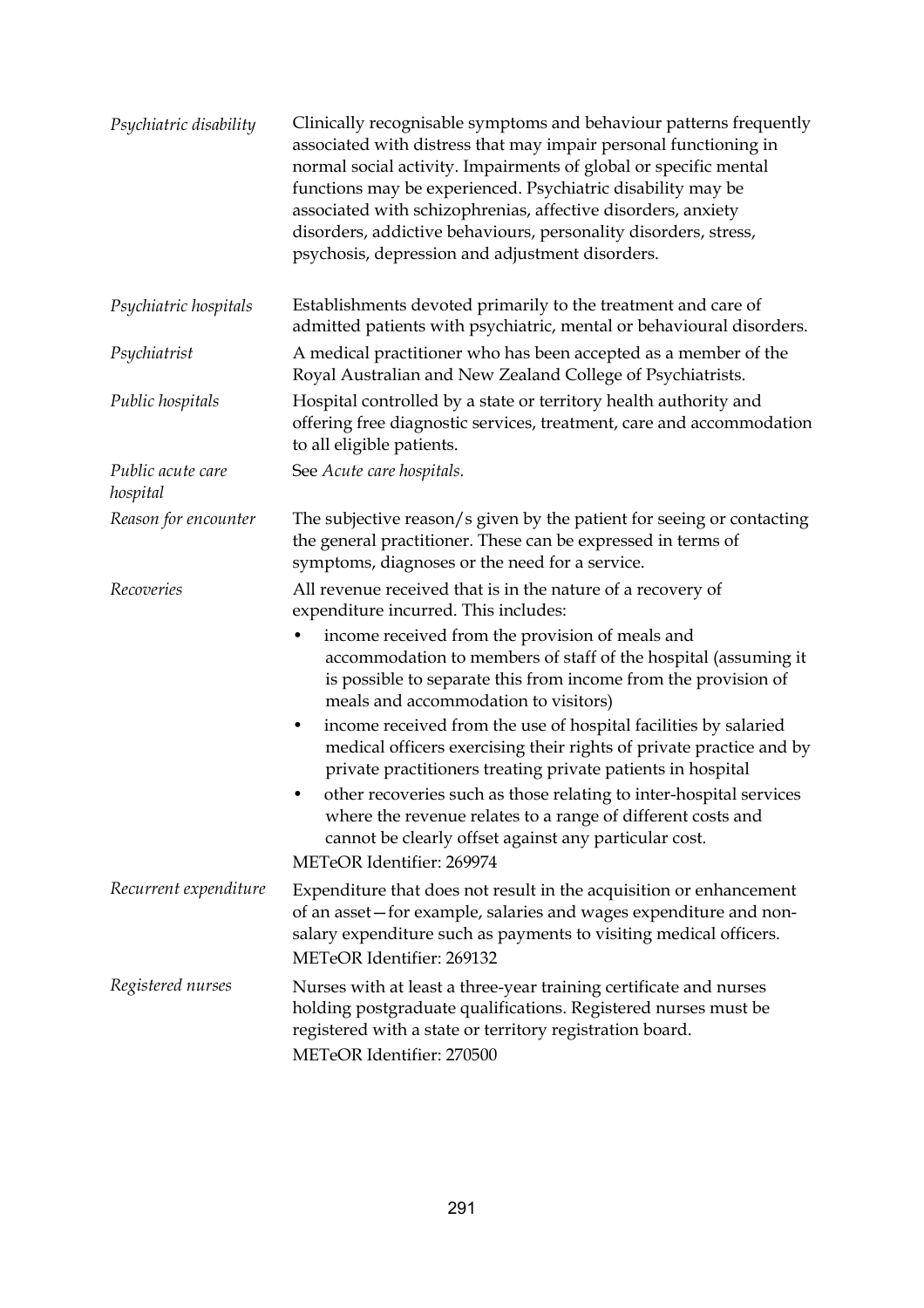| Remoteness Area                                                 | A classification of the remoteness of a location using the Australian<br>Standard Geographical Classification Remoteness Structure, based<br>on the Accessibility/Remoteness Index of Australia, which measures<br>the remoteness of a point based on the physical road distance to the<br>nearest urban centre. The classification is: |
|-----------------------------------------------------------------|-----------------------------------------------------------------------------------------------------------------------------------------------------------------------------------------------------------------------------------------------------------------------------------------------------------------------------------------|
|                                                                 | major cities<br>٠                                                                                                                                                                                                                                                                                                                       |
|                                                                 | inner regional<br>٠                                                                                                                                                                                                                                                                                                                     |
|                                                                 | outer regional                                                                                                                                                                                                                                                                                                                          |
|                                                                 | remote<br>٠                                                                                                                                                                                                                                                                                                                             |
|                                                                 | very remote<br>٠                                                                                                                                                                                                                                                                                                                        |
|                                                                 | migratory.<br>٠                                                                                                                                                                                                                                                                                                                         |
| Repairs and<br>maintenance<br>expenditure                       | The costs incurred in maintaining, repairing, replacing and<br>providing additional equipment, maintaining and renovating<br>buildings, and minor additional works. Expenditure of a capital<br>nature is not included; nor are salaries and wages of repair and<br>maintenance staff.                                                  |
|                                                                 | METeOR Identifier: 269970                                                                                                                                                                                                                                                                                                               |
| Repatriation<br><b>Pharmaceutical Benefits</b><br><b>Scheme</b> | A national government-funded scheme that subsidises the cost of a<br>wide range of pharmaceuticals for the treatment of eligible veterans,<br>war widows and widowers and dependants.                                                                                                                                                   |
| Residential mental<br>health service                            | A residential mental health service is a specialised mental health<br>service with the following characteristics:                                                                                                                                                                                                                       |
|                                                                 | It employs mental health-trained staff on site.<br>٠                                                                                                                                                                                                                                                                                    |
|                                                                 | It provides rehabilitation, treatment or extended care to<br>٠<br>residents, with care intended to be on an overnight basis, in a<br>domestic-type environment.                                                                                                                                                                         |
|                                                                 | It encourages the resident to take responsibility for their daily<br>$\bullet$<br>living activities.                                                                                                                                                                                                                                    |
|                                                                 | Includes services that employ mental health-trained staff on site<br>24 hours a day and other services with less intensive staffing.<br>However, all these services employ on-site mental health trained<br>staff for some part of each day.                                                                                            |
| Salaried medical officers                                       | Medical officers engaged by the hospital on a full-time or part-time<br>salaried basis.                                                                                                                                                                                                                                                 |
|                                                                 | METeOR Identifier: 270494                                                                                                                                                                                                                                                                                                               |
| Salaries and wages<br>expenditure                               | Salary and wage payments for all employees of the establishment<br>(including contract staff employed by an agency, provided staffing<br>data are available). Includes all paid leave (recreation, sick and long<br>service) and salary and wage payments relating to workers<br>compensation.                                          |
|                                                                 | METeOR Identifier: 269717                                                                                                                                                                                                                                                                                                               |
| Same day patient                                                | A patient who is admitted and who separates on the same date.                                                                                                                                                                                                                                                                           |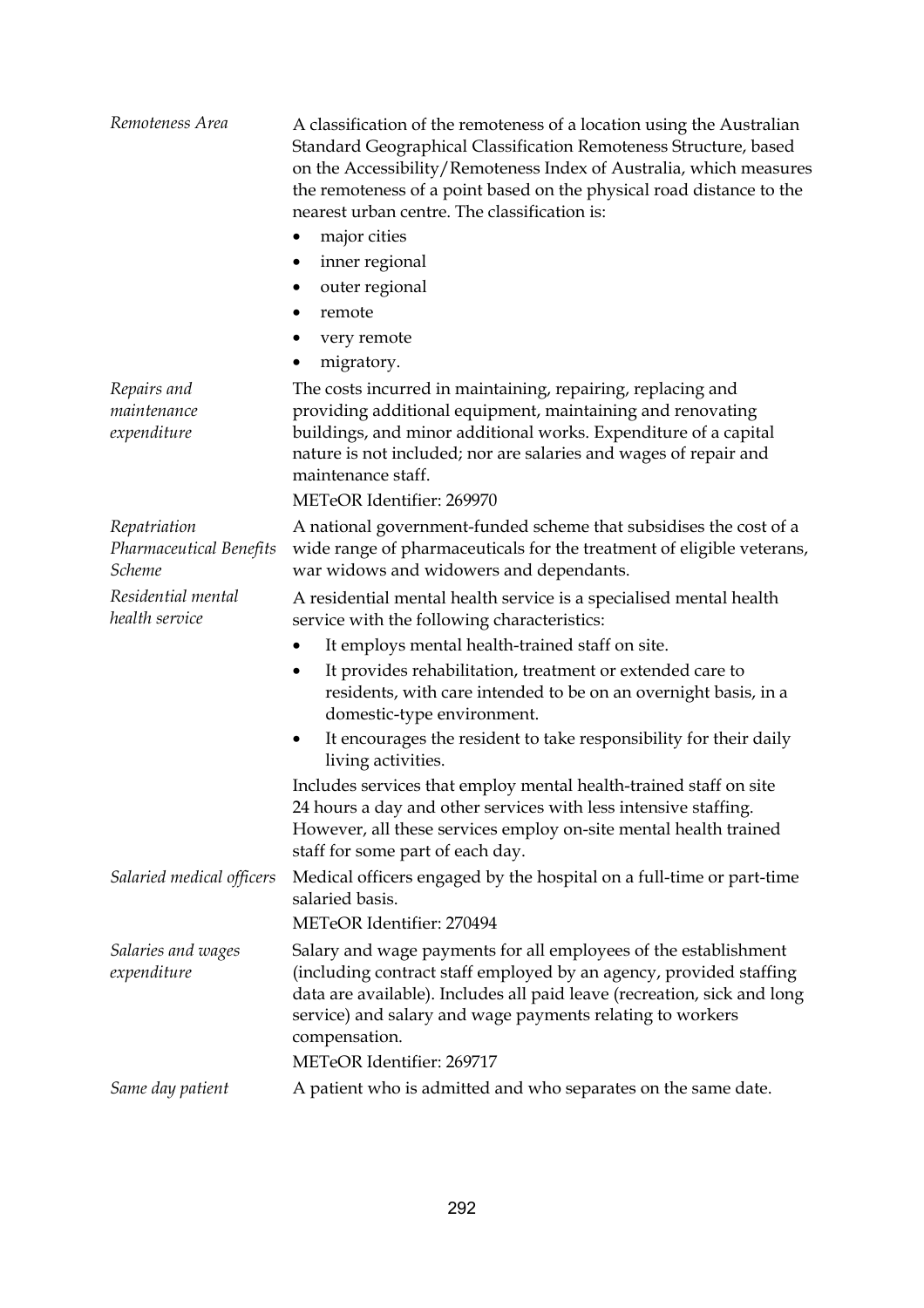| Same day separation                                     | Refers to separations where the patient separates from hospital on<br>the same day as being admitted (i.e. who is admitted to hospital and<br>who separates from the hospital on the same date).                                                                                                                                                                                                                                                                                          |
|---------------------------------------------------------|-------------------------------------------------------------------------------------------------------------------------------------------------------------------------------------------------------------------------------------------------------------------------------------------------------------------------------------------------------------------------------------------------------------------------------------------------------------------------------------------|
| Separation                                              | The process by which an episode of care for an admitted patient<br>ceases. The treatment and/or care provided to a patient prior to<br>separation occurs over a period of time and can occur in hospital<br>and/or in the person's home (for hospital-in-the-home patients).<br>A separation may be formal or statistical.<br>Formal separation is the administrative process by which a hospital<br>records the cessation of treatment and/or care and/or<br>accommodation of a patient. |
|                                                         | Statistical separation is the administrative process by which the<br>hospital records the cessation of an episode of care for a patient<br>within a single hospital stay.<br>METeOR Identifier: 270407                                                                                                                                                                                                                                                                                    |
| Source of referral to<br>public psychiatric<br>hospital | Source from which the person was transferred or referred to a public<br>psychiatric hospital.<br>METeOR Identifier: 269947                                                                                                                                                                                                                                                                                                                                                                |
| Specialised psychiatric<br>care                         | Care provided by a facility or unit dedicated to the treatment or care<br>of patients with psychiatric conditions.                                                                                                                                                                                                                                                                                                                                                                        |
| Superannuation<br>payments                              | Contributions paid or (for an emerging cost scheme) that should be<br>paid (as determined by an actuary) on behalf of establishment<br>employees, either by the establishment or a central administration<br>such as a state health authority, to by a superannuation fund<br>providing retirement and related benefits to establishment<br>employees.                                                                                                                                    |
|                                                         | METeOR Identifier: 270371                                                                                                                                                                                                                                                                                                                                                                                                                                                                 |
| Support period                                          | A support period commences when a client begins to receive<br>support and/or supported accommodation from a SAAP agency.<br>The support period is considered to finish in either of two<br>circumstances:                                                                                                                                                                                                                                                                                 |
|                                                         | The client ends the relationship with the agency.                                                                                                                                                                                                                                                                                                                                                                                                                                         |
|                                                         | The agency ends the relationship with the client.                                                                                                                                                                                                                                                                                                                                                                                                                                         |
|                                                         | If it is not clear whether the agency or the client has ended the<br>relationship, the support period is assumed to have ended if no<br>assistance has been provided to the client for one month. In such a<br>case the date the support period ended is one month after the last<br>contact with the client.                                                                                                                                                                             |
| Visiting medical officer                                | A medical practitioner appointed by a hospital board to provide<br>medical services for hospital (public) patients on an honorary,<br>sessionally paid or fee-for-service basis.<br>METeOR Identifier: 270049                                                                                                                                                                                                                                                                             |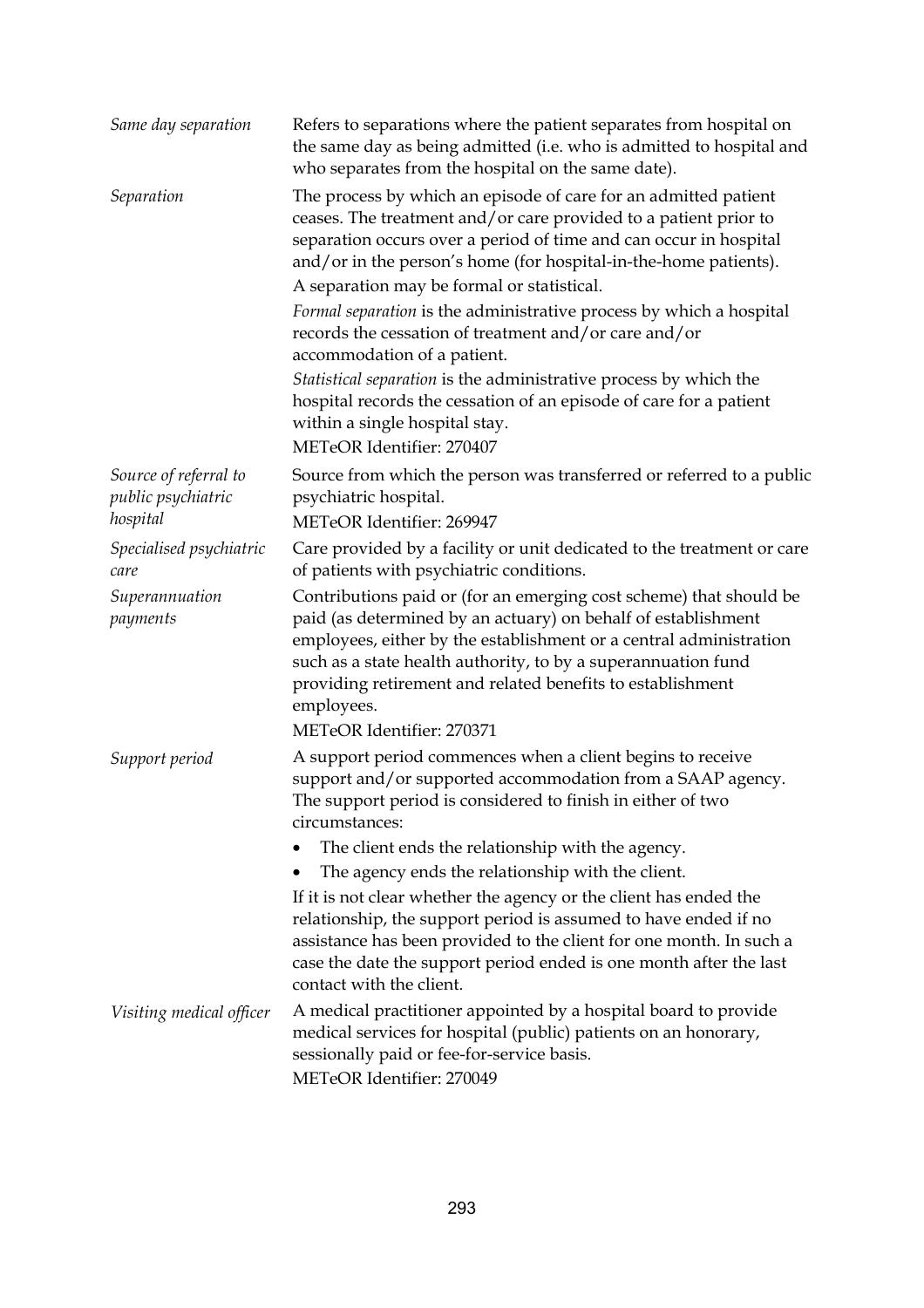## **References**

ABS (Australian Bureau of Statistics) 1998. Mental health and wellbeing, profile of adults, Australia, 1997. ABS cat. no. 4326.0. Canberra: ABS.

ABS 2002. National Health Survey: Mental Health, 2001. Canberra: ABS.

ABS 2005. Private hospitals, Australia, 2003–04. Canberra: ABS.

AHMAC (Australian Health Ministers' Advisory Council) 1997. Evaluation of the national mental health strategy: final report. Canberra: Department of Health and Family Services. AIHW (Australian Institute of Health and Welfare) 2001. Mental health services in Australia 1998–99: National Minimum Data Sets—Mental Health Care. AIHW cat. no. HSE 15. Canberra: AIHW (Mental Health Series no. 2).

AIHW 2002. Mental health services in Australia 1999–00. Health Services Series no. 3. Canberra: AIHW.

AIHW 2003. Mental health services in Australia 2000–01. Health Services Series no. 4. Canberra: AIHW.

AIHW 2004a. Community mental health care 2000–2001: Review of data collected under the National Minimum Data Set for Community Mental Health Care. AIHW cat. no. HWI 66. Canberra: AIHW (Resources Division Working Paper no 2).

AIHW 2004b. Homeless people in SAAP: SAAP National Data Collection annual report 2003–04 Australia. AIHW cat. no. HOU 126. Canberra: AIHW (SAAP NDCA Report Series 9).

AIHW 2004c. Mental health services in Australia 2001–02. Mental Health Series no. 5. Canberra: AIHW.

AIHW 2004d. National Community Services Data Dictionary. Version 3. Canberra: AIHW. AIHW 2004e. National Health Data Dictionary. Version 12 Supplement. AIHW Cat. No. HWI 72. Canberra: AIHW.

AIHW 2005a. Australian hospital statistics 2003–04. AIHW cat. no. HSE 37. Canberra: AIHW (Health Services Series no. 23).

AIHW 2005b. Disability support services 2003–04: National data on services provided under the Commonwealth State/Territory Disability Agreement. AIHW cat. no. DIS 40. Canberra: AIHW (Disability Series).

AIHW 2005c. Health system expenditure on disease and injury in Australia 2000–2001 (second edition). Health Expenditure Series no. 21. Canberra: AIHW.

AIHW 2005d. Improving the quality of Indigenous identification in hospital separations data. AIHW cat. no. HSE 101. Canberra: AIHW (Health Services Series no. 25).

AIHW 2005e. Medical labour force 2003. AIHW cat. no. HWL 32 Canberra: AIHW (National Health Labour Force Series no. 32).

AIHW 2005f. Mental health services in Australia 2002–03. Canberra: AIHW (Mental Health Series no. 6).

AIHW 2005g. Nursing and midwifery labour force 2003. AIHW cat. no. HWL 31. Canberra: AIHW (Health Labour Force Series no. 31).

AIHW 2005h. 2004 National Drug Strategy Household Survey: first results. AIHW cat. no. PHE 57. Canberra: AIHW (Drug Statistics Series no. 13).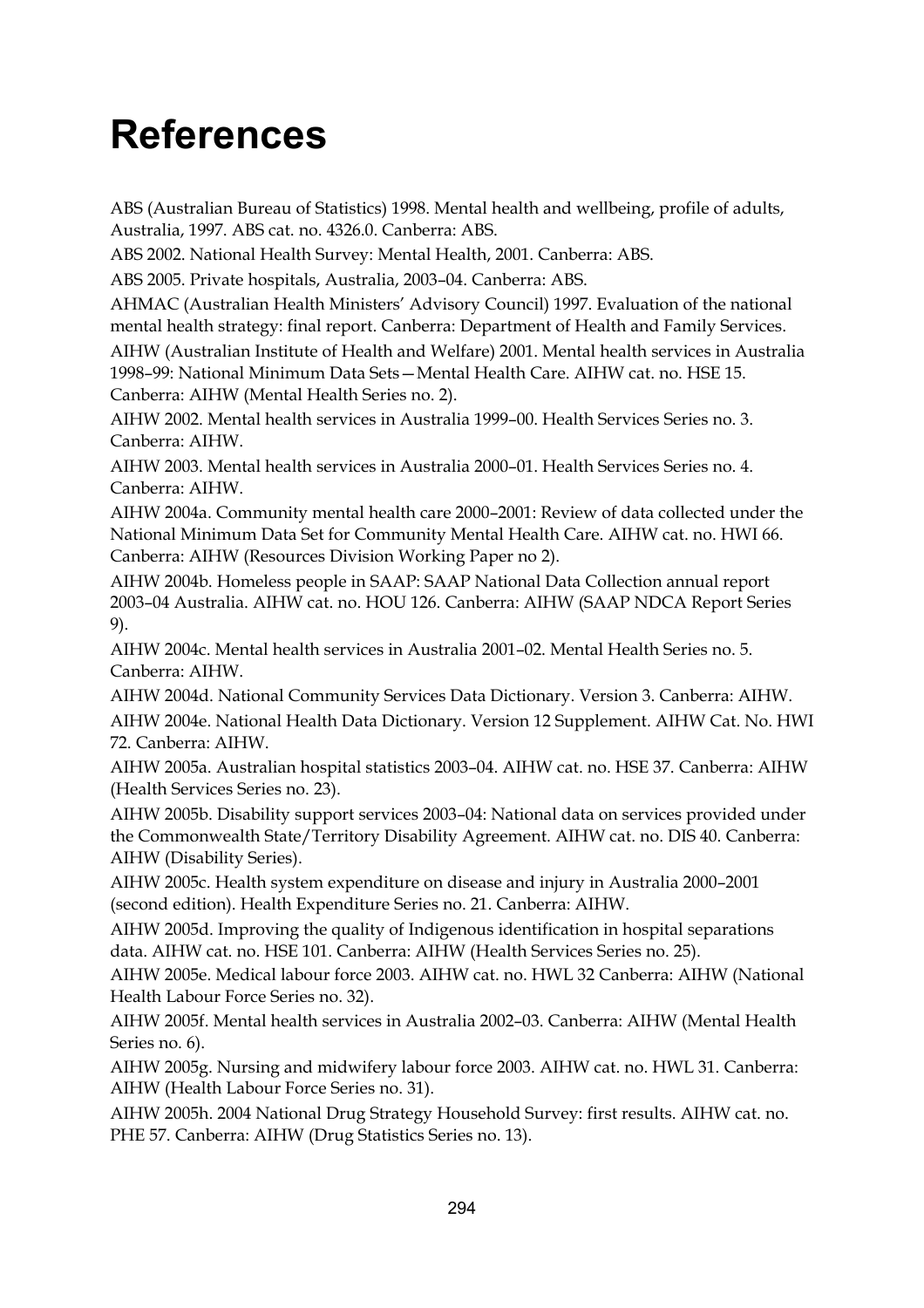AIHW & ABS 2005. The health and welfare of Australia's Aboriginal and Torres Strait Islander peoples. AIHW cat. no. IHW14. Canberra: AIHW.

Britt H, Miller G, Knox S, Charles J, Valenti L, Henderson J, et al 2004. General practice activity in Australia 2003–04. General Practice Series no. 16. Canberra: AIHW.

Britt H, Miller G, Knox S, Charles J, Pan Y, Henderson J, Bayram C, Valenti L, Ng A, O'Halloran J, 2005. General practice activity in Australia 2004–05. General Practice Series no. 18. Canberra: AIHW.

DHA (Department of Health and Ageing) 2002. National mental health report 2002. Canberra: DHA.

DHA 2004. National mental health report 2004: eighth report—summary of changes in Australia's mental health services under the National Mental Health Strategy 1993–2002. Canberra: DHA.

DHA 2005. National Mental Health Information Priorities, 2nd edition. Canberra: DHA.

DHAC (Department of Health and Aged Care) 2000a. Australian Refined Diagnosis Related Groups version 4.2: addendum to definitions manual. Volume four changes: AR-DRG v4.1 to 4.2. Canberra: DHAC.

DHAC 2000b. Australian Refined Diagnosis Related Groups version 4.2: addendum to definitions manual. Supplementary volume summarising changes to AR-DRG v4.2. Canberra: DHAC.

Jablensky A, McGrath J, Herman H, Castle D, Gureje O, Morgan V & Korten A 1999. National survey of mental health and wellbeing. Report 4. People living with psychotic illness: an Australian study. Canberra: AGPS.

NCCH (National Centre for Classification in Health) 2002. The international classification of diseases and related health problems, 10th revision, Australian modification (ICD-10-AM). 3rd edition. Sydney: University of Sydney.

NHDC (National Health Data Committee) 2003. National Health Data Dictionary. Version 12. AIHW cat. no. HWI76. Canberra: AIHW.

Sawyer MG, Arney FM, Baghurst PA, Clark JJ, Graetz BW, Kosky RJ, Nurcombe B, Patton GC, Prior MR, Raphael B, Rey J, Whaites LC & Zubrick SR 2000. The mental health of young people in Australia. Canberra: DHAC.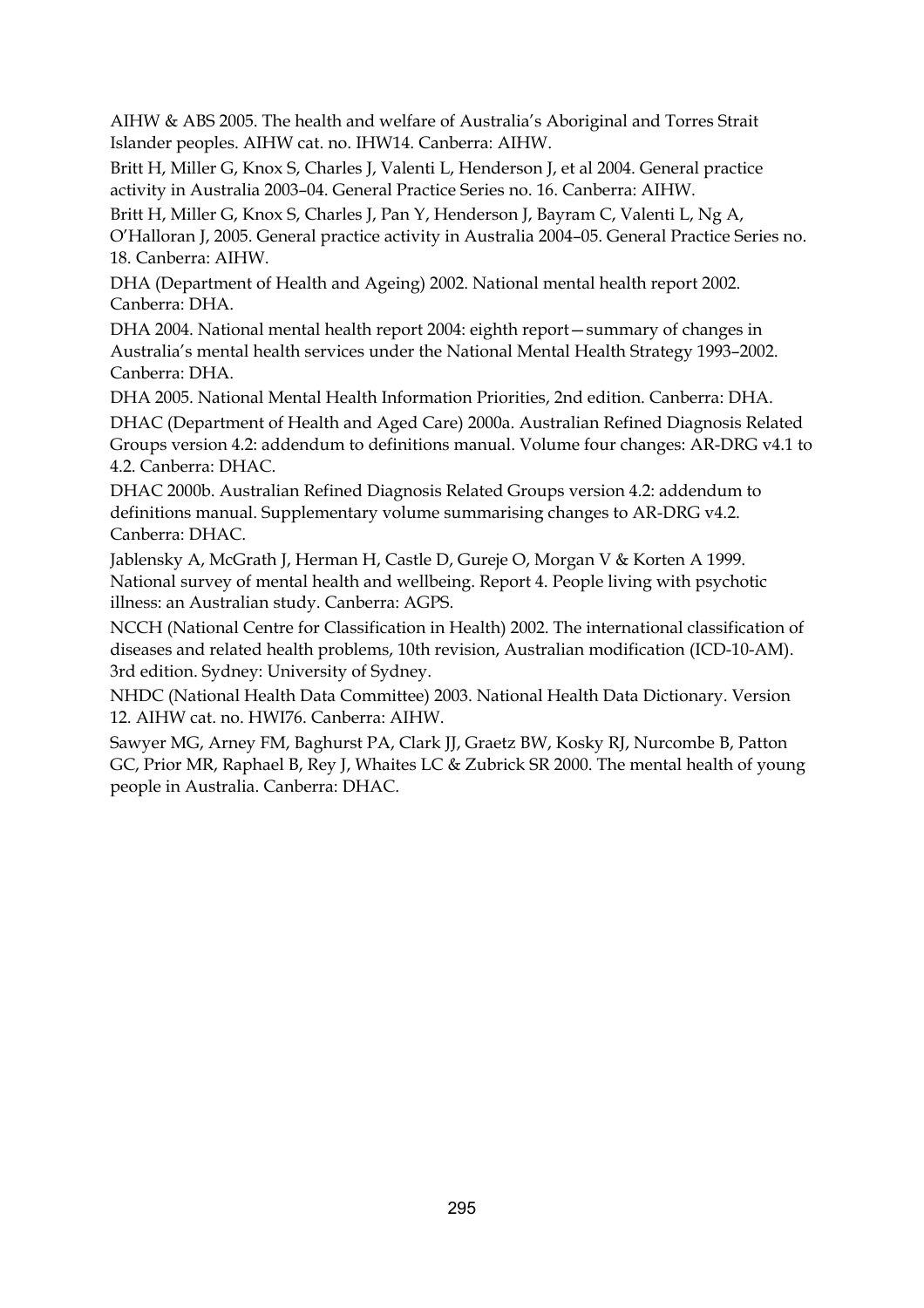## **Index**

| Aboriginal and Torres Strait Islander              |
|----------------------------------------------------|
| peoples 5, 63, 79, 115, 157                        |
| Non-specialised admitted patient                   |
| mental health care                                 |
| Principal diagnoses 163                            |
| Quality of data on Indigenous status 63            |
| Specialised admitted patient mental<br>health care |
| Principal diagnoses 131                            |
| Acute care hospitals                               |
| Public acute hospitals 210                         |
| Admitted patient mental health                     |
|                                                    |
| Mental health-related diagnoses97                  |
| Non-specialised care 155                           |
|                                                    |
| States and territories 97                          |
| Age and sex  See Patient demographics              |
| Age-standardisation223                             |
|                                                    |
| Ambulatory and ambulatory-equivalent               |
|                                                    |
| Ambulatory mental health care21                    |
| Ambulatory-equivalent mental health-               |
| related separations 77                             |
|                                                    |
| Hospital outpatient services and                   |
| community mental health care61                     |
| Ambulatory-equivalent mental health-               |
|                                                    |
| Aboriginal and Torres Strait Islander              |
|                                                    |
|                                                    |
| Mental health legal status78                       |
|                                                    |
|                                                    |
| Ambulatory-equivalent                              |
|                                                    |
|                                                    |

| Area of usual residence See Patient     |
|-----------------------------------------|
| demographics                            |
| Australian Refined Diagnosis Related    |
| Groups (AR-DRGs) 80, 140, 173           |
|                                         |
|                                         |
| Bettering the Evaluation and Care of    |
| Health (BEACH)  26, 220, 227            |
| Clinical treatments for mental health-  |
|                                         |
| Medications for mental health-related   |
|                                         |
| Problems managed  27                    |
| Reasons for encounter (RFEs)  27        |
|                                         |
|                                         |
| Clinical treatments for mental health-  |
|                                         |
| Commonwealth State/Territory Disability |
| Agreement (CSTDA) National Minimum      |
|                                         |
| Commonwealth State/Territory Disability |
| Agreement (CSTDA) National Minimum      |
|                                         |
| Commonwealth State/Territory Disability |
| Agreement-funded mental health-related  |
|                                         |
| Commonwealth State/Territory Disability |
| Agreement-funded residential mental     |
|                                         |
| Community mental health                 |
|                                         |
| Aboriginal and Torres Strait Islander   |
|                                         |
|                                         |
|                                         |
|                                         |
|                                         |
|                                         |
|                                         |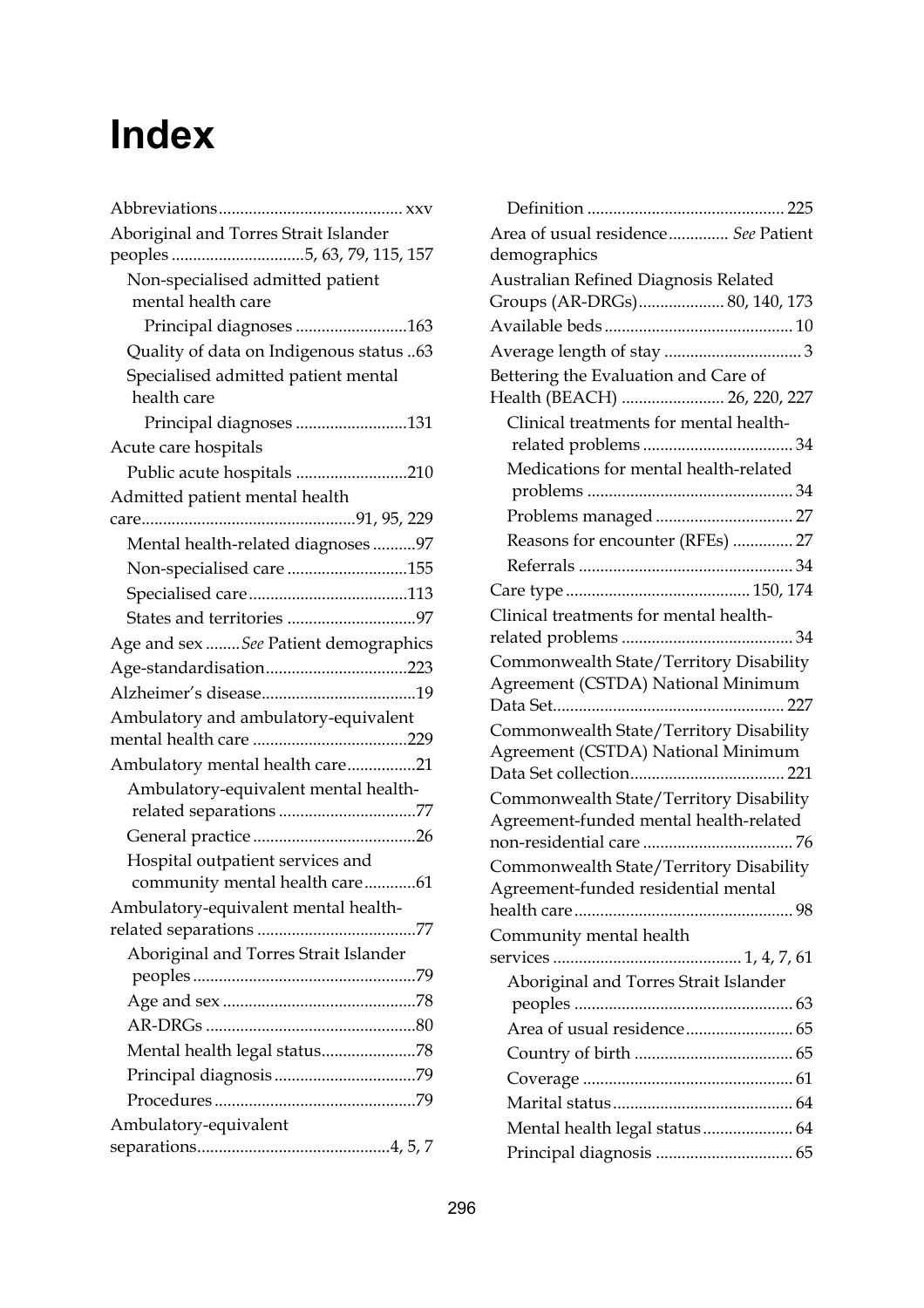|                                           | Ge  |
|-------------------------------------------|-----|
|                                           |     |
|                                           |     |
|                                           |     |
|                                           |     |
| Bettering the Evaluation and Care of      |     |
|                                           |     |
| Commonwealth State/Territory              |     |
| Disability Agreement (CSTDA)              |     |
| National Minimum Data Set                 |     |
|                                           | Gl  |
|                                           | Gc  |
| National Community Mental Health          | res |
| Care Database (NCMHCD) 218                | Hi  |
| National Hospital Morbidity Database      | H   |
| National Medical Labour Force Survey      |     |
| and National Nursing Labour Force         |     |
|                                           |     |
| National Public Hospital Establishments   |     |
| Database (NPHED) 219                      | H   |
| Private Health Establishments             |     |
| Collection (PHEC) 220                     |     |
| Repatriation Pharmaceutical Benefits      |     |
| Scheme (RPBS) and Pharmaceutical          |     |
| Benefits Scheme (PBS) data222             |     |
| Definitions of mental health-related care |     |
| and medications, and of ambulatory-       |     |
| equivalent separations225                 |     |
|                                           |     |
| Expenditure                               |     |
|                                           | H   |
|                                           | Кe  |
| Expenditure and staffing data for public  | (K  |
| psychiatric hospital services provided    | La  |
| to non-admitted patients204               |     |
| Government-operated community and         |     |
| residential mental health services196     |     |
| Health service expenditure for mental     |     |
|                                           |     |
|                                           | Ma  |
| Psychiatric and acute care                | M   |
|                                           |     |

| .62           |                                                                              |
|---------------|------------------------------------------------------------------------------|
| .63           | General practice  1, 3, 7, 26                                                |
| 64            | Bettering the Evaluation and Care of                                         |
| .65           | Health (BEACH)  26, 220                                                      |
| .61           | Clinical treatments for mental                                               |
| <b>17</b>     | health-related problems 34                                                   |
|               | Medications for mental health-related                                        |
| 20            |                                                                              |
|               |                                                                              |
|               | Reasons for encounter (RFEs)  27                                             |
| 21            |                                                                              |
| 22            |                                                                              |
|               | Government-operated community and<br>residential mental health services  196 |
| !18           | Highly Specialised Drugs Program 51                                          |
|               | Hospital admitted patient care  2, 4, 5, 6, 8                                |
| <b>17</b>     | Average length of stay 3                                                     |
| ý             |                                                                              |
|               |                                                                              |
| 22            |                                                                              |
| nts           |                                                                              |
| :19           | Hospital outpatient services 61                                              |
|               | Aboriginal and Torres Strait Islander                                        |
| 20            |                                                                              |
|               |                                                                              |
| 22            |                                                                              |
| <sup>16</sup> |                                                                              |
|               |                                                                              |
|               | Mental health legal status 64                                                |
| 25            |                                                                              |
| .19           |                                                                              |
|               |                                                                              |
| .19           | Hospital type  125, 140, 162                                                 |
| .19           | Kessler 10 Scale of Psychological Distress                                   |
| lic           |                                                                              |
| ł             |                                                                              |
| 204           | Mental health nurses  10, 191                                                |
| d             | National Medical Labour Force Survey                                         |
| 96            | and National Nursing Labour Force                                            |
| .19           |                                                                              |
| .19           |                                                                              |
|               |                                                                              |
| מחו           | Measuring hospital activity 94                                               |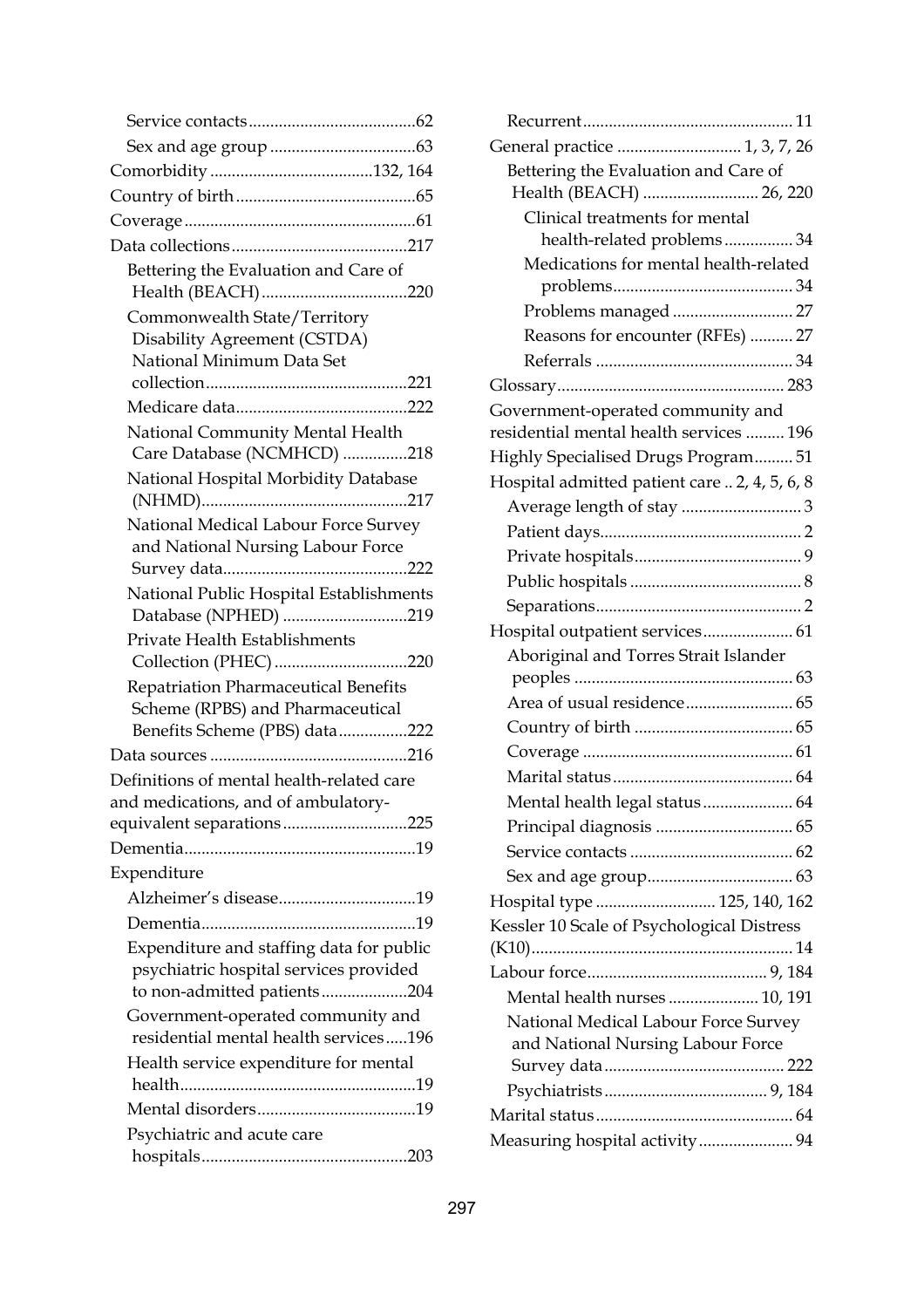| Mental disorders                                |
|-------------------------------------------------|
|                                                 |
| Mental health legal status64, 78, 114, 132      |
| Mental health nurses10, 191                     |
| Mental health problems and disorders 7          |
| Community mental health services7               |
| Ambulatory-equivalent separations7              |
|                                                 |
| Hospital admitted patient care8                 |
| Mental health-related care                      |
|                                                 |
| Mode of admission150, 174                       |
| Mode of separation150, 174                      |
| National Community Mental Health Care           |
| Database (NCMHCD)218                            |
| <b>National Hospital Morbidity Database.225</b> |
| National Hospital Morbidity Database            |
|                                                 |
| National Medical Labour Force Survey            |
| and National Nursing Labour Force               |
|                                                 |
| National Mental Health Strategy 14              |
| National Public Hospital Establishments         |
| Database (NPHED) 219                            |
| National Survey of Mental Health                |
|                                                 |
| Non-specialised admitted patient mental         |
|                                                 |
|                                                 |
|                                                 |
| Mode of admission174                            |
|                                                 |
| Mode of separation174                           |
| Patient demographics 157                        |
| Principal diagnoses 162                         |
| Aboriginal and Torres Strait Islander           |
|                                                 |
|                                                 |
|                                                 |
| Principal diganoses                             |

| Non-specialised admitted patient                                      |
|-----------------------------------------------------------------------|
| mental health care 163                                                |
|                                                                       |
|                                                                       |
|                                                                       |
| Aboriginal and Torres Strait Islander                                 |
|                                                                       |
| Ambulatory-equivalent                                                 |
| Community mental health care  63                                      |
|                                                                       |
| Hospital admitted patient care  6<br>Non-specialised admitted patient |
| mental health care 157                                                |
| Specialised admitted patient mental                                   |
|                                                                       |
|                                                                       |
| Ambulatory-equivalent                                                 |
|                                                                       |
| Community mental health care  63                                      |
| Community mental health services 4                                    |
|                                                                       |
| Hospital admitted patient care  4                                     |
| Non-specialised admitted patient                                      |
| mental health care 157                                                |
| Private psychiatrists  4                                              |
| Specialised admitted patient mental                                   |
| Specialised admitted patient mental                                   |
|                                                                       |
| Area of usual residence 5, 65, 115, 157                               |
| Hospital admitted patient care  5                                     |
|                                                                       |
|                                                                       |
| Pharmaceutical Benefits Scheme (PBS)35,                               |
| 51, 227                                                               |
| Prevalence                                                            |
|                                                                       |
| Psychiatric disability  17                                            |
| Psychological distress 14                                             |
| Kessler 10 Scale of Psychological                                     |
|                                                                       |
| Principal diagnoses 124, 162                                          |
| Principal diagnosis  65,79                                            |

Age and sex